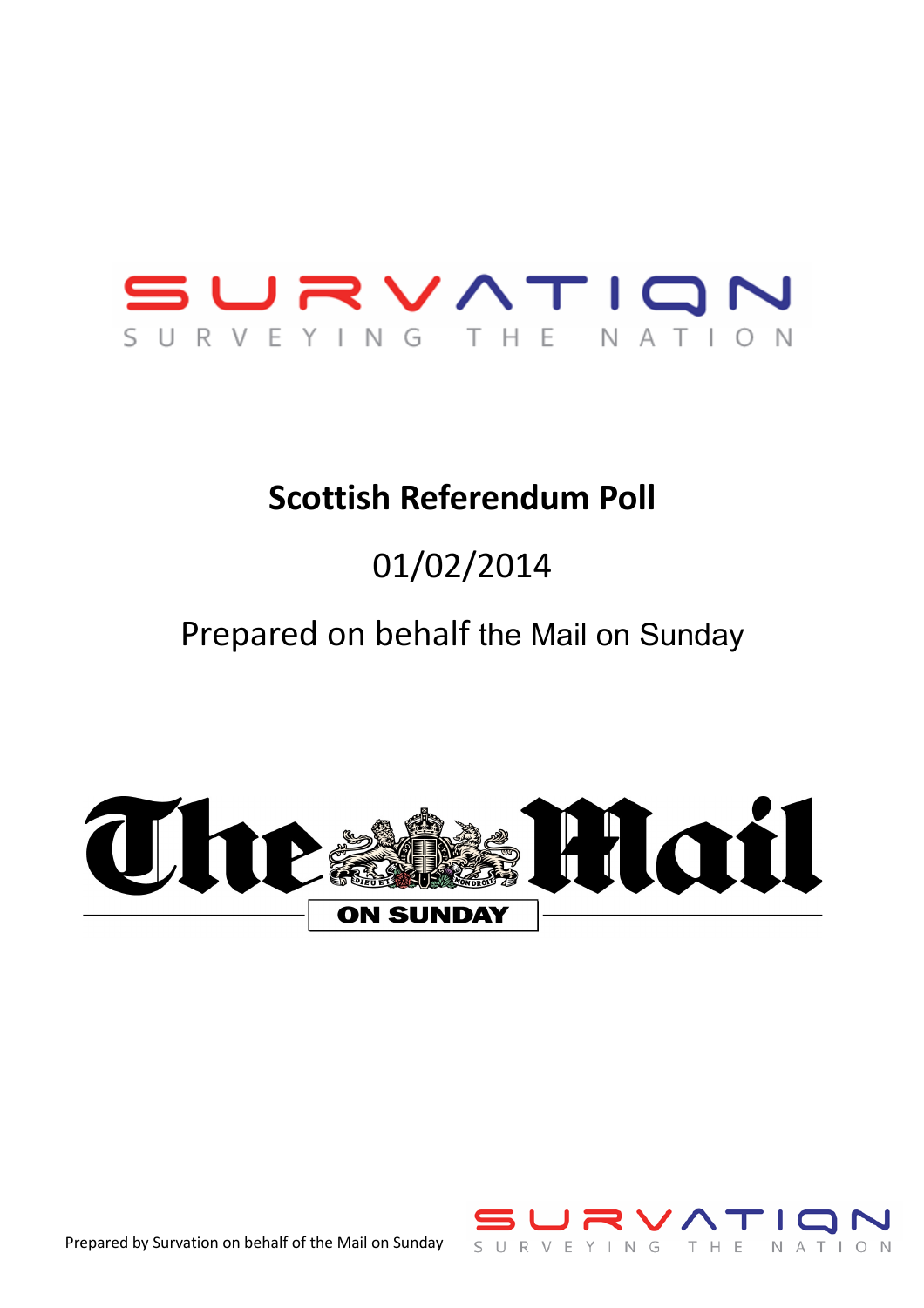Scottish Referendum Poll On behalf of the Mail on Sunday 01/02/14 - 1,010 respondents

# **Methodology**

**Fieldwork Dates**

29<sup>th</sup> - 31<sup>st</sup> January 2014

#### **Data Collection Method**

The survey was conducted via online panel. Invitations to complete surveys were sent out to members of the panel. Differential response rates from different demographic groups were taken into account.

#### **Population Sampled**

All adults aged 16+ in Scotland

#### **Sample Size**

1,010

#### **Data Weighting**

Data were weighted to the profile of all adults aged 18+. Data were weighted by gender, age, region and 2010 general election vote. Targets for the weighted data were derived from Office of National Statistics data and the results of the 2010 General Election.

#### **Margin of Error**

Because only a sample of the full population was interviewed, all results are subject to margin of error, meaning that not all differences are statistically significant. For example, in a question where 50% (the worst case scenario as far as margin of error is concerned) gave a particular answer, with a sample of 1,010 it is 95% certain that the 'true' value will fall within the range of 3.1% from the sample result. Subsamples from the cross-breaks will be subject to higher margin of error, conclusions drawn from crossbreaks with very small sub-samples should be treated with caution.

#### **Question presentation**

All data tables shown in full below, in order and wording put to respondents, including but not limited to all tables relating to published data and all relevant tables preceding them. Tables for demographic questions might not be included but these should be clear from the cross-breaks on published tables.

In all questions where the responses are a list of parties, names or statements, these will typically have been displayed to respondents in a randomising order. The only questions which would not have had randomising responses would be those in which there was a natural order to maintain – e.g. a scale from "strongly agree" to "strongly disagree", a list of numbers from 0 to 10 or questions which had factual rather than opinion-related answers such as demographic information. "Other", "Don't know" and "Refused" responses are not randomised.

Not all questions will have necessarily been asked to all respondents – this is because they may be follow-on questions from previous questions or only appropriate to certain demographic groups. Lower response counts should make clear where this has occurred.



Prepared by Survation on behalf of the Mail on Sunday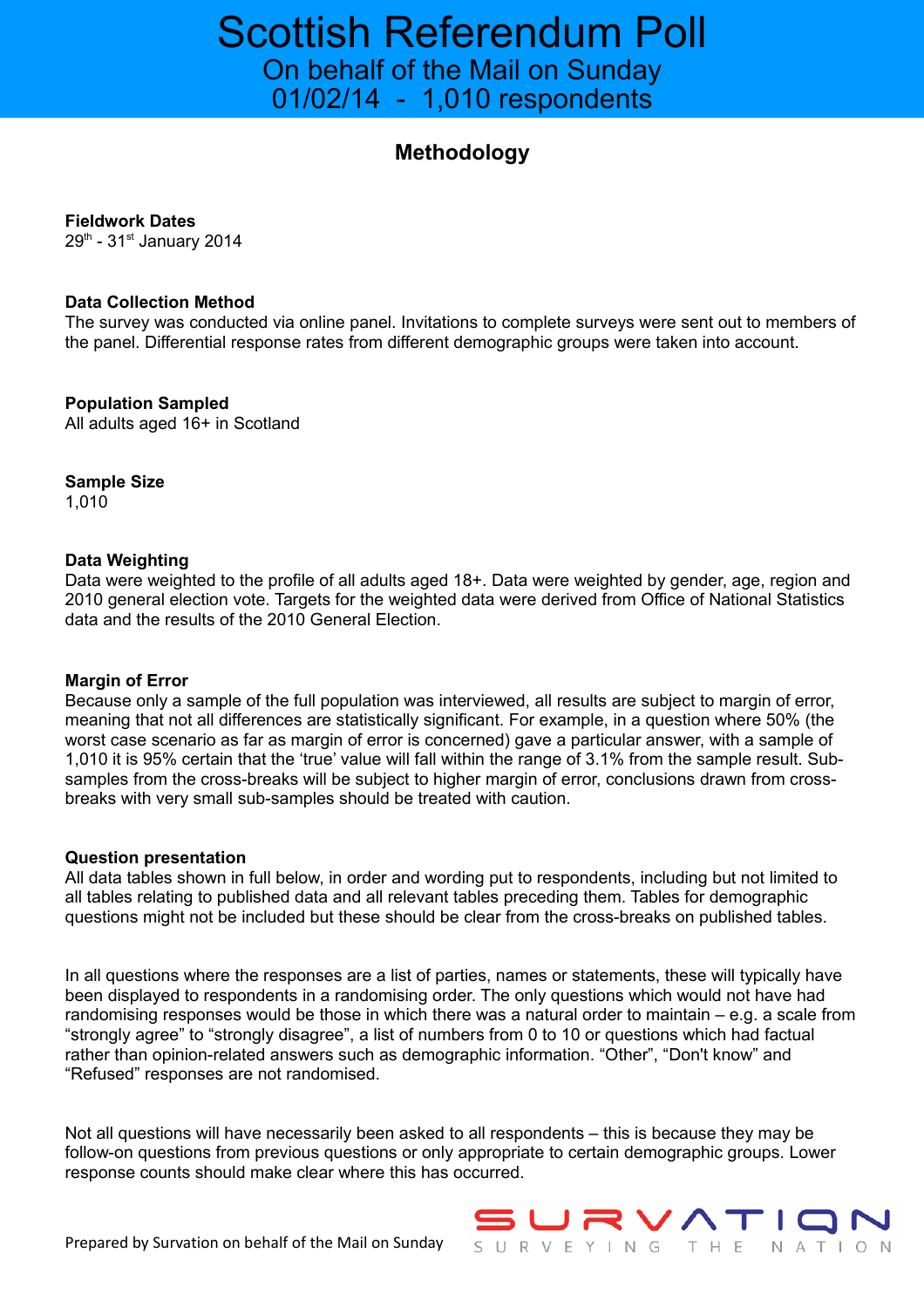# Scottish Referendum Poll On behalf of the Mail on Sunday 01/02/14 - 1,010 respondents

Data were analysed and weighted by Survation and presented by Patrick Briône and Damian Lyons Lowe.

For further information please contact; Damian Lyons Lowe Chief Executive Survation Ltd 0203 142 7644 [damian.lyonslowe@survation.com](mailto:damian.lyonslowe@survation.com)

If you are interested in commissioning a poll from us, please contact [researchteam@survation.com](mailto:researchteam@survation.com) for a prompt response to your enquiry and we'll call you right back with the appropriate person.

Sign up for our press releases at<http://eepurl.com/mOK8T>

Follow us on twitter:

[www.twitter.com/survation](http://www.twitter.com/survation) for our regular survey work and political polling

www.twitter.com/damiansurvation</u> for Damian Lyons Lowe's twitter feed

Survation are a member of The British Polling Council and abide by its rules: [http://www.britishpollingcouncil.org](http://www.britishpollingcouncil.org/)

Survation Ltd Registered in England & Wales Number 07143509

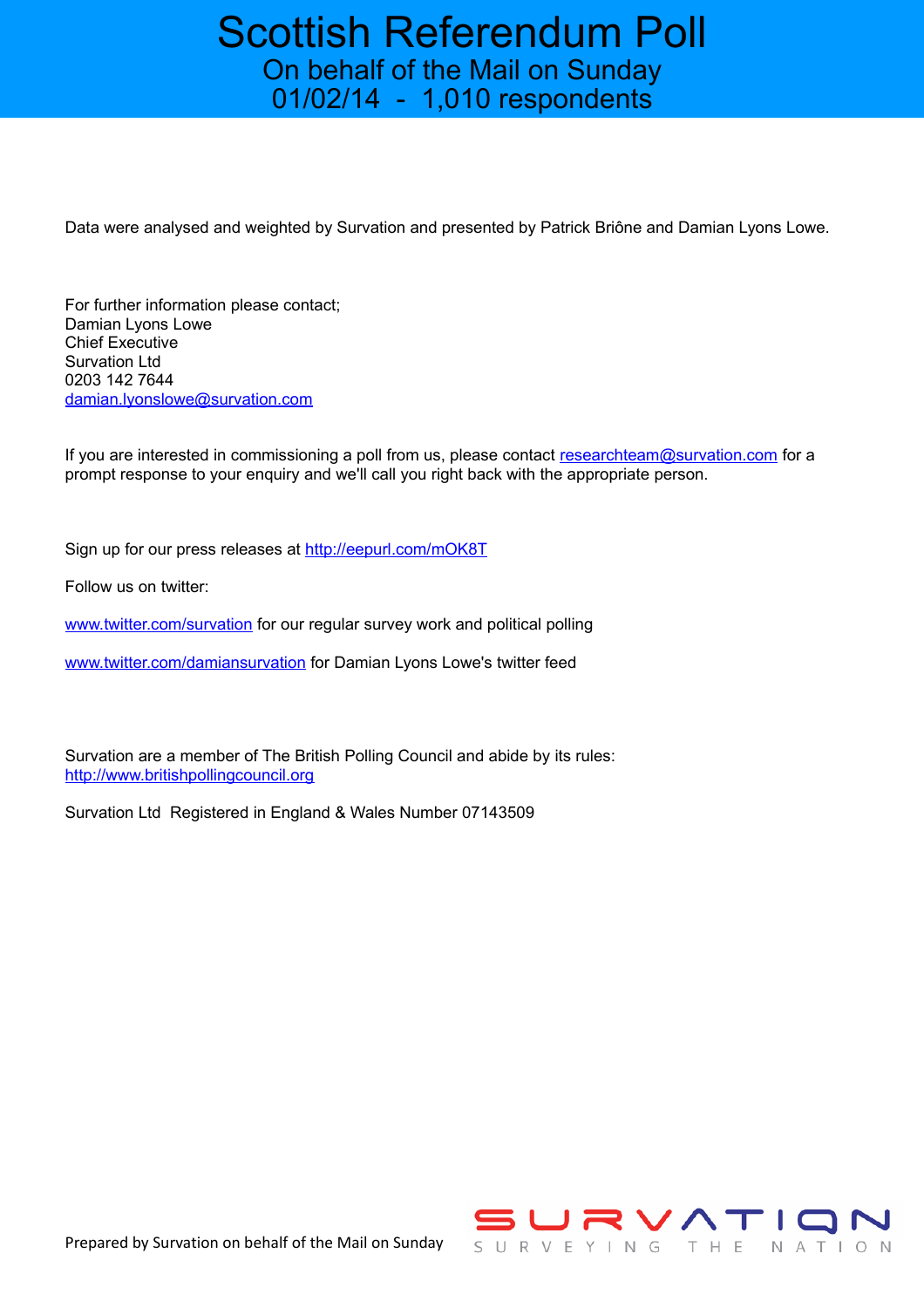#### **Table 1Q1. Where do you currently live? Base : All Respondents**

|                  | Total          |               | Gender<br>Age<br>$16-24$ 25-34 35-44 45-54<br>55-64<br>Male Female |               |               |               |               |               |               |        |               | <b>2010 Vote</b> |               |        |                           |               | <b>ScotRegion</b>                                                        |                              |                                                                    |                                  |               |               | <b>Westminster VI</b> |               |              |        |               | <b>Holyrood VI</b> |               |              | <b>Referendum Vote</b> |               |
|------------------|----------------|---------------|--------------------------------------------------------------------|---------------|---------------|---------------|---------------|---------------|---------------|--------|---------------|------------------|---------------|--------|---------------------------|---------------|--------------------------------------------------------------------------|------------------------------|--------------------------------------------------------------------|----------------------------------|---------------|---------------|-----------------------|---------------|--------------|--------|---------------|--------------------|---------------|--------------|------------------------|---------------|
|                  |                |               |                                                                    |               |               |               |               |               | 65+           | Con    | Lab           | LD               | <b>SNP</b>    | Other  | Galloway Scotland Dundee) | Central       | Grampian<br>and<br>Tayside<br>(includi<br>Dumfries   Fife and   Aberdeen | Highland<br>s and<br>Islands | Lothian<br>and the<br><b>Borders</b><br>(includi<br>ng<br>Edinburg | Strathcl<br>(includi<br>Glasgow) | Con           | Lab           | LD                    | <b>SNP</b>    | <b>UKIP</b>  | Con    | Lab           | LD                 | <b>SNP</b>    | Other        | Yes                    | No            |
| Unweighted Total | 1010           | 436           | 574                                                                | 62            | 183           | 208           | 207           | 213           | 137           | 130    | 234           | 102              | 240           | 25     | 38                        | 142           | 163                                                                      |                              | 76                                                                 | 419                              | 112           | 237           | 50                    | 306           | 27           | 94     | 223           |                    | 350           | 46           | 352                    | 463           |
| Weighted Total   | 1010           | 490           | 520                                                                | 147           | 154           | 170           | 181           | 154           | 205           | 122    | 307           | 138              | 145           |        | 29                        | 125           | 188                                                                      | 58                           | 182                                                                | 428                              | 116           | 287           | 63                    | 237           | 24           |        | 271           | 66                 | 290           | 41           | 314                    | 503           |
| Scotland         | 1010<br>100.0% | 490<br>100.0% | 520<br>100.0%                                                      | 147<br>100.0% | 154<br>100.0% | 170<br>100.0% | 181<br>100.0% | 154<br>100.0% | 205<br>100.0% | 100.0% | 307<br>100.0% | 138<br>100.0%    | 45<br>100.0%  | 100.0% | 29<br>100.0%              | 125<br>100.0% | 188<br>00.0%                                                             | 58<br>100.0%                 | 182<br>100.0%                                                      | 428<br>100.0%                    | 16<br>100.0%  | 287<br>100.0% | 63<br>100.0%          | 237<br>100.0% | 24<br>100.0% | 100.0% | 271<br>100.0% | 66.<br>100.0%      | 290<br>100.0% | 41<br>100.0% | 314<br>100.0%          | 503<br>100.0% |
| <b>SIGMA</b>     | 1010<br>100.0% | 490<br>100.0% | 520<br>100.0%                                                      | 147<br>100.0% | 154<br>100.0% | 170<br>100.0% | 181<br>100.0% | 154<br>100.0% | 205<br>100.0% | 100.0% | 307<br>100.0% | 138<br>100.0%    | 145<br>100.0% | 100.0% | 29<br>100.0%              | 125<br>100.0% | 188<br>00.0%                                                             | 58<br>100.0%                 | 182<br>100.0%                                                      | 428<br>100.0%                    | 116<br>100.0% | 287<br>100.0% | 63<br>100.0%          | 237<br>100.0% | 24<br>100.0% | 100.0% | 271<br>100.0% | 66<br>100.0%       | 290<br>100.0% | 41<br>100.0% | 314<br>100.0%          | 503<br>100.0% |

**Prepared by Survation on behalf of the Mail on Sunday**



1 Feb 2014

**Page 4**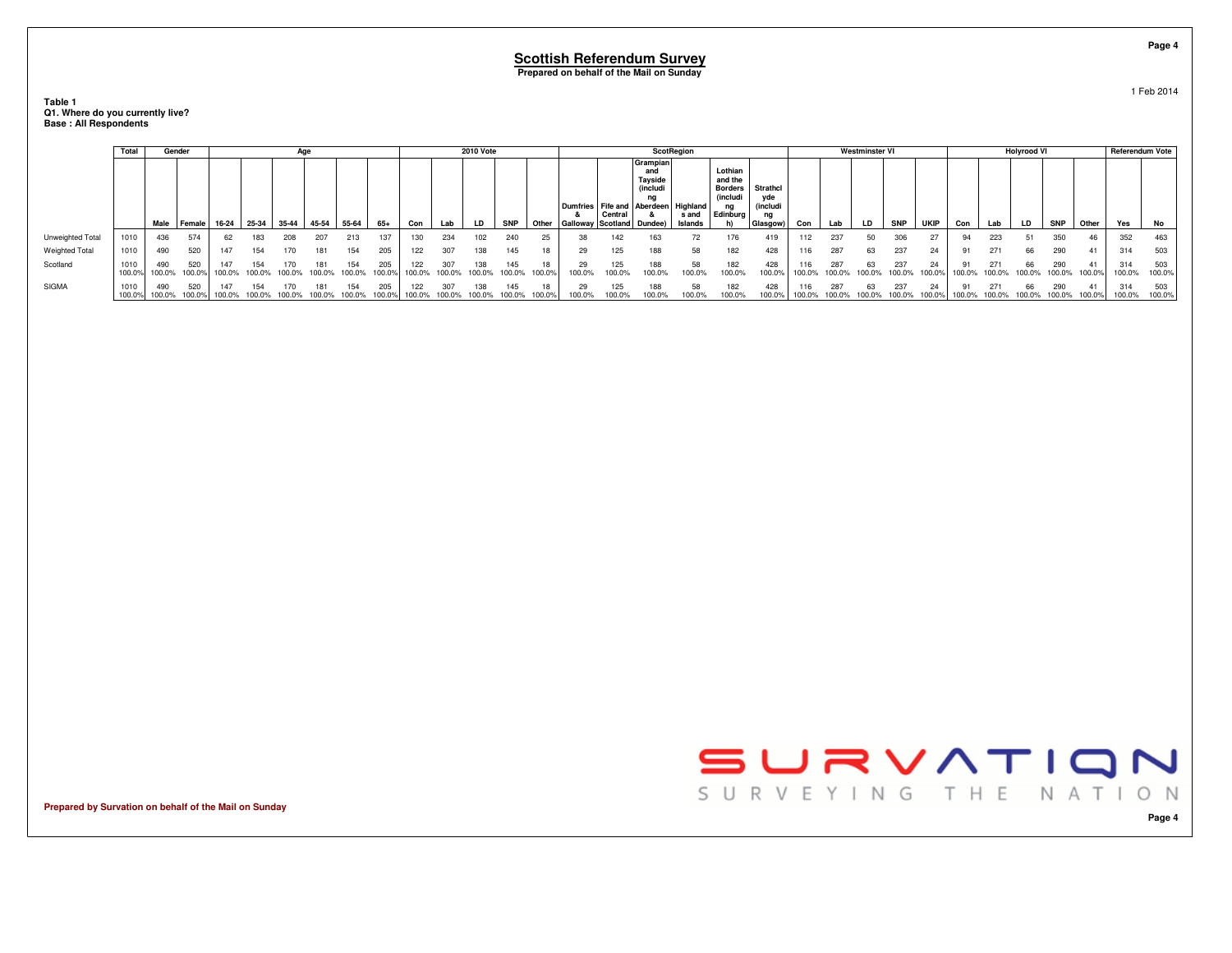**Table 2Q2. You said you lived in Scotland. Could you say which region of Scotland you live in? Base : All Respondents**

|                                                                 | Total               | Gender        |               |               |               | Age         |               |               |               |                      |              | <b>2010 Vote</b> |               |              |                      |                                 | <b>ScotRegion</b>                                                          |                              |                                                                           |                                                     |               |               | <b>Westminster VI</b> |               |              |             |               | <b>Holyrood VI</b> |               |              | <b>Referendum Vote</b> |               |
|-----------------------------------------------------------------|---------------------|---------------|---------------|---------------|---------------|-------------|---------------|---------------|---------------|----------------------|--------------|------------------|---------------|--------------|----------------------|---------------------------------|----------------------------------------------------------------------------|------------------------------|---------------------------------------------------------------------------|-----------------------------------------------------|---------------|---------------|-----------------------|---------------|--------------|-------------|---------------|--------------------|---------------|--------------|------------------------|---------------|
|                                                                 |                     | Male          | Female        | 16-24         | 25-34         | 35-44       | 45-54         | 55-64         | 65+           | Con                  | Lab          | LD.              | <b>SNP</b>    | Other        | Dumfries<br>Galloway | Fife and<br>Central<br>Scotland | Grampian<br>and<br><b>Tavside</b><br>(includi<br>na<br>Aberdeen<br>Dundee) | Highland<br>s and<br>Islands | Lothian<br>and the<br><b>Borders</b><br><i>(includi</i><br>ng<br>Edinbura | <b>Strathcl</b><br>vde<br>(includi<br>ng<br>Glasgow | Con           | Lab           | LD                    | <b>SNP</b>    | <b>UKIP</b>  | Con         | Lab           | LD                 | <b>SNP</b>    | Other        | Yes                    | No            |
| Unweighted Total                                                | 1010                | 436           | 574           | 62            | 183           | 208         | 207           | 213           | 137           | 130                  | 234          | 102              | 240           | 25           | 38                   | 142                             | 163                                                                        | 72                           | 176                                                                       | 419                                                 | 112           | 237           | 50                    | 306           | 27           | 94          | 223           | 51                 | 350           | 46           | 352                    | 463           |
| Weighted Total                                                  | 1010                | 490           | 520           | 147           | 154           |             | 181           | 154           | 205           | 122                  | 307          | 138              | 145           |              | 29                   | 125                             | 188                                                                        | 58                           | 182                                                                       | 428                                                 | 116           | 287           | 63                    | 237           | 24           |             | 271           | 66                 | 290           | 41           | 314                    | 503           |
| Dumfries & Galloway                                             | 29<br>$2.9^{\circ}$ | 17<br>3.6%    | 12<br>2.3%    | 0.7%          | $\Omega$ %    | 270/        |               | 5.5%          | 2.5%          | 3.5%                 | 10<br>3.2%   | 4.9%             | 1.4%          | 4.5%         | 29<br>100.0%         |                                 |                                                                            |                              |                                                                           | $\overline{\phantom{a}}$                            | 2.8%          |               |                       | 3.0%          | 3.5%         | 3.5%        |               |                    | 2.5%          | 2.0%         | 2.7%                   | 11<br>2.3%    |
| Fife and Central<br>Scotland                                    | 125<br>12.4%        | 58<br>11.8%   | 68<br>13.0%   | 26<br>17.9%   | 21<br>13.5%   | 24<br>14.3% | 15<br>8.5%    | 14<br>8.8%    | 25<br>12.2%   | 7.7%                 | 13.1%        | 15.3%            | 11.2%         | 2.0%         |                      | 125<br>100.0%                   |                                                                            |                              |                                                                           | $\overline{\phantom{a}}$                            | 7.2%          | 37<br>12.9%   |                       | 28<br>11 7%   | 5.6%         | 8.8%        | 38<br>14.2%   | 1.8%               | 31<br>10.6%   | 17.6%        | 38<br>12.2%            | 62<br>12.3%   |
| <b>Grampian and Tayside</b><br>(including Aberdeen<br>& Dundee) | 188<br>18.6%        | 92<br>18.7%   | 96<br>18.5%   | 31<br>21.2%   | 24<br>15.9%   | 30<br>17.4% | 33<br>18.3%   | 31<br>20.3%   | 38<br>18.7%   | 31<br>25.0%          | 44<br>14.2%  | 33<br>23.9%      | 34<br>23.4%   | 3<br>18.0%   |                      |                                 | 188<br>100.0%                                                              |                              | $\sim$                                                                    | $\overline{\phantom{a}}$                            | 31<br>27.1%   | 38<br>13.1%   | 13<br>20.1%           | 47<br>19.9%   | 6<br>23.0%   | 20<br>22.4% | 32<br>12.0%   | 15<br>22.6%        | 59<br>20.5%   | 18.0%        | 62<br>19.7%            | 104<br>20.6%  |
| Highlands and<br>Islands                                        | 58<br>5.7%          | 35<br>7.1%    | 23<br>4.4%    |               | 7.1%          | 4.8%        | 4.2%          | 6.1%          | 22<br>10.6%   | 7.2%                 | 3.0%         | 18<br>13.3%      | 4.0%          | 4<br>23.19   |                      |                                 |                                                                            | 58<br>100.0%                 | $\sim$<br>$\sim$                                                          | $\overline{\phantom{a}}$                            | 8.1%          | 4.0%          | 15.0%                 | 3.1%          | 6<br>24.4%   | 9.8%        | 3.0%          | 13.7%              | 12<br>4.0%    | 11.6%        | 12<br>3.8%             | 40<br>8.0%    |
| Lothian and the<br>Borders (including<br>Edinburgh)             | 182<br>18.0%        | 76<br>15.6%   | 106<br>20.3%  | 33<br>22.7%   | 24<br>15.9%   | 27<br>15.7% | 42<br>23.0%   | 27<br>17.4%   | 29<br>14.2%   | 21<br>17.0%          | 52<br>17.0%  | 26<br>18.7%      | 25<br>17.1%   | 21.1%        |                      |                                 |                                                                            |                              | 182<br>100.0%                                                             | $\sim$                                              | 18<br>15.4%   | 52<br>17.9%   | 19<br>29.9%           | 29<br>12.4%   | 5<br>23.0%   | 19<br>20.5% | 49<br>18.2%   | 17<br>25.6%        | 34<br>11.8%   | 21.3%        | 36<br>11.4%            | 104<br>20.7%  |
| Strathclyde<br>(including Glasgow)                              | 428<br>42.4%        | 212<br>43.2%  | 216<br>41.6%  | 55<br>37.6%   | 72<br>46.6%   | 75<br>44.2% | 76<br>42.2%   | 64<br>42.0%   | 86<br>41.7%   | 39.5%                | 152<br>49.5% | 33<br>23.9%      | 42.9%         | 31.2%        |                      |                                 |                                                                            |                              |                                                                           | 428<br>100.0%                                       | 46<br>39.4%   | 143<br>49.9%  | 9<br>14.4%            | 118<br>49.9%  | 20.5%        | 32<br>35.0% | 138<br>50.9%  | 14<br>20.9%        | 146<br>50.5%  | 12<br>29.5%  | 157<br>50.1%           | 182<br>36.2%  |
| <b>SIGMA</b>                                                    | 1010<br>100.0%      | 490<br>100.0% | 520<br>100.0% | 147<br>100.0% | 154<br>100.0% | 100.0%      | 181<br>100.0% | 154<br>100.0% | 205<br>100.0% | 122<br>100.0% 100.0% | 307          | 138<br>100.0%    | 145<br>100.0% | 18<br>100.0% | 29<br>100.0%         | 125<br>100.0%                   | 188<br>100.0%                                                              | 58<br>100.0%                 | 182<br>100.0%                                                             | 428<br>100.0%                                       | 116<br>100.0% | 287<br>100.0% | 63<br>100.0%          | 237<br>100.0% | 24<br>100.0% | 100.0%      | 271<br>100.0% | 66<br>100.0%       | 290<br>100.0% | 41<br>100.0% | 314<br>100.0%          | 503<br>100.0% |

**Prepared by Survation on behalf of the Mail on Sunday**

SURVATION SURVEYING THE NATION

**Page 5**

1 Feb 2014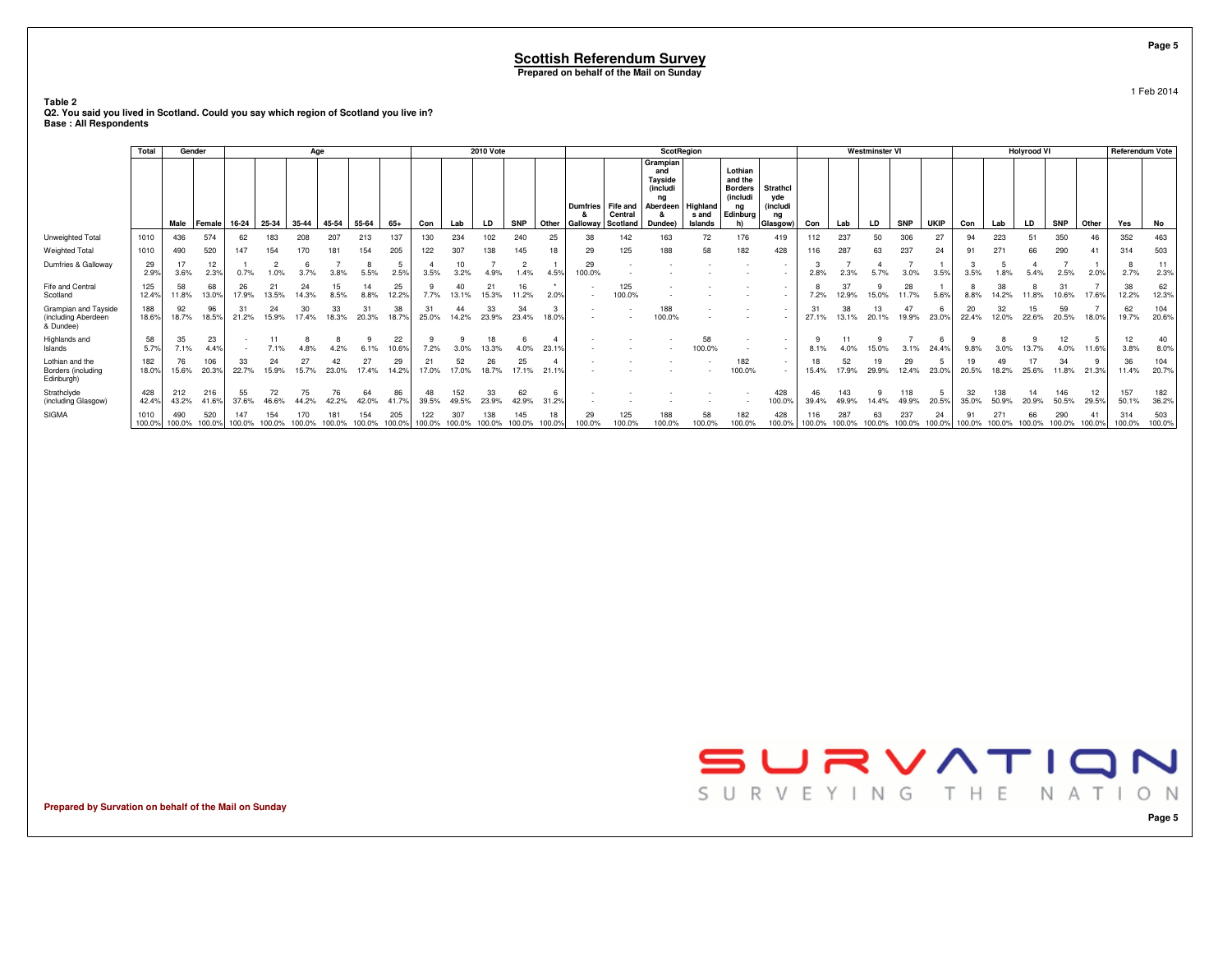#### **Table 3 Q3. What is your Gender?Base : All Respondents**

|                       | Total          | Gender        |               |               |             | Age   |             |               |              |             |       | <b>2010 Vote</b> |                 |         |                   |             | <b>ScotRegion</b>                                                                           |                              |                                                                            |                                        |             |       | <b>Westminster VI</b> |              |             |       |       | <b>Holyrood VI</b> |              |              | <b>Referendum Vote</b> |               |
|-----------------------|----------------|---------------|---------------|---------------|-------------|-------|-------------|---------------|--------------|-------------|-------|------------------|-----------------|---------|-------------------|-------------|---------------------------------------------------------------------------------------------|------------------------------|----------------------------------------------------------------------------|----------------------------------------|-------------|-------|-----------------------|--------------|-------------|-------|-------|--------------------|--------------|--------------|------------------------|---------------|
|                       |                | Male          | Female        | 16-24         | 25-34       | 35-44 | 45-54       | 55-64         | 65+          | Con         | Lab   | LD               | <b>SNP</b>      | . Other | Galloway Scotland | Central     | Grampian<br>and<br>Tayside<br>(includi<br>na<br>Dumfries   Fife and   Aberdeen  <br>Dundee) | Highland<br>s and<br>Islands | Lothian<br>and the<br><b>Borders</b><br><i>(includi)</i><br>ng<br>Edinburg | <b>Strathcl</b><br>(includi<br>Glasgow | Con         | Lab   | LD                    | <b>SNP</b>   | <b>UKIP</b> | Con   | Lab   | LD                 | <b>SNP</b>   | Other        | Yes                    | No            |
| Unweighted Total      | 1010           | 436           | 574           | 62            | 183         | 208   | 207         | 213           | 137          |             | 234   | 102              | 240             | 25      | 38                | 142         | 163                                                                                         | 72                           | 76                                                                         | 419                                    |             | 237   | 50                    | 306          | 27          | 94    | 223   |                    | 350          | 46           | 352                    | 463           |
| <b>Weighted Total</b> | 1010           | 490           | 520           | 147           | 154         | 170   | 181         | 154           | 205          | 122         | 307   | 138              | 145             | 18      | 29                | 125         | 188                                                                                         | 58                           | 182                                                                        | 428                                    | 116         | 287   | 63                    | 237          | 24          |       | 271   | 66                 | 290          | 41           | 314                    | 503           |
| Male                  | 490<br>48.5%   | 490<br>100.0% |               | 30.0%         | 52<br>33.9% | 47.2% | 82<br>45.3% | 93<br>60.7%   | 138<br>67.5% | 69<br>56.8% | 55.3% | 56<br>40.5%      | 90<br>61.6%     | 44.5%   | 59.6%             | 58<br>46.1% | 92<br>48.9%                                                                                 | 35<br>60.6%                  | 76<br>41.9%                                                                | 212<br>49.5%                           | 67<br>58.2% | 52.7% | 28<br>44.5%           | 138<br>58.1% | 68.3        | 55.2% | 52.0% |                    | 167<br>57.8% | 22<br>54.1%  | 189<br>60.4%           | 228<br>45.4%  |
| Female                | 520<br>51.5%   |               | 520<br>100.0  | 70.0%         | 66.1%       | 52.8% | 99<br>54.7% | 60<br>39.3%   | 32.5%        | 43.2%       |       | 82<br>59.5%      | 56<br>38.<br>4% | 55.5%   | 40.4%             | 68<br>53.9% | 96<br>51.1%                                                                                 | 23<br>39.4%                  | 106<br>58.1%                                                               | 216<br>50.5%                           | 48<br>41.8% |       | 35<br>55.5%           | 99<br>41.9%  | 31.         | 44.8% | 48.0% | 39<br>58.9%        | 122<br>42.2% | 45.9%        | 124<br>39.6%           | 275<br>54.6%  |
| <b>SIGMA</b>          | 1010<br>100.09 | 490<br>100.0% | 520<br>100.09 | 14.<br>100.0% |             |       | 181         | 154<br>100.0° | 205<br>100.0 |             | 307   | 138<br>00.0%     | 45              | 100.0   | 29<br>100.0%      | 125         | 188<br>00.0%                                                                                | 58<br>00.0%                  | 182<br>00.0                                                                | 428<br>00.0°,                          |             | 287   | 63                    | 237          | 24          |       | 271   | 66                 | 290          | 41<br>100.0% | 314<br>100.0%          | 503<br>100.0% |

**Prepared by Survation on behalf of the Mail on Sunday**



1 Feb 2014

**Page 6**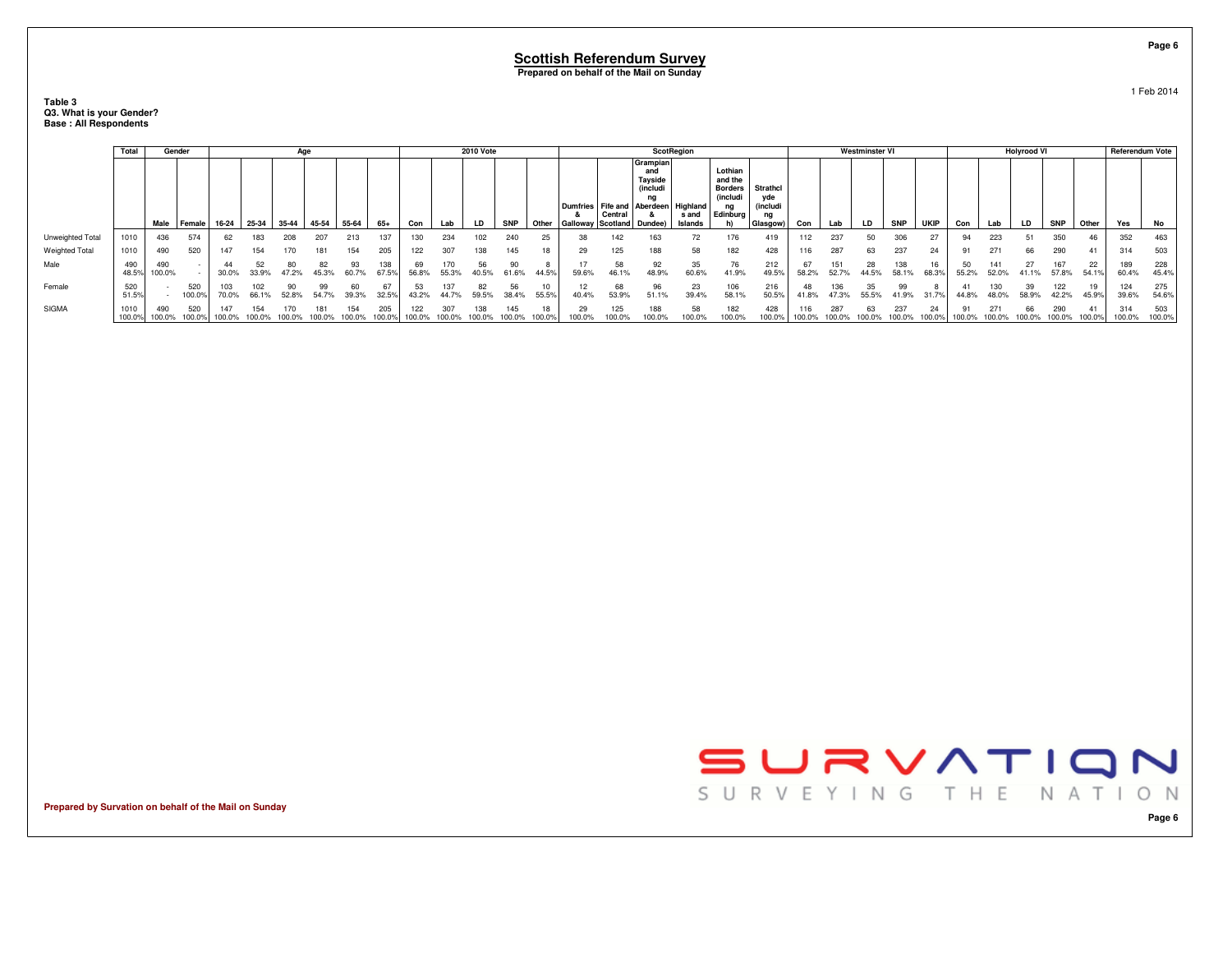#### **Table 4Q4. What age bracket do you fall into? Base : All Respondents**

|                       | <b>Total</b>  | Gender        |              |                          |               | Age           |               |               |               |               |               | <b>2010 Vote</b> |             |              |                                            |                     |                                                         | <b>ScotRegion</b>            |                                                                    |                                               |              |             | <b>Westminster VI</b> |               |                   |             |               | <b>Holyrood VI</b> |               |             | <b>Referendum Vote</b> |               |
|-----------------------|---------------|---------------|--------------|--------------------------|---------------|---------------|---------------|---------------|---------------|---------------|---------------|------------------|-------------|--------------|--------------------------------------------|---------------------|---------------------------------------------------------|------------------------------|--------------------------------------------------------------------|-----------------------------------------------|--------------|-------------|-----------------------|---------------|-------------------|-------------|---------------|--------------------|---------------|-------------|------------------------|---------------|
|                       |               |               | Male Female  | 16-24                    | 25-34         | 35-44         | 45-54         | 55-64         | 65+           | Con           | Lab           | LD               | <b>SNP</b>  | Other        | Dumfries   Fife and   Aberdeen<br>Galloway | Central<br>Scotland | Grampian<br>and<br>Tayside<br>(includi<br>na<br>Dundee) | Highland<br>s and<br>Islands | Lothian<br>and the<br><b>Borders</b><br>(includi<br>ng<br>Edinburg | Strathcl<br>vde<br>(includi<br>ng<br>Glasgow) | Con          | Lab         | LD                    | <b>SNP</b>    | <b>UKIP</b>       | Con         | Lab           | LD                 | <b>SNP</b>    | Other       | Yes                    | No            |
| Unweighted Total      | 1010          | 436           | 574          | 62                       | 183           | 208           | 207           | 213           | 137           | 130           | 234           | 102              | 240         | 25           | 38                                         | 142                 | 163                                                     | 72                           | 176                                                                | 419                                           | 112          | 237         | 50                    | 306           | 27                |             | 223           |                    | 350           | 46          | 352                    | 463           |
| <b>Weighted Total</b> | 1010          | 490           | 520          | 147                      |               |               | 181           | 154           | 205           | 122           | 307           | 138              | 145         | 18           | 29                                         | 125                 | 188                                                     | 58                           | 182                                                                | 428                                           |              | 287         | 63                    | 237           | 24                | 91          | 271           |                    | 290           |             | 314                    | 503           |
| 16-24                 | 147<br>14.6%  | 44<br>9.0%    | 103<br>19.8% | 147<br>100.0%            |               |               |               |               |               | 4.5%          | 29<br>9.3%    | 19<br>13.9%      | 5.5%        | 23.3%        | 3.4%                                       | 26<br>21.1%         | 31<br>16.6%                                             |                              | 33<br>18.4%                                                        | 55<br>12.9%                                   | 10<br>8.2%   | 27<br>9.5%  | 21.8%                 | 24<br>10.0%   |                   |             | 34<br>12.6%   | 16.0%              | 28<br>9.6%    | -6<br>14.2% | 44<br>13.9%            | 67<br>13.3%   |
| 25-34                 | 154<br>15.2%  | 52<br>10.6%   | 102<br>19.5% |                          | 154<br>100.0% |               |               |               |               | 15<br>11.9%   | 37<br>12.1%   | 19<br>13.7%      | 19<br>13.4% | 13.0%        | 5.4%                                       | 16.5%               | 24<br>13.0%                                             | 18.9%                        | 24<br>13.4%                                                        | 72<br>16.7%                                   | 12<br>10.0%  | 13.8%       | 13.1%                 | 17.3%         | 5.4%              | 10.4%       | 12.5%         | 12.7%              | 52<br>17.9%   | 15.5%       | 53<br>17.0%            | 64<br>12.7%   |
| 35-44                 | 170<br>16.8%  | 80<br>16.4%   | 90<br>17.2%  | $\overline{\phantom{a}}$ |               | 170<br>100.0% |               |               |               | 28<br>22.7%   | 59<br>19.1%   | 15<br>11.1%      | 22<br>14.8% | 7.2%         | 21.2%                                      | 24<br>19.3%         | 30<br>15.7%                                             | 8<br>14.1%                   | 27<br>14.6%                                                        | 75<br>17.5%                                   | 18<br>15.8%  | 51<br>17.8% | 11.4%                 | 38<br>16.1%   | 17.7 <sup>°</sup> | 17<br>18.4% | 53<br>19.5%   | 11.1%              | 13.8%         | 15.4%       | 46<br>14.7%            | 81<br>16.1%   |
| 45-54                 | 181<br>17.9%  | 82<br>16.7%   | 99<br>19.0%  |                          |               |               | 181<br>100.0% |               |               | 14.9%         | 65<br>21.1%   | 20<br>14.3%      | 29<br>20.0% | 11.2%        | 23.6%                                      | 15<br>12.3%         | 33<br>17.6%                                             | 13.0%                        | 42<br>22.9%                                                        | 76<br>17.8%                                   | 14.6%        | 65<br>22.7% | 12.0%                 | 18.0%         | 8.6%              | 12.8%       | 18.5%         | 15.3%              | 22.1%         | 9.9%        | 69<br>22.1%            | 83<br>16.6%   |
| 55-64                 | 154<br>15.2%  | 93<br>19.0%   | 60<br>11.6%  |                          |               |               |               | 154<br>100.0% |               | 14.1%         | 16.8%         | 29<br>1%<br>21.  | 27<br>18.6% |              | 28.6%                                      | 10.8%               | 31<br>16.6%                                             | 16.3%                        | 27<br>14.7%                                                        | 64<br>15.1                                    | 15<br>13.1%  |             | 20.4%                 |               | 27.6%             | 13.1%       |               |                    |               | 10<br>23.3% | 49<br>15.5%            | 78<br>15.6%   |
| 65-74                 | 172<br>17.0%  | 113<br>23.0%  | 59<br>11.4%  |                          |               |               |               |               | 172<br>83.9%  | 27.6%         | 55<br>18.1%   | 26<br>18.9%      | 36<br>24.9% | 30.7%        | 15.0%                                      | 21<br>17.0%         | 28<br>14.8%                                             | 14<br>24.6%                  | 26<br>14.5%                                                        | 78<br>18.2%                                   | -37<br>31.9% | 51<br>17.6% |                       | 46<br>19.4%   | 37.2%             | 30<br>33.0% | 17.9%         | 19.2%              | 56<br>19.2%   | 6<br>15.1%  | 46<br>14.6%            | 108<br>21.5%  |
| $75+$                 | 33<br>3.3%    | 26<br>5.2%    | 1.4%         |                          |               |               |               |               | 33<br>16.1%   | 4.2%          | 3.5%          | 10<br>6.9%       | 2.9%        | 4.5%         | 2.8%                                       | 2.9%                | 5.7%                                                    | 8<br>13.1%                   | 1.5%                                                               | 1.8%                                          | 6.5%         | 2.2%        | 12.9%                 | 1.8%          | 3.5%              |             |               | 9.5%               | 1.4%          | 6.6%        | 2.2%                   | 21<br>4.3%    |
| SIGMA                 | 1010<br>100.0 | 490<br>100.0% | 520          | 147<br>100.0%            | 100.0%        | 100.0%        | 181<br>100.0% | 154<br>100.0% | 205<br>100.0% | 122<br>100.0% | 307<br>100.0% | 138<br>100.0%    | 145         | 18<br>100.09 | 29<br>100.0%                               | 125<br>100.0%       | 188<br>100.0%                                           | 58<br>100.0%                 | 182<br>100.0%                                                      | 428<br>100.0%                                 | 100.0%       | 287         | 63<br>100.0%          | 237<br>100.0% | 24<br>100.0%      | ٩<br>100.0% | 271<br>100.0% | 100.0%             | 290<br>100.0% | 100.0%      | 314<br>100.0%          | 503<br>100.0% |

**Prepared by Survation on behalf of the Mail on Sunday**



1 Feb 2014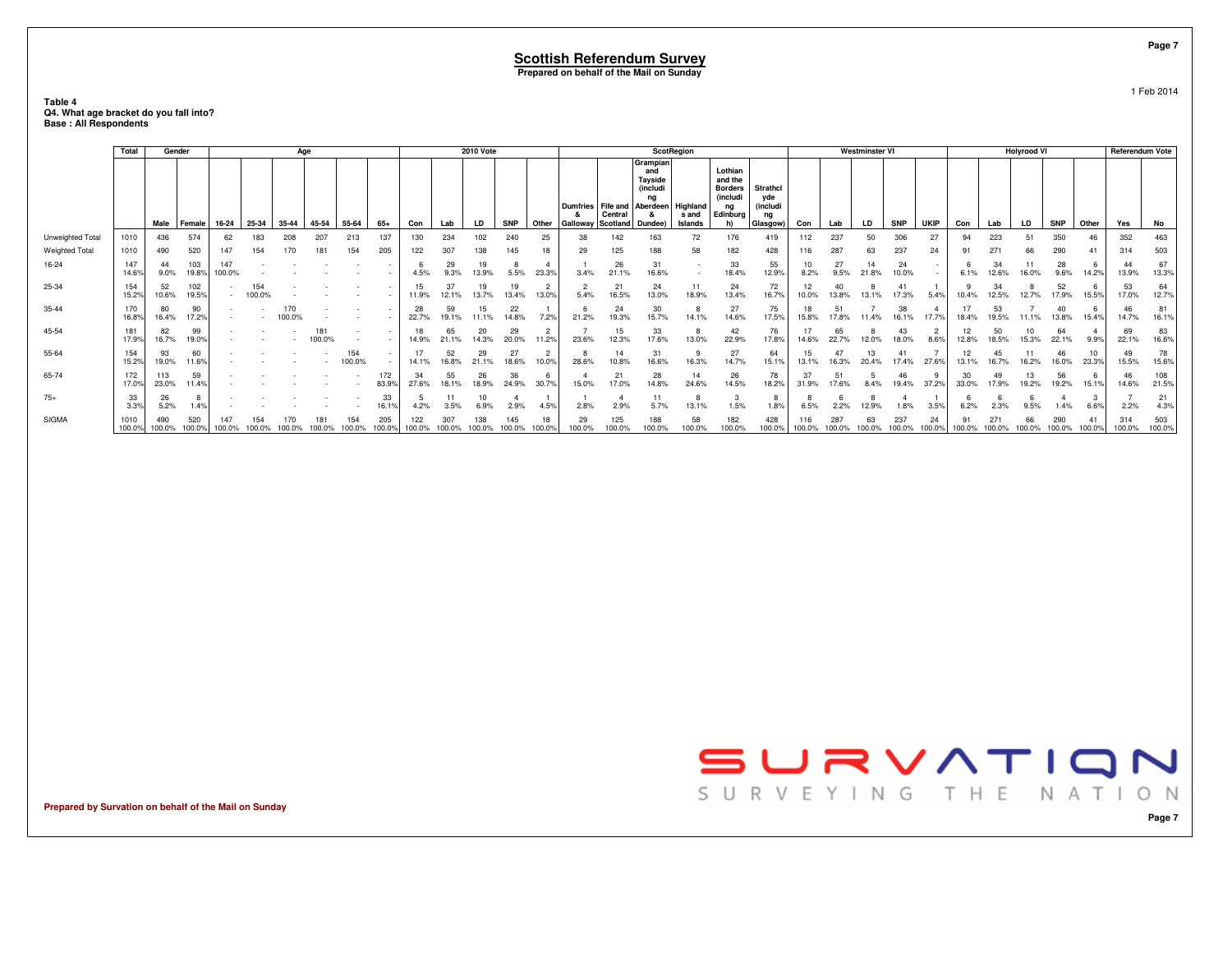**Table 5**

 **Q5. What best describes your household income, including all benefits, but before tax is deducted?Base : All Respondents**

|                                   | Total                  | Gender       |              |             |             | Age                              |             |                                                                |             |                        |             | <b>2010 Vote</b> |                                           |                         |                                   |                                 | <b>ScotRegion</b>                                                         |                               |                                                                          |                                                     |                                           |             | <b>Westminster VI</b> |             |                        |                                          |                        | <b>Holyrood VI</b> |                        |                                 | <b>Referendum Vote</b> |                  |
|-----------------------------------|------------------------|--------------|--------------|-------------|-------------|----------------------------------|-------------|----------------------------------------------------------------|-------------|------------------------|-------------|------------------|-------------------------------------------|-------------------------|-----------------------------------|---------------------------------|---------------------------------------------------------------------------|-------------------------------|--------------------------------------------------------------------------|-----------------------------------------------------|-------------------------------------------|-------------|-----------------------|-------------|------------------------|------------------------------------------|------------------------|--------------------|------------------------|---------------------------------|------------------------|------------------|
|                                   |                        | Male         | Female       | 16-24       | 25-34       | 35-44                            | 45-54       | 55-64                                                          | $65+$       | Con                    | Lab         | LD               | <b>SNP</b>                                | Other                   | <b>Dumfries</b><br>-8<br>Galloway | Fife and<br>Central<br>Scotland | Grampian<br>and<br>Tayside<br>(includi<br>ng<br>Aberdeen<br>-8<br>Dundee) | Highland<br>s and<br>Islands  | Lothian<br>and the<br><b>Borders</b><br>(includi<br>na<br>Edinburg<br>h) | <b>Strathcl</b><br>yde<br>(includi<br>ng<br>Glasgow | Con                                       | Lab         | LD                    | <b>SNP</b>  | <b>UKIP</b>            | Con                                      | Lab                    | LD.                | <b>SNP</b>             | Other                           | Yes                    | No               |
| Unweighted Tota                   | 1010                   | 436          | 574          | 62          | 183         | 208                              | 207         | 213                                                            | 137         | 130                    | 234         | 102              | 240                                       | 25                      | 38                                | 142                             | 163                                                                       | 72                            | 176                                                                      | 419                                                 | 112                                       | 237         | 50                    | 306         | 27                     | 94                                       | 223                    | 51                 | 350                    | 46                              | 352                    | 463              |
| Weighted Total                    | 1010                   | 490          | 520          | 147         | 154         | 170                              | 181         | 154                                                            | 205         | 122                    | 307         | 138              | 145                                       | 18                      | 29                                | 125                             | 188                                                                       | 58                            | 182                                                                      | 428                                                 | 116                                       | 287         | 63                    | 237         | 24                     | 91                                       | 271                    | 66                 | 290                    | 41                              | 314                    | 503              |
| Less than £10,000                 | 132<br>13.0%           | 58<br>11.9%  | 73<br>14.1%  | 33<br>22.4% | 16<br>10.5% | 15<br>9.1%                       | 28<br>15.6% | 23<br>15.1%                                                    | 16<br>7.7%  | 5<br>3.8%              | 44<br>14.2% | 10<br>7.1%       | 12<br>8.1%                                | $\overline{2}$<br>12.3% | 5<br>18.4%                        | 10<br>8.0%                      | 22<br>11.9%                                                               | 6<br>11.2%                    | 17<br>9.5%                                                               | 70<br>16.4%                                         | $\overline{c}$<br>1.9%                    | 36<br>12.5% | 5<br>7.7%             | 29<br>12.1% | $\overline{c}$<br>6.7% | $\overline{c}$<br>2.2%                   | 36<br>13.4%            | 5<br>8.0%          | 30<br>10.3%            | 8<br>19.4%                      | 60<br>19.0%            | 41<br>8.2%       |
| £10,000 - £14,999                 | 90<br>8.9%             | 51<br>10.4%  | 39<br>7.5%   | 10<br>6.5%  | 10<br>6.8%  | 16<br>9.4%                       | 14<br>7.5%  | 17<br>11.2%                                                    | 23<br>11.3% | 5.5%                   | 29<br>9.5%  | 15<br>11.2%      | 9<br>6.3%                                 | 4.6%                    | 5<br>18.1%                        | 13<br>10.4%                     | 15<br>8.0%                                                                | 11<br>18.6%                   | 13<br>6.9%                                                               | 34<br>7.8%                                          | 10<br>8.8%                                | 29<br>10.2% | 9<br>15.0%            | 20<br>8.5%  | -3<br>11.6%            | 7.4%                                     | 23<br>8.4%             | 8<br>12.6%         | 31<br>10.7%            | $\mathbf 4$<br>9.9%             | 30<br>9.4%             | 45<br>9.0%       |
| £15,000 - £19,999                 | 130<br>12.9%           | 62<br>12.6%  | 69<br>13.2%  | 24<br>16.1% | 21<br>13.8% | 16<br>9.3%                       | 20<br>10.8% | 20<br>12.9%                                                    | 30<br>14.7% | 14<br>11.2%            | 31<br>10.1% | 17<br>12.1%      | 25<br>17.3%                               | 6.5%                    |                                   | 21<br>16.5%                     | 22<br>11.5%                                                               | 3<br>5.3%                     | 33<br>18.1%                                                              | 52<br>12.1%                                         | 7.9%                                      | 29<br>10.0% | 11<br>16.9%           | 37<br>15.6% | -4<br>16.7%            | -5<br>5.6%                               | 32<br>11.9%            | 8<br>12.8%         | 44<br>15.3%            | $\overline{4}$<br>8.6%          | 45<br>14.3%            | 60<br>12.0%      |
| £20,000 - £29,999                 | 217<br>21.5%           | 100<br>20.5% | 117<br>22.5% | 35<br>23.4% | 39<br>25.6% | 26<br>15.2%                      | 35<br>19.2% | 28<br>18.5%                                                    | 54<br>26.5% | 31<br>25.5%            | 62<br>20.0% | 30<br>21.5%      | 39<br>27.1%                               | $\overline{2}$<br>11.2% | 9<br>29.4%                        | 28<br>22.0%                     | 46<br>24.4%                                                               | 8<br>13.5%                    | 47<br>25.7%                                                              | 81<br>18.9%                                         | 25<br>21.8%                               | 63<br>21.9% | 12<br>19.0%           | 60<br>25.5% | -5<br>19.0%            | 25<br>27.7%                              | 60<br>22.3%            | 11<br>17.4%        | 62<br>21.4%            | 17.4%                           | 63<br>20.2%            | 120<br>24.0%     |
| £30,000 - £39,999                 | 146<br>14.5%           | 87<br>17.8%  | 59<br>11.3%  | -9<br>6.1%  | 26<br>17.0% | 34<br>20.2%                      | 34<br>18.6% | 17<br>10.8%                                                    | 27<br>13.0% | 23<br>19.0%            | 43<br>14.1% | 19<br>13.6%      | 28<br>19.2%                               | 20.9%                   | 3<br>9.7%                         | 18<br>14.3%                     | 31<br>16.7%                                                               | 10<br>17.2%                   | 19<br>10.2%                                                              | 66<br>15.4%                                         | 24<br>21.1%                               | 39<br>13.4% | 13.9%                 | 37<br>15.7% | 3<br>13.7%             | 19<br>21.4%                              | 37<br>13.5%            | 11.5%              | 4S<br>16.8%            | 3<br>6.8%                       | 41<br>13.1%            | 76<br>15.2%      |
| £40,000 - £49,999                 | 112<br>11.19           | 52<br>10.7%  | 59<br>11.4%  | 12<br>7.8%  | 18<br>11.8% | 28<br>16.4%                      | 18<br>9.8%  | 15<br>9.6%                                                     | 22<br>10.5% | 18<br>14.4%            | 34<br>11.1% | 24<br>17.3%      | 15<br>10.0%                               | 22.6%                   | 4<br>13.1%                        | 12<br>9.5%                      | 28<br>15.0%                                                               | 8<br>13.9%                    | 23<br>12.5%                                                              | 37<br>8.7%                                          | 14<br>12.4%                               | 31<br>10.7% | 10<br>15.3%           | 22<br>9.2%  | 15.7%                  | -9<br>10.4%                              | 29<br>10.6%            | 9<br>13.4%         | 30<br>10.4%            | -4<br>10.5%                     | 23<br>7.2%             | 62<br>12.3%      |
| £50,000 - £59,999                 | 43<br>4.2%             | 22<br>4.4%   | 21<br>4.0%   |             | 4.6%        | 10<br>6.0%                       | 3.9%        | 2.8%                                                           | 14<br>6.8%  | 8<br>6.6%              | 15          | 5.4%             | 4<br>3.0%                                 | 4.3%                    | 2.5%                              | 5<br>3.8%                       | 5<br>2.4%                                                                 | $\boldsymbol{\Delta}$<br>7.7% | 3<br>1.8%                                                                | 25<br>5.8%                                          | 7.0%                                      | 16<br>5.7%  |                       | 6<br>2.4%   | 4.7%                   | 9.0%                                     | 10<br>3.5%             | 6<br>8.7%          | S<br>3.2%              | 2.8%                            | 11<br>3.5%             | 27<br>5.4%       |
| £60,000 - £69,999                 | 36<br>3.5%             | 21<br>4.4%   | 14<br>2.7%   | 2.7%        | Δ<br>2.7%   |                                  | 5.1%        | 3.7%                                                           | 2.6%        | 3<br>2.4%              | 19<br>6.3%  | 3<br>2.0%        | 4<br>2.9%                                 |                         | 2.3%                              | $\overline{4}$<br>3.0%          | 5<br>2.6%                                                                 | 3<br>5.5%                     | $\overline{4}$<br>2.5%                                                   | 19<br>4.3%                                          | 1.8%                                      | 19<br>6.6%  |                       | 9<br>4.0%   |                        | 1.1%                                     | 15<br>5.4%             |                    | 15<br>5.0%             |                                 | 13<br>4.2%             | 15<br>2.9%       |
| £70,000 - £79,999                 | 13<br>1.3%             | 1.5%         | -6<br>1.1%   | 2.7%        | 3<br>1.8%   | 1.0%                             | 0.4%        | 2.5%                                                           |             | $\overline{2}$<br>1.7% | -6<br>2.0%  | .0%              | 0.7%                                      |                         |                                   | $\overline{c}$<br>1.4%          | 0.5%                                                                      | 2.4%                          | $\mathbf{1}$<br>0.8%                                                     | 8<br>1.8%                                           | 3.9%                                      |             |                       | 0.5%        | 2.9%                   | 1.5%                                     | 2.5%                   | 1.4%               | $\overline{c}$<br>0.6% | 3.6%                            | 2.4%                   | 6<br>1.1%        |
| £80,000 - £89,999                 | 6<br>0.6%              | 0.4%         | 0.8%         | 1.1%        |             |                                  | 0.6%        | 0.5%                                                           | 0.5%        | 0.6%                   |             |                  | 0.7%                                      |                         |                                   | $\overline{c}$<br>1.4%          | 0.6%                                                                      |                               | $\overline{2}$<br>1.0%                                                   | 0.2%                                                | 0.7%                                      |             | $\overline{c}$        | 0.4%        |                        | 0.9%                                     | $\overline{2}$<br>0.8% | 2<br>2.6%          | 0.4%                   |                                 | 0.4%                   | 0.7%             |
| £90,000 - £99,000                 | 5<br>0.5%              | 0.3%         | 0.8%         |             |             | 3<br>1.8%                        |             |                                                                |             |                        | 5<br>1.5%   |                  |                                           |                         |                                   |                                 | 0.6%                                                                      |                               |                                                                          | 4<br>1.0%                                           | 0.9%                                      | 0.9%        | 1.2%                  | 0.4%        |                        |                                          | .3%                    |                    | 0.3%                   | 1.8%                            |                        | 0.9%             |
| £100,000 - £149,999               | 6<br>0.5%              | -6<br>1.1%   |              |             | 0.9%        | $\overline{\phantom{a}}$<br>1.2% |             | 1.3%                                                           |             | 2.0%                   | 0.5%        | 0.8%             | 0.3%                                      |                         |                                   | 0.9%                            |                                                                           |                               | $\overline{c}$<br>1.1%                                                   | $\overline{c}$<br>0.6%                              | 0.8%                                      | 0.5%        | 1.7%                  | 0.2%        | $\overline{2}$<br>6.5% | 1.0%                                     | 0.5%                   | 1.7%               | 0.2%                   | $\overline{\mathbf{c}}$<br>3.8% | 0.5%                   | $\Delta$<br>0.8% |
| £150,000 - £199,999               | $\overline{2}$<br>0.2% |              | 0.4%         |             |             |                                  | 1.3%        |                                                                |             |                        |             | 2<br>1.6%        |                                           |                         |                                   |                                 |                                                                           |                               | $\overline{2}$<br>1.2%                                                   |                                                     |                                           |             |                       |             |                        |                                          |                        | 1.7%               |                        |                                 |                        | 0.5%             |
| £200,000 or more                  | 0.1%                   | 0.2%         |              |             |             |                                  |             |                                                                |             |                        |             |                  |                                           |                         |                                   | 0.6%                            |                                                                           |                               |                                                                          |                                                     |                                           |             |                       | 0.3%        |                        |                                          |                        |                    | 0.3%                   |                                 | 0.3%                   |                  |
| Don't know / prefer<br>not to say | 72<br>7.1%             | 19<br>4.0%   | 53<br>10.1%  | 16<br>11.2% |             | 5.3%                             | -11<br>6.2% | 11.1%                                                          | 13<br>6.3%  | 7.3%                   | 5.0%        | c<br>6.4%        | 4.4%                                      | 17.5%                   | 2<br>6.7%                         | 10<br>8.3%                      | 11<br>5.8%                                                                | 3<br>4.7%                     | 16<br>8.7%                                                               | 30<br>7.1%                                          | 13<br>10.9%                               |             |                       | 12<br>5.1%  | 2.6%                   | 11<br>11.9%                              | 15<br>5.6%             |                    | 15<br>5.1%             | 15.3%                           | 17<br>5.6%             | 35<br>7.0%       |
| <b>SIGMA</b>                      | 1010<br>100.0%         | 490          | 520          | 147         | 154         | 170                              | 181         | 154<br>100.0% 100.0% 100.0% 100.0% 100.0% 100.0% 100.0% 100.0% | 205         | 122                    | 307         | 138              | 145<br>100.0% 100.0% 100.0% 100.0% 100.0% | 18                      | 29<br>100.0%                      | 125<br>100.0%                   | 188<br>100.0%                                                             | 58<br>100.0%                  | 182<br>100.0%                                                            | 428<br>100.0%                                       | 116<br>100.0% 100.0% 100.0% 100.0% 100.0% | 287         | 63                    | 237         | 24                     | 91<br>100.0% 100.0% 100.0% 100.0% 100.0% | 271                    | 66                 | 290                    | 41                              | 314<br>100.0%          | 503<br>100.0%    |

**Prepared by Survation on behalf of the Mail on Sunday**

SURVATION SURVEYING THE NATION

1 Feb 2014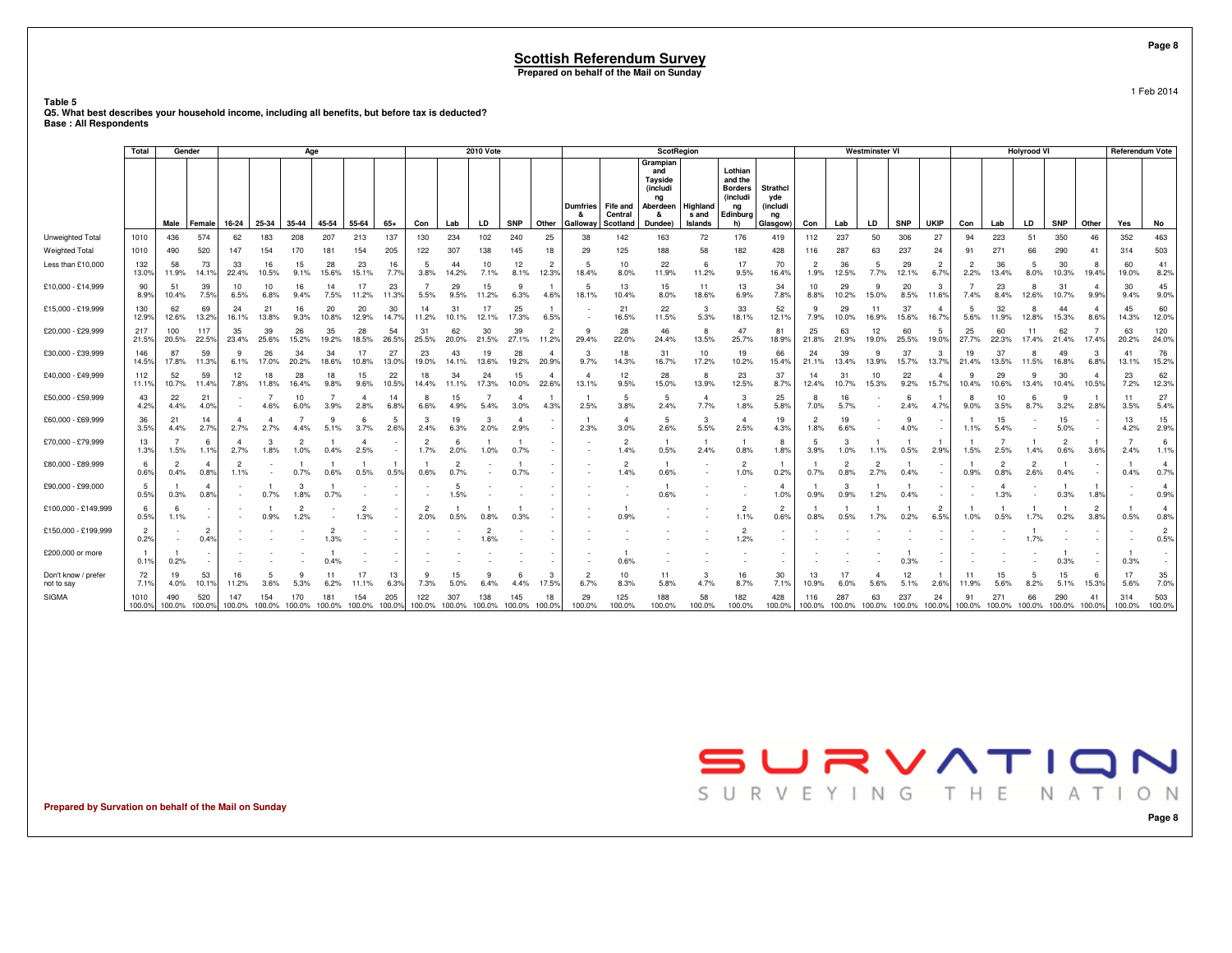#### **Table 6Q6. Which of these qualifications do you have? Base : All Respondents**

|                                                                                                                                                                                        | Total          | Gender       |                      |                  |                   | Age         |             |             |             |                                                                                     |              | <b>2010 Vote</b> |             |                          |                                    |                                        | <b>ScotRegion</b>                                                          |                              |                                                                   |                                              |                        |             | <b>Westminster VI</b> |             |                                          |                        |                                           | <b>Holyrood VI</b> |             |                        | <b>Referendum Vote</b> |               |
|----------------------------------------------------------------------------------------------------------------------------------------------------------------------------------------|----------------|--------------|----------------------|------------------|-------------------|-------------|-------------|-------------|-------------|-------------------------------------------------------------------------------------|--------------|------------------|-------------|--------------------------|------------------------------------|----------------------------------------|----------------------------------------------------------------------------|------------------------------|-------------------------------------------------------------------|----------------------------------------------|------------------------|-------------|-----------------------|-------------|------------------------------------------|------------------------|-------------------------------------------|--------------------|-------------|------------------------|------------------------|---------------|
|                                                                                                                                                                                        |                | Male         | Female               | 16-24            | 25-34             | $35 - 44$   | 45-54       | 55-64       | $65+$       | Con                                                                                 | Lab          | LD.              | <b>SNP</b>  | Other                    | <b>Dumfries</b><br>- 8<br>Galloway | <b>Fife and</b><br>Central<br>Scotland | Grampian<br>and<br>Tavside<br>(includi<br>ng<br>Aberdeen<br>- 8<br>Dundee) | Highland<br>s and<br>Islands | Lothian<br>and the<br>Borders<br>(includi<br>ng<br>Edinburg<br>h) | Strathcl<br>vde<br>(includi<br>ng<br>Glasgow | Con                    | Lab         | LD                    | <b>SNP</b>  | <b>UKIP</b>                              | Con                    | Lab                                       | LD                 | <b>SNP</b>  | Other                  | Yes                    | No            |
| Unweighted Total                                                                                                                                                                       | 1010           | 436          | 574                  | 62               | 183               | 208         | 207         | 213         | 137         | 130                                                                                 | 234          | 102              | 240         | 25                       | 38                                 | 142                                    | 163                                                                        | 72                           | 176                                                               | 419                                          | 112                    | 237         | 50                    | 306         | 27                                       | 94                     | 223                                       | 51                 | 350         | 46                     | 352                    | 463           |
| Weighted Total                                                                                                                                                                         | 1010           | 490          | 520                  | 147              | 154               | 170         | 181         | 154         | 205         | 122                                                                                 | 307          | 138              | 145         | 18                       | 29                                 | 125                                    | 188                                                                        | 58                           | 182                                                               | 428                                          | 116                    | 287         | 63                    | 237         | -24                                      | 91                     | 271                                       | 66                 | 290         | 41                     | 314                    | 503           |
| No Qualifications                                                                                                                                                                      | 73<br>7.2%     | 45<br>9.1%   | 28<br>5.4%           | $\Delta$<br>2.9% | -3<br>2.3%        | 4.3%        | 12<br>6.7%  | 14<br>8.9%  | 32<br>15.7% | 1.0%                                                                                | 33<br>10.9%  |                  | 13<br>9.1%  | $\overline{2}$<br>9.4%   | $\overline{2}$<br>6.9%             | 13<br>10.4%                            | 18<br>9.4%                                                                 | $\overline{2}$<br>3.5%       | 6<br>3.3%                                                         | 32<br>7.5%                                   | $\overline{2}$<br>2.1% | 28<br>9.9%  | 1.6%                  | 19<br>7.9%  | $\overline{2}$<br>7.2%                   | $\overline{2}$<br>2.7% | 22<br>7.9%                                | 1.6%               | 24<br>8.3%  | $\overline{2}$<br>4.2% | 25<br>7.9%             | 33<br>6.5%    |
| A formal<br>apprenticeship                                                                                                                                                             | 56<br>5.6%     | 54<br>11.1%  | 2<br>0.4%            | 2.7%             | 4<br>2.8%         | 2.0%        | 5<br>2.8%   | 13<br>8.6%  | 27<br>12.9% | 8<br>6.8%                                                                           | 17<br>5.7%   | 6.4%             | 5.7%        | $6.8^{\circ}$            | 4.8%                               | $\Delta$<br>3.3%                       | 5<br>2.9%                                                                  | 5<br>9.4%                    | 8<br>4.7%                                                         | 32<br>7.4%                                   | 8<br>7.1%              | 10<br>3.6%  | 12.4%                 | 20<br>8.4%  | 3<br>14.6%                               | 7.4%                   | 17<br>6.2%                                | 4<br>6.1%          | 21<br>7.4%  | $\overline{2}$<br>4.5% | 27<br>8.6%             | 21<br>4.1%    |
| NVQs/GNVQs/RSA<br>Diploma                                                                                                                                                              | 109<br>10.8%   | 51<br>10.4%  | 58<br>11.2%          | 2<br>1.5%        | 24<br>15.6%       | 29<br>17.0% | 20<br>11.3% | 20<br>12.9% | 14<br>6.8%  | 11<br>8.7%                                                                          | 36<br>11.6%  | 5.3%             | 22<br>14.9% | 7.4%                     | 2.4%                               | 14<br>10.9%                            | 14<br>7.7%                                                                 | $\overline{4}$<br>7.5%       | 23<br>12.8%                                                       | 53<br>12.3%                                  | 5<br>4.2%              | 31<br>10.7% | 11.1%                 | 32<br>13.5% | 4<br>18.8%                               | 6<br>6.8%              | 35<br>13.1%                               | 6<br>8.8%          | 35<br>12.1% | -8<br>19.7%            | 37<br>11.9%            | 55<br>11.0%   |
| GCSEs/O-Levels                                                                                                                                                                         | 268<br>26.5%   | 136<br>27.7% | 132<br>25.4%         | 39<br>26.5%      | 39<br>25.5%       | 53<br>31.4% | 65<br>35.7% | 44<br>28.9% | 27<br>13.4% | 32<br>26.1%                                                                         | 100<br>32.5% | 26<br>19.1%      | 28<br>19.3% | $\overline{4}$<br>24.0%  | 11<br>38.1%                        | 20<br>16.3%                            | 49<br>26.0%                                                                | 14<br>24.5%                  | 51<br>28.3%                                                       | 122<br>28.5%                                 | 28<br>24.3%            | 92<br>32.1% | 12<br>18.9%           | 56<br>23.8% | -8<br>33.6%                              | 23<br>25.3%            | 87<br>32.0%                               | 12<br>18.1%        | 73<br>25.2% | 10<br>24.0%            | 91<br>29.0%            | 126<br>25.0%  |
| Diploma (General)                                                                                                                                                                      | 62<br>6.1%     | 31<br>6.4%   | 31<br>5.9%           | 6<br>4.3%        | 19<br>12.5%       | 13<br>7.6%  | 12<br>6.9%  | 4.6%        | 4<br>1.9%   | -9<br>7.3%                                                                          | 19<br>6.1%   | 10<br>7.4%       | 5.0%        | $\overline{\phantom{a}}$ | 1.5%                               | 14<br>11.0%                            | 9<br>5.0%                                                                  | 3<br>4.9%                    | 15<br>8.4%                                                        | 20<br>4.7%                                   | 6.1%                   | 24<br>8.5%  | -5<br>8.7%            | 12<br>5.2%  | 5.4%                                     | 7.7%                   | 21<br>7.9%                                | 4<br>5.8%          | 17<br>5.9%  | 3.2%                   | 21<br>6.7%             | 30<br>5.9%    |
| Scottish Higher                                                                                                                                                                        | 227<br>22.4%   | 95<br>19.4%  | 132<br>25.3%         | 29.7%            | 49<br>31.7%       | 28<br>16.2% | 45<br>24.7% | 22<br>14.0% | 40<br>19.7% | 30<br>24.5%                                                                         | 59<br>19.1%  | 32<br>23.4%      | 36<br>25.1% | 5<br>28.7%               | 10<br>34.4%                        | 33<br>26.7%                            | 38<br>20.1%                                                                | 8<br>14.2%                   | 38<br>21.0%                                                       | 99<br>23.1%                                  | 30<br>25.6%            | 57<br>20.0% | 10<br>16.0%           | 55<br>23.1% | 15.6%                                    | 17<br>19.0%            | 50<br>18.3%                               | 12<br>18.3%        | 73<br>25.2% | 13<br>32.7%            | 70<br>22.2%            | 112<br>22.3%  |
| AS-Levels                                                                                                                                                                              | 10<br>0.9%     | h<br>1.0%    | 5<br>0.9%            | 1.6%             | 3<br>2.1%         |             |             |             |             | 4<br>3.3%                                                                           | 0.8%         |                  |             |                          | $\overline{2}$<br>5.8%             | $\overline{1}$<br>0.6%                 | $\overline{2}$<br>1.3%                                                     |                              | 0.5%                                                              | $\mathbf{A}$<br>0.9%                         | 5<br>4.2%              | 0.5%        |                       |             |                                          | 5<br>5.3%              | 0.5%                                      |                    |             |                        | з.<br>1.1%             | -5<br>0.9%    |
| A-Levels                                                                                                                                                                               | 64<br>6.3%     | 30<br>6.2%   | 33<br>6.4%           | 17<br>11.5%      | 8<br>5.1%         | 11<br>6.3%  | 10<br>5.4%  | -3<br>2.2%  | 15<br>7.3%  | 17<br>13.6%                                                                         | 17<br>5.5%   | 2.8%             | 1.0%        | $\overline{\phantom{a}}$ | 4.8%                               | 13<br>10.3%                            | 15<br>7.8%                                                                 | 4<br>7.3%                    | 5<br>2.5%                                                         | 26<br>6.0%                                   | 20<br>17.6%            | 16<br>5.6%  | 2.3%                  | 3.1%        | 3.3%                                     | 16<br>17.9%            | 16<br>5.9%                                | 6.2%               | -9<br>3.1%  | $\overline{2}$<br>4.6% | 14<br>4.3%             | 35<br>7.1%    |
| Professional<br>Qualifications (i.e.<br>Teaching, Nursing.<br>Accountancy)                                                                                                             | 136<br>13.5%   | 67<br>13.7%  | 69<br>13.2%          | 5<br>3.1%        | 18<br>11.5%       | 18<br>10.7% | 25<br>13.9% | 27<br>17.4% | 44<br>21.5% | 24<br>19.3%                                                                         | 37<br>12.0%  | 30<br>21.5%      | 22<br>15.0% | 3<br>16.6%               | $\overline{2}$<br>7.9%             | 19<br>15.3%                            | 21<br>11.3%                                                                | 13<br>22.1%                  | 20<br>10.7%                                                       | 61<br>14.3%                                  | 26<br>22.4%            | 41<br>14.2% | 10<br>15.3%           | 34<br>14.4% | 3<br>10.5%                               | 20<br>22.1%            | 37<br>13.6%                               | 17<br>26.1%        | 40<br>13.7% | $\mathbf{A}$<br>8.8%   | 36<br>11.4%            | 77<br>15.3%   |
| Degree/Postgraduate<br>Degree (i.e. BA<br>BSc, MA, MSc, MRes,<br>MBA, PGCE)                                                                                                            | 290<br>28.7%   | 110<br>22.4% | 180<br>34.6%         | 45               | 58<br>30.7% 37.9% | 60<br>35.3% | 42<br>23.2% | 41<br>27.0% | 43<br>20.9% | 40<br>32.5%                                                                         | 66<br>21.6%  | 71<br>51.4%      | 38<br>26.2% | 5<br>27.3%               | 31.5%                              | 35<br>27.9%                            | 58<br>30.6%                                                                | 20<br>35.2%                  | 69<br>38.2%                                                       | 98<br>22.9%                                  | 34<br>29.7%            | 65<br>22.8% | 24<br>38.0%           | 56<br>23.6% | 30.0%                                    | 23<br>25.7%            | 64<br>23.5%                               | 30<br>45.7%        | 66<br>22.7% | 14<br>34.5%            | 82<br>26.1%            | 152<br>30.3%  |
| Other (incl.<br>Vocational training<br>i.e. forklift<br>licence,<br>construction skills<br>certification scheme<br>(CSCS), food hygiene<br>certificate &<br>Foreign<br>Qualifications) | 79<br>7.8%     | 53<br>10.8%  | 26<br>5.0%           | 12<br>8.1%       | 8<br>5.1%         | 14<br>8.5%  | 24<br>13.5% | 12<br>8.0%  | 8<br>4.0%   | $\overline{4}$<br>3.5%                                                              | 21<br>6.8%   | 12<br>8.4%       | 11<br>7.3%  | 4.9%                     | $\overline{2}$<br>7.2%             | 8<br>6.6%                              | 14<br>7.4%                                                                 | $\overline{4}$<br>6.8%       | 15<br>8.3%                                                        | 36<br>8.4%                                   | 4<br>3.1%              | 19<br>6.7%  | 6.1%                  | 21<br>8.8%  | 3.1%                                     | 3<br>3.7%              | 12<br>4.4%                                | 6<br>8.5%          | 28<br>9.6%  | 3.0%                   | 35<br>11.0%            | 28<br>5.6%    |
| <b>SIGMA</b>                                                                                                                                                                           | 1373<br>135.9% | 677          | 696<br>138.2% 133.8% | 181              | 233               | 241         | 261         | 203         | 254         | 179<br>122.5% 152.0% 141.8% 144.1% 132.4% 124.0% 146.8% 132.4% 145.7% 128.5% 125.1% | 407          | 201              | 187         | 23                       | 43<br>145.3%                       | 175<br>139.4%                          | 243<br>129.5%                                                              | 78<br>135.3%                 | 252<br>138.7%                                                     | 582<br>136.0%                                | 170                    | 386         | 82                    | 312         | 34<br>146.3% 134.7% 130.4% 131.9% 142.1% | 130                    | 361<br>143.6% 133.3% 145.2% 133.3% 139.2% | 95                 | 386         | 57                     | 440<br>140.2%          | 674<br>134.1% |

**Prepared by Survation on behalf of the Mail on Sunday**

SURVATION SURVEYING THE NATION

1 Feb 2014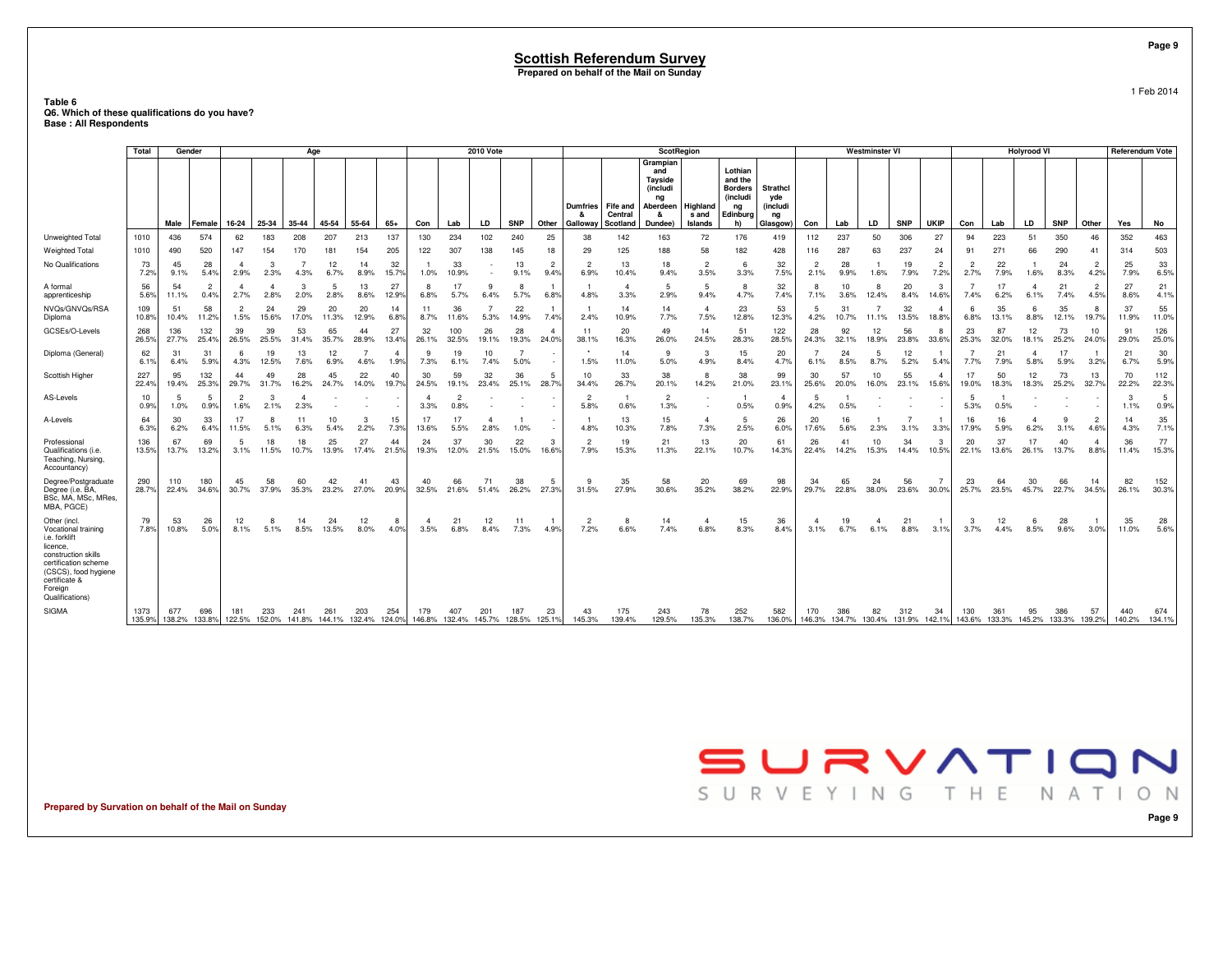1 Feb 2014

**Table 7**Q7. In the last UK Westminster Election in 2010, 61% of people voted, while 39% of people did not vote. Thinking back to the General Election in May 2010,<br>can you remember whether or not you voted in that specific election **Base : All Respondents**

|                                                       | Total         | Gender        |              |             |             | Age          |                 |              |              |               |     | <b>2010 Vote</b> |               |                       |                                        |                     | <b>ScotRegion</b>                                                                    |                  |                                                              |                                               |               |               | <b>Westminster VI</b> |             |             |       |              | <b>Holyrood VI</b> |              |             | Referendum Vote |               |
|-------------------------------------------------------|---------------|---------------|--------------|-------------|-------------|--------------|-----------------|--------------|--------------|---------------|-----|------------------|---------------|-----------------------|----------------------------------------|---------------------|--------------------------------------------------------------------------------------|------------------|--------------------------------------------------------------|-----------------------------------------------|---------------|---------------|-----------------------|-------------|-------------|-------|--------------|--------------------|--------------|-------------|-----------------|---------------|
|                                                       |               |               | Male Female  | 16-24       | 25-34       | 35-44        | 45-54           | 55-64        | 65+          | Con           | Lab | LD               | <b>SNP</b>    | Other                 | Dumfries<br><b>Galloway   Scotland</b> | Fife and<br>Central | Grampian<br>and<br>Tayside<br>(includi<br>Aberdeen   Highland<br>Dundee <sup>®</sup> | s and<br>Islands | Lothian<br>and the<br><b>Borders</b><br>(includi<br>Edinbura | Strathcl<br>yde<br>(includi<br>ng<br>Glasgow) | Con           | Lab           | LD                    | <b>SNP</b>  | <b>UKIP</b> | Con   | Lab          | LD.                | <b>SNP</b>   | Other       | Yes             | No            |
| Unweighted Total                                      | 1010          | 436           | 574          | 62          | 183         | 208          | 207             | 213          | 137          | 130           | 234 | 102              | 240           | 25                    | 38                                     | 142                 | 163                                                                                  | 72               | 176                                                          | 419                                           | 112           | 237           | 50                    | 306         | 27          | 94    | 223          |                    | 350          | 46          | 352             | 463           |
| <b>Weighted Total</b>                                 | 1010          | 490           | 520          | 147         | 154         |              | 18 <sub>1</sub> | 154          | 205          | 122           | 307 | 138              | 145           | 18                    | 29                                     | 125                 | 188                                                                                  | 58               | 182                                                          | 428                                           | 116           | 287           | 63                    | 237         | 24          |       | 271          | 66                 | 290          | 41          | 314             | 503           |
| I voted in the 2010<br><b>Westminster Election</b>    | 762<br>75.5%  | 399<br>81.4%  | 363<br>69.9% | 50.2%       | 97<br>63.3% | 128<br>75.4% | 140<br>77.5%    | 132<br>86.3% | 191<br>93.0% | 122<br>100.0% | 307 | 138<br>100.0%    | 145<br>100.0% | 18<br>100.0           | 24<br>81.5%                            | 93<br>74.1%         | 146<br>77.5%                                                                         | 48<br>82.6%      | 134<br>74.0%                                                 | 318<br>74.3%                                  | 109<br>93.7%  | 253<br>88.0%  | 76.8%                 | 75<br>73.8% | 22<br>93.   |       | 235<br>86.8% | 55<br>83.1%        | 218<br>75.3% | 31<br>76.2% | 229<br>72.8%    | 416<br>82.7%  |
| I did not vote in<br>the 2010 Westminster<br>Election | 198<br>19.6%  | 81<br>16.6%   | 117<br>22.5% | 52<br>35.4% | 27.0%       | 37<br>22.0%  | 36<br>19.8%     | 18<br>11.6%  | 13<br>6.6%   |               |     |                  |               |                       | 0.8%                                   | 26<br>20.6%         | 39<br>20.8%                                                                          | 14.5%            | 39<br>21.4%                                                  | 83<br>19.4%                                   | 4.3%          | 24<br>8.4%    | 15<br>23.2%           | 50<br>21.3% | 6.3%        | 2.6%  | 9.9%         | 6.9%               | 59<br>20.4%  | 21.9%       | 73<br>23.2%     | 14.1%         |
| Don't remember                                        | 50<br>4.9%    | 10<br>2.0%    | 40<br>7.7%   | 21<br>14.4% | 9.8%        | 2.5%         | 2.8%            | 2.1%         | 0.5%         |               |     |                  |               |                       | 7.8%                                   | 5.3%                | 1.7%                                                                                 | 3.0%             | 4.7%                                                         | 27<br>6.4%                                    | 2.0%          | 10<br>3.6%    |                       | 12<br>4.9%  |             | 1.7%  | 3.3%         |                    | 12<br>4.3%   | 1.8%        | 13<br>4.0%      | 3.2%          |
| SIGMA                                                 | 1010<br>100.0 | 490<br>100.0% | 520<br>00.0% | 147         |             | 100.0%       | 100.0%          | 100.0%       | 205<br>00.0  | 122<br>100.0% | 307 | 138<br>100.0%    | 145<br>100.0% | 18<br>$100.0^{\circ}$ | 29<br>100.0%                           | 125<br>100.0%       | 188<br>00.0%                                                                         | 58<br>100.0%     | 182<br>100.0%                                                | 428<br>100.0%                                 | 116<br>100.0% | 287<br>100.0% | 100.0%                | 237         | 24          | 100.0 | 100.0%       | 66<br>00.0%        | 290          | 41          | 314<br>100.0%   | 503<br>100.0% |

**Prepared by Survation on behalf of the Mail on Sunday**



**Page 10**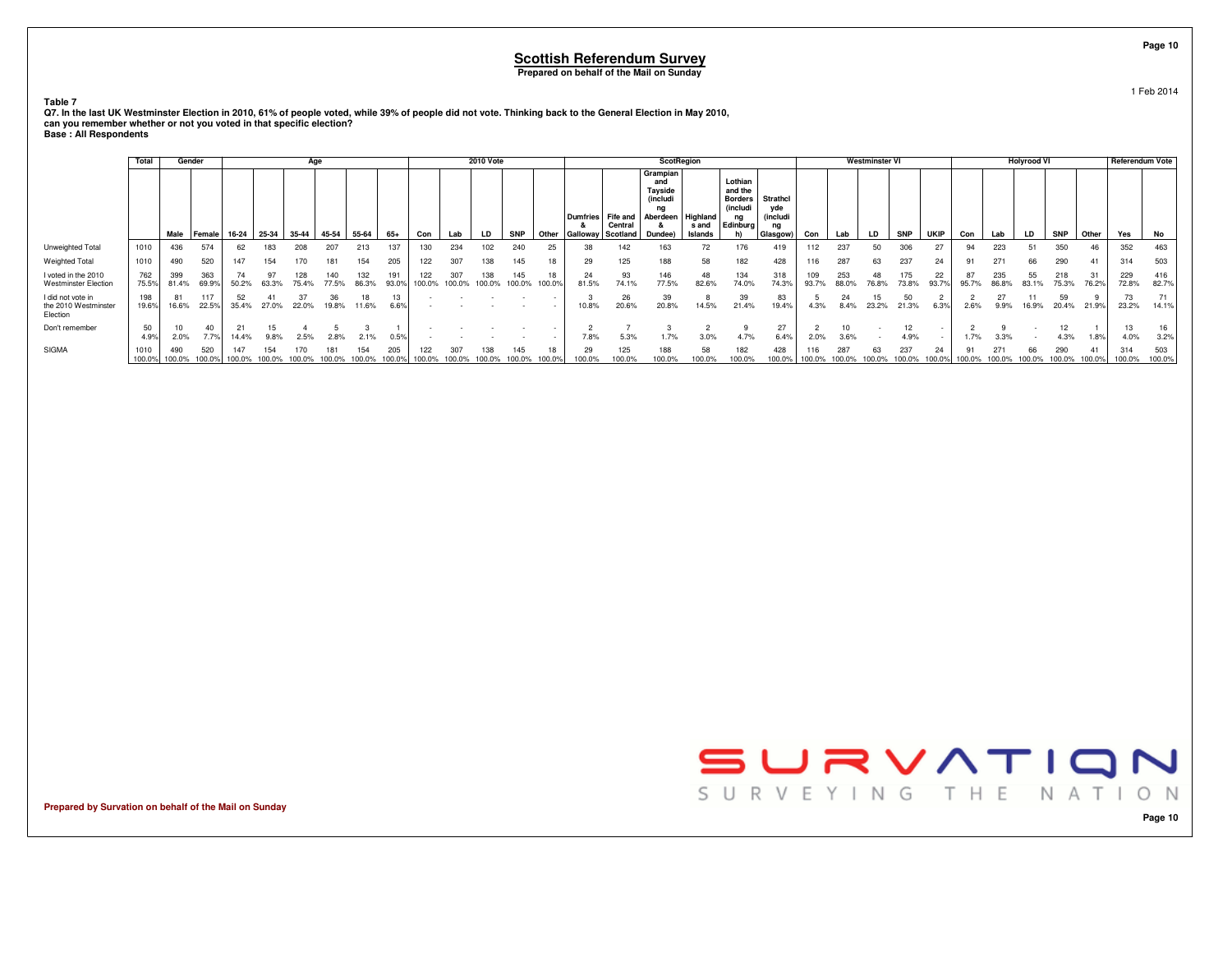**Table 8**

**Q7B. Thinking back to the General Election in May 2010, can you recall which party you voted for in that election? Base : Respondents who voted in the 2010 Westminster Election**

|                                        | Total         | Gender                 |                        |              |              | Age         |             |               |                  |               |        | <b>2010 Vote</b> |               |                  |                                     |                     | ScotRegion                                                                |                              |                                                                          |                                                      |               |               | <b>Westminster VI</b> |               |              |              |               | <b>Holyrood VI</b> |               |                        | <b>Referendum Vote</b> |                        |
|----------------------------------------|---------------|------------------------|------------------------|--------------|--------------|-------------|-------------|---------------|------------------|---------------|--------|------------------|---------------|------------------|-------------------------------------|---------------------|---------------------------------------------------------------------------|------------------------------|--------------------------------------------------------------------------|------------------------------------------------------|---------------|---------------|-----------------------|---------------|--------------|--------------|---------------|--------------------|---------------|------------------------|------------------------|------------------------|
|                                        |               | Male                   | Female                 | 16-24        | 25-34        | 35-44       | 45-54       | 55-64         | $65+$            | Con           | Lab    | LD.              | <b>SNP</b>    | Other            | Dumfries Fife and<br>-8<br>Galloway | Central<br>Scotland | Grampian<br>and<br>Tayside<br>(includi<br>ng<br>Aberdeen<br>-8<br>Dundee) | Highland<br>s and<br>Islands | Lothian<br>and the<br><b>Borders</b><br>(includi<br>ng<br>Edinburg<br>h) | <b>Strathcl</b><br>yde<br>(includi<br>ng<br>Glasgow) | Con           | Lab           | LD                    | <b>SNP</b>    | <b>UKIP</b>  | Con          | Lab           | LD.                | <b>SNP</b>    | Other                  | Yes                    | No                     |
| Unweighted Total                       | 763           | 356                    | 407                    | 30           | 113          | 153         | 158         | 182           | 127              | 130           | 234    | 102              | 240           | 25               | 29                                  | 102                 | 126                                                                       | 58                           | 129                                                                      | 319                                                  | 104           | 201           | 37                    | 248           | 25           | 89           | 185           | 41                 | 281           | 37                     | 269                    | 374                    |
| <b>Weighted Total</b>                  | 762           | 399                    | 363                    | 74           | 97           | 128         | 140         | 132           | 191              | 122           | 307    | 138              | 145           |                  | 24                                  | 93                  | 146                                                                       | 48                           | 134                                                                      | 318                                                  | 109           | 253           | 48                    | 175           | 22           | 87           | 235           | 55                 | 218           | 31                     | 229                    | 416                    |
| Conservative                           | 122<br>16.0%  | 69<br>17.4%            | 53<br>14.5%            | 7.5%         | 15<br>14.9%  | 28<br>21.6% | 18<br>13.0% | 13.0%         | 39<br>20.4%      | 122<br>100.0% |        |                  |               |                  | 18.1%                               | 9<br>10.2%          | 31<br>21.0%                                                               | 9<br>18.6%                   | 21<br>15.4%                                                              | 48<br>15.2%                                          | 86<br>79.6%   | -5<br>2.0%    | 4.6%                  | 3.2%          | 10<br>44.2%  | 73<br>83.5%  | 4.2%          | 3<br>5.1%          | 10<br>4.5%    | 9<br>30.4%             | 4.1%                   | 108<br>26.0%           |
| Labour                                 | 307<br>40.3%  | 170<br>42.6%           | 137<br>37.89           | 29<br>38.6%  | 37<br>38.3%  | 59<br>45.8% | 65<br>46.3% | 52<br>39.0%   | 66<br>34.7%      |               | 307    |                  |               |                  | 10<br>41.3%                         | 40<br>43.2%         | 44<br>30.0%                                                               | 9<br>19.3%                   | 52<br>38.8%                                                              | 152<br>47.8%                                         | 10<br>9.7%    | 219<br>86.5%  | 6.4%                  | 34<br>19.6%   |              | 3.7%         | 202<br>85.9%  | 1.5%               | 62<br>28.2%   | 3<br>10.8%             | 85<br>37.2%            | 165<br>39.8%           |
| Liberal Democra                        | 138<br>18.1%  | 56<br>14.0%            | 82<br>22.6%            | 19<br>26.0%  | 19<br>19.5%  | 15<br>12.0% | 20<br>14.1% | 29<br>22.0%   | 36<br>18.7%      |               |        | 138<br>100.0%    |               | $\sim$           | 28.4%                               | 21<br>22.8%         | 33<br>22.7%                                                               | 18<br>38.5%                  | 26<br>19.2%                                                              | 33<br>10.4%                                          | 7.2%          | 23<br>9.2%    | 85.                   | 12<br>6.6%    | 23.2%        | 5.1%         | 15<br>6.3%    | 49<br>89.2%        | 23<br>10.4%   | 6<br>18.4%             | 27<br>11.8%            | 90<br>21.6%            |
| UK Independence<br>Party (UKIP)        | 8<br>1.0%     | 1.4%                   | $\overline{2}$<br>0.7% |              |              |             |             | 0.9%          | 6<br>$2.9^\circ$ |               |        |                  |               | 8<br>42.7%       | 3.5%                                |                     | $\overline{2}$<br>1.3%                                                    | 3<br>7.3%                    |                                                                          | $\overline{2}$<br>0.5%                               | 1.8%          |               |                       | 0.3%          | 20.0%        | 2.2%         |               |                    | 0.5%          | 12.1%                  | 0.6%                   | 1.5%                   |
| Scottish Green                         | - 6<br>0.7%   | 0.2%                   | 5<br>1.4%              | 3.8%         | 0.5%         |             |             | 0.5%          |                  |               |        |                  |               | -6<br>30.5%      |                                     | 0.4%                | 0.4%                                                                      | 1.6%                         | 3<br>2.5%                                                                | 0.1%                                                 |               |               |                       | 0.5%          |              |              |               |                    | 0.4%          | 3<br>9.4%              | 0.4%                   | 5<br>1.1%              |
| <b>British National</b><br>Party (BNP) | -3<br>0.5%    | 0.2%                   | 3<br>$0.8^{\circ}$     | 1.9%         |              |             |             |               |                  |               |        |                  |               | 18.9%            |                                     |                     |                                                                           |                              | 0.4%                                                                     | 3<br>$0.9^{\circ}$                                   |               |               |                       |               | 3.8%         |              |               |                    | 0.3%          | 4.4%                   |                        | $\overline{2}$<br>0.4% |
| Scottish National<br>Party (SNP)       | 145<br>19.1%  | 90<br>22.4%            | 56<br>15.4%            | 10.8%        | 19<br>20.0%  | 22<br>16.8% | 29<br>20.8% | 27<br>20.4%   | 40<br>21.2%      |               |        |                  | 145<br>100.0% | $\sim$<br>$\sim$ | 8.7%                                | 16<br>17.6%         | 34<br>23.4%                                                               | 6<br>12.1%                   | 25<br>18.5%                                                              | 62<br>19.6%                                          | 1.8%          |               | 2.2%                  | 119<br>67.8%  | 6.1%         | 4.1%         | 2.7%          | 1.2%               | 117<br>53.8%  | $\overline{c}$<br>6.2% | 98<br>42.7%            | 24<br>5.9%             |
| Other                                  | 0.2%          | 0.4%                   | $\sim$                 |              | 0.7%         |             | 0.5%        |               |                  |               |        |                  |               | 7.9%             |                                     |                     | 0.5%                                                                      |                              |                                                                          | 0.2%                                                 |               |               |                       |               |              |              |               |                    |               | 4.6%                   | 0.3%                   | 0.2%                   |
| Don't Remember                         | 18<br>2.4%    | $\overline{2}$<br>0.6% | 16<br>$4.4^{\circ}$    | 7.9%         |              |             |             |               | 1.5%             |               |        |                  |               |                  |                                     | 4.3%                | 0.6%                                                                      | 1.1%                         | 1.8%                                                                     | 10<br>3.3%                                           |               |               | .1%                   | 1.6%          | 2.7%         | 0.6%         |               |                    | 1.3%          | 3.7%                   | 3<br>1.2%              | 2.2%                   |
| Refuse                                 | 13<br>1.7%    | 1.0%                   | -9<br>2.5%             | 3.5%         | 3.2%         | 1.4%        | 1.3%        | 2.8%          |                  |               |        |                  |               |                  |                                     | 1.6%                |                                                                           | 1.4%                         | 5<br>3.5%                                                                | 6<br>1.9%                                            |               | 0.3%          |                       | 0.4%          |              | 0.9%         |               |                    | 0.8%          |                        | 1.7%                   | 5<br>1.2%              |
| <b>SIGMA</b>                           | 762<br>100.0% | 399<br>100.0%          | 363<br>100.0%          | 74<br>100.0% | 97<br>100.0% | 100.0%      | 100.0%      | 132<br>100.0% | 191<br>100.0%    | 122<br>100.0% | 100.0% | 100.0%           | 145<br>100.0% | 100.0%           | 24<br>100.0%                        | 93<br>100.0%        | 146<br>100.0%                                                             | 48<br>100.0%                 | 134<br>100.0%                                                            | 318<br>100.0%                                        | 109<br>100.0% | 253<br>100.0% | 100.0%                | 175<br>100.0% | 22<br>100.0% | 87<br>100.0% | 235<br>100.0% | 55<br>100.0%       | 218<br>100.0% | 31<br>100.0%           | 229<br>100.0%          | 416<br>100.0%          |

**Prepared by Survation on behalf of the Mail on Sunday**

SURVATION SURVEYING THE NATION

1 Feb 2014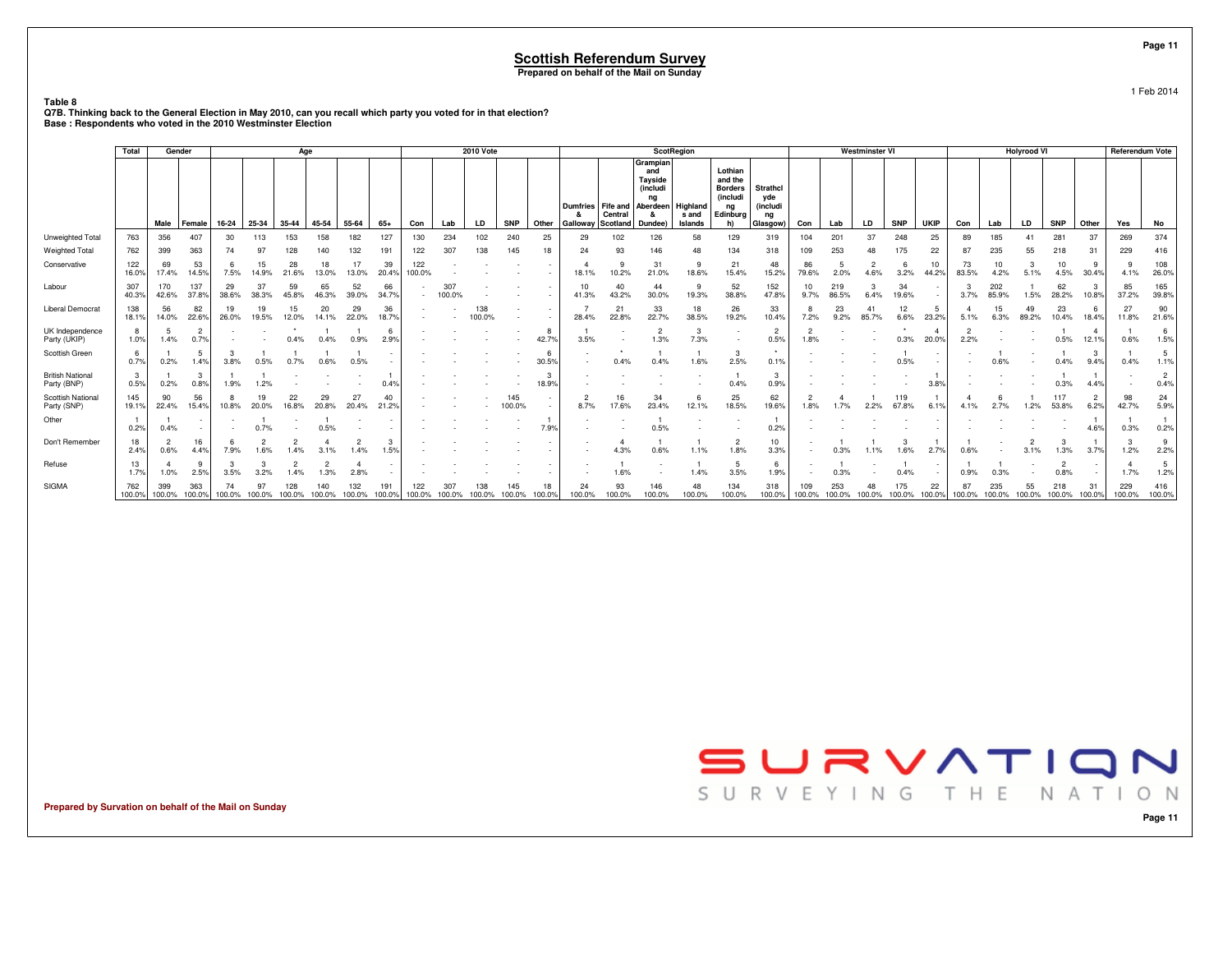**Table 9**

 **Q8. If there was a UK Westminster Election taking place tomorrow, how likely do you think you would be to vote on a scale of 0 to 10?Base : All Answering**

|                               | <b>Total</b>   | Gender        |                      |             |               | Age         |              |                        |                        |               |               | <b>2010 Vote</b> |               |               |                               |                        | <b>ScotRegion</b>                                                   |                              |                                                                          |                                                      |               |              | <b>Westminster VI</b> |                      |              |                        |                          | <b>Holyrood VI</b>     |               |                        | <b>Referendum Vote</b> |               |
|-------------------------------|----------------|---------------|----------------------|-------------|---------------|-------------|--------------|------------------------|------------------------|---------------|---------------|------------------|---------------|---------------|-------------------------------|------------------------|---------------------------------------------------------------------|------------------------------|--------------------------------------------------------------------------|------------------------------------------------------|---------------|--------------|-----------------------|----------------------|--------------|------------------------|--------------------------|------------------------|---------------|------------------------|------------------------|---------------|
|                               |                | Male          | Female               | 16-24       | 25-34         | 35-44       | 45-54        | 55-64                  | 65+                    | Con           | Lab           | LD               | <b>SNP</b>    | Other         | Dumfries Fife and<br>Galloway | Central<br>Scotland    | Grampian<br>and<br>Tayside<br>(includi<br>ng<br>Aberdeen<br>Dundee) | Highland<br>s and<br>Islands | Lothian<br>and the<br><b>Borders</b><br>(includi<br>nq<br>Edinburg<br>h) | <b>Strathcl</b><br>vde<br>(includi<br>ng<br>Glasgow) | Con           | Lab          | LD.                   | <b>SNP</b>           | <b>UKIP</b>  | Con                    | Lab                      | LD.                    | <b>SNP</b>    | Other                  | Yes                    | No            |
| Unweighted Total              | 1006           | 435           | 571                  | 58          | 183           | 208         | 207          | 213                    | 137                    | 130           | 234           | 102              | 240           | 25            | 38                            | 140                    | 163                                                                 | 72                           | 176                                                                      | 417                                                  | 112           | 237          | 50                    | 306                  | 27           | 94                     | 223                      | 51                     | 350           | 46                     | 352                    | 462           |
| Weighted Total                | 1002           | 487           | 515                  | 139         | 154           |             |              | 154                    | 205                    | 122           | 307           | 138              | 145           | 18            | 29                            | 122                    | 188                                                                 | 58                           | 182                                                                      | 423                                                  | 116           | 287          | 63                    | 237                  | 24           |                        | 27                       | 66                     | 290           | $\mathbf{4}$           | 314                    | 500           |
| 10 - Would<br>definitely vote | 618<br>61.7%   | 321<br>65.9%  | 297<br>57.8%         | 54<br>38.7% |               | 89<br>52.7% | 127<br>70.1% | 116<br>75.7%           | 161<br>78.6%           | 92<br>75.4%   | 244<br>79.4%  | 98<br>70.8%      | 107<br>73.6%  | 16<br>89.2%   | 19<br>64.6%                   | 72<br>58.7%            | 110<br>58.5%                                                        | 36<br>63.3%                  | 105<br>57.7%                                                             | 277<br>65.4%                                         | 90<br>77.6%   | 217<br>75.7% | 38<br>60.5%           | 153<br>64.5%         | 17<br>71.09  | 67<br>73.6%            | 197<br>72.7%             | 41<br>62.9%            | 197<br>67.9%  | 24<br>58.2%            | 202<br>64.4%           | 332<br>66.5%  |
|                               | 100<br>9.9%    | 54<br>11.0%   | 46<br>8.9%           | 3.5%        |               | 20<br>11.7% | 7.9%         | 12<br>7.9%             | 32<br>15.6%            | 16<br>13.4%   | 21<br>6.9%    | 22<br>16.1%      | 21<br>14.5%   | 2.2%          | 13.6%                         | 12<br>9.6%             | 20<br>10.5%                                                         | 11<br>19.5%                  | 15<br>8.5%                                                               | 37<br>8.8%                                           | 15<br>13.2%   | 21<br>7.3%   | 7.7%                  | 28<br>11.7%          | 14.2%        | 12<br>13.6%            | 18<br>6.7%               |                        | 29<br>10.1%   | 19.4%                  | 32<br>10.3%            | 52<br>10.3%   |
|                               | 70<br>7.0%     | 37<br>7.7%    | 33<br>6.3%           | 26<br>18.3% | -17           |             |              |                        | 0.6°                   | 6.5%          | 21            | 13<br>9.6%       | 5.6%          | $2.8^{\circ}$ | 2.4%                          | -6<br>5.1%             | 26<br>14.0%                                                         | 2.3%                         | 17<br>9.2%                                                               | 19<br>$4.4^{\circ}$                                  | 5.9%          | 17<br>5.8%   | 12                    | 12<br>5.0%           | 5.7%         | 6.5%                   | 18<br>6.5%               | 13.3%                  | 15<br>5.0%    | 3<br>6.4%              | 16<br>5.0%             | 46<br>9.2%    |
|                               | 42<br>4.2%     | 16<br>3.3%    | 26<br>5.0%           | 8.2%        | 6.2%          | 3.4%        | 4.5%         | 3.7%                   |                        |               | 9<br>2.8%     | 1.3%             | 1.5%          | -4<br>2.0%    | 2.7%                          | 10<br>7.8%             | 9<br>4.6%                                                           | 2.1%                         | 4.6%                                                                     | 13<br>3.2%                                           | 0.8%          | 12<br>4.3%   |                       | 12<br>4.9%           |              | 0.6%                   | 12<br>4.5%               | 10.4%                  | 11<br>3.8%    | $\overline{2}$<br>5.4% | 18<br>5.6%             | 16<br>3.2%    |
| 6                             | 27<br>2.6%     | 11<br>2.2%    | 16<br>3.1%           | 10<br>7.2%  | 5.2%          | 2.7%        |              | 0.4%                   | $\overline{2}$<br>0.8% | 0.8%          |               | 0.8%             | 0.8%          | 3.7%          |                               | $\overline{c}$<br>2.0% | $\overline{2}$<br>0.9%                                              | $\sim$                       | 3.9%                                                                     | 15<br>3.6%                                           | 0.7%          | 2.2%         | 1.0%                  | 4.6%                 | 3.1%         | 2<br>1.9%              | 2.1%                     | $\overline{c}$<br>2.7% | 13<br>4.6%    | 3.1%                   | 6<br>2.0%              | 12<br>2.4%    |
| 5                             | 63<br>6.3%     | 22<br>4.5%    | 41<br>7.9%           | 17<br>12.4% | 13<br>8.8%    | 10.0%       | 3.6%         | 4.4%                   | $\overline{2}$<br>0.8% | 3<br>2.1%     | 10<br>3.1%    |                  | 3.0%          |               | $\overline{2}$<br>5.8%        | 10<br>8.6%             | 12<br>6.3%                                                          | 1.8%                         | 5.2%                                                                     | 28<br>6.7%                                           | 1.9%          | 11<br>3.8%   | 1.7%                  | 11<br>4.8%           |              | $\overline{2}$<br>2.1% | 14<br>5.3%               | 1.4%                   | 12<br>4.3%    | 1.8%                   | 14<br>4.3%             | 20<br>4.1%    |
|                               | 12<br>1.2%     | 1.1%          | 1.3%                 | 5.2%        |               | 1.4%        | 0.4%         | $\overline{2}$<br>1.3% |                        | 0.5%          |               |                  |               | $\sim$        | 4.0%                          |                        | $\overline{2}$<br>0.8%                                              |                              | 1.4%                                                                     | $\overline{7}$<br>1.7%                               |               |              |                       | 1.2%                 | 6.0%         |                        | $\overline{\phantom{a}}$ |                        |               |                        | -6<br>.9%              | 0.5%          |
| 3                             | 11<br>1.1%     | 1.0%          | -6<br>.2%            |             |               | 2.4%        |              | 0.8%                   |                        | 0.6%          |               | 0.9%             | 0.3%          | ٠.            | 1.8%                          | $\overline{2}$<br>1.3% | $\overline{2}$<br>1.1%                                              | 1.0%                         | 2.0%                                                                     | 3<br>0.7%                                            |               |              |                       | -3<br>1.5%           |              |                        |                          |                        | 3<br>1.2%     | $\overline{2}$<br>3.8% | 3                      | 0.7%          |
| $\overline{2}$                | 8<br>0.8%      | 0.4%          | 1.2%                 | 1.6%        | 1.3%          | 0.5%        | 1.0%         |                        |                        |               |               |                  |               |               |                               | 0.5%                   | 0.4%                                                                | 1.0%                         | 1.8%                                                                     | 3<br>0.7%                                            |               | 0.2%         |                       | 1.7%                 |              |                        |                          |                        | 5<br>1.6%     |                        | 1.2%                   | 0.6%          |
|                               | -6<br>0.6%     | 0.7%          | $\mathbf{3}$<br>0.5% | 2.1%        | 0.3%          |             |              | 0.4%                   |                        |               |               |                  | 0.3%          |               |                               | 0.5%                   | 0.4%                                                                |                              | 2.7%                                                                     | $\sim$                                               |               |              | 1.2%                  | 0.3%                 |              |                        |                          | 1.1%                   | 0.2%          |                        | $\overline{2}$<br>0.7% |               |
| 0 - Would not vote            | 45<br>4.5%     | 11<br>2.2%    | 34<br>6.6%           | 2.8%        | 13<br>8.4%    | 7.2%        |              | 3<br>.8%               | 2.9%                   | 0.6%          | э<br>1.0%     |                  | 0.3%          | $\sim$        | 5.1%                          | 5.9%                   | 4<br>2.4%                                                           | 8.9%                         | 3.2%                                                                     | 21<br>4.9%                                           |               |              |                       |                      |              | 1.7%                   |                          |                        | 1.2%          | 2.0%                   | 11<br>3.5%             | 13<br>2.5%    |
| SIGMA                         | 1002<br>100.0% | 487<br>100.0% | 515<br>100.0%        | 139         | 100.0% 100.0% | 100.0%      | 100.0%       | 100.0%                 | 205<br>100.0%          | 122<br>100.0% | 307<br>100.0% | 138<br>100.0%    | 145<br>100.0% | 18<br>100.0%  | <b>29</b><br>100.0%           | 122<br>100.0%          | 188<br>100.0%                                                       | 58<br>100.0%                 | 182<br>100.0%                                                            | 423<br>100.0%                                        | 116<br>100.0% | 100.0%       |                       | 237<br>100.0% 100.0% | 24<br>100.0% | 91<br>100.0%           | 100.0%                   | 66<br>100.0%           | 290<br>100.0% | 41<br>100.0%           | 314<br>100.0%          | 500<br>100.0% |

**Prepared by Survation on behalf of the Mail on Sunday**

SURVATION SURVEYING THE NATION

**Page 12**

1 Feb 2014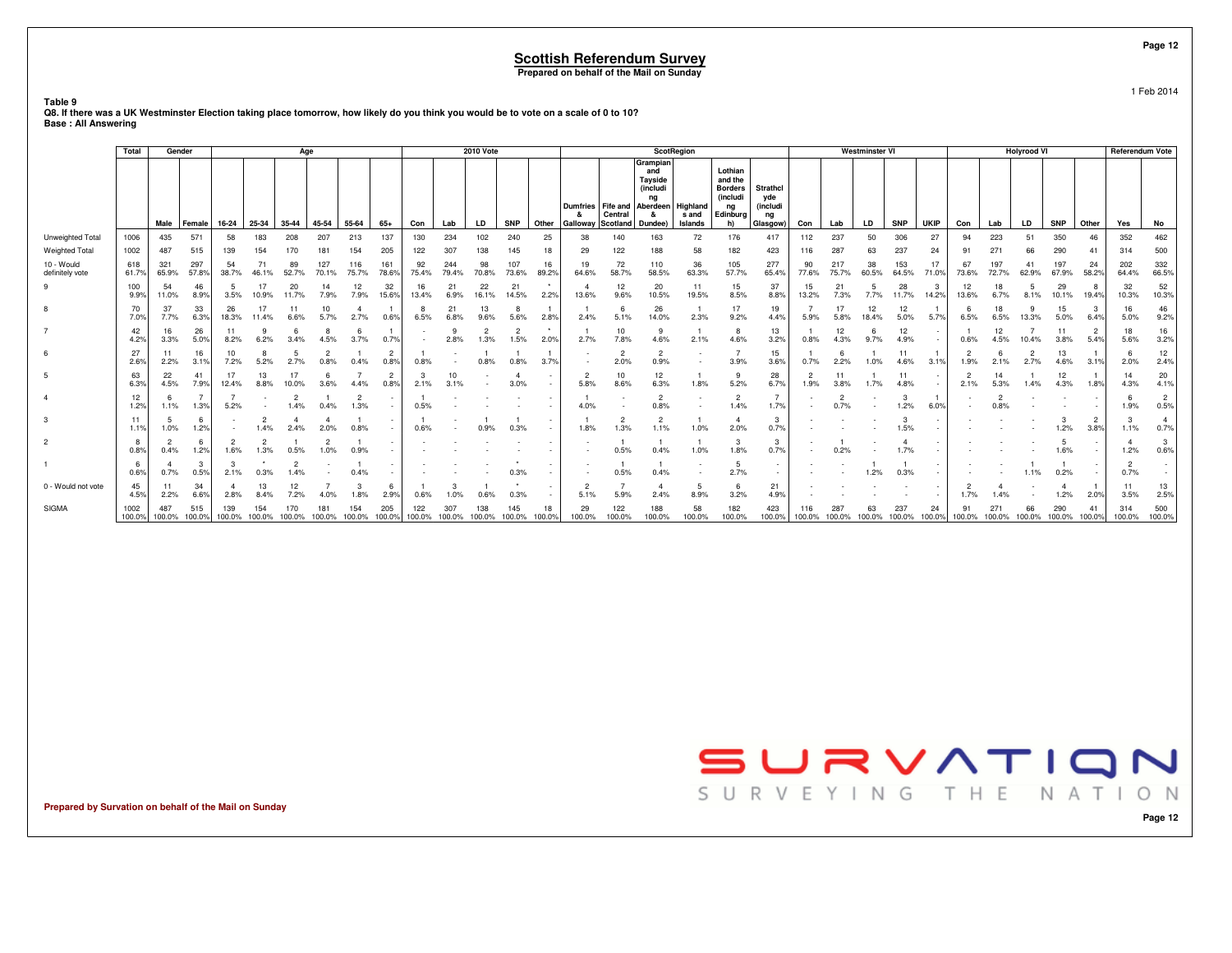**Page 13**

1 Feb 2014

**Table 10**

Q9. Voting Intention Tables - Normal Weighted Table<br>Q9. If there was a Westminster Election taking place tomorrow, and there was a candidate from all political parties standing in your constituency, which party do you thin

**Base : Respondents would vote in Westminster Election**

|                                              | Total                | Gender       |              |             |             |                        | Age                                                     |             |                        |                        |                                    | <b>2010 Vote</b> |                        |                          |                             |                                 | <b>ScotRegion</b>                                                         |                              |                                                                          |                                               |               |               | <b>Westminster VI</b> |               |                                          |                          |                                           | <b>Holyrood VI</b>  |              |                          | <b>Referendum Vote</b> |                        |
|----------------------------------------------|----------------------|--------------|--------------|-------------|-------------|------------------------|---------------------------------------------------------|-------------|------------------------|------------------------|------------------------------------|------------------|------------------------|--------------------------|-----------------------------|---------------------------------|---------------------------------------------------------------------------|------------------------------|--------------------------------------------------------------------------|-----------------------------------------------|---------------|---------------|-----------------------|---------------|------------------------------------------|--------------------------|-------------------------------------------|---------------------|--------------|--------------------------|------------------------|------------------------|
|                                              |                      | Male         | Female       | 16-24       | 25-34       | 35-44                  | 45-54                                                   | 55-64       | $65+$                  | Con                    | Lab                                | LD               | <b>SNP</b>             | Other                    | <b>Dumfries</b><br>Galloway | Fife and<br>Central<br>Scotland | Grampian<br>and<br>Tayside<br>(includi<br>na<br>Aberdeen<br>-8<br>Dundee) | Highland<br>s and<br>Islands | Lothian<br>and the<br><b>Borders</b><br>(includi<br>ng<br>Edinburg<br>h) | Strathcl<br>yde<br>(includi<br>ng<br>Glasgow) | Con           | Lab           | LD                    | <b>SNP</b>    | <b>UKIP</b>                              | Con                      | Lab                                       | LD.                 | <b>SNP</b>   | Other                    | Yes                    | No                     |
| Unweighted Total                             | 953                  | 423          | 530          | 56          | 166         | 191                    | 198                                                     | 209         | 133                    | 129                    | 232                                | 101              | 239                    | 25                       | 36                          | 130                             | 159                                                                       | 65                           | 169                                                                      | 394                                           | 112           | 237           | 50                    | 306           | 27                                       | 92                       | 218                                       | 51                  | 345          | 45                       | 338                    | 444                    |
| Weighted Total                               | 957                  | 476          | 481          | 135         | 141         | 157                    |                                                         | 151         | 199                    | 121                    | 304                                | 137              | 145                    | 18                       | 28                          | 115                             | 183                                                                       | 52                           | 176                                                                      | 403                                           | 116           | 287           | 63                    | 237           | 24                                       | 89                       | 267                                       | 66                  | 286          | 40                       | 303                    | 487                    |
| Conservative                                 | 116<br>12.1%         | 67<br>14.2%  | 48<br>10.1%  | 10<br>7.0%  | 12<br>8.2%  | 18<br>11.6%            | 17<br>9.7%                                              | 15<br>10.0% | 45<br>22.4%            | 86<br>71.2%            | 10<br>3.5%                         | 5.7%             | $\overline{2}$<br>1.4% | $\overline{2}$<br>10.5%  | 3<br>11.6%                  | 8<br>7.3%                       | 31<br>17.1%                                                               | 9<br>17.9%                   | 18<br>10.2%                                                              | 46<br>11.3%                                   | 116<br>100.0% |               |                       |               |                                          | 83<br>92.9%              | 12<br>4.4%                                | 5.5%                | 3.2%         | $\overline{2}$<br>4.7%   | 10<br>3.3%             | 103<br>21.2%           |
| Labour                                       | 287<br>30.0%         | 151<br>31.8% | 136<br>28.2% | 27<br>20.1% | 40<br>28.3% | 51<br>32.5%            | 65<br>37.5%                                             | 47<br>31.0% | 57<br>28.6%            | 5<br>4.2%              | 219<br>71.9%                       | 23<br>16.9%      | 3.0%                   | $\overline{\phantom{a}}$ | 23.5%                       | 37<br>32.2%                     | 38<br>20.5%                                                               | 11<br>21.8%                  | 52<br>29.3%                                                              | 143<br>35.5%                                  |               | 287<br>100.0% |                       |               |                                          | $\overline{\phantom{a}}$ | 235<br>88.1%                              | 3<br>5.2%           | 34<br>11.9%  |                          | 65<br>21.4%            | 173<br>35.6%           |
| Liberal Democrat                             | 63<br>6.6%           | 28<br>5.9%   | 35<br>7.3%   | 14<br>10.2% |             |                        |                                                         | 13<br>8.5%  | 13<br>6.7%             | $\overline{c}$<br>1.8% | 1.0%                               | 30.2%            | 0.7%                   | $\overline{\phantom{a}}$ | 12.9%                       | 9<br>8.2%                       | 13<br>6.9%                                                                | <b>q</b><br>18.0%            | 19<br>10.7%                                                              | 9<br>2.2%                                     |               |               | 63<br>100.0%          |               |                                          | 0.6%                     | 1.8%                                      | $\Delta\ell$<br>.5% | 2.1%         | 1.8%                     | ം<br>3.1%              | 48<br>9.9%             |
| Scottish National<br>Party (SNP)             | 237<br>24.8%         | 138<br>28.9% | 99<br>20.6%  | 24<br>17.6% | 41<br>29.2% | 38<br>24.2%            | 43<br>24.6%                                             | 41<br>27.3% | 50<br>25.1%            | 6<br>4.6%              | 34<br>11.2%                        |                  | 119<br>81.8%           | 7.3%                     | 25.6%                       | 28<br>24.1%                     | 47<br>25.7%                                                               | 14.2%                        | 29<br>16.7%                                                              | 118<br>29.3%                                  |               |               |                       | 237<br>100.0% |                                          | 3<br>2.9%                | Э<br>1.1%                                 | 2<br>2.3%           | 220<br>76.8% | 1.9%                     | 175<br>57.9%           | 22<br>4.4%             |
| Another Party (Net)                          | 50<br>5.3%           | 27<br>5.7%   | 23<br>4.8%   |             |             |                        |                                                         | 11<br>7.4%  | 12<br>5.9%             | 11<br>9.4%             |                                    | 7.4%             | 2<br>1.3%              | 13<br>69.0%              | 3.0%                        | $\overline{7}$<br>6.1%          | <b>R</b><br>4.4%                                                          | 13.6%                        | 11<br>6.2%                                                               | 17<br>4.1%                                    |               |               |                       |               | 24<br>100.0%                             |                          | 2<br>0.8%                                 |                     | 0.8%         | 36<br>90.0%              | 11<br>3.6%             | 36<br>7.3%             |
| Scottish Green                               | 22<br>2.3%           | 8<br>1.6%    | 14<br>2.9%   |             |             |                        |                                                         |             | $\overline{2}$<br>1.0% | 0.6%                   | 1.1%                               | 3.6%             | 0.4%                   | 4<br>20.5%               |                             | 5<br>4.4%                       | $\overline{2}$<br>1.0%                                                    | 0.7%                         | 5<br>2.8%                                                                | 10<br>2.4%                                    |               |               |                       |               |                                          |                          | $\overline{2}$<br>0.8%                    |                     | 0.4%         | 17<br>42.9%              | 2.5%                   | 13<br>2.6%             |
| <b>British National</b><br>Party (BNP)       | $\mathbf{3}$<br>0.3% | 3<br>0.6%    | 0.1%         |             | .3%         |                        | 0.7%                                                    |             |                        |                        |                                    |                  |                        | 3<br>17.2%               |                             |                                 | 0.4%                                                                      | 1.0%                         | 0.3%                                                                     | 0.3%                                          |               |               |                       |               |                                          |                          |                                           |                     | 0.4%         | $\overline{c}$<br>4.9%   | 0.4%                   | 0.3%                   |
| <b>UKIP</b>                                  | 24<br>2.5%           | 16<br>3.4%   | 1.6%         |             |             |                        | .2%                                                     | 4.4%        | 10<br>4.9%             | 10<br>8.2%             |                                    | 3.8%             | 0.9%                   | 5<br>29.1%               | 3.0%                        | 1.2%                            | 6<br>3.0%                                                                 | 6                            | 5<br>3.1%                                                                | 5<br>1.2%                                     |               |               |                       |               | 24<br>00.0                               |                          |                                           |                     |              | 16<br>39.3%              | $\overline{2}$<br>0.6% | 20<br>4.1%             |
| Scottish<br>Pensioners Party                 | 0.1%                 |              | 0.1%         |             |             |                        |                                                         |             |                        |                        |                                    |                  |                        | ٠.                       |                             | 0.5%                            |                                                                           |                              |                                                                          |                                               |               |               |                       |               |                                          |                          |                                           |                     |              | $\overline{\phantom{a}}$ |                        | 0.1%                   |
| If not listed<br>please state in<br>this box | 0.1%                 | 0.1%         | 0.2%         |             | 0.5%        |                        |                                                         | 0.3%        |                        | 0.6%                   |                                    |                  |                        | ٠<br>2.2%                |                             |                                 |                                                                           | 0.8%                         |                                                                          | 0.2%                                          |               |               |                       |               |                                          |                          |                                           |                     |              | 2.9%                     | 0.1%                   | 0.2%                   |
| Undecided                                    | 196<br>20.5%         | 62<br>13.0%  | 134<br>27.9% | 51<br>37.9% | 30<br>21.2% | 35<br>22.4%            | 33<br>19.3%                                             | 24<br>15.8% | 22<br>11.3%            | 11<br>8.7%             | 34<br>11.3%                        | 43<br>31.4%      | 16<br>11.1%            | $\overline{2}$<br>13.1%  | 23.5%                       | 25<br>22.1%                     | 46<br>25.1%                                                               | 13.2%                        | 43<br>24.6%                                                              | 68<br>16.9%                                   |               |               |                       |               |                                          | 3<br>3.7%                | 10<br>3.8%                                | 13<br>19.5%         | 14<br>5.0%   | 1.5%                     | 30<br>9.9%             | 103<br>21.2%           |
| Refuse                                       | - 8<br>0.8%          | 0.5%         | 1.1%         | 1.9%        | 2<br>1.6%   | $\overline{c}$<br>1.2% |                                                         |             |                        |                        |                                    |                  | 0.7%                   | ٠.                       |                             |                                 | 0.3%                                                                      | 1.3%                         | 4<br>2.4%                                                                | $\overline{2}$<br>0.5%                        |               |               |                       |               |                                          |                          |                                           |                     | 0.2%         |                          | $\overline{2}$<br>0.7% | $\overline{c}$<br>0.4% |
| SIGMA                                        | 957<br>100.0%        | 476          | 481          | 135         | 141         | 157                    | 100.0% 100.0% 100.0% 100.0% 100.0% 100.0% 100.0% 100.0% | 151         | 199                    | 121                    | 304<br>100.0% 100.0% 100.0% 100.0% | 137              | 145                    | 18<br>100.0%             | 28<br>100.0%                | 115<br>100.0%                   | 183<br>100.0%                                                             | 52<br>100.0%                 | 176<br>100.0%                                                            | 403<br>100.0%                                 |               | 28            | 63                    | 237           | 24<br>100.0% 100.0% 100.0% 100.0% 100.0% | 89                       | 267<br>100.0% 100.0% 100.0% 100.0% 100.0% | 66                  | 286          | 40                       | 303<br>100.0%          | 487<br>100.0%          |

**Prepared by Survation on behalf of the Mail on Sunday**

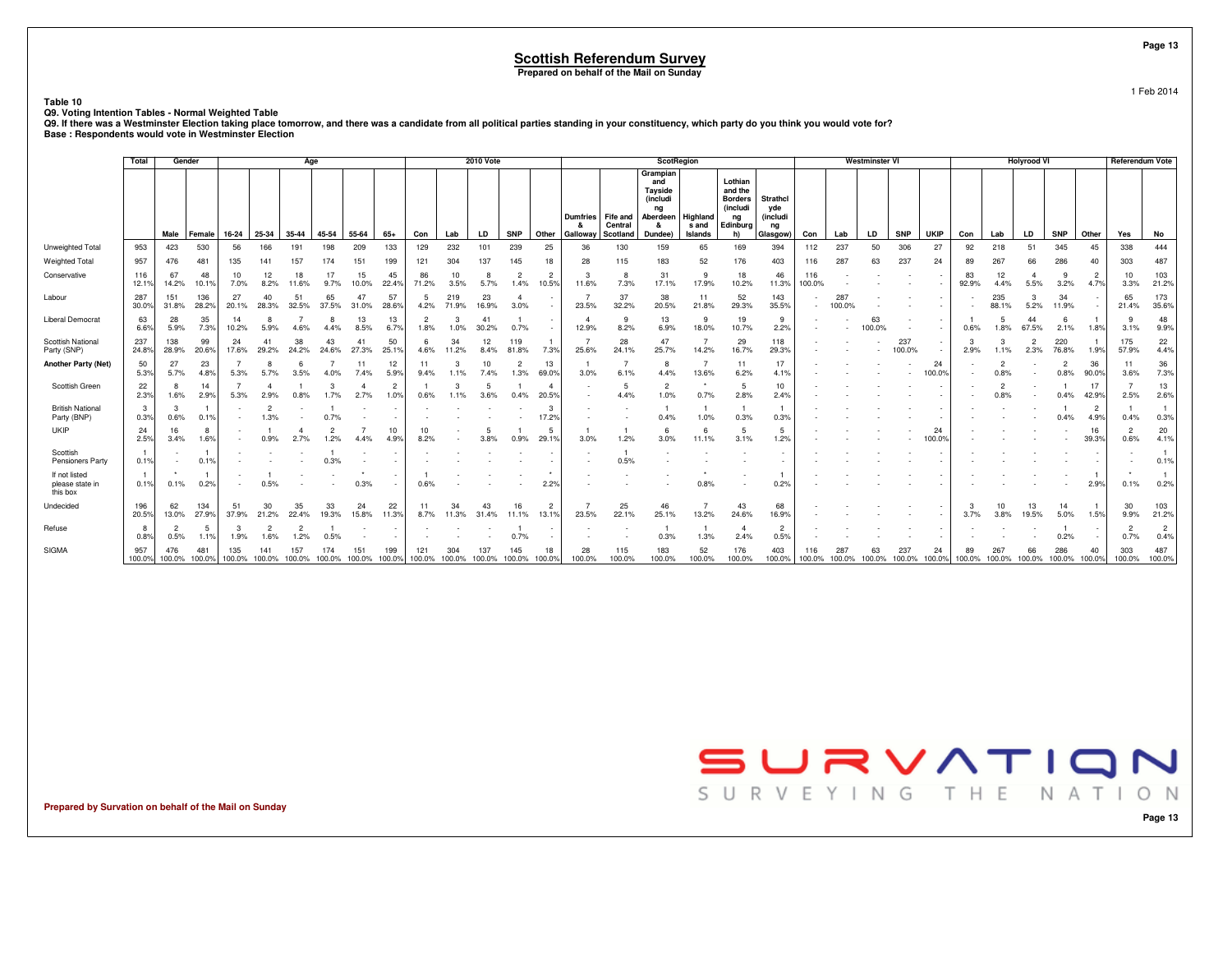**Table 11**

Q9. Voting Intention Tables - Normal Weighted Table and Likelihood Weighting<br>Q9. If there was a Westminster Election taking place tomorrow, and there was a candidate from all political parties standing in your constituency

**Base : Respondents would vote in Westminster Election**

|                                              | Total                  | Gender        |               |             |             | Age         |                       |                                                  |                        |             |              | <b>2010 Vote</b>                   |                        |                          |                             |                                 | <b>ScotRegion</b>                                                   |                              |                                                                          |                                                      |               |               | <b>Westminster VI</b> |               |              |                                                               |                        | <b>Holyrood VI</b> |                      |                                 | <b>Referendum Vote</b> |                              |
|----------------------------------------------|------------------------|---------------|---------------|-------------|-------------|-------------|-----------------------|--------------------------------------------------|------------------------|-------------|--------------|------------------------------------|------------------------|--------------------------|-----------------------------|---------------------------------|---------------------------------------------------------------------|------------------------------|--------------------------------------------------------------------------|------------------------------------------------------|---------------|---------------|-----------------------|---------------|--------------|---------------------------------------------------------------|------------------------|--------------------|----------------------|---------------------------------|------------------------|------------------------------|
|                                              |                        | Male          | Female        | 16-24       | 25-34       | 35-44       | 45-54                 | 55-64                                            | $65+$                  | Con         | Lab          | LD                                 | <b>SNP</b>             | Other                    | <b>Dumfries</b><br>Gallowav | Fife and<br>Central<br>Scotland | Grampian<br>and<br>Tayside<br>(includi<br>ng<br>Aberdeen<br>Dundee) | Highland<br>s and<br>Islands | Lothian<br>and the<br><b>Borders</b><br>(includi<br>ng<br>Edinburg<br>h) | <b>Strathcl</b><br>yde<br>(includi<br>ng<br>Glasgow) | Con           | Lab           | LD                    | <b>SNP</b>    | <b>UKIP</b>  | Con                                                           | Lab                    | LD                 | <b>SNP</b>           | Other                           | Yes                    | No                           |
| Unweighted Total                             | 953                    | 423           | 530           | 56          | 166         | 191         | 198                   | 209                                              | 133                    | 129         | 232          | 101                                | 239                    | 25                       | 36                          | 130                             | 159                                                                 | 65                           | 169                                                                      | 394                                                  | 112           | 237           | 50                    | 306           | 27           | 92                                                            | 218                    | 51                 | 345                  | 45                              | 338                    | 444                          |
| Weighted Total                               | 953                    | 484           | 469           | 118         | 133         | 150         |                       | 156                                              | 217                    | 129         | 325          | 146                                | 154                    | 20                       | 28                          | 113                             | 183                                                                 | 55                           | 168                                                                      | 406                                                  | 125           | 300           |                       | 236           | 25           | 95                                                            | 277                    | 67                 | 290                  | 40                              | 304                    | 500                          |
| Conservative                                 | 125<br>13.1%           | 73<br>15.2%   | 51<br>10.9%   | 10<br>8.5%  | 8.5%        | 20<br>13.1% | 18<br>10.2%           | 17<br>10.6%                                      | 49<br>22.5%            | 94<br>72.5% | 3.5%         | 5.8%                               | $\overline{2}$<br>1.4% | $\overline{2}$<br>10.8%  | 12.3%                       | -9<br>8.0%                      | 34<br>18.5%                                                         | 10<br>18.7%                  | 19<br>11.3%                                                              | 49<br>12.1%                                          | 125<br>100.0% |               |                       |               |              | 89<br>93.6%                                                   | 13<br>4.6%             | 4<br>6.1%          | 10<br>3.5%           | $\overline{2}$<br>4.7%          | 11<br>3.5%             | 112<br>22.3%                 |
| Labour                                       | 300<br>31.5%           | 159<br>32.9%  | 141<br>30.0%  | 24<br>20.1% | 40<br>30.3% | 53<br>35.6% | 71<br>39.5%           | 49<br>31.3%                                      | 63<br>29.2%            | 6<br>4.4%   | 236<br>72.6% | 25<br>17.0%                        | 3.1%                   | $\sim$<br>$\sim$         | 24.8%                       | 38<br>34.0%                     | 41<br>22.2%                                                         | 11<br>20.3%                  | 53<br>31.7%                                                              | 150<br>36.9%                                         |               | 300<br>100.0% |                       |               |              | $\overline{\phantom{a}}$                                      | 245<br>88.3%           | 3<br>4.9%          | 38<br>13.0%          |                                 | 67<br>22.0%            | 183<br>36.7%                 |
| Liberal Democrat                             | 64<br>6.7%             | 30<br>6.3%    | 33<br>7.1%    | 12<br>10.5% | 5.7%        |             | 8<br>4.5%             | 14<br>9.0%                                       | 15<br>6.8%             | 3<br>1.9%   | Э<br>0.9%    | $\Delta\ell$<br>30.0%              | 0.4%                   | $\sim$<br>$\sim$         | 14.2%                       | <b>q</b><br>7.8%                | 14<br>7.7%                                                          | 10<br>18.4%                  | 18<br>10.5%                                                              | 9<br>2.3%                                            |               |               | 64<br>100.0%          |               |              | 0.6%                                                          |                        | 45                 | 2.2%                 | 1.6%                            | <b>q</b><br>3.1%       | 49<br>9.8%                   |
| Scottish National<br>Party (SNP)             | 236<br>24.7%           | 138<br>28.5%  | 98<br>20.8%   | 18<br>15.1% | 29.6%       | 39<br>25.7% | 42<br>23.8%           | 44<br>28.4%                                      | 53<br>$24.4^{\circ}$   | 6<br>4.5%   | 38<br>11.5%  | 13<br>8.8%                         | 127<br>82.6%           | $\overline{c}$<br>7.6%   | 27.7%                       | 26<br>23.0%                     | 48<br>26.3%                                                         | -8<br>14.1%                  | 28<br>16.8%                                                              | 118<br>29.0%                                         |               |               |                       | 236<br>100.0% |              | $\overline{2}$<br>1.9%                                        | .2%                    | .4%                | 221<br>76.4%         | $0.6^{\circ}$                   | 178<br>58.8%           | 21<br>4.2%                   |
| Another Party (Net)                          | 51<br>5.4%             | 29<br>5.9%    | 23<br>4.8%    | 6.0%        |             |             |                       | 12<br>7.6%                                       | 13<br>5.8%             | 12<br>9.1%  | -4<br>.2%    | 11<br>7.5%                         | 1.2%                   | 14<br>68.8 <sup>c</sup>  | 3.3%                        | $\overline{7}$<br>5.9%          | 8<br>4.6%                                                           | -8<br>14.0%                  | 11<br>6.6%                                                               | 17<br>4.1%                                           |               |               |                       |               | 25<br>00.0%  |                                                               | 0.9%                   |                    | 0.7%                 | 37<br>91.4%                     | 11<br>3.7%             | 36<br>7.3%                   |
| Scottish Green                               | 22<br>2.3%             | 1.6%          | 14<br>3.0%    | 6.0%        |             |             | Ģ.<br>.9%             | 3.0%                                             | $\overline{2}$<br>0.99 | 0.7%        | .2%          | 3.7%                               |                        | $\Delta$<br>21.19        |                             | 4.0%                            | $\overline{2}$<br>1.1%                                              | 0.8%                         | 5<br>3.2%                                                                | <b>q</b><br>2.3%                                     |               |               |                       |               |              |                                                               | $\overline{c}$<br>0.9% |                    | 0.3%                 | 17<br>42.3%                     | $\mathbf{R}$<br>2.5%   | 13<br>2.6%                   |
| <b>British National</b><br>Party (BNP)       | $\mathbf{3}$<br>0.3%   | 3<br>0.5%     | 0.1%          |             | 2<br>.3%    |             |                       |                                                  |                        |             |              |                                    |                        | -3<br>15.6%              |                             |                                 | 0.5%                                                                | 1.0%                         | 0.3%                                                                     | 0.3%                                                 |               |               |                       |               |              |                                                               |                        |                    | 0.4%                 | $\overline{2}$<br>$5.1^{\circ}$ | 0.5%                   | 0.2%                         |
| UKIP                                         | 25<br>2.6%             | 18<br>3.7%    | 1.5%          |             |             |             | $\overline{2}$<br>.0% | 4.4%                                             | 11                     | 10<br>8.1%  |              | 3.8%                               | 0.8%                   | 6<br>30.0%               | 3.3%                        | 1.3%                            | -5<br>3.0%                                                          | 11.5%                        | 5<br>3.1%                                                                | -5<br>1.3%                                           |               |               |                       |               | 25<br>100.0% |                                                               |                        |                    |                      | 17<br>41.8%                     | $\overline{2}$<br>0.6% | 21<br>4.2%                   |
| Scottish<br>Pensioners Party                 | $\overline{1}$<br>0.1% |               | 0.1%          |             |             |             | 0.3%                  |                                                  |                        |             |              |                                    |                        | $\sim$                   |                             | 0.5%                            |                                                                     |                              |                                                                          |                                                      |               |               |                       |               |              |                                                               |                        |                    |                      | $\sim$                          |                        | 0.1%                         |
| If not listed<br>please state in<br>this box | $\overline{1}$<br>0.1% | 0.1%          | 0.1%          |             | 0.3%        |             |                       | 0.3%                                             |                        | 0.3%        |              |                                    |                        | $2.1^{\circ}$            |                             |                                 |                                                                     | 0.7%                         |                                                                          | 0.1%                                                 |               |               |                       |               |              |                                                               |                        |                    |                      | $2.1^{\circ}$                   | 0.1%                   | $\ddot{\phantom{1}}$<br>0.1% |
| Undecided                                    | 169<br>17.8%           | 52<br>10.7%   | 118<br>25.1%  | 37.4%       | 25<br>18.5% | 25<br>16.7% | 31<br>17.4%           | 20<br>13.0%                                      | 24<br>11.2%            | 10<br>7.6%  | 33<br>10.3%  | 45<br>30.8%                        | 17<br>10.9%            | 3<br>12.9%               | 17.6%                       | 24<br>21.3%                     | 37<br>20.5%                                                         | 13.1%                        | 35<br>20.6%                                                              | 61<br>15.1%                                          |               |               |                       |               |              | 3.8%                                                          | 9<br>3.4%              | 14<br>20.2%        | 11<br>3.9%           | 1.7%                            | 25<br>8.1%             | 97<br>19.4%                  |
| Refuse                                       | - 8<br>0.8%            | 3<br>0.6%     | 5<br>1.1%     | 2.5%        | 2<br>1.5%   | 2<br>1.3%   |                       |                                                  |                        |             |              |                                    | 0.4%                   | $\overline{\phantom{a}}$ |                             |                                 | 0.3%                                                                | 1.2%                         | 2.5%                                                                     | $\overline{2}$<br>0.6%                               |               |               |                       |               |              |                                                               |                        |                    | 0.2%                 | $\sim$                          | $\overline{2}$<br>0.8% | $\overline{c}$<br>0.4%       |
| SIGMA                                        | 953<br>100.0%          | 484<br>100.0% | 469<br>100.0% | 118         | 133         | 150         |                       | 156<br>100.0% 100.0% 100.0% 100.0% 100.0% 100.0% | 217                    | 129         | 325          | 146<br>100.0% 100.0% 100.0% 100.0% | 154                    | 20<br>100.0%             | 28<br>100.0%                | 113<br>100.0%                   | 183<br>100.0%                                                       | 55<br>100.0%                 | 168<br>100.0%                                                            | 406<br>100.0%                                        | 125           | 300           |                       | 236           | 25           | 95<br>100.0% 100.0% 100.0% 100.0% 100.0% 100.0% 100.0% 100.0% | 277                    | 67                 | 290<br>100.0% 100.0% | 40                              | 304<br>100.0%          | 500<br>100.0%                |

**Prepared by Survation on behalf of the Mail on Sunday**

SURVATION SURVEYING THE NATION

1 Feb 2014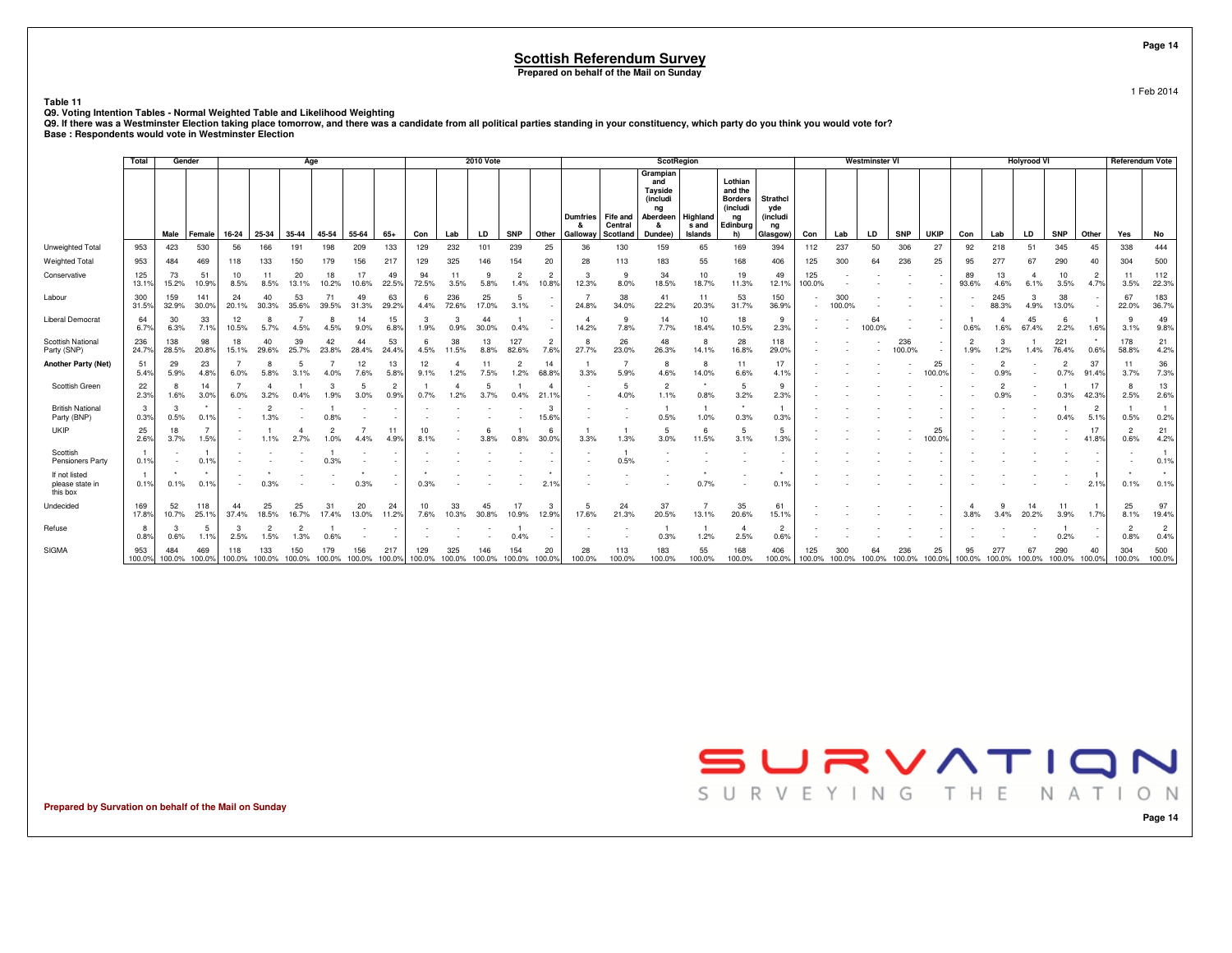**Page 15**

1 Feb 2014

**Table 12**

Q9. Voting Intention Tables - Normal Weighted Table and Likelihood Weighting<br>Q9. If there was a Westminster Election taking place tomorrow, and there was a candidate from all political parties standing in your constituency

**Base : Respondents would vote in Westminster Election and Excluding DK/Refused**

|                                              | Total         | Gender        |               |             |             | Age           |             |                      |                        |                             |              | <b>2010 Vote</b> |               |                         |                                   |                                 | <b>ScotRegion</b>                                                          |                              |                                                                          |                                               |               |               | <b>Westminster VI</b> |                      |              |             |                             | <b>Holyrood VI</b> |                        |                        | <b>Referendum Vote</b> |               |
|----------------------------------------------|---------------|---------------|---------------|-------------|-------------|---------------|-------------|----------------------|------------------------|-----------------------------|--------------|------------------|---------------|-------------------------|-----------------------------------|---------------------------------|----------------------------------------------------------------------------|------------------------------|--------------------------------------------------------------------------|-----------------------------------------------|---------------|---------------|-----------------------|----------------------|--------------|-------------|-----------------------------|--------------------|------------------------|------------------------|------------------------|---------------|
|                                              |               | Male          | Female        | 16-24       | 25-34       | 35-44         | 45-54       | 55-64                | 65+                    | Con                         | Lab          | LD               | <b>SNP</b>    | Other                   | <b>Dumfries</b><br>-8<br>Galloway | Fife and<br>Central<br>Scotland | Grampian<br>and<br><b>Tayside</b><br>(includi<br>ng<br>Aberdeen<br>Dundee) | Highland<br>s and<br>Islands | Lothian<br>and the<br><b>Borders</b><br>(includi<br>ng<br>Edinburg<br>h) | Strathcl<br>yde<br>(includi<br>ng<br>Glasgow) | Con           | Lab           | LD                    | <b>SNP</b>           | <b>UKIP</b>  | Con         | Lab                         | LD                 | <b>SNP</b>             | Other                  | Yes                    | No            |
| Unweighted Total                             | 760           | 366           | 394           | 34          | 128         | 148           | 159         | 173                  | 118                    | 117                         | 204          | 72               | 211           | 22                      | 27                                | 100                             | 121                                                                        | 57                           | 126                                                                      | 329                                           | 112           | 237           | 50                    | 306                  | 27           | 90          | 210                         | 41                 | 329                    | 44                     | 311                    | 347           |
| Weighted Total                               | 776           | 430           | 346           |             |             |               |             |                      | 193                    | 120                         | 292          |                  | 136           |                         | 23                                | 89                              | 145                                                                        | 47                           | 129                                                                      | 342                                           | 125           | 300           |                       | 236                  | 25           | 92          | 268                         | 53                 | 278                    | 40                     | 276                    | 402           |
| Conservative                                 | 125<br>16.1%  | 73<br>17.1%   | 51<br>14.8%   | 10<br>14.1% | 11          | 20<br>16.0%   | 18<br>12.5% | 17<br>12.2%          | 49<br>25.3%            | 94<br>78.4%                 | 11<br>3.9%   | S<br>8.4%        | 1.6%          | $\overline{2}$<br>12.4% | 3<br>14.9%                        | 9<br>10.2%                      | 34<br>23.4%                                                                | 10<br>21.9%                  | 19<br>14.6%                                                              | 49<br>14.3%                                   | 125<br>100.0% |               |                       |                      | $\sim$       | 89<br>97.3% | 13<br>4.8%                  | 7.6%               | 10<br>3.7%             | $\overline{2}$<br>4.8% | 11<br>3.9%             | 112<br>27.8%  |
| Labour                                       | 300<br>38.7%  | 159<br>37.1%  | 141<br>40.7%  | 24<br>33.4% | 40<br>37.9% | 53<br>43.4%   | 48.1%       | 49<br>36.0%          | 63<br>32.9%            | -6<br>4.8%                  | 236<br>80.9% | 25<br>24.6%      | 3.5%          |                         | 30.2%                             | 38<br>43.2%                     | 41<br>28.0%                                                                | 11<br>23.7%                  | 53<br>41.3%                                                              | 150<br>43.8%                                  |               | 300<br>100.0% |                       |                      |              |             | 245<br>91.4%                | 3<br>6.2%          | 38<br>13.5%            |                        | 67<br>24.1%            | 183<br>45.7%  |
| Liberal Democrat                             | 64<br>8.2%    | 30<br>7.1%    | 33<br>9.7%    | 12<br>17.5% | 7.1%        | 5.5%          | 5.5%        | 14<br>10.4%          | 15<br>7.7%             | 2.1%                        | 1.0%         | 44               | 0.4%          |                         | 17.3%                             | 9<br>9.9%                       | 14<br>9.7%                                                                 | 10<br>21.5%                  | 18<br>13.6%                                                              | -9<br>2.7%                                    |               |               | 64<br>100.0%          |                      |              | 0.7%        |                             | 45<br>84.5%        | 2.3%                   | 1.7%                   | 3.4%                   | 49<br>12.3%   |
| Scottish National<br>Party (SNP)             | 236<br>30.4%  | 138<br>32.1%  | 98<br>28.2%   | 25.1%       |             |               |             | 44<br>32.6%          | 53<br>27.5%            | 6<br>4.9%                   | 38<br>12.9%  | 13<br>12.7%      | 127<br>93.1%  | $\overline{2}$<br>8.7%  | -8<br>33.6%                       | 26<br>29.3%                     | 48<br>33.2%                                                                | 8<br>16.5%                   | 28<br>21.9%                                                              | 118<br>34.4%                                  |               |               |                       | 236<br>100.0%        |              | 2.0%        | .2%                         |                    | 221<br>79.8%           | 0.7%                   | 178<br>64.5%           | 21<br>5.2%    |
| <b>Another Party (Net)</b>                   | 51<br>6.6%    | 29<br>6.6%    | 23<br>6.6%    | 10.0%       | 7.3%        | 3.8%          |             | 12                   | 13<br>6.6%             | 12<br>9.9%                  | .3%          | 10.9%            | 1.3%          | 14<br>78.9%             | 4.0%                              | 7.5%                            | 5.8%                                                                       | 8<br>16.4%                   | 11<br>8.6%                                                               | 17<br>4.8%                                    |               |               |                       |                      | 25<br>100.0% |             | 0.9%                        |                    | $\overline{2}$<br>0.7% | 37<br>92.9%            | 11<br>4.1%             | 36<br>9.1%    |
| Scottish Green                               | 22<br>2.8%    | 1.8%          | 14            | 10.0%       | 4.0%        | 0.5%          |             | -5<br>3.4%           | $\overline{2}$<br>1.0% | 0.7%                        | .3%          | 5.3%             | 0.4%          | 24.2%                   |                                   | -5<br>5.1%                      | $\overline{c}$<br>1.4%                                                     | 0.9%                         | -5<br>4.2%                                                               | 2.8%                                          |               |               |                       |                      |              |             | $\overline{2}$<br>0.9%      |                    | 0.3%                   | 17<br>43.1%            | 8<br>2.7%              | 13<br>3.3%    |
| <b>British National</b><br>Party (BNP)       | 3<br>0.4%     | 0.6%          |               |             | 1.6%        |               |             |                      |                        |                             |              |                  |               | 3<br>17.9%              |                                   |                                 | 0.6%                                                                       | 1.2%                         | 0.4%                                                                     | 0.4%                                          |               |               |                       |                      |              |             |                             |                    | 0.4%                   | 2<br>5.2%              | 0.5%                   | 0.3%          |
| UKIP                                         | 25<br>3.2%    | 18<br>4.1%    | 2.1%          |             | 1.4%        |               | .2%         | 5.0%                 | 11<br>5.5%             | 8.8%                        |              | 6<br>5.5%        | 0.9%          | 34.4%                   | 4.0%                              | 1.7%                            | 5<br>3.7%                                                                  | -6<br>13.4%                  | -5<br>4.0%                                                               | -5<br>1.6%                                    |               |               |                       |                      | 25<br>100.0  |             |                             |                    |                        | 17<br>42.6%            | 2<br>0.7%              | 21<br>5.2%    |
| Scottish<br>Pensioners Party                 | 0.1%          |               | 0.2%          |             |             |               |             |                      |                        |                             |              |                  |               |                         |                                   | 0.7%                            |                                                                            |                              |                                                                          |                                               |               |               |                       |                      |              |             |                             |                    |                        |                        |                        | 0.2%          |
| If not listed<br>please state in<br>this box | 0.1%          | 0.1%          | 0.1%          |             | 0.4%        |               |             | 0.3%                 |                        | 0.4%                        |              |                  |               | $2.4^{\circ}$           |                                   |                                 |                                                                            | 0.9%                         |                                                                          | $\bullet$<br>0.1%                             |               |               |                       |                      |              |             |                             |                    |                        | 2.1%                   | 0.1%                   | 0.1%          |
| SIGMA                                        | 776<br>100.0% | 430<br>100.0% | 346<br>100.0% | 100.0%      |             | 100.0% 100.0% |             | 100.0% 100.0% 100.0% | 193                    | 120<br>100.0% 100.0% 100.0% | 292          | 101              | 136<br>100.0% | 17<br>100.0%            | 23<br>100.0%                      | 89<br>100.0%                    | 145<br>100.0%                                                              | 47<br>100.0%                 | 129<br>100.0%                                                            | 342<br>100.0%                                 | 125<br>100.0% | 100.0%        |                       | 236<br>100.0% 100.0% | 25<br>100.0% | 92          | 268<br>100.0% 100.0% 100.0% | 53                 | 278<br>100.0%          | 40<br>100.0%           | 276<br>100.0%          | 402<br>100.0% |

**Prepared by Survation on behalf of the Mail on Sunday**

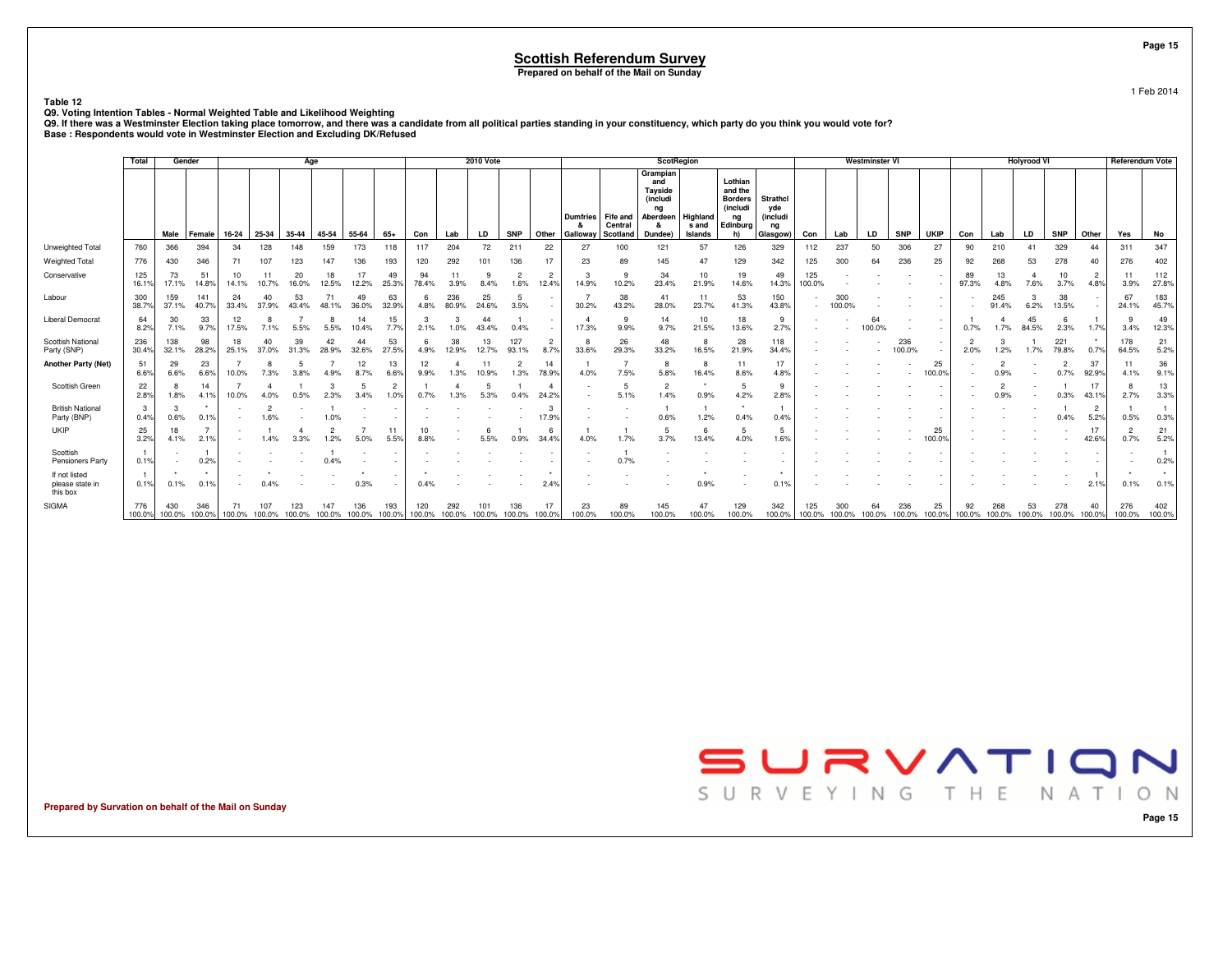**Table 13**

Q9. Voting Intention Tables - Special Table (After Replacing the Undecided/Refused Responses with 2010 Voters responses)<br>Q9. If there was a Westminster Election taking place tomorrow, and there was a candidate from all pol

**Base : Respondents would vote in Westminster Election and Excluding DK/Refused**

|                                              | Total                  | Gender       |               |             |                      | Age         |                          |                             |                        |                      |              | <b>2010 Vote</b>     |              |                          |                             |                                 | <b>ScotRegion</b>                                                         |                              |                                                                          |                                                      |               |                      | <b>Westminster VI</b> |                      |              |                                    |              | <b>Holyrood VI</b> |              |                        | <b>Referendum Vote</b> |               |
|----------------------------------------------|------------------------|--------------|---------------|-------------|----------------------|-------------|--------------------------|-----------------------------|------------------------|----------------------|--------------|----------------------|--------------|--------------------------|-----------------------------|---------------------------------|---------------------------------------------------------------------------|------------------------------|--------------------------------------------------------------------------|------------------------------------------------------|---------------|----------------------|-----------------------|----------------------|--------------|------------------------------------|--------------|--------------------|--------------|------------------------|------------------------|---------------|
|                                              |                        | Male         | Female        | 16-24       | 25-34                | 35-44       | 45-54                    | 55-64                       | 65+                    | Con                  | Lab          | LD                   | <b>SNP</b>   | Other                    | <b>Dumfries</b><br>Gallowav | Fife and<br>Central<br>Scotland | Grampian<br>and<br>Tayside<br>(includi<br>ng<br>Aberdeen<br>-8<br>Dundee) | Highland<br>s and<br>Islands | Lothian<br>and the<br><b>Borders</b><br>(includi<br>ng<br>Edinburg<br>h) | <b>Strathcl</b><br>yde<br>(includi<br>ng<br>Glasgow) | Con           | Lab                  | LD.                   | <b>SNP</b>           | <b>UKIP</b>  | Con                                | Lab          | LD.                | <b>SNP</b>   | Other                  | Yes                    | No            |
| Unweighted Total                             | 860                    | 396          | 464           | 42          | 146                  | 170         | 182                      | 191                         | 129                    | 129                  | 232          | 101                  | 239          | 25                       | 30                          | 114                             | 144                                                                       | 63                           | 145                                                                      | 364                                                  | 112           | 237                  | 50                    | 306                  | 27           | 91                                 | 215          | 49                 | 340          | 45                     | 320                    | 406           |
| Weighted Total                               | 896                    | 487          | 410           | 86          |                      |             |                          | 155                         | 219                    | 136                  | 335          | 128                  | 157          | 20                       | 27                          | 103                             | 170                                                                       | 54                           | 151                                                                      | 392                                                  | 138           | 332                  |                       | 260                  | 27           | 102                                | 299          | 63                 | 310          |                        | 309                    | 468           |
| Conservative                                 | 142<br>15.8%           | 83<br>17.1%  | 59<br>14.39   | 11<br>12.8% | 14<br>11.1%          | 23<br>16.0% | 21<br>12.3%              | 19<br>12.0%                 | 54<br>24.8%            | 107<br>79.0%         | 13<br>3.7%   | 7.4%                 | 2<br>1.6%    | $\overline{c}$<br>11.9%  | 14.3%                       | 11<br>10.3%                     | 39<br>22.9%                                                               | 11<br>21.1%                  | 21<br>13.9%                                                              | 56<br>14.3%                                          | 138<br>100.0% |                      |                       |                      |              | 98<br>96.4%                        | 14<br>4.9%   | 7.1%               | -11<br>3.7%  | $\overline{2}$<br>4.7% | 13<br>4.0%             | 126<br>26.8%  |
| Labour                                       | 344<br>38.4%           | 179<br>36.8% | 165<br>40.3%  | 28<br>32.9% | 45<br>36.7%          | 63<br>43.5% | 48.0%                    | 55<br>35.8%                 | 71<br>32.6%            | 6<br>4.6%            | 273<br>81.7% | 28<br>21.5%          | 5<br>3.4%    |                          | 33.2%                       | 45<br>43.5%                     | 46<br>27.1%                                                               | 12<br>22.8%                  | 62<br>41.2%                                                              | 170<br>43.5%                                         |               | 332<br>100.0%        |                       |                      |              |                                    | 272<br>91.2% | 5.8%               | 43<br>13.8%  |                        | 76<br>24.6%            | 209<br>44.7%  |
| Liberal Democrat                             | 86<br>9.6%             | 38<br>7.7%   | 49<br>11.9%   | 17<br>20.4% | 8.8%                 | 10<br>6.8%  | 6.5%                     | 11.                         | 20<br>9.2%             | -3<br>2.0%           | 1.0%         | 65<br>50.5%          | 0.4%         | $\overline{\phantom{a}}$ | 16.6%                       | 11<br>11.0%                     | 21<br>12.4%                                                               | 13<br>24.0%                  | 23<br>15.0%                                                              | 14<br>3.6%                                           |               |                      | 70<br>100.0%          |                      |              | 1.6%                               | 1.7%         | 54<br>85.4%        | 2.4%         | 1.6%                   | 11<br>3.4%             | 67<br>14.3%   |
| <b>Scottish National</b><br>Party (SNP)      | 267<br>29.7%           | 155<br>31.9% | 111<br>27.2%  | 21<br>24.1% |                      |             | 48<br>28.6%              | 50<br>32.4%                 | 59<br>27.0%            | 6<br>4.7%            | 41           | 14                   | 146<br>93.4% | $\overline{2}$<br>8.3%   | 32.2%                       | 29<br>28.0%                     | 55<br>32.2%                                                               | <b>q</b><br>16.4%            | 33<br>21.8%                                                              | 133<br>33.9%                                         |               |                      |                       | 260<br>100.0%        |              | 2.0%                               | 1.3%         | 1.6%               | 246<br>79.4% | 0.7%                   | 198<br>63.9%           | 26<br>5.5%    |
| Another Party (Net)                          | 57<br>6.4%             | 32<br>6.5%   | 26<br>6.3%    | 9.7%        |                      | 3.7%        | 4.1                      | 13<br>8.6%                  | 14<br>$6.4^{\circ}$    | 13<br>9.6%           | .2%          | 12<br>9.5%           | 1.3%         | 16<br>79.9%              | 3.8%                        | 8<br>7.3%                       | 5.5%                                                                      | <b>q</b><br>15.8%            | 12<br>8.1%                                                               | 19<br>4.8%                                           |               |                      |                       |                      | 27<br>100.0% |                                    | 0.9%         |                    | 0.7%         | 41<br>93.0%            | 12<br>4.0%             | 41<br>8.7%    |
| <b>UKIP</b>                                  | 27<br>3.1%             | 20<br>4.0%   | 1.9%          |             | 1.3%                 | 3.1%        | 1.2%                     | 4.9%                        | 12<br>5.4%             | 12<br>8.5%           |              | 4.8%                 | 0.9%         | 32.9%                    | 3.8%                        | $\overline{2}$<br>1.6%          | 3.5%                                                                      | 12.9%                        | 6<br>3.8%                                                                | -6<br>1.5%                                           |               |                      |                       |                      | 27<br>100.0% |                                    |              |                    |              | 19<br>42.3%            | 0.7%                   | 23<br>5.0%    |
| Scottish Green                               | 25<br>2.7%             | 1.8%         | 16<br>3.8%    | 9.1%        | 3.8%                 | 0.6%        | 2.2%                     | 3.5%                        | $\overline{2}$<br>1.0% | 0.7%                 | .2%          | 4.7%                 | 0.4%         | 5<br>24.9%               |                             | 5<br>5.0%                       | $\overline{2}$<br>1.5%                                                    | 0.9%                         | -6<br>3.9%                                                               | 10<br>2.7%                                           |               |                      |                       |                      |              |                                    | 0.9%         |                    | 0.3%         | 19<br>43.3%            | 2.7%                   | 15<br>3.2%    |
| <b>British National</b><br>Party (BNP)       | $\overline{4}$<br>0.4% | 3<br>0.6%    | 0.3%          | 0.6%        | .5%                  |             | $\overline{\phantom{a}}$ |                             |                        |                      |              |                      |              | 4<br>19.8%               |                             |                                 | 0.6%                                                                      | 1.2%                         | 0.3%                                                                     | $\overline{2}$<br>0.5%                               |               |                      |                       |                      |              |                                    |              |                    | 0.4%         | $\overline{2}$<br>5.2% | $\overline{2}$<br>0.5% | 0.3%          |
| Scottish<br>Pensioners Party                 | 0.1%                   |              | 0.2%          |             |                      |             |                          |                             |                        |                      |              |                      |              |                          |                             | 0.7%                            |                                                                           |                              |                                                                          |                                                      |               |                      |                       |                      |              |                                    |              |                    |              |                        |                        | 0.1%          |
| If not listed<br>please state in<br>this box | 0.1%                   | 0.1%         | 0.1%          |             | 0.4%                 |             |                          | 0.3%                        |                        | 0.3%                 |              |                      |              | $\ddot{}$<br>2.3%        |                             |                                 |                                                                           | 0.8%                         |                                                                          | 0.1%                                                 |               |                      |                       |                      |              |                                    |              |                    |              | 2.1%                   | 0.1%                   | 0.1%          |
| <b>SIGMA</b>                                 | 896<br>100.0%          | 100.0%       | 410<br>100.0% | 86          | 100.0% 100.0% 100.0% |             | 170                      | 155<br>100.0% 100.0% 100.0% | 219                    | 136<br>100.0% 100.0% | 335          | 128<br>100.0% 100.0% |              | 20<br>100.0%             | 27<br>100.0%                | 103<br>100.0%                   | 170<br>100.0%                                                             | 54<br>100.0%                 | 151<br>100.0%                                                            | 392<br>100.0%                                        | 138           | 332<br>100.0% 100.0% | 100.0%                | 260<br>100.0% 100.0% | 27           | 102<br>100.0% 100.0% 100.0% 100.0% | 299          | 63                 |              | 44<br>100.0%           | 309<br>100.0%          | 468<br>100.0% |

**Prepared by Survation on behalf of the Mail on Sunday**

**Page 16**

1 Feb 2014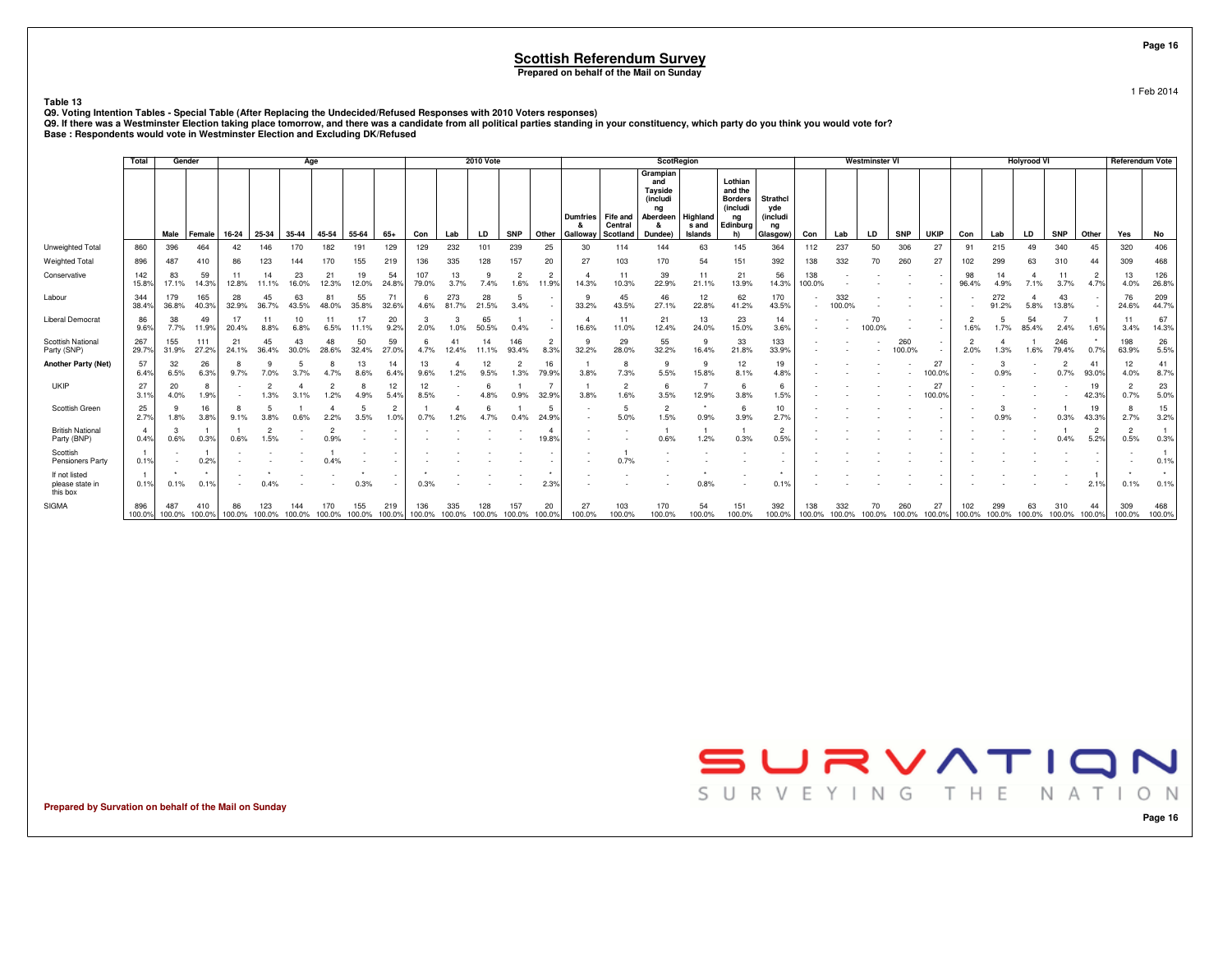1 Feb 2014

**Table 14 Q10. If there was a Holyrood Election for the Scottish Parliament taking place tomorrow, how likely do you think you would be to vote on a scale of 0 to 10?Base : All Answering**

|                               | <b>Total</b>           | Gender        |                        |             |               | Age         |               |              |                        |               |               | <b>2010 Vote</b> |              |                 |                                 |                     | <b>ScotRegion</b>                                                   |                                     |                                                                          |                                               |               |               | <b>Westminster VI</b> |               |              |             |              | <b>Holyrood VI</b> |               |             | <b>Referendum Vote</b> |               |
|-------------------------------|------------------------|---------------|------------------------|-------------|---------------|-------------|---------------|--------------|------------------------|---------------|---------------|------------------|--------------|-----------------|---------------------------------|---------------------|---------------------------------------------------------------------|-------------------------------------|--------------------------------------------------------------------------|-----------------------------------------------|---------------|---------------|-----------------------|---------------|--------------|-------------|--------------|--------------------|---------------|-------------|------------------------|---------------|
|                               |                        | Male          | Female                 | 16-24       | 25-34         | 35-44       | 45-54         | 55-64        | 65+                    | Con           | Lab           | LD               | <b>SNP</b>   | Other           | Dumfries   Fife and<br>Galloway | Central<br>Scotland | Grampian<br>and<br>Tayside<br>(includi<br>ng<br>Aberdeen<br>Dundee) | Highland<br>s and<br><b>Islands</b> | Lothian<br>and the<br><b>Borders</b><br>(includi<br>ng<br>Edinburg<br>h) | Strathcl<br>yde<br>(includi<br>ng<br>Glasgow) | Con           | Lab           | LD                    | <b>SNP</b>    | <b>UKIP</b>  | Con         | Lab          | LD                 | <b>SNP</b>    | Other       | Yes                    | No            |
| Unweighted Total              | 1006                   | 435           | 571                    | 58          | 183           | 208         | 207           | 213          | 137                    | 130           | 234           | 102              | 240          | 25              | 38                              | 140                 | 163                                                                 | 72                                  | 176                                                                      | 417                                           | 112           | 237           | 50                    | 306           | 27           | 94          | 223          | 51                 | 350           | 46          | 352                    | 462           |
| Weighted Total                | 1002                   | 487           | 515                    | 139         | 154           | 170         |               | 154          | 205                    | 122           | 307           | 138              | 145          | 18              | 29                              | 122                 | 188                                                                 | 58                                  | 182                                                                      | 423                                           | 116           | 287           | 63                    | 237           | 24           | 91          | 27'          | 66                 | 290           | 41          | 314                    | 500           |
| 10 - Would<br>definitely vote | 648<br>64.7%           | 335<br>68.7%  | 313<br>60.8%           | 54<br>38.9% | 77<br>50.0%   | 95<br>56.0% | 136<br>75.2%  | 120<br>78.0% | 166<br>81.0%           | 91<br>74.4%   | 247<br>80.3%  | 99<br>71.9%      | 112<br>76.8% | 16<br>89.2%     | 19<br>63.6%                     | 74<br>60.4%         | 116<br>61.7%                                                        | 37<br>65.0%                         | 107<br>58.7%                                                             | 296<br>69.8%                                  | 92<br>79.3%   | 223<br>77.8%  | 38<br>60.5%           | 165<br>69.6%  | 16<br>66.9%  | 70<br>77.1% | 208<br>76.6% | 43<br>65.2%        | 214<br>74.1%  | 24<br>59.7% | 219<br>69.8%           | 339<br>67.7%  |
|                               | 89<br>8.9%             | 9.0%          | 46<br>8.9%             | 2.9%        | 18            | 20<br>12.1% | 15<br>8.3%    | 8<br>5.2%    | 24<br>11.8%            | 15<br>12.1%   | 26<br>8.3%    | 16<br>11.6%      | 15<br>10.2%  | $2.2^{\circ}$   | 6.6%                            | 6.3%                | 22<br>12.0%                                                         | 11.8%                               | 23<br>12.5%                                                              | 28<br>6.6%                                    | 14<br>11.8%   | 18<br>6.3%    | 6.5%                  | 22<br>9.3%    | 6.3%         | 11.8%       | 14           | 8.1%               | 24<br>8.4%    | 15.9%       | 28<br>9.0%             | 48<br>9.7%    |
|                               | 62<br>6.2%             | 32<br>6.5%    | 30<br>5.8%             | 16<br>11.7% |               | 5.1%        |               | 9<br>6.2%    | -5<br>2.2%             | 5<br>3.9%     | 16<br>5.1%    | 13<br>9.6%       | 8<br>5.5%    | 2.8%            | 2<br>5.5%                       | 11<br>8.7%          | 12<br>6.4%                                                          | 5<br>9.1%                           | 11<br>6.2%                                                               | 21<br>5.0%                                    | 0.7%          | 18<br>6.3%    | 11<br>16.8%           | 13<br>5.4%    | 11.7%        | 1.5%        | 20<br>7.3%   | 11.4%              | 15<br>5.1%    | 4<br>10.6%  | 15<br>4.9%             | 38<br>7.6%    |
|                               | 40<br>4.0%             | 20<br>4.1%    | 20<br>4.0%             | 14<br>10.4% | 3.4%          | 3.9%        |               | 2<br>.5%     | $\overline{2}$<br>0.8% | 2<br>1.7%     | 6<br>2.0%     | 1.0%             | 2<br>1.5%    | $\star$<br>2.0% |                                 | 10<br>8.0%          | 8<br>4.0%                                                           |                                     | 4.0%                                                                     | 16<br>3.7%                                    |               | 2.4%          | 7.8%                  | 14<br>5.8%    |              |             | 2.6%         | 8.6%               | 13<br>4.6%    | 2<br>5.4%   | 18<br>5.8%             | 14<br>2.7%    |
| 6                             | 31<br>3.1%             | 10<br>2.0%    | 21<br>4.0%             | 13<br>9.6%  | 4.8%          | 3.8%        |               | 3            |                        | 6<br>4.5%     | 1.0%          | 3.4%             | 0.8%         |                 | 2.4%                            | 5<br>4.3%           | 9<br>4.9%                                                           |                                     | 3.6%                                                                     | 9<br>2.1%                                     | 3.3%          | 1.3%          | 4.5%                  | 10<br>4.1%    | 2.8%         | 5<br>5.3%   | 2.0%         |                    | 8<br>2.8%     |             | 5<br>1.7%              | 17<br>3.5%    |
|                               | 59<br>5.9%             | 30<br>6.1%    | 30<br>5.8%             | 19<br>13.6% | 14<br>8.8%    | 16<br>9.4%  | 2.0%          |              |                        | 1.2%          | 6<br>1.9%     |                  | 4.6%         | 3.7%            | з<br>10.1%                      | 6.0%                | -9<br>4.7%                                                          | 1.0%                                | 12<br>6.3%                                                               | 28<br>6.7%                                    | 1.3%          | 2.9%          | 1.7%                  | 12<br>5.1%    | 9.0%         | 2<br>1.9%   | 9<br>3.5%    |                    | 13<br>4.3%    | 3<br>6.6%   | 15<br>4.9%             | 17<br>3.4%    |
|                               | 10<br>1.0%             | 0.6%          | 1.4%                   | 1.5%        | 0.9%          |             | 1.6%          | 0.7%         |                        | 0.9%          | 0.3%          |                  |              | - 1             | 4.2%                            | 0.6%                | 3<br>1.4%                                                           | 1.0%                                | 1.0%                                                                     | 3<br>0.7%                                     | 1.0%          | .2%           |                       | 0.3%          |              |             |              |                    | 0.5%          | 1.8%        | 3<br>1.1%              | 0.9%          |
| 3                             | 11<br>1.1%             | 0.5%          | -8<br>1.6%             | 3.1%        |               |             |               | 0.9%         |                        | 0.6%          |               |                  |              | - 1             |                                 |                     | 0.6%                                                                | $\overline{2}$<br>3.0%              | 2.4%                                                                     | $\overline{4}$<br>0.9%                        | 1.9%          |               |                       |               |              | 2<br>2.5%   |              |                    |               |             |                        | 8<br>1.5%     |
| 2                             | $\overline{7}$<br>0.7% |               | 1.4%                   | 1.8%        | 0.9%          | 1.0%        |               |              |                        |               |               |                  |              |                 |                                 | 0.5%                | 5<br>2.7%                                                           |                                     | 0.4%                                                                     | 0.2%                                          | 0.7%          | 0.3%          |                       | 0.3%          |              |             |              |                    | 0.3%          | $\sim$      | 0.3%                   | 5<br>1.0%     |
|                               | 4<br>0.4%              | 0.6%          | $\overline{2}$<br>0.3% | 2.1%        |               | 0.4%        | $0.4^{\circ}$ |              |                        |               |               |                  |              |                 |                                 |                     |                                                                     |                                     | 2.4%                                                                     |                                               |               |               |                       |               |              |             |              |                    |               |             | 0.2%                   |               |
| 0 - Would not vote            | 40<br>4.0%             | 1.9%          | 31<br>6.0%             | 4.3%        | 12<br>7.7%    | 4.8%        | 2.3%          |              |                        |               |               |                  |              |                 | 7.6%                            | 6<br>5.1%           | 3<br>1.6%                                                           | 5<br>9.1%                           | 2.5%                                                                     | 19<br>4.5%                                    |               | 0.3%          | 2.3%                  |               | 3.2%         |             |              |                    |               |             | 2.2%                   | 10<br>2.0%    |
| SIGMA                         | 1002<br>100.0%         | 487<br>100.0% | 515<br>100.0%          | 139         | 100.0% 100.0% | 100.0%      | 100.0%        | 100.0%       | 205<br>100.0%          | 122<br>100.0% | 307<br>100.0% | 100.0%           | 100.0%       | 100.0%          | 29<br>100.0%                    | 122<br>100.0%       | 188<br>100.0%                                                       | 58<br>100.0%                        | 182<br>100.0%                                                            | 423<br>100.0%                                 | 116<br>100.0% | 287<br>100.0% | 100.0%                | 237<br>100.0% | 24<br>100.0% | 100.0%      | 100.0%       | 100.0%             | 290<br>100.0% | 100.0%      | 314<br>100.0%          | 500<br>100.0% |

**Prepared by Survation on behalf of the Mail on Sunday**

SURVATION SURVEYING THE NATION

**Page 17**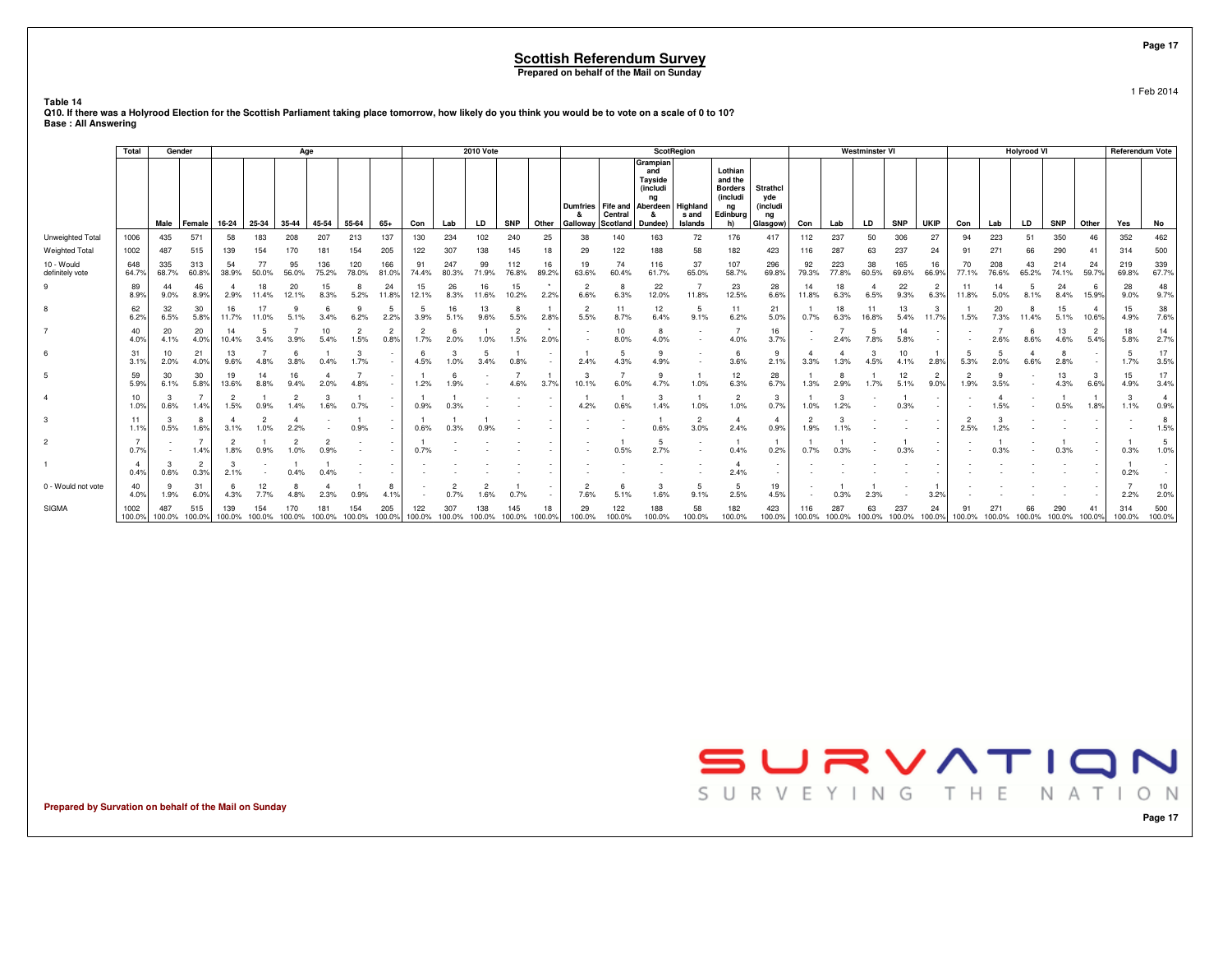**Table 15**

Q11. Voting Intention Tables - Normal Weighted Table<br>Q11. If there was a Holyrood Election for the Scottish Parliament taking place tomorrow, and there was a candidate from all political parties standing in your constituen

**which party do you think you would vote for? Base : Respondents would vote in Holyrood Election**

|                                              | Total                  | Gender                 |              |             |             | Age         |                       |                                                  |                                 |             |                                    | <b>2010 Vote</b> |              |                         |                                   |                                 | ScotRegion                                                                      |                              |                                                                          |                                               |             |              | <b>Westminster VI</b>                    |                        |             |              |            | <b>Holyrood VI</b>                |               |                        | <b>Referendum Vote</b> |                        |
|----------------------------------------------|------------------------|------------------------|--------------|-------------|-------------|-------------|-----------------------|--------------------------------------------------|---------------------------------|-------------|------------------------------------|------------------|--------------|-------------------------|-----------------------------------|---------------------------------|---------------------------------------------------------------------------------|------------------------------|--------------------------------------------------------------------------|-----------------------------------------------|-------------|--------------|------------------------------------------|------------------------|-------------|--------------|------------|-----------------------------------|---------------|------------------------|------------------------|------------------------|
|                                              |                        | Male                   | Female       | 16-24       | 25-34       | 35-44       | 45-54                 | 55-64                                            | $65+$                           | Con         | Lab                                | LD               | <b>SNP</b>   | Other                   | <b>Dumfries</b><br>-8<br>Galloway | Fife and<br>Central<br>Scotland | Grampian<br>and<br><b>Tayside</b><br>(includi<br>ng<br>Aberdeen<br>8<br>Dundee) | Highland<br>s and<br>Islands | Lothian<br>and the<br><b>Borders</b><br>(includi<br>ng<br>Edinburg<br>h) | Strathcl<br>yde<br>(includi<br>ng<br>Glasgow) | Con         | Lab          | LD                                       | <b>SNP</b>             | <b>UKIP</b> | Con          | Lab        | LD.                               | <b>SNP</b>    | Other                  | Yes                    | No                     |
| Unweighted Total                             | 962                    | 425                    | 537          | 55          | 167         | 196         | 202                   | 211                                              | 131                             | 130         | 233                                | 100              | 238          | 25                      | 35                                | 132                             | 161                                                                             | 66                           | 170                                                                      | 398                                           | 112         | 236          | 49                                       | 306                    | 26          | 94           | 223        | 51                                | 350           | 46                     | 345                    | 449                    |
| Weighted Total                               | 962                    | 478                    | 484          | 133         | 142         |             | 177                   | 152                                              | 197                             | 122         | 305                                | 136              | 145          | 18                      | 27                                | 116                             | 185                                                                             | 52                           | 177                                                                      | 404                                           | 116         | 286          | 62                                       | 237                    | 23          | 91           | 271        | 66                                | 290           | 41                     | 307                    | 490                    |
| Conservative                                 | 91<br>9.4%             | 50<br>10.5%            | 41<br>8.4%   | 4.2%        | 6.7%        | 17<br>10.4% | 12<br>6.6%            | 12<br>7.8%                                       | 36<br>18.19                     | 73<br>59.5% | 3<br>1.0%                          | 3.2%             | 2.4%         | 2<br>10.5%              | 11.9%                             | -8<br>6.9%                      | 20<br>11.0%                                                                     | <b>q</b><br>17.0%            | 19<br>10.5%                                                              | 32<br>7.9%                                    | 83<br>71.6% |              | 0.9%                                     | 3<br>1.1%              |             | 91<br>100.0% |            |                                   |               |                        | 1.5%                   | 85<br>17.3%            |
| Labour                                       | 271<br>28.2%           | 141<br>29.5%           | 130<br>26.9% | 34<br>25.6% | 34<br>24.0% | 53<br>32.7% | 50<br>28.3%           | 45<br>29.8%                                      | 55<br>27.9%                     | 10<br>8.0%  | 202<br>66.2%                       | 15<br>10.9%      | 4.4%         | 7.8%                    | 18.4%                             | 38<br>33.2%                     | 32<br>17.5%                                                                     | 8<br>15.4%                   | 49<br>27.8%                                                              | 138<br>34.1%                                  | 12<br>10.1% | 235<br>82.2% | 5<br>7.9%                                | Э<br>1.2%              |             |              | 27<br>100. |                                   |               |                        | 48<br>15.7%            | 184<br>37.5%           |
| Liberal Democrat                             | 66<br>6.8%             | 27<br>5.7%             | 39<br>8.0%   | 11<br>7.9%  | 5.9%        | 4.5%        | 10<br>5.7%            | 11<br>7.0%                                       | 19<br>9.6%                      | 3<br>2.3%   | 0.3%                               | 49<br>35.9%      | 0.4%         | $\sim$                  | 13.2%                             | -8<br>6.7%                      | 15<br>8.0%                                                                      | $\mathbf{q}$<br>17.2%        | 17<br>9.5%                                                               | 14<br>3.4%                                    | 3.1%        | 1.2%         | 44<br>72.1%                              | $\overline{2}$<br>0.6% |             |              |            | 66<br>100.0%                      |               |                        | 3.1%                   | 52<br>10.5%            |
| Scottish National<br>Party (SNP)             | 290<br>30.1%           | 167<br>35.0%           | 122<br>25.3% | 28<br>20.8% | 52<br>36.6% | 40<br>24.8% | 64<br>36.3%           | 46<br>30.4%                                      | 60<br>30.4%                     | 10<br>8.0%  | 62<br>20.2%                        | 23<br>16.6%      | 117<br>81.1% | 3<br>13.9%              | 27.2%                             | 31<br>26.5%                     | 59<br>32.1%                                                                     | 12<br>22.3%                  | 34<br>19.3%                                                              | 146<br>36.2%                                  | 7.9%        | 34<br>11.9%  | 9.8%                                     | 220<br>92.7%           |             |              |            |                                   | 290<br>100.0% |                        | 208<br>67.9%           | 35<br>7.1%             |
| Another Party (Net)                          | 41<br>4.2%             | 22<br>4.6%             | 19<br>3.9%   | 4.3%        | 6<br>4.5%   | 3.9%        | 4<br>2.3%             | 10<br>6.3%                                       | 9<br>$4.5^{\circ}$              | 9<br>7.7%   | 3<br>.1%                           | 4.2%             | 1.3%         | 9<br>51.9%              | 3.1%                              | 6.2%                            | $\overline{7}$<br>4.0%                                                          | -5<br>9.0%                   | 9<br>4.9%                                                                | 12<br>3.0%                                    | 1.6%        |              | 1.2%                                     | 0.3%                   | 16<br>67.9% |              |            |                                   |               | 41<br>100.0%           | -9<br>3.0%             | 30<br>6.1%             |
| Scottish Green                               | 18<br>1.9%             | 1.4%                   | 11<br>2.3%   | 4.3%        | 2.2%        |             | $\overline{2}$<br>.4% | 2.2%                                             | $\overline{2}$<br>1.0%          |             | з                                  | 2.7%             | 0.4%         | $\overline{c}$<br>12.7% |                                   | -6<br>5.0%                      | 0.3%                                                                            | 0.7%                         | 3<br>2.0%                                                                | 8<br>1.9%                                     |             |              |                                          |                        |             |              |            |                                   |               | 18<br>44.0%            | 2.4%                   | -9<br>1.9%             |
| <b>British National</b><br>Party (BNP)       | 0.1%                   | 0.2%                   | 0.1%         |             | 0.4%        |             | 0.4%                  |                                                  |                                 |             |                                    |                  |              | 7.0%                    |                                   |                                 | 0.4%                                                                            |                              | 0.3%                                                                     |                                               |             |              |                                          |                        |             |              |            |                                   |               | 3.1%                   | 0.2%                   |                        |
| <b>UKIP</b>                                  | 18<br>1.8%             | 12<br>2.5%             | -6<br>1.2%   |             |             |             |                       | 3.6%                                             | -5<br>2.69                      | 5.6%        |                                    | 1.5%             | 0.9%         | 5<br>28.9%              | 3.1%                              | 1.2%                            | 4<br>1.9%                                                                       | 8.3%                         | $\overline{4}$<br>2.2%                                                   | -4<br>0.9%                                    |             |              | 1.2%                                     |                        | 16<br>67.9% |              |            |                                   |               | 18<br>43.0%            | 0.1%                   | 17<br>3.5%             |
| Christian                                    | $\overline{2}$<br>0.2% | $\overline{c}$<br>0.4% |              |             |             |             |                       |                                                  | $\overline{2}$<br>$1.0^{\circ}$ | 1.5%        |                                    |                  |              | $\sim$                  |                                   |                                 | 2<br>1.0%                                                                       |                              |                                                                          |                                               |             |              |                                          |                        |             |              |            |                                   |               | $\overline{2}$<br>4.6% |                        | $\overline{2}$<br>0.4% |
| Scottish<br>Pensioners Party                 | 0.1%                   | 0.1%                   |              |             |             |             |                       | 0.4%                                             |                                 |             |                                    |                  |              | 3.3%                    |                                   |                                 | 0.3%                                                                            |                              |                                                                          |                                               |             |              |                                          |                        |             |              |            |                                   |               | 1.5%                   |                        | 0.1%                   |
| If not listed<br>please state in<br>this box | $\overline{2}$<br>0.2% |                        | 0.3%         |             | 0.5%        |             | 0.4%                  |                                                  |                                 | 0.6%        |                                    |                  |              |                         |                                   |                                 |                                                                                 |                              | 0.4%                                                                     | 0.2%                                          |             |              |                                          | 0.3%                   |             |              |            |                                   |               | $\overline{2}$<br>3.7% | 0.3%                   | 0.2%                   |
| Undecided                                    | 197<br>20.5%           | 69<br>14.4%            | 128<br>26.4% | 47<br>35.2% | 30<br>20.9% | 3<br>23.0%  | 36<br>20.3%           | 28<br>18.7%                                      | 19<br>$9.5^{\circ}$             | 18<br>14.5% | 34<br>11.2%                        | 40<br>29.2%      | 15<br>10.2%  | 3<br>16.0%              | 26.2%                             | 24<br>20.5%                     | 51<br>27.4%                                                                     | 17.8%                        | 46<br>26.2%                                                              | 60<br>14.7%                                   | 5.7%        | 13<br>4.4%   | 8.1%                                     | 4.0%                   | 32.19       |              |            |                                   |               |                        | 25<br>8.2%             | 103<br>21.1%           |
| Refuse                                       | - 7<br>0.7%            | 0.3%                   | 6<br>1.2%    | 1.9%        | 2<br>1.4%   | 0.9%        |                       |                                                  |                                 |             |                                    |                  |              |                         |                                   |                                 |                                                                                 | 1.3%                         | 3<br>1.9%                                                                | 3<br>0.7%                                     |             | 0.2%         |                                          |                        |             |              |            |                                   |               |                        | 0.7%                   | 0.3%                   |
| <b>SIGMA</b>                                 | 962<br>100.0%          | 478<br>100.0% 100.0%   | 484          | 133         | 142         |             |                       | 152<br>100.0% 100.0% 100.0% 100.0% 100.0% 100.0% | 197                             | 122         | 305<br>100.0% 100.0% 100.0% 100.0% | 136              | 145          | 18<br>100.0%            | 27<br>100.0%                      | 116<br>100.0%                   | 185<br>100.0%                                                                   | 52<br>100.0%                 | 177<br>100.0%                                                            | 404<br>100.0%                                 | 116         | 286          | 62<br>100.0% 100.0% 100.0% 100.0% 100.0% | 237                    | 23          | 91           | 271        | 66<br>100.0% 100.0% 100.0% 100.0% | 290           | 41<br>100.0%           | 307<br>100.0%          | 490<br>100.0%          |

**Prepared by Survation on behalf of the Mail on Sunday**

**Page 18**

1 Feb 2014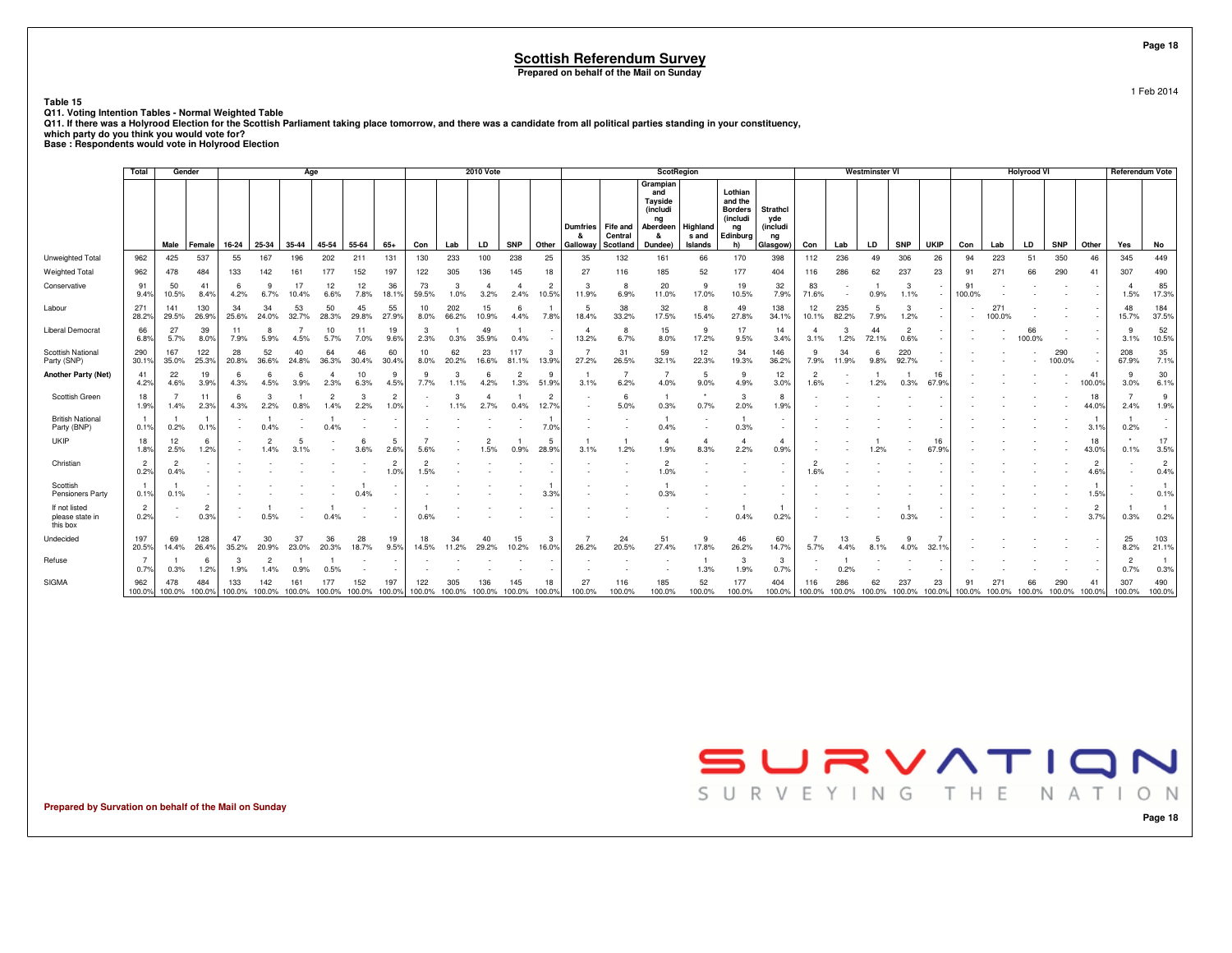**Table 16**

Q11. Voting Intention Tables - Normal Weighted Table and Likelihood Weighting<br>Q11. If there was a Holyrood Election for the Scottish Parliament taking place tomorrow, and there was a candidate from all political parties st

**which party do you think you would vote for? Base : Respondents would vote in Holyrood Election**

|                                              | Total                  | Gender        |                        |             |                        | Age                   |             |                                                  |                        |             |              | <b>2010 Vote</b> |                                    |                          |                                   |                                        | <b>ScotRegion</b>                                                               |                              |                                                                          |                                                      |             |                                           | <b>Westminster VI</b> |                        |                         |              |                                           | <b>Holyrood VI</b> |               |                        | Referendum Vote        |               |
|----------------------------------------------|------------------------|---------------|------------------------|-------------|------------------------|-----------------------|-------------|--------------------------------------------------|------------------------|-------------|--------------|------------------|------------------------------------|--------------------------|-----------------------------------|----------------------------------------|---------------------------------------------------------------------------------|------------------------------|--------------------------------------------------------------------------|------------------------------------------------------|-------------|-------------------------------------------|-----------------------|------------------------|-------------------------|--------------|-------------------------------------------|--------------------|---------------|------------------------|------------------------|---------------|
|                                              |                        | Male          | Female                 | 16-24       | 25-34                  | 35-44                 | 45-54       | 55-64                                            | 65+                    | Con         | Lab          | LD               | SNP                                | Other                    | <b>Dumfries</b><br>-8<br>Galloway | <b>Fife and</b><br>Central<br>Scotland | Grampian<br>and<br><b>Tavside</b><br>(includi<br>ng<br>Aberdeen<br>&<br>Dundee) | Highland<br>s and<br>Islands | Lothian<br>and the<br><b>Borders</b><br>(includi<br>ng<br>Edinburg<br>h) | <b>Strathcl</b><br>yde<br>(includi<br>ng<br>Glasgow) | Con         | Lab                                       | <b>LD</b>             | <b>SNP</b>             | <b>UKIP</b>             | Con          | Lab                                       | <b>LD</b>          | <b>SNP</b>    | Other                  | Yes                    | No            |
| Unweighted Total                             | 962                    | 425           | 537                    | 55          | 167                    | 196                   | 202         | 211                                              | 131                    | 130         | 233          | 100              | 238                                | 25                       | 35                                | 132                                    | 161                                                                             | 66                           | 170                                                                      | 398                                                  | 112         | 236                                       | 49                    | 306                    | 26                      | 94           | 223                                       | 51                 | 350           | 46                     | 345                    | 449           |
| Weighted Total                               | 962                    | 486           | 476                    | 113         |                        | 155                   | 184         | 159                                              | 215                    | 127         | 326          | 143              | 153                                | 20                       | $^{27}$                           | 115                                    | 182                                                                             | 54                           | 171                                                                      | 413                                                  | 122         | 299                                       | 62                    | 242                    | 24                      | 95           | 280                                       | 67                 | 300           | 41                     | 315                    | 497           |
| Conservative                                 | 95<br>9.9%             | 53<br>10.9%   | 42<br>8.9%             | 5<br>4.2%   | 9<br>6.4%              | 17<br>10.9%           | 12<br>6.8%  | 13<br>8.2%                                       | 39<br>18.1%            | 77<br>60.3% | 3<br>1.1%    | 3.3%             | 3<br>2.1%                          | $\overline{c}$<br>10.9%  | 12.2%                             | -9<br>7.6%                             | 21<br>11.4%                                                                     | <b>q</b><br>17.0%            | 20<br>11.6%                                                              | 33<br>8.0%                                           | 87<br>71.7% |                                           | 1.0%                  | $\overline{c}$<br>0.7% | $\sim$                  | 95<br>100.0% |                                           |                    |               |                        | 4<br>1.4%              | 89<br>17.9%   |
| Labour                                       | 280<br>29.1%           | 147<br>30.2%  | 133<br>28.0%           | 29<br>26.1% | 34<br>24.9%            | 55<br>35.6%           | 53<br>28.9% | 47<br>29.8%                                      | 61<br>28.5%            | 10<br>8.0%  | 217<br>66.7% | 16<br>11.2%      | 4.3%                               | $\overline{2}$<br>8.0%   | 18.2%                             | 39<br>34.0%                            | 34<br>18.6%                                                                     | $\mathbf{R}$<br>14.9%        | 50<br>29.5%                                                              | 144<br>34.9%                                         | 12<br>10.1% | 244<br>81.5%                              | -5<br>7.4%            | 3<br>1.3%              |                         |              | 280<br>00.0%                              |                    |               |                        | 49<br>15.5%            | 192<br>38.6%  |
| <b>Liberal Democrat</b>                      | 67<br>7.0%             | 29<br>5.9%    | 39<br>8.19             | 10<br>8.6%  | 5.0%                   |                       | -11<br>5.8% | 12<br>7.4%                                       | 21<br>9.7%             | 3<br>2.4%   | 0.3%         | 51<br>35.7%      | 0.3%                               | $\overline{\phantom{a}}$ | 14.9%                             | 8<br>6.8%                              | 16<br>8.6%                                                                      | 10<br>17.8%                  | 16<br>9.2%                                                               | 14<br>3.5%                                           | 3.3%        | 1.2%                                      | 45<br>72.0%           | 0.4%                   |                         |              |                                           | 67<br>100.0%       |               |                        | 9<br>2.9%              | 54<br>10.8%   |
| Scottish National<br>Party (SNP)             | 300<br>31.2%           | 175<br>35.9%  | 126<br>26.4%           | 23<br>20.5% | 52<br>38.3%            | $\mathbf{4}$<br>26.5% | 68<br>37.0% | 51<br>32.0%                                      | 65<br>30.2%            | 11<br>8.5%  | 66<br>20.3%  | 25<br>17.4%      | 126<br>82.4%                       | $\overline{2}$<br>12.4%  | 29.8%                             | 30<br>25.7%                            | 63<br>34.5%                                                                     | 12<br>22.3%                  | 35<br>20.5%                                                              | 153<br>37.0%                                         | 10<br>8.4%  | 38<br>12.6%                               | 6<br>10.3%            | 227<br>93.9%           |                         |              |                                           |                    | 300<br>100.0% |                        | 220<br>69.8%           | 37<br>7.4%    |
| Another Party (Net)                          | 41<br>4.3%             | 22<br>4.6%    | 19<br>4.0%             | 5<br>4.6%   | 4.9%                   | 5<br>3.4%             | 2.4%        | 10<br>6.3%                                       | 9                      | 10<br>7.5%  | 1.1%         | 4.3%             | 0.9%                               | 10<br>52.8%              | 3.5%                              | 6.0%                                   | 3.8%                                                                            | -5<br>9.6%                   | <b>q</b><br>5.2%                                                         | 12<br>2.9%                                           | 1.5%        |                                           | 1.2%                  | 0.4%                   | 16<br>68.2%             |              |                                           |                    |               | 41<br>100.0%           | 10<br>3.1%             | 30<br>6.0%    |
| Scottish Green                               | 18<br>1.8%             | 1.4%          | 11<br>2.3%             | 5<br>4.6%   | 3<br>2.4%              | 0.4%                  | 1.5%        | 4<br>2.4%                                        | $\overline{2}$<br>0.9% |             | 1.1%         | 2.7%             | 0.4%                               | 3<br>13.1%               |                                   | -5<br>4.8%                             | 0.3%                                                                            | 0.8%                         | $\mathbf{A}$<br>2.2%                                                     | $\overline{7}$<br>1.8%                               |             |                                           |                       |                        |                         |              |                                           |                    |               | 18<br>43.1%            | 8<br>2.4%              | 9<br>1.8%     |
| <b>British National</b><br>Party (BNP)       | 0.1%                   | 0.2%          | 0.1%                   |             | 0.3%                   |                       | 0.5%        |                                                  |                        |             |              |                  |                                    | $\mathbf{1}$<br>6.6%     |                                   |                                        | 0.5%                                                                            |                              | 0.3%                                                                     |                                                      |             |                                           |                       |                        |                         |              |                                           |                    |               | $\overline{1}$<br>3.2% | 0.3%                   |               |
| UKIP                                         | 18<br>1.9%             | 12<br>2.4%    | 6<br>1.3%              |             | 1.6%                   |                       |             | ĥ<br>3.5%                                        | 6<br>2.6%              | 5.5%        |              | 1.5%             | 0.5%                               | 6<br>29.7%               | 3.5%                              | 1.3%                                   | 3<br>1.6%                                                                       | 8.8%                         | $\mathbf{A}$<br>2.3%                                                     | 0.9%                                                 |             |                                           |                       |                        | 16<br>68.2 <sup>°</sup> |              |                                           |                    |               | 18<br>43.7%            | 0.1%                   | 18<br>3.5%    |
| Christian                                    | $\overline{2}$<br>0.2% | 0.4%          |                        |             |                        |                       |             |                                                  | $\overline{2}$<br>0.9% | 2<br>.5%    |              |                  |                                    |                          |                                   |                                        | 2<br>1.0%                                                                       |                              |                                                                          |                                                      | 1.5%        |                                           |                       |                        |                         |              |                                           |                    |               | $\overline{2}$<br>4.6% |                        | 2<br>0.4%     |
| Scottish<br>Pensioners Party                 | 0.1%                   | 0.1%          |                        |             |                        |                       |             |                                                  |                        |             |              |                  |                                    | 3.4%                     |                                   |                                        | 0.4%                                                                            |                              |                                                                          |                                                      |             |                                           |                       |                        |                         |              |                                           |                    |               | 1.6%                   |                        | 0.1%          |
| If not listed<br>please state in<br>this box | $\overline{2}$<br>0.2% |               | $\overline{2}$<br>0.3% |             | 0.5%                   |                       | 0.5%        |                                                  |                        | 0.5%        |              |                  |                                    |                          |                                   |                                        |                                                                                 |                              | 0.5%                                                                     | 0.2%                                                 |             |                                           |                       | $0.4^{\circ}$          |                         |              |                                           |                    |               | $\overline{2}$<br>3.7% | 0.3%                   | 0.1%          |
| Undecided                                    | 171<br>17.8%           | 60<br>12.3%   | 111<br>23.4%           | 38<br>33.4% | 26<br>19.2%            | 28<br>18.0%           | 34<br>18.5% | 26<br>16.3%                                      | 20<br>9.2%             | 17<br>13.3% | 34<br>10.5%  | 40<br>28.1%      | 15<br>10.0%                        | -3<br>15.9%              | 21.4%                             | 23<br>19.9%                            | 42<br>23.0%                                                                     | -9<br>17.2%                  | 38<br>22.0%                                                              | 54<br>13.1%                                          | 5.0%        | 14<br>4.5%                                | -5<br>8.2%            | 8<br>3.3%              | $31.8^{\circ}$          |              |                                           |                    |               |                        | 21<br>6.6%             | 95<br>19.1%   |
| Refuse                                       | 0.7%                   | 0.3%          | 1.2%                   | 3<br>2.5%   | $\overline{2}$<br>1.3% | 0.8%                  | 0.6%        |                                                  |                        |             |              |                  |                                    |                          |                                   |                                        |                                                                                 | 1.2%                         | -3<br>2.0%                                                               | 3<br>0.7%                                            |             | 0.2%                                      |                       |                        |                         |              |                                           |                    |               |                        | $\overline{2}$<br>0.8% | 0.2%          |
| <b>SIGMA</b>                                 | 962<br>100.0%          | 100.0% 100.0% | 476                    | 113         | 136                    | 155                   | 184         | 159<br>100.0% 100.0% 100.0% 100.0% 100.0% 100.0% | 215                    | 127         | 326          | 143              | 153<br>100.0% 100.0% 100.0% 100.0% | 20<br>100.0%             | 27<br>100.0%                      | 115<br>100.0%                          | 182<br>100.0%                                                                   | 54<br>100.0%                 | 171<br>100.0%                                                            | 413<br>100.0%                                        | 122         | 299<br>100.0% 100.0% 100.0% 100.0% 100.0% | 62                    | 242                    | 24                      | 95           | 280<br>100.0% 100.0% 100.0% 100.0% 100.0% | 67                 | 300           | 41                     | 315<br>100.0%          | 497<br>100.0% |

**Prepared by Survation on behalf of the Mail on Sunday**

1 Feb 2014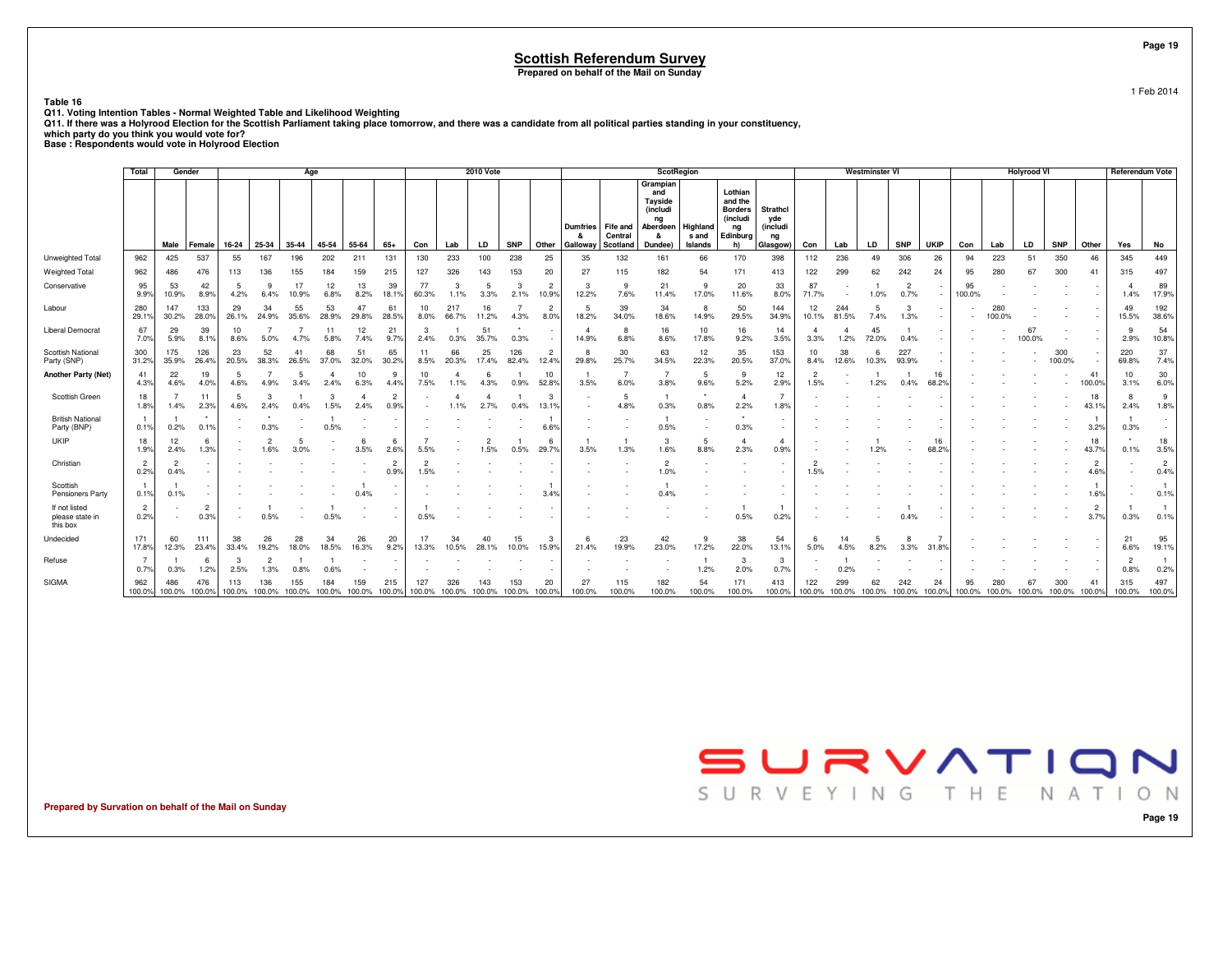#### **Table 17**

Q11. Voting Intention Tables - Normal Weighted Table and Likelihood Weighting<br>Q11. If there was a Holyrood Election for the Scottish Parliament taking place tomorrow, and there was a candidate from all political parties st

**which party do you think you would vote for? Base : Respondents would vote in Holyrood Election and Excluding DK/Refused**

|                                              | Total                  | Gender                 |                        |             |             | Age         |             |                                                  |                        |                      |              | <b>2010 Vote</b> |               |                         |                               |                     | <b>ScotRegion</b>                                                   |                                     |                                                                          |                                               |                      |              | <b>Westminster VI</b> |              |              |              |               | <b>Holyrood VI</b>                |               |                        | <b>Referendum Vote</b> |                        |
|----------------------------------------------|------------------------|------------------------|------------------------|-------------|-------------|-------------|-------------|--------------------------------------------------|------------------------|----------------------|--------------|------------------|---------------|-------------------------|-------------------------------|---------------------|---------------------------------------------------------------------|-------------------------------------|--------------------------------------------------------------------------|-----------------------------------------------|----------------------|--------------|-----------------------|--------------|--------------|--------------|---------------|-----------------------------------|---------------|------------------------|------------------------|------------------------|
|                                              |                        | Male                   | Female                 | 16-24       | 25-34       | 35-44       | 45-54       | 55-64                                            | $65+$                  | Con                  | Lab          | LD               | <b>SNP</b>    | Other                   | Dumfries Fife and<br>Galloway | Central<br>Scotland | Grampian<br>and<br>Tayside<br>(includi<br>ng<br>Aberdeen<br>Dundee) | <b>Highland</b><br>s and<br>Islands | Lothian<br>and the<br><b>Borders</b><br>(includi<br>na<br>Edinburg<br>h) | Strathcl<br>yde<br>(includi<br>ng<br>Glasgow) | Con                  | Lab          | LD.                   | <b>SNP</b>   | <b>UKIP</b>  | Con          | Lab           | LD.                               | <b>SNP</b>    | Other                  | Yes                    | No                     |
| Unweighted Total                             | 764                    | 364                    | 400                    | 35          | 130         | 152         | 160         | 169                                              | 118                    | 110                  | 203          | 73               | 213           | 22                      | 25                            | 103                 | 120                                                                 | 57                                  | 125                                                                      | 334                                           | 104                  | 223          | 46                    | 295          | 20           | 94           | 223           | 51                                | 350           | 46                     | 320                    | 349                    |
| Weighted Total                               | 784                    | 425                    | 358                    | 72          | 108         | 126         | 149         | 133                                              | 195                    | 110                  | 291          | 103              | 137           | 17                      | 21                            | 92                  | 140                                                                 | 44                                  | 130                                                                      | 356                                           | 116                  | 285          | 57                    | 234          | 16           | 95           | 280           | 67                                | 300           | 41                     | 292                    | 401                    |
| Conservative                                 | 95<br>$12.1^{\circ}$   | 53<br>12.4%            | 42<br>11.7%            | 6.6%        |             | 17<br>13.5% | 12<br>8.4%  | 13<br>9.8%                                       | 39<br>19.9%            | 77<br>69.5%          | 1.2%         |                  | -3<br>2.4%    | $\overline{c}$<br>12.9% | 15.6%                         | 9<br>9.4%           | 21<br>14.8%                                                         | 9<br>20.9%                          | 20<br>15.3%                                                              | 33<br>9.3%                                    | 87<br>75.4%          |              |                       | 2<br>0.7%    |              | 95<br>100.0% |               |                                   |               |                        | 1.5%                   | 89<br>22.2%            |
| Labour                                       | 280<br>35.8%           | 147<br>34.6%           | 133<br>37.2%           | 29<br>40.7% | 34<br>31.3% | 55<br>43.9% | 53<br>35.7% | 47<br>35.6%                                      | 61<br>31.4%            | 10<br>9.2%           | 217<br>74.5% | 15.6%            | 4.8%          | $\overline{2}$<br>9.6%  | 23.2%                         | 39<br>42.4%         | 34<br>24.2%                                                         | 18.2%                               | 50<br>38.8%                                                              | 144<br>40.4%                                  | 12<br>10.6%          | 244<br>85.6% | 8.1%                  | 3<br>1.3%    |              |              | 280<br>100.0% |                                   |               |                        | 49<br>16.7%            | 192<br>47.8%           |
| <b>Liberal Democrat</b>                      | 67<br>8.6%             | 29<br>6.7%             | 39<br>10.8%            | 10<br>13.5% | 6.3%        | 5.8%        | 11<br>7.1%  | 12<br>8.9%                                       | 21<br>10.7%            | 2.8%                 | 0.3%         | 51<br>49.7%      | 0.3%          |                         | 18.9%                         | 8.5%                | 16<br>11.2%                                                         | 10<br>21.8%                         | 16<br>12.1%                                                              | 14<br>4.0%                                    | 3.5%                 | 1.3%         | 45<br>78.4%           | 0.4%         |              |              |               | 67<br>100.0%                      |               |                        | 3.2%                   | 54<br>13.4%            |
| <b>Scottish National</b><br>Party (SNP)      | 300<br>38.3%           | 175<br>41.1%           | 126<br>35.0%           | 23<br>32.0% | 52<br>48.2% | 41<br>32.6% | 68<br>45.8% | 51<br>38.2%                                      | 65<br>33.2%            | 11<br>9.8%           | 66<br>22.7%  | 25<br>24.3%      | 126<br>91.6%  | $\overline{2}$<br>14.8% | 37.9%                         | 30<br>32.1%         | 63<br>44.8%                                                         | 12<br>27.3%                         | 35<br>27.0%                                                              | 153<br>42.9%                                  | 10<br>8.8%           | 38<br>13.2%  | 6<br>11.2%            | 227<br>97.1% |              |              |               |                                   | 300<br>100.0% | $\sim$                 | 220<br>75.3%           | 37<br>9.2%             |
| Another Party (Net)                          | 41<br>5.2%             | 22<br>5.2%             | 19<br>5.2%             | -5<br>7.2%  |             |             |             | 10<br>7.5%                                       | 9                      | 10<br>8.6%           | 4<br>.3%     | 6                | .0%           | 10<br>62.8%             | 4.4%                          | 7.5%                | 5.0%                                                                | 5<br>11.8%                          | 9<br>6.9%                                                                | 12<br>3.4%                                    | 2<br>1.6%            |              |                       | 0.4%         | 16<br>100.0% |              |               |                                   |               | 41<br>100.0%           | 10<br>3.3%             | 30<br>7.4%             |
| Scottish Green                               | 18<br>2.3%             | 1.6%                   | 11<br>3.0%             | 7.2%        |             |             | 1.9%        | 4<br>2.8%                                        | $\overline{2}$<br>1.0% |                      | 1.3%         | 3.8%             | 0.4%          | 3<br>15.6%              |                               | 5<br>5.9%           | 0.4%                                                                | 1.0%                                | 2.9%                                                                     | 2.1%                                          |                      |              |                       |              |              |              |               |                                   |               | 18<br>43.19            | 2.6%                   | 2.2%                   |
| <b>British National</b><br>Party (BNP)       | 0.2%                   | 0.2%                   | ۰<br>0.1%              |             |             |             |             |                                                  |                        |                      |              |                  |               | 7.9%                    |                               |                     | 0.6%                                                                |                                     | ۰<br>0.4%                                                                |                                               |                      |              |                       |              |              |              |               |                                   |               | 3.2%                   | 0.3%                   |                        |
| <b>UKIP</b>                                  | 18<br>2.3%             | 12<br>2.8%             | 6<br>1.7%              |             | 2.0%        |             |             | 6<br>4.1%                                        | -6<br>2.9%             | 6.3%                 |              | 2.1%             | 0.6%          | 6<br>35.3%              | 4.4%                          | 1.6%                | -3<br>2.1%                                                          | 5<br>10.8%                          | 3.0%                                                                     | 1.1%                                          |                      |              |                       |              | 16           |              |               |                                   |               | 18<br>43.7%            | 0.1%                   | 18<br>4.4%             |
| Christian                                    | $\overline{c}$<br>0.2% | $\overline{2}$<br>0.4% |                        |             |             |             |             |                                                  | $\overline{2}$<br>1.0% | 1.7%                 |              |                  |               |                         |                               |                     | $\overline{2}$<br>1.3%                                              |                                     |                                                                          |                                               |                      |              |                       |              |              |              |               |                                   |               | $\overline{2}$<br>4.6% |                        | $\overline{2}$<br>0.5% |
| Scottish<br>Pensioners Party                 | 0.1%                   | 0.2%                   |                        |             |             |             |             | 0.5%                                             |                        |                      |              |                  |               | 4.1%                    |                               |                     | 0.5%                                                                |                                     |                                                                          |                                               |                      |              |                       |              |              |              |               |                                   |               | 1.6%                   |                        | 0.2%                   |
| If not listed<br>please state in<br>this box | $\overline{c}$<br>0.2% |                        | $\overline{2}$<br>0.4% |             | 0.6%        |             | 0.6%        |                                                  |                        | 0.6%                 |              |                  |               |                         |                               |                     |                                                                     |                                     | 0.7%                                                                     | 0.2%                                          |                      |              |                       | 0.4%         |              |              |               |                                   |               | $\overline{2}$<br>3.7% | 0.3%                   | 0.2%                   |
| <b>SIGMA</b>                                 | 784<br>100.0%          | 100.0%                 | 358<br>100.0%          | 72          | 108         | 126         | 149         | 133<br>100.0% 100.0% 100.0% 100.0% 100.0% 100.0% | 195                    | 110<br>100.0% 100.0% | 291          | 103<br>100.0%    | 137<br>100.0% | 17<br>100.0%            | 21<br>100.0%                  | 92<br>100.0%        | 140<br>100.0%                                                       | 44<br>100.0%                        | 130<br>100.0%                                                            | 356<br>100.0%                                 | 116<br>100.0% 100.0% | 285          | 100.0% 100.0% 100.0%  | 234          | 16           | 95           | 280           | 67<br>100.0% 100.0% 100.0% 100.0% | 300           | 41<br>100.0%           | 292<br>100.0%          | 401<br>100.0%          |

**Prepared by Survation on behalf of the Mail on Sunday**

SURVATION SURVEYING THE NATION

**Page 20**

1 Feb 2014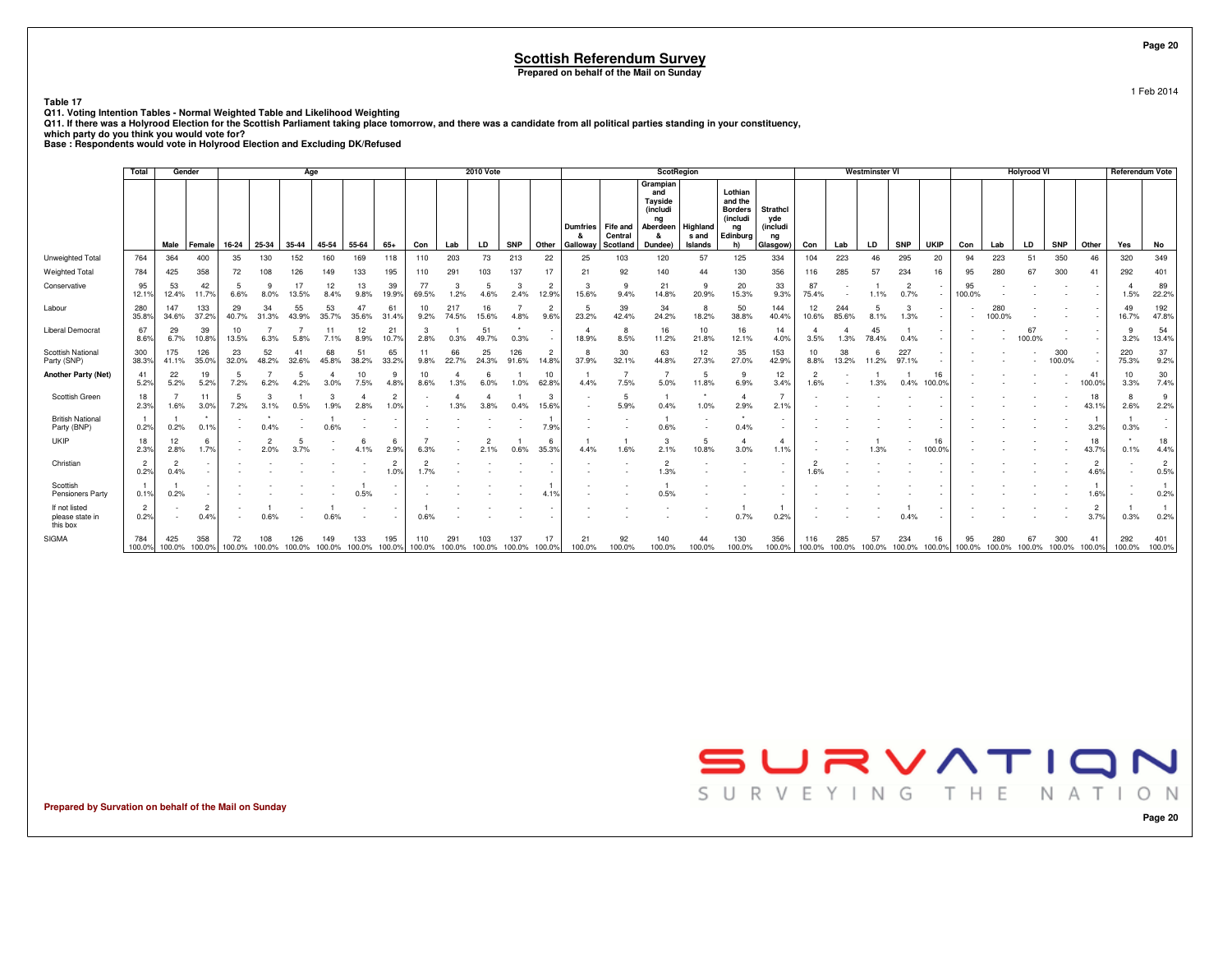1 Feb 2014

#### **Table 18Q12. As you may know, a referendum on independence will be held in Scotland on 18th September this year. On a scale of 0 to 10, how likely will you be to vote in this referendum? Base : All Respondents**

|                       | Total                  | Gender        |                        |               |              | Age          |              |              |               |                      |              | <b>2010 Vote</b> |              |              |                             |                                 | <b>ScotRegion</b>                                                          |                              |                                                                          |                                               |                          |               | <b>Westminster VI</b> |                  |              |             |              | <b>Holyrood VI</b> |              |             | <b>Referendum Vote</b> |                        |
|-----------------------|------------------------|---------------|------------------------|---------------|--------------|--------------|--------------|--------------|---------------|----------------------|--------------|------------------|--------------|--------------|-----------------------------|---------------------------------|----------------------------------------------------------------------------|------------------------------|--------------------------------------------------------------------------|-----------------------------------------------|--------------------------|---------------|-----------------------|------------------|--------------|-------------|--------------|--------------------|--------------|-------------|------------------------|------------------------|
|                       |                        | Male          | <b>Female</b>          | 16-24         | 25-34        | 35-44        | 45-54        | 55-64        | $65+$         | Con                  | Lab          | LD.              | <b>SNP</b>   | Other        | <b>Dumfries</b><br>Galloway | Fife and<br>Central<br>Scotland | Grampian<br>and<br>Tayside<br><i>(includi</i><br>ng<br>Aberdeen<br>Dundee) | Highland<br>s and<br>Islands | Lothian<br>and the<br><b>Borders</b><br>(includi<br>ng<br>Edinbura<br>h) | Strathcl<br>yde<br>(includi<br>ng<br>Glasgow) | Con                      | Lab           | LD                    | <b>SNP</b>       | <b>UKIP</b>  | Con         | Lab          | LD                 | <b>SNP</b>   | Other       | Yes                    | No                     |
| Unweighted Total      | 1010                   | 436           | 574                    | 62            | 183          | 208          | 207          | 213          | 137           | 130                  | 234          | 102              | 240          | 25           | 38                          | 142                             | 163                                                                        | 72                           | 176                                                                      | 419                                           | 112                      | 237           | 50                    | 306              | 27           | 94          | 223          | 51                 | 350          | 46          | 352                    | 463                    |
| <b>Weighted Total</b> | 1010                   | 490           | 520                    | 147           | 154          | 170          |              |              | 205           | 122                  | 307          | 138              |              | 18           | <b>29</b>                   | 125                             | 188                                                                        | 58                           | 182                                                                      | 428                                           | 116                      | 287           | 63                    | 237              | 24           |             | $27 -$       |                    | 290          |             | 314                    | 503                    |
| 10                    | 749<br>74.2%           | 360<br>73.5%  | 389<br>74.8%           | 77<br>52.2%   | 99<br>64     | 117<br>69.1% | 150<br>83.0% | 131<br>85.3% | 175<br>85.3%  | 106<br>86.6%         | 255<br>83.0% | 109<br>78.9%     | 119<br>81.9% | 15<br>83.7%  | 21<br>70.1%                 | 87<br>69.7%                     | 136<br>72.2%                                                               | 45<br>78.6%                  | 124<br>68.1%                                                             | 337<br>78.6%                                  | 100<br>86.0%             | 237<br>82.6%  | 74.0%                 | 182<br>76.9%     | 19<br>79.8%  | 77<br>84.8% | 220<br>81.3% | 51<br>78.2%        | 231<br>79.6% | 34<br>82.8% | 249<br>79.4%           | 407<br>80.9%           |
| 9                     | 74<br>7.3%             | 52<br>10.5%   | 22<br>4.3%             | 3.9%          | 9.2%         |              | 7.9%         | 3.9%         | 22<br>10.5%   | 10<br>8.0%           | 18<br>6.0%   | 14               | 14<br>9.9%   |              | 3.5%                        | 10<br>8.0%                      | 17<br>9.2%                                                                 | 12.4%                        | 17<br>9.5%                                                               | 21<br>4.9%                                    | 12<br>9.9%               | 18<br>6.4%    | 4.7%                  | 19<br>8.2%       | -3<br>11.3%  | 7.8%        |              |                    | 23<br>7.9%   | 9.4%        | 20<br>6.4%             | 37<br>7.4%             |
| 8                     | 53<br>5.2%             | 27<br>5.5%    | 26<br>5.0%             | 23<br>15.8%   |              | 2.9%         | 3.2%         | 4.4%         | 3<br>1.3%     | -5<br>4.0%           | 17<br>5.5%   | 7.2%             | 5<br>3.2%    |              | 2<br>7.2%                   | 3.1%                            | 15<br>7.8%                                                                 | 1.4%                         | 13<br>7.0%                                                               | 19                                            | 3.4%                     | 13<br>4.5%    | 13.1%                 | 11<br>4.7%       |              | 4.4%        | 5.4%         | 12.6%              | 12<br>4.1%   |             | 14<br>4.4%             | 24<br>4.8%             |
| $\overline{7}$        | 36<br>3.6%             | 20<br>4.1%    | 16<br>3.1%             | 17<br>11.5%   | 4.0%         |              | 2.1%         | 2.2%         | $\sim$        |                      | 2.3%         | 2.6%             | Э<br>2.0%    | 7.8%         |                             | 6.2%                            | 1.9%                                                                       | 1.0%                         | 9<br>5.2%                                                                | 15<br>3.4%                                    |                          | 2.5%          | 4.0%                  | 15<br>6.2%       | 5.7%         | 0.5%        | 2.9%         | 3.9%               | 15<br>5.3%   | 3.4%        | 14<br>4.5%             | 1.6%                   |
| -6                    | 23<br>2.2%             | 1.6%          | 14<br>2.8%             | 4.6%          | 2.0%         | 5.5%         |              | 0.8%         | $\sim$        | 0.6%                 | 0.3%         |                  | 2<br>1.1%    |              |                             | -3<br>2.1%                      | 10<br>5.2%                                                                 | 1.0%                         | 5<br>2.8%                                                                | 5<br>1.1%                                     | 0.6%                     | 0.3%          | 1.7%                  | $\Delta$<br>1.6% |              | 0.8%        | 0.9%         |                    | 1.3%         |             | 2.6%                   | 1.7%                   |
| 5                     | 40<br>4.0%             | 13<br>2.7%    | 27<br>5.3%             | 12<br>7.9%    | 6.5%         | 7.1%         | 1.0%         | 1.9%         | 2<br>1.0%     | 0.8%                 |              |                  | -3<br>1.9%   | 8.5%         | з<br>10.1%                  | -9<br>7.0%                      | 2.2%                                                                       | 0.9%                         | 8<br>4.1%                                                                | 17<br>3.9%                                    |                          | 2.6%          | 2.5%                  | 2.4%             |              | 1.7%        | 2.8%         | 1.4%               | 1.6%         | 2.6%        | 2.2%                   | 13<br>2.5%             |
|                       | - 5<br>0.4%            | 0.2%          | 4<br>0.7%              |               | 0.9%         | 3<br>1.6%    |              | 0.3%         | $\sim$        |                      |              |                  |              |              | 1.5%                        | 1.1%                            | 0.6%                                                                       | $\overline{\phantom{a}}$     | 0.4%                                                                     | 0.2%                                          |                          |               |                       |                  |              |             |              |                    |              | 1.8%        | 0.2%                   | 0.3%                   |
| 3                     | $\overline{2}$<br>0.2% |               | $\overline{2}$<br>0.3% |               |              |              |              |              |               |                      |              |                  |              |              |                             |                                 |                                                                            |                              | 0.4%                                                                     | 0.2%                                          |                          |               |                       |                  |              |             |              |                    |              |             |                        | $\overline{2}$<br>0.3% |
| $\overline{c}$        | 0.3%                   |               | 4<br>0.7%              | 1.4%          |              |              |              |              |               |                      |              |                  |              |              |                             |                                 | 0.4%                                                                       | 1.0%                         |                                                                          | $\overline{2}$<br>0.5%                        |                          |               |                       |                  |              |             |              |                    | 0.2%         |             | 0.2%                   | 0.2%                   |
|                       | $\mathbf{1}$<br>0.1%   |               | 0.3%                   |               |              |              |              |              |               |                      |              |                  |              |              |                             |                                 |                                                                            |                              | 0.8%                                                                     | $\sim$<br>$\sim$                              |                          | 0.2%          |                       |                  |              |             |              |                    |              |             |                        | 0.1%                   |
| $^{\circ}$            | 24<br>2.4%             | 1.9%          | 15<br>2.8%             | 2.6%          | 5.2%         | 1.9%         | 1.8%         | 1.3%         | 1.9%          |                      |              |                  |              |              | 7.6%                        | 2.9%                            | 0.5%                                                                       | $\overline{2}$<br>3.7%       | 3<br>1.6%                                                                | 12<br>2.9%                                    | $\overline{\phantom{a}}$ | 0.6%          |                       |                  | 3.2%         |             |              |                    |              |             |                        |                        |
| SIGMA                 | 1010<br>100.0%         | 490<br>100.0% | 520<br>100.0%          | 147<br>100.0% | 54<br>100.0% | 100.0%       | 100.0%       | 100.0%       | 205<br>100.0% | 122<br>100.0% 100.0% | 307          | 100.0%           | 100.0%       | 18<br>100.0% | <b>29</b><br>100.0%         | 125<br>100.0%                   | 188<br>100.0%                                                              | 58<br>100.0%                 | 182<br>100.0%                                                            | 428<br>100.0%                                 | 116<br>100.0%            | 287<br>100.0% | 100.0%                | 237<br>100.0%    | 24<br>100.0% | 100.0%      | 100.0%       | 100.0%             | 100.0%       | 100.0%      | 314<br>100.0%          | 503<br>100.0%          |

**Prepared by Survation on behalf of the Mail on Sunday**

SURVATION SURVEYING THE NATION

**Page 21**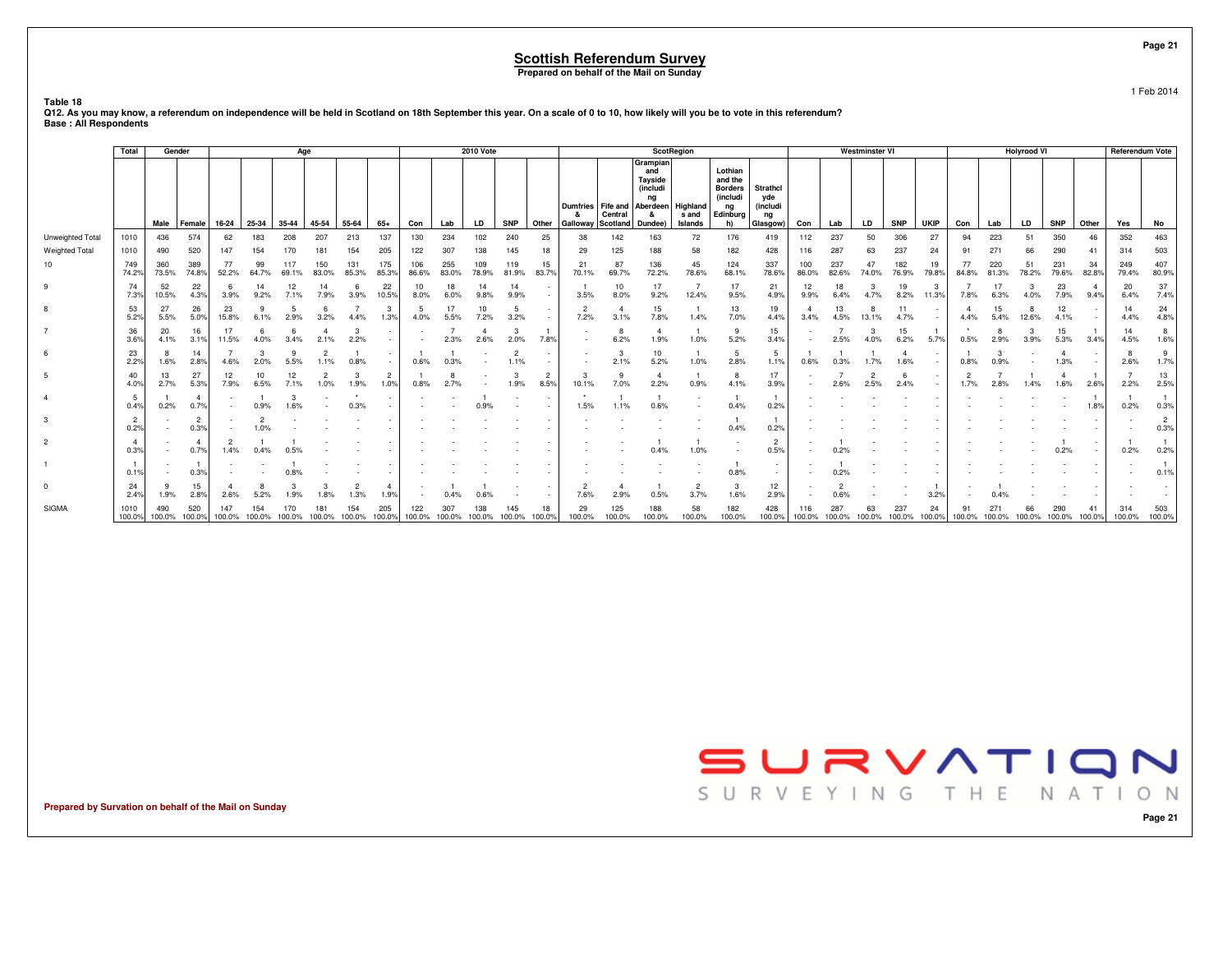**Page 22**

1 Feb 2014

**Page 22**

**Table 19**

Q13. Voting Intention Tables - Normal Weighted Table<br>Q13. In the referendum, voters will be asked, "Should Scotland be an independent country". If this referendum were held today, do you think you would vote "Yes" or "No"?

**Base : Respondents would vote in Referendum Election**

|                  | <b>Total</b> | Gender<br>Age |               |             |             |             |        |               |             | <b>2010 Vote</b> |              |        |            |       |          | ScotRegion                  |                                                                                     |                  |                                                                    |                                                       | <b>Westminster VI</b> |               |        |               |               | <b>Holyrood VI</b> |        |        | Referendum Vote |             |               |               |
|------------------|--------------|---------------|---------------|-------------|-------------|-------------|--------|---------------|-------------|------------------|--------------|--------|------------|-------|----------|-----------------------------|-------------------------------------------------------------------------------------|------------------|--------------------------------------------------------------------|-------------------------------------------------------|-----------------------|---------------|--------|---------------|---------------|--------------------|--------|--------|-----------------|-------------|---------------|---------------|
|                  |              |               | Male Female   | 16-24       |             | 25-34 35-44 | 45-54  | 55-64         | 65+         | Con              | Lab          | LD     | <b>SNP</b> | Other | Galloway | Central<br>Scotland Dundee) | Grampian<br>and<br>Tayside<br>(includi<br>Dumfries   Fife and   Aberdeen   Highland | s and<br>Islands | Lothian<br>and the<br><b>Borders</b><br>(includi<br>na<br>Edinburg | Strathcl<br>vde<br><i>(includi)</i><br>nq<br>Glasgow) | Con                   | Lab           | LD     | <b>SNP</b>    | <b>UKIP</b>   | Con                | Lab    | LD.    | <b>SNP</b>      | Other       | Yes           | No            |
| Unweighted Total | 985          | 426           | 559           | 60          |             | 204         | 203    | 211           | 134         | 130              | 233          |        | 240        | 25    | 35       | 38                          | 162                                                                                 |                  | 173                                                                | 407                                                   | 112                   | 235           |        | 306           | 26            |                    | 222    |        | 350             | 46          | 352           | 463           |
| Weighted Total   | 986          | 481           | 505           | 144         | 146         | 166         | 178    | 152           | 201         | 122              | 306          | 137    | 145        |       | 27       | 122                         | 187                                                                                 | 55               | 179                                                                | 416                                                   | 116                   | 285           | 63     | 237           | 23            |                    | 270    | 66     | 290             | 41          | 314           | 503           |
| Yes              | 314<br>31.8% | 189<br>39.4%  | 124<br>24.6%  | 44<br>30.4% | 53          | 27.7%       | 39.1%  | 32.0%         | 53<br>26.4% | 7.7%             | 85<br>27.8%  |        | 98         | 16.6% | 31.3%    | 38<br>31.6%                 | 62<br>33.2%                                                                         | 12<br>21.5%      | 36<br>20.0%                                                        | 157<br>37.8%                                          | 8.5%                  | 65<br>22.8%   |        | 175<br>74.0%  | 8.3%          | 4.9%               | 7.9%   | 14.4%  | 208<br>71.9%    | 22.5%       | 314<br>100.0% |               |
| No               | 503<br>51.0% | 228<br>47.5%  | 275<br>54.3%  | 67<br>46.5% | 64<br>43.8% | 48.6%       | 47.0%  | 51.6%         | 64.4%       | 88.7%            | 165<br>54.1% | 90     | 24         |       | 41.8%    | 62<br>50.8%                 | 104<br>55.5%                                                                        | 40<br>72.3%      | 104<br>58.1%                                                       | 182<br>43.7%                                          | 103<br>89.3%          | 60.8%         | 76.2%  | 9.1%          | 20<br>86.1°   | 85<br>93.3%        | 68.    | 78.5%  |                 | 30<br>73.0% |               | 503<br>100.0% |
| Undecided        | 169<br>17.2% | 63<br>13.1%   | 106<br>21.0%  | 33<br>23.1% | 29<br>19.6% | 23.7%       |        | 25<br>6.4%    | 9.2%        | $3.6\%$          | 55           | 20     | 23         | 10.6% | 26.8%    | 21<br>17.6%                 | 21<br>11.4%                                                                         | 6.2%             | 39<br>21.8%                                                        | 77<br>18.5%                                           | 2.2%                  |               |        | 16.8%         | $5.6^{\circ}$ | .8%                |        |        | 16.0%           | 4.5%        |               |               |
| <b>SIGMA</b>     | 986          | 100.0%        | 505<br>100.0% | 100.0%      | 100.0%      | 100.0%      | 100.0% | 152<br>100.0% | 201         | 100.0%           | 100.0%       | 100.0% |            |       | 100.0%   | 122<br>00.0%                | 187<br>100.0%                                                                       | 55<br>100.0%     | 179<br>100.0%                                                      | 416<br>100.0%                                         | 116<br>100.0%         | 285<br>100.0% | 100.0% | 237<br>100.0% | 23<br>100.0°  | 100.0%             | 100.0% | 100.0% | 290<br>100.0%   | 41          | 314<br>100.0% | 503<br>100.0% |

**Prepared by Survation on behalf of the Mail on Sunday**

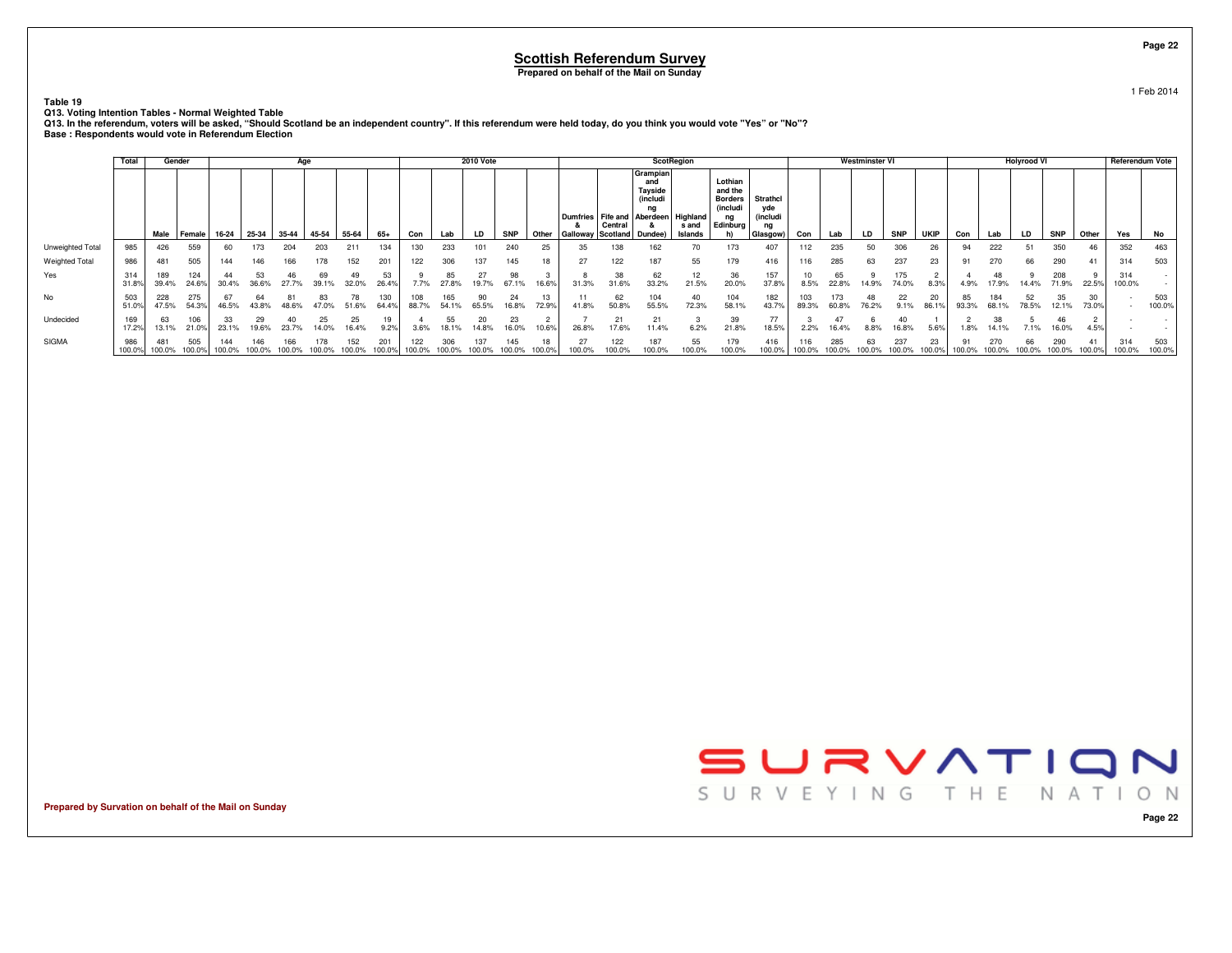**Table 20**

Q13. Voting Intention Tables - Normal Weighted Table and Likelihood Weighting<br>Q13. In the referendum, voters will be asked, "Should Scotland be an independent country". If this referendum were held today, do you think you

**Base : Respondents would vote in Referendum Election**

|                  | Total                    |               | Gender<br>Age |        |             |             |        |               |               |        |             | <b>2010 Vote</b> |               |                    |                                                               |               | ScotRegion                             |                              |                                                                    |                                                |              |               | <b>Westminster VI</b> |               |             |       |        | <b>Holyrood VI</b> |               |              | <b>Referendum Vote</b> |               |
|------------------|--------------------------|---------------|---------------|--------|-------------|-------------|--------|---------------|---------------|--------|-------------|------------------|---------------|--------------------|---------------------------------------------------------------|---------------|----------------------------------------|------------------------------|--------------------------------------------------------------------|------------------------------------------------|--------------|---------------|-----------------------|---------------|-------------|-------|--------|--------------------|---------------|--------------|------------------------|---------------|
|                  |                          | Male          | l Female      | 16-24  | 25-34       | 35-44       | 45-54  | 55-64         | 65+           | Con    | Lab         | LD               | <b>SNP</b>    | Other              | Dumfries   Fife and   Aberdeen<br>Galloway Scotland   Dundee) | Central       | Grampian<br>and<br>Tayside<br>(includi | Highland<br>s and<br>Islands | Lothian<br>and the<br><b>Borders</b><br>(includi<br>ng<br>Edinburg | Strathcl<br>yde<br><i>(includi</i><br>Glasgow) | Con          | Lab           | LD                    | <b>SNP</b>    | <b>UKIP</b> | Con   | Lab    | LD                 | <b>SNP</b>    | Other        | Yes                    | No            |
| Unweighted Total | 985                      | 426           | 559           |        |             | 204         | 203    | 211           | 134           |        | 233         |                  | 240           | 25                 | 35                                                            | 138           | 162                                    |                              | 173                                                                | 407                                            | 112          | 235           | 50                    | 306           | 26          | 94    | 222    |                    | 350           | 46           | 352                    | 463           |
| Weighted Total   | 985                      | 486           | 499           | 132    | 141         | 160         | 184    | 157           | 211           | 128    | 315         |                  | 150           | 18                 | 27                                                            | 119           | 186                                    | 57                           | 175                                                                | 421                                            | 122          | 293           | 63                    | 240           | 24          | 94    | 276    | 67                 | 296           | 42           | 318                    | 512           |
| Yes              | 318<br>$32.3^{\circ}$    | 191<br>39.3%  | 25.59         | 30.8%  | 38.5%       | 46<br>28.7  |        | 50<br>32.0%   | 56<br>26.4%   | 7.5%   | 88<br>27.9% | 29<br>20.2%      | 103<br>68.6%  |                    | 34.0%                                                         |               | 63<br>34.0%                            | 12<br>20.6%                  | 36<br>20.3%                                                        | 161<br>38.3%                                   | 8.4%         | 66<br>22.4%   | 14.4%                 | 182<br>75.9%  | 7.7%        | 4.6%  | 7.4%   | 14.1%              | 216<br>73.1%  | 22.4%        | 318<br>100.0%          |               |
| No               | 512<br>$52.0^{\circ}$    | 236<br>48.6%  | 276<br>55.3%  | 48.2%  | 43.5%       | 80<br>50.2% |        | 82<br>52.6%   | 137<br>65.0%  | 88.9%  | 54.9%       |                  | 25<br>16.5%   | 14<br>74.9%        | 12<br>44.9%                                                   | 63<br>52.6%   | 104<br>56.0%                           | 73.4%                        | 104<br>59.1%                                                       | 188<br>44.6%                                   | 109<br>89.5% | 18.<br>61.8%  | 49<br>77.4%           | 8.5%          | 21<br>86.6% | 93.8% | 69.3%  | 53<br>79.3%        |               | 31<br>74.3%  |                        | 512<br>100.0% |
| Undecided        | 154<br>15.7 <sup>°</sup> | 59<br>12.1%   |               | 21.0%  | 25<br>18.0% |             |        | 24<br>15.4%   | 18<br>8.6%    | 3.7%   |             |                  | 22<br>14.9%   | .3%                | 21.2%                                                         | 16.0%         | 19<br>10.0%                            | 6.0%                         | 36<br>20.5%                                                        | 72<br>17.1%                                    | 2.1%         | 46<br>5.8%    |                       | 15.6%         | 5.7%        | 1.6%  |        | 6.6%               | 14.9%         | 3.3%         |                        |               |
| SIGMA            | 985                      | 486<br>100.0% | 499           | 100.0% | 100.0%      | 100.0%      | 100.0% | 157<br>100.0% | 211<br>100.0% | 100.0% | 100.0%      | 100.0%           | 150<br>100.0% | 100.0 <sup>c</sup> | 27                                                            | 119<br>100.0% | 186<br>00.0%                           |                              | 175<br>100.0%                                                      | 421<br>100.0%                                  | 122          | 293<br>100.0% | 63                    | 240<br>100.0% | 24          |       | 100.0% | 100.0%             | 296<br>100.0% | 42<br>100.0% | 318<br>100.0%          | 512<br>100.0% |

**Prepared by Survation on behalf of the Mail on Sunday**

**Page 23**

1 Feb 2014

**Page 23**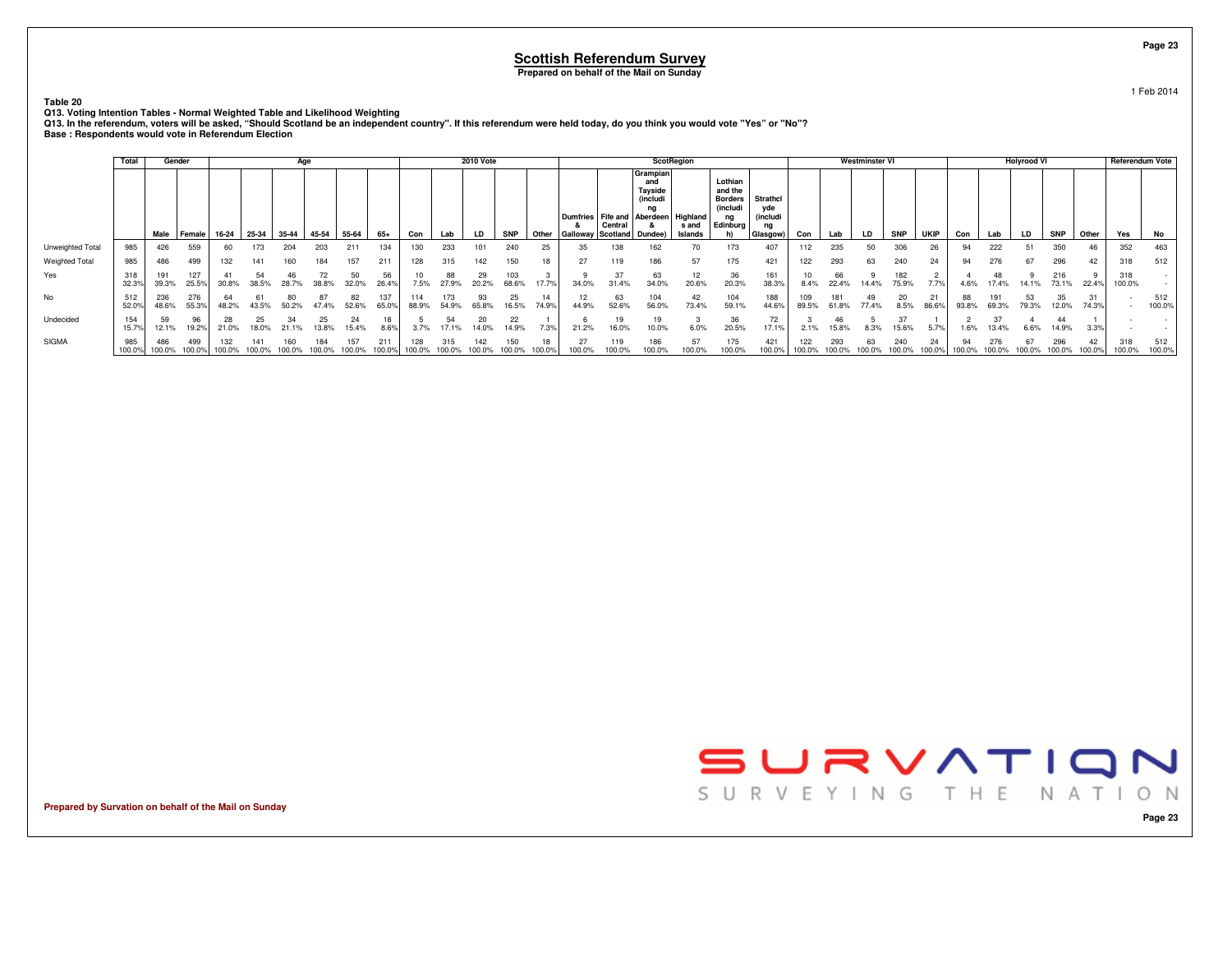**Table 21**

**Page 24**

1 Feb 2014

**Page 24**

**Q14. Voting Intention Tables - Normal Weighted Table Q14. Now, imagine you knew the Conservative Party was expected to win a majority at the next UK General Election in 2015 and form the next UK government,**

**would this affect how you would vote, or not, in the Scottish independence referendum this year? Base : Respondents would vote in Referendum Election**

|                                                         | Total         | Gender        |               |               |              | Age         |            |        |               |                        |               | <b>2010 Vote</b> |               |                         |                             |                                 | <b>ScotRegion</b>                                                   |                                     |                                                                    |                                                      |              |                      | <b>Westminster VI</b> |               |                        |                        |               | <b>Holyrood VI</b> |               |                  | <b>Referendum Vote</b> |               |
|---------------------------------------------------------|---------------|---------------|---------------|---------------|--------------|-------------|------------|--------|---------------|------------------------|---------------|------------------|---------------|-------------------------|-----------------------------|---------------------------------|---------------------------------------------------------------------|-------------------------------------|--------------------------------------------------------------------|------------------------------------------------------|--------------|----------------------|-----------------------|---------------|------------------------|------------------------|---------------|--------------------|---------------|------------------|------------------------|---------------|
|                                                         |               | Male          | Female        | 16-24         | 25-34        | 35-44       | 45-54      | 55-64  | 65+           | Con                    | Lab           | LD.              | <b>SNP</b>    | Other                   | <b>Dumfries</b><br>Galloway | Fife and<br>Central<br>Scotland | Grampian<br>and<br>Tayside<br>(includi<br>ng<br>Aberdeen<br>Dundee) | <b>Highland</b><br>s and<br>Islands | Lothian<br>and the<br><b>Borders</b><br>(includi<br>ng<br>Edinburg | <b>Strathcl</b><br>yde<br>(includi<br>ng<br>Glasgow) | Con          | Lab                  | LD.                   | <b>SNP</b>    | <b>UKIP</b>            | Con                    | Lab           | LD.                | <b>SNP</b>    | Other            | Yes                    | No            |
| Unweighted Total                                        | 985           | 426           | 559           | 60            | 173          | 204         | 203        | 211    | 134           | 130                    | 233           | 101              | 240           | 25                      | 35                          | 138                             | 162                                                                 | 70                                  | 173                                                                | 407                                                  | 112          | 235                  | 50                    | 306           | 26                     | 94                     | 222           | 51                 | 350           | 46               | 352                    | 463           |
| <b>Weighted Total</b>                                   | 986           | 481           | 505           | 144           | 146          | 166         |            | 152    | 201           | 122                    | 306           | 137              | 145           | 18                      | 27                          | 122                             | 187                                                                 | 55                                  | 179                                                                | 416                                                  |              | 285                  | 63                    | 237           | 23                     | 91                     | 270           | 66                 | 290           | 41               | 314                    | 503           |
| I would change my<br>vote to "Yes" in the<br>referendum | 61<br>6.1%    | 24<br>5.0%    | 37<br>7.3%    | 5.2%          | 15<br>10.4%  | 16<br>9.9%  | 12<br>6.9% | 3.7%   | 1.9%          | 0.8%                   | 10.1%         | 6.2%             | 4.9%          |                         | 6.3%                        | 6<br>4.9%                       | 8<br>4.1%                                                           | 3<br>4.6%                           | 13<br>7.4%                                                         | 30<br>7.1%                                           | 0.7%         | 27<br>9.4%           | 8.4%                  | 4.7%          | 5.6%                   | 2.0%                   | 21<br>7.7%    | 4.6%               | 14<br>5.0%    | 1.4%             |                        | 17<br>3.4%    |
| I would still vote<br>"Yes" in the<br>referendum        | 281<br>28.5%  | 170<br>35.3%  | 111<br>22.0%  | 29<br>20.2%   | 33.3%        | 25.5%       | 35.7%      | 30.2%  | 52<br>25.8%   | 5<br>4.2%              | 72<br>23.4%   | 27<br>19.7%      | 94<br>64.5%   | 3<br>16.6%              | 26.2%                       | 38<br>31.0%                     | 55<br>29.6%                                                         | 10<br>18.7%                         | 32<br>17.7%                                                        | 139<br>33.4%                                         | 2.1%         | 55<br>19.3%          | 12.1%                 | 168<br>71.0%  | $\overline{2}$<br>8.3% | $\overline{2}$<br>2.3% | 36<br>13.5%   | 12.1%              | 197<br>68.2%  | 9<br>22.5%       | 281<br>89.5%           |               |
| I would change my<br>vote to "No" in the<br>referendum  | 23<br>2.3%    | 15<br>3.1%    | 8<br>1.6%     | 13<br>9.1%    | 2.2%         | 0.6%        | 1.2%       | 1.5%   | 0.6%          | $\overline{2}$<br>1.9% | 12<br>4.1%    | 0.8%             | h<br>3.7%     |                         | 2.9%                        | 1.1%                            | ь<br>2.8%                                                           | 1.1%                                | 1.9%                                                               | 11<br>2.8%                                           | 5.5%         | 3.0%                 | 2<br>3.4%             | 1.5%          |                        | $\overline{2}$<br>2.6% | 9<br>3.2%     | $\sim$             | 10<br>3.4%    | $\sim$<br>$\sim$ | 16<br>5.2%             |               |
| I would still vote<br>"No" in the<br>referendum         | 451<br>45.7%  | 211<br>43.9%  | 240<br>47.5%  | 60<br>41.6%   | 48<br>32.8%  | 72<br>43.5% | 41.7%      | 47.9%  | 124<br>61.7%  | 107<br>87.9%           | 143<br>46.6%  | 84<br>60.8%      | 23<br>15.9%   | 12<br>68.0%             | 11<br>41.8%                 | 57<br>46.7%                     | 96<br>51.5%                                                         | 38<br>67.8%                         | 89<br>50.0%                                                        | 159<br>38.3%                                         | 103<br>89.3% | 149<br>52.1%         | 47<br>74.0%           | 16<br>6.9%    | 19<br>80.5%            | 83<br>91.6%            | 160<br>59.4%  | 50<br>76.3%        | 27<br>9.2%    | 26<br>63.8%      |                        | 451<br>89.7%  |
| I would still be<br>undecided                           | 119<br>12.1%  | 42<br>8.6%    | 77<br>15.3%   | 29<br>20.4%   | 18<br>12.3%  | 24          |            | 12.1%  | 15<br>7.3%    | 3.6%                   | 30<br>10.0%   |                  | 15<br>10.1%   | $\overline{2}$<br>10.6% | 20.5%                       | 16<br>12.9%                     | 13<br>7.1%                                                          | 1.6%                                | 31<br>17.2%                                                        | 53<br>12.7%                                          | 1.5%         | 25<br>8.9%           |                       | 30<br>12.5%   |                        | 0.9%                   | 23<br>8.5%    | 2.5%               | 3<br>10.9%    | 3.1%             |                        |               |
| I would now be<br>undecided                             | 52<br>5.2%    | 20<br>4.1%    | 32<br>6.3%    | 3.5%          | 13<br>8.9%   | 5.9%        | 6.6%       | 4.5%   | 5<br>2.7%     | 1.6%                   | 18            |                  |               | 4.8%                    | 2.2%                        | 4<br>3.4%                       | 4.9%                                                                | 3<br>6.3%                           | 10<br>5.8%                                                         | 24<br>5.8%                                           | 0.9%         | $\mathbf{P}$<br>7.3% |                       | 3.5%          | 5.6%                   | 0.6%                   | 21<br>7.8%    | 1.5%               | 10<br>3.3%    | 9.2%             | 17<br>5.4%             | 35<br>6.9%    |
| <b>SIGMA</b>                                            | 986<br>100.0% | 481<br>100.0% | 505<br>100.0% | 144<br>100.0% | 46<br>100.0% | 100.0%      | 100.0%     | 100.0% | 201<br>100.0% | 122<br>100.0%          | 306<br>100.0% | 100.0%           | 145<br>100.0% | 18                      | 27<br>100.0%                | 122<br>100.0%                   | 187<br>100.0%                                                       | 55<br>100.0%                        | 179<br>100.0%                                                      | 416<br>100.0%                                        | 100.0%       | 285<br>100.0%        | 100.0%                | 237<br>100.0% | 23<br>100.0%           | 100.0%                 | 270<br>100.0% | 100.0%             | 290<br>100.0% | 41<br>100.0%     | 314<br>100.0%          | 503<br>100.0% |

**Prepared by Survation on behalf of the Mail on Sunday**

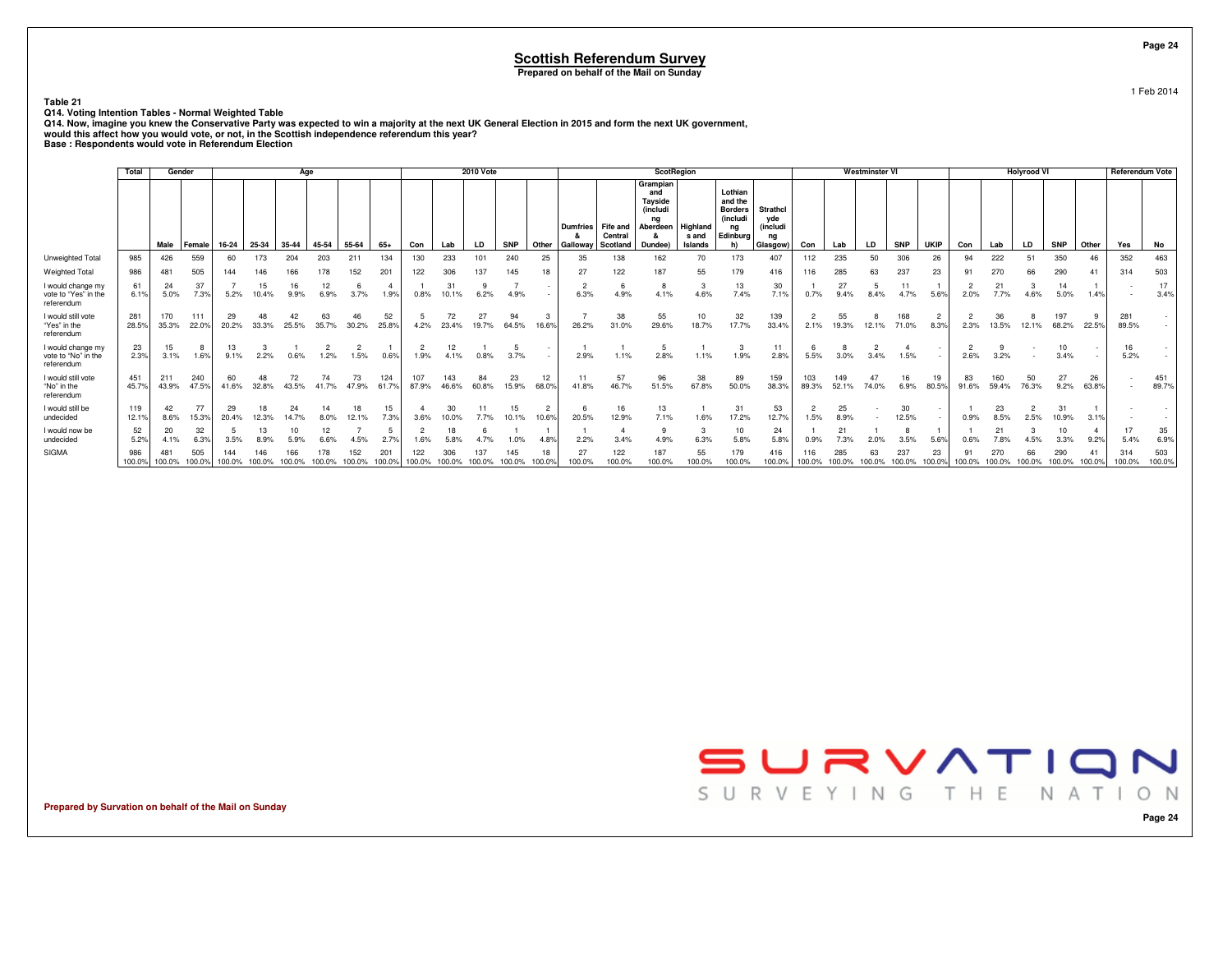**Table 22**

Q14. Voting Intention Tables - Normal Weighted Table and Likelihood Weighting<br>Q14. Now, imagine you knew the Conservative Party was expected to win a majority at the next UK General Election in 2015 and form the next UK go

**would this affect how you would vote, or not, in the Scottish independence referendum this year? Base : Respondents would vote in Referendum Election**

|                                                         | Total         | Gender       |               |               |               | Age           |               |               |               |               |              | <b>2010 Vote</b> |               |                         |                            |                                 | <b>ScotRegion</b>                                                          |                              |                                                                          |                                                      |                        |                      | <b>Westminster VI</b> |               |                          |                        |                | <b>Holyrood VI</b> |               |                   | <b>Referendum Vote</b> |               |
|---------------------------------------------------------|---------------|--------------|---------------|---------------|---------------|---------------|---------------|---------------|---------------|---------------|--------------|------------------|---------------|-------------------------|----------------------------|---------------------------------|----------------------------------------------------------------------------|------------------------------|--------------------------------------------------------------------------|------------------------------------------------------|------------------------|----------------------|-----------------------|---------------|--------------------------|------------------------|----------------|--------------------|---------------|-------------------|------------------------|---------------|
|                                                         |               | Male         | <b>Female</b> | 16-24         | 25-34         | 35-44         | 45-54         | 55-64         | $65+$         | Con           | Lab          | LD               | <b>SNP</b>    | Other                   | Dumfries<br>-8<br>Galloway | Fife and<br>Central<br>Scotland | Grampian<br>and<br><b>Tavside</b><br>(includi<br>na<br>Aberdeen<br>Dundee) | Highland<br>s and<br>Islands | Lothian<br>and the<br><b>Borders</b><br>(includi<br>ng<br>Edinburg<br>h) | <b>Strathcl</b><br>yde<br>(includi<br>ng<br>Glasgow) | Con                    | Lab                  | LD                    | <b>SNP</b>    | <b>UKIP</b>              | Con                    | Lab            | LD                 | <b>SNP</b>    | Other             | Yes                    | No            |
| Unweighted Total                                        | 985           | 426          | 559           | 60            | 173           | 204           | 203           | 211           | 134           | 130           | 233          | 101              | 240           | 25                      | 35                         | 138                             | 162                                                                        | 70                           | 173                                                                      | 407                                                  | 112                    | 235                  | 50                    | 306           | 26                       | 94                     | 222            | 51                 | 350           | 46                | 352                    | 463           |
| Weighted Total                                          | 985           | 486          | 499           | 132           | 141           | 160           | 184           | 157           | 211           | 128           | 315          | 142              | 150           | 18                      |                            | 119                             | 186                                                                        | 57                           | 175                                                                      | 421                                                  | 122                    | 293                  | 63                    | 240           | 24                       | 94                     | 276            | 67                 | 296           | 42                | 318                    | 512           |
| Yes (Net)                                               | 344<br>34.9%  | 196<br>40.3% | 148<br>29.7%  | 32<br>24.4%   | 64<br>45.3%   | 58<br>36.5%   | 79<br>42.8%   | 53<br>34.0%   | 57<br>27.2%   | 4.5%          | 105<br>33.3% | 37<br>25.9%      | 107<br>71.0%  | -3<br>17.7%             | 35.6%                      | 42<br>35.3%                     | 63<br>33.9%                                                                | 13<br>22.9%                  | 44<br>25.2%                                                              | 172<br>40.9%                                         | 2.5%                   | 83<br>28.3%          | 13<br>19.9%           | 186<br>77.7%  | 3<br>13.4%               | 3<br>3.2%              | 57<br>20.6%    | 10<br>15.6%        | 221<br>74.7%  | 10<br>23.1%       | 286<br>89.9%           | 16<br>3.2%    |
| I would change my<br>vote to "Yes" in<br>the referendum | 58<br>5.8%    | 24<br>4.9%   | 34<br>6.8%    | -6<br>4.6%    | 14<br>9.9%    | 16<br>10.0%   | 13<br>7.0%    | 3.8%          | 3<br>1.3%     | 0.4%          | 31<br>9.9%   | 5.7%             | 4.9%          |                         | $\overline{2}$<br>6.9%     | 5<br>4.4%                       | 3.5%                                                                       | $\overline{2}$<br>4.3%       | 12<br>7.0%                                                               | 29<br>7.0%                                           | 0.6%                   | 27<br>9.4%           | -5<br>7.6%            | 11<br>4.5%    | 5.7%                     | 1.3%                   | 21<br>7.6%     | 3.9%               | 15<br>5.0%    | $\bullet$<br>0.7% |                        | 16<br>3.2%    |
| I would still vote<br>"Yes" in the<br>referendum        | 286<br>29.19  | 172<br>35.4% | 114<br>22.9%  | 26<br>19.8%   | 50<br>35.4%   | 42<br>26.5%   | 66<br>35.8%   | 47<br>30.2%   | 55<br>25.8%   | 5<br>4.0%     | 74<br>23.4%  | 29<br>20.2%      | 99<br>66.2%   | -3<br>17.7%             | 28.6%                      | 37<br>30.9%                     | 57<br>30.4%                                                                | 11<br>18.6%                  | 32<br>18.2%                                                              | 143<br>33.9%                                         | $\overline{2}$<br>1.9% | 56<br>19.0%          | 12.3%                 | 176<br>73.3%  | $\overline{c}$<br>7.7%   | $\overline{2}$<br>1.9% | 36<br>13.0%    | 11.7%              | 206<br>69.7%  | 9<br>22.4%        | 286<br>89.9%           |               |
| No (Net)                                                | 484<br>49.2%  | 234<br>48.1% | 251<br>50.2%  | 70<br>53.2%   | 49<br>34.5%   | 74<br>46.2%   | 80<br>43.4%   | 79<br>50.4%   | 133<br>62.9%  | 116<br>90.4%  | 163<br>51.6% | 88<br>61.9%      | 28<br>18.5%   | 13<br>70.9%             | 13<br>48.1%                | 59<br>49.1%                     | 102<br>54.8%                                                               | 40<br>70.5%                  | 94<br>53.4%                                                              | 177<br>42.1%                                         | 116<br>95.1%           | 164<br>56.0%         | 50<br>78.4%           | 18<br>7.6%    | 19<br>80.8%              | 90<br>95.6%            | 176<br>63.7%   | 52<br>77.0%        | 36<br>12.2%   | 27<br>65.2%       | 16<br>5.2%             | 462<br>90.1%  |
| I would change my<br>vote to "No" in<br>the referendum  | 23<br>2.3%    | 14<br>3.0%   | 1.7%          | 13<br>9.8%    | 3<br>2.3%     | 0.7%          | 1.0%          | 1.6%          | 0.6%          | 3<br>2.0%     | 13<br>4.2%   | 0.9%             | 3.0%          |                         | 3.2%                       | 0.6%                            | 6<br>3.0%                                                                  | 1.2%                         | 3<br>1.7%                                                                | 12<br>2.8%                                           | 5.6%                   | 9<br>3.1%            | 2.8%                  | 3<br>1.3%     |                          | 3<br>2.7%              | 9<br>3.2%      |                    | 9<br>3.1%     | $\sim$<br>$\sim$  | 16<br>5.2%             |               |
| I would still vote<br>"No" in the<br>referendum         | 462<br>46.9%  | 219<br>45.2% | 242<br>48.5%  | 57<br>43.3%   | 45<br>32.2%   | 73<br>45.5%   | 78<br>42.5%   | 76<br>48.8%   | 132<br>62.4%  | 113<br>88.4%  | 149<br>47.4% | 86<br>61.0%      | 23<br>15.5%   | 13<br>70.9%             | 12<br>44.9%                | 58<br>48.5%                     | 97<br>51.8%                                                                | 40<br>69.3%                  | 91<br>51.7%                                                              | 165<br>39.3%                                         | 109<br>89.5%           | 155<br>52.9%         | 48<br>75.6%           | 15<br>6.4%    | 19<br>80.8%              | 88<br>92.9%            | 167<br>60.5%   | 52<br>77.0%        | 27<br>9.1%    | 27<br>65.2%       |                        | 462<br>90.1%  |
| <b>Undecided (Net)</b>                                  | 157<br>15.9%  | 56<br>11.6%  | 100<br>20.1   | 30<br>22.4%   | 29<br>20.2%   | 28<br>17.3%   | 25<br>13.8%   | 25<br>15.7%   | 21<br>9.9%    | 5.1%          | 47<br>15.1%  | 12.2%            | 16<br>10.4%   | $\overline{2}$<br>11.4% | 16.4%                      | 19<br>15.6%                     | 21<br>11.2%                                                                | 6.7%                         | 38<br>21.4%                                                              | 71<br>17.0%                                          | 2.4%                   | 46<br>15.7%          | 1.7%                  | 35<br>14.6%   | 5.8%                     | 1.2%                   | 4 <sup>°</sup> |                    | 39<br>13.1%   | 5<br>11.7%        | 16<br>4.9%             | 34<br>6.7%    |
| I would still be<br>undecided                           | 107<br>10.9%  | 38<br>7.8%   | 69<br>13.8%   | 25<br>19.0%   | 16<br>11.2%   | 19<br>12.0%   | 14<br>7.8%    | 17<br>11.0%   | 15<br>7.3%    | 5<br>3.7%     | 29<br>9.3%   | 7.5%             | 14<br>9.5%    | 7.3%                    | 14.3%                      | 15<br>12.4%                     | 12<br>6.3%                                                                 | 1.6%                         | 28<br>15.9%                                                              | 48<br>11.4%                                          | $\overline{2}$<br>1.5% | 25<br>8.5%           | $\sim$                | 28<br>11.5%   | $\overline{\phantom{a}}$ | 0.9%                   | 22<br>7.9%     | 2.7%               | 30<br>10.0%   | 2.6%              |                        |               |
| I would now be<br>undecided                             | 50<br>5.0%    | 18<br>3.8%   | 31<br>6.3%    | 3.4%          | 13<br>9.1%    | 5.3%          | 6.0%          | 4.7%          | 6<br>2.6%     | 2<br>1.5%     | 18<br>5.8%   | 4.8%             | 1.0%          | 4.1%                    | 2.1%                       | $\Delta$<br>3.2%                | 9<br>5.0%                                                                  | 3<br>5.0%                    | 10<br>5.5%                                                               | 24<br>5.6%                                           | 0.9%                   | 21<br>7.2%           | 1.7%                  | 8<br>3.1%     | 5.8%                     | 0.3%                   | 22<br>7.8%     | 4.7%               | 3.1%          | 9.1%              | 4.9%                   | 34<br>6.7%    |
| SIGMA                                                   | 985<br>100.0% | 100.0%       | 499<br>100.0% | 132<br>100.0% | 141<br>100.0% | 160<br>100.0% | 184<br>100.0% | 157<br>100.0% | 211<br>100.0% | 128<br>100.0% | 100.0%       | 142<br>100.0%    | 150<br>100.0% | 18<br>100.0%            | 27<br>100.0%               | 119<br>100.0%                   | 186<br>100.0%                                                              | 57<br>100.0%                 | 175<br>100.0%                                                            | 421<br>100.0%                                        | 122                    | 293<br>100.0% 100.0% | 63<br>100.0%          | 240<br>100.0% | 24<br>100.0%             | $Q_d$<br>100.0%        | 100.0%         | 67<br>100.0%       | 296<br>100.0% | 42<br>100.0%      | 318<br>100.0%          | 512<br>100.0% |

**Prepared by Survation on behalf of the Mail on Sunday**

**Page 25**

1 Feb 2014

**Page 25**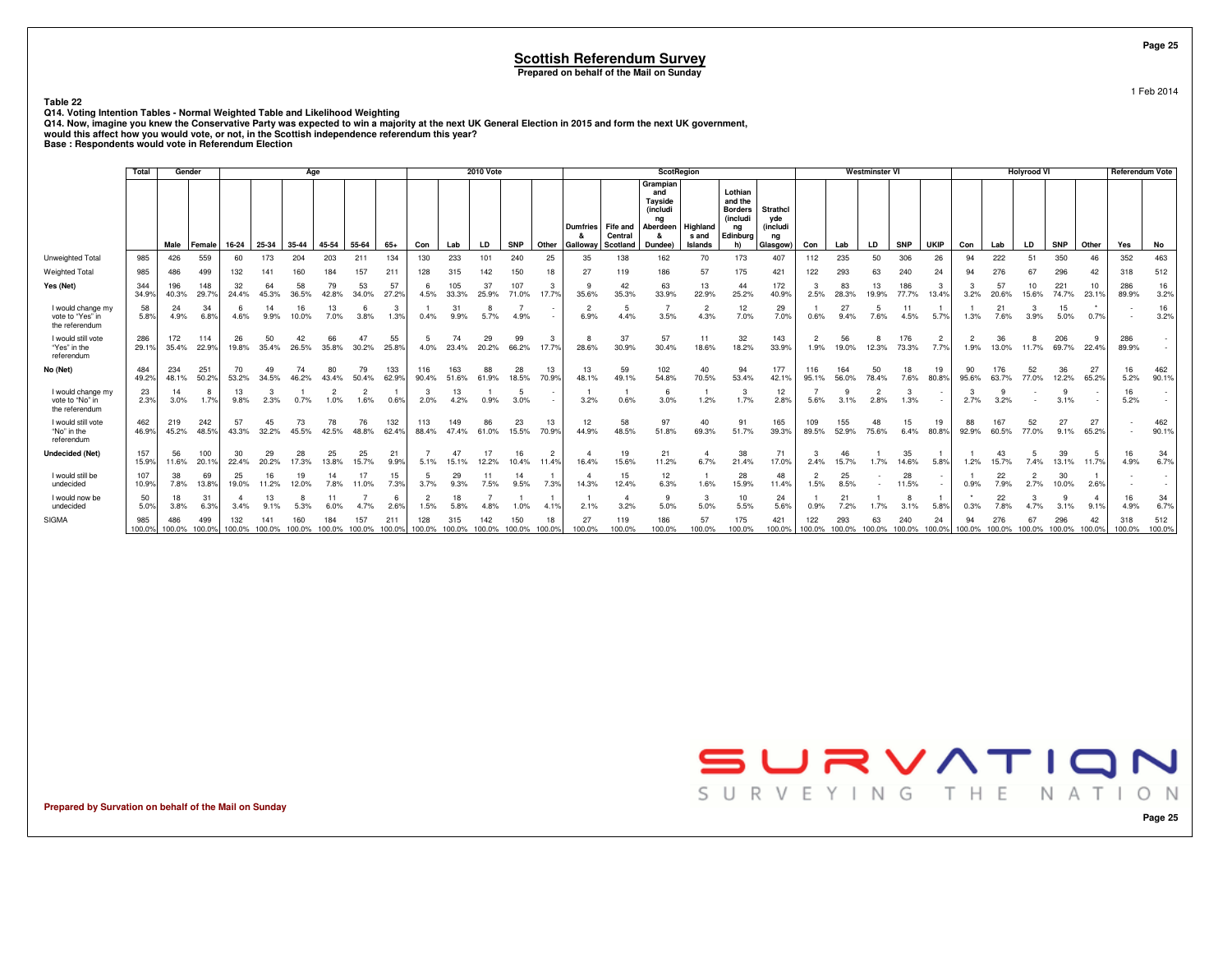**Page 26**

1 Feb 2014

**Page 26**

**Table 23**

**Q15. Voting Intention Tables - Normal Weighted Table Q15. Now, imagine you knew the Labour Party was expected to win a majority at the next UK General Election in 2015 and form the next UK government,**

**would this affect how you would vote, or not, in the Scottish independence referendum this year? Base : Respondents would vote in Referendum Election**

|                                                         | Total         | Gender        |               |               |              | Age           |             |               |               |                        |               | <b>2010 Vote</b> |               |              |                              |                                 | ScotRegion                                                                            |                  |                                                                    |                                                           |               |               | <b>Westminster VI</b> |               |                        |             |               | <b>Holyrood VI</b> |               |              | <b>Referendum Vote</b> |               |
|---------------------------------------------------------|---------------|---------------|---------------|---------------|--------------|---------------|-------------|---------------|---------------|------------------------|---------------|------------------|---------------|--------------|------------------------------|---------------------------------|---------------------------------------------------------------------------------------|------------------|--------------------------------------------------------------------|-----------------------------------------------------------|---------------|---------------|-----------------------|---------------|------------------------|-------------|---------------|--------------------|---------------|--------------|------------------------|---------------|
|                                                         |               | Male          | Female        | 16-24         | 25-34        | 35-44         | 45-54       | 55-64         | 65+           | Con                    | Lab           | LD.              | <b>SNP</b>    | Other        | Dumfries<br>- 84<br>Galloway | Fife and<br>Central<br>Scotland | Grampian<br>and<br>Tayside<br><i>(includi</i><br>ng<br>Aberdeen   Highland<br>Dundee) | s and<br>Islands | Lothian<br>and the<br><b>Borders</b><br>(includi<br>ng<br>Edinburg | Strathcl<br>yde<br>(includi<br>ng<br>Glasgow <sup>y</sup> | Con           | Lab           | LD                    | <b>SNP</b>    | <b>UKIP</b>            | Con         | Lab           | LD                 | <b>SNP</b>    | Other        | Yes                    | No            |
| Unweighted Total                                        | 985           | 426           | 559           | 60            | 73           | 204           | 203         | 211           | 134           | 130                    | 233           | 101              | 240           | 25           | 35                           | 138                             | 162                                                                                   | 70               | 173                                                                | 407                                                       | 112           | 235           | 50                    | 306           | 26                     | 94          | 222           | 51                 | 350           | 46           | 352                    | 463           |
| Weighted Total                                          | 986           | 481           | 505           | 144           | 46           | 166           |             | 152           | 201           | 122                    | 306           |                  | 145           | 18           | 27                           | 122                             | 187                                                                                   | 55               | 179                                                                | 416                                                       | 116           | 285           | 63                    | 237           | 23                     |             | 270           | 66                 | 290           | 41           | 314                    | 503           |
| I would change my<br>vote to "Yes" in the<br>referendum | 25<br>2.5%    | 11<br>2.3%    | 13<br>2.7%    | 1.5%          | 5.0%         | 5.1%          | 2.2%        | 0.4%          | ے<br>1.1%     | 3.0%                   | 1.6%          | 0.8%             | 3.4%          |              |                              | $\overline{c}$<br>1.3%          | 2.3%                                                                                  |                  | 2<br>1.3%                                                          | 16<br>3.9%                                                | 1.7%          | 1.5%          | 3.2%                  | 8<br>3.2%     | 5.9%                   | 2.0%        | 2.1%          |                    | 3.1%          | 3.4%         |                        | 14<br>2.7%    |
| I would still vote<br>"Yes" in the<br>referendum        | 270<br>27.4%  | 167<br>34.8%  | 103<br>20.4%  | 31<br>21.5%   | 42<br>28.7%  | 39<br>23.3%   | 64<br>36.2% | 45<br>29.8%   | 49<br>24.5%   | 5.0%                   | 75<br>24.6%   | 25<br>18.2%      | 90<br>61.7%   | 3<br>13.9%   | 22.5%                        | 34<br>27.8%                     | 53<br>28.2%                                                                           | 11<br>19.3%      | 32<br>17.7%                                                        | 135<br>32.5%                                              | 6.5%          | 52<br>18.4%   | 13.8%                 | 161<br>68.0%  | $\overline{2}$<br>8.3% | 1.8%        | 35<br>13.0%   | 12.3%              | 195<br>67.2%  | 18.4%        | 270<br>86.1%           |               |
| I would change my<br>vote to "No" in the<br>referendum  | 30<br>3.1%    | 13<br>2.7%    | 17<br>3.4%    | 11<br>8.0%    | 4.4%         | 3.9%          | 1.3%        | 2.3%          |               | $\overline{2}$<br>1.9% | 3.7%          | 3.0%             | 4.0%          | 2.6%         | 13.0%                        | 3.6%                            | 3.2%                                                                                  | 1.1%             | 2.0%                                                               | 12<br>2.9%                                                | 2.1%          | 16<br>5.7%    | 1.3%                  | 6<br>2.5%     |                        | 3.1%        | 16<br>6.0%    | 2.3%               | 2.8%          | 1.4%         | 17<br>5.5%             |               |
| I would still vote<br>"No" in the<br>referendum         | 467<br>47.4%  | 210<br>43.7%  | 257<br>50.8%  | 63<br>43.6%   | 56<br>38.3%  | 69<br>41.3%   | 79<br>44.5% | 50.7%         | 124<br>61.8%  | 101<br>82.4%           | 159<br>52.1%  | 86<br>62.9%      | 21<br>14.7%   | 13<br>70.8°  | 11<br>41.8%                  | 59<br>48.8%                     | 96<br>51.2%                                                                           | 40<br>71.3%      | 96<br>53.6%                                                        | 165<br>39.7%                                              | 97<br>83.5%   | 166<br>58.1%  | 47<br>74.4%           | 19<br>8.2%    | 19<br>80.2%            | 76<br>83.9% | 176<br>65.4%  | 52<br>78.5%        | 31<br>10.6%   | 28<br>69.7%  |                        | 467<br>92.9%  |
| I would still be<br>undecided                           | 146<br>14.8%  | 54<br>11.2%   | 92<br>18.29   | 29<br>20.4%   | 22           | 32<br>19.4%   |             | 23<br>15.2%   | 18<br>8.8%    |                        | 46<br>5.2%    | 16<br>11.8%      | 19<br>12.8%   | 2<br>10.6%   | 20.5%                        | 17<br>13.6%                     | 20<br>10.9%                                                                           | 6.2%             | 38<br>21.0%                                                        | 62<br>15.0%                                               | 1.5%          | 35<br>12.4%   | 5.2%                  | 33<br>13.8%   | 5.6%                   | 0.9%        | 28<br>10.3%   | 5.8%               | 12.7%         | 3.1%         |                        |               |
| I would now be<br>undecided                             | 48<br>4.9%    | 25<br>5.2%    | 23<br>4.5%    | 5.0%          | 12<br>8.2%   | 7.0%          |             | 1.6%          | 8<br>3.9%     | 5.2%                   |               |                  | h             | 2.0%         | 2.2%                         | 6<br>4.9%                       | 8<br>4.2%                                                                             | 2.0%             | 8<br>4.3%                                                          | 25<br>6.0%                                                | 4.8%          | 3.9%          | 2.0%                  | 10<br>4.3%    |                        | 8.3%        |               |                    | 10<br>3.5%    | 4.1%         | 26<br>8.4%             | 22<br>4.4%    |
| <b>SIGMA</b>                                            | 986<br>100.0% | 481<br>100.0% | 505<br>100.0% | 144<br>100.0% | 46<br>100.0% | 166<br>100.0% | 100.0%      | 152<br>100.0% | 201<br>100.0% | 122<br>100.0%          | 306<br>100.0% | 100.0%           | 145<br>100.0% | 18<br>100.0% | 27<br>100.0%                 | 122<br>100.0%                   | 187<br>100.0%                                                                         | 55<br>100.0%     | 179<br>100.0%                                                      | 416<br>100.0%                                             | 116<br>100.0% | 285<br>100.0% | 100.0%                | 237<br>100.0% | 23<br>100.0%           | 100.0%      | 270<br>100.0% | 66<br>100.0%       | 290<br>100.0% | 41<br>100.0% | 314<br>100.0%          | 503<br>100.0% |

**Prepared by Survation on behalf of the Mail on Sunday**

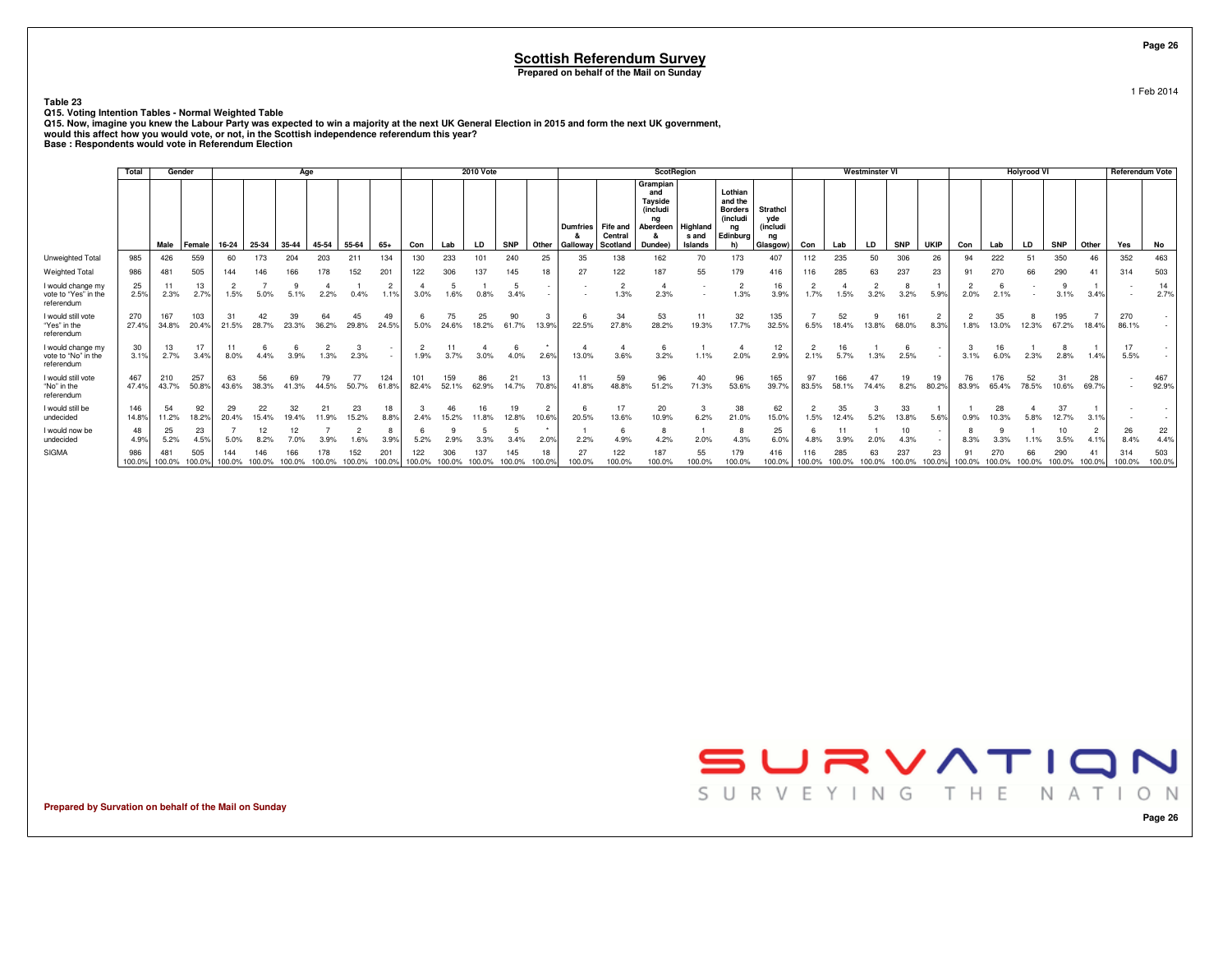**Table 24**

Q15. Voting Intention Tables - Normal Weighted Table and Likelihood Weighting<br>Q15. Now, imagine you knew the Labour Party was expected to win a majority at the next UK General Election in 2015 and form the next UK governme

**would this affect how you would vote, or not, in the Scottish independence referendum this year? Base : Respondents would vote in Referendum Election**

|                                                         | Total         | Gender       |               |                        |               | Age           |             |               |                        |               |              | <b>2010 Vote</b> |               |                        |                                   |                                 | <b>ScotRegion</b>                                                          |                              |                                                                          |                                                      |                        |                      | <b>Westminster VI</b> |               |                        |              |              | <b>Holyrood VI</b> |               |                        | <b>Referendum Vote</b> |               |
|---------------------------------------------------------|---------------|--------------|---------------|------------------------|---------------|---------------|-------------|---------------|------------------------|---------------|--------------|------------------|---------------|------------------------|-----------------------------------|---------------------------------|----------------------------------------------------------------------------|------------------------------|--------------------------------------------------------------------------|------------------------------------------------------|------------------------|----------------------|-----------------------|---------------|------------------------|--------------|--------------|--------------------|---------------|------------------------|------------------------|---------------|
|                                                         |               | Male         | <b>Female</b> | 16-24                  | 25-34         | 35-44         | 45-54       | 55-64         | $65+$                  | Con           | Lab          | LD               | <b>SNP</b>    | Other                  | <b>Dumfries</b><br>-8<br>Galloway | Fife and<br>Central<br>Scotland | Grampian<br>and<br><b>Tavside</b><br>(includi<br>na<br>Aberdeen<br>Dundee) | Highland<br>s and<br>Islands | Lothian<br>and the<br><b>Borders</b><br>(includi<br>ng<br>Edinburg<br>h) | <b>Strathcl</b><br>yde<br>(includi<br>ng<br>Glasgow) | Con                    | Lab                  | LD                    | <b>SNP</b>    | <b>UKIP</b>            | Con          | Lab          | LD                 | <b>SNP</b>    | Other                  | Yes                    | No            |
| Unweighted Total                                        | 985           | 426          | 559           | 60                     | 173           | 204           | 203         | 211           | 134                    | 130           | 233          | 101              | 240           | 25                     | 35                                | 138                             | 162                                                                        | 70                           | 173                                                                      | 407                                                  | 112                    | 235                  | 50                    | 306           | 26                     | 94           | 222          | 51                 | 350           | 46                     | 352                    | 463           |
| Weighted Total                                          | 985           | 486          | 499           | 132                    | 141           | 160           | 184         | 157           | 211                    | 128           | 315          | 142              | 150           | 18                     |                                   | 119                             | 186                                                                        | 57                           | 175                                                                      | 421                                                  | 122                    | 293                  | 63                    | 240           | 24                     | 94           | 276          | 67                 | 296           | 42                     | 318                    | 512           |
| Yes (Net)                                               | 301<br>30.6%  | 180<br>37.1% | 121<br>24.2%  | 33<br>24.7%            | 50<br>35.4%   | 46<br>29.0%   | 71<br>38.4% | 48<br>30.3%   | 54<br>25.5%            | 10<br>7.6%    | 83<br>26.3%  | 28<br>19.6%      | 100<br>66.7%  | -3<br>14.9%            | 24.6%                             | 34<br>28.8%                     | 59<br>31.4%                                                                | 11<br>19.2%                  | 34<br>19.3%                                                              | 157<br>37.3%                                         | 10<br>8.1%             | 58<br>19.8%          | 10<br>16.0%           | 176<br>73.3%  | 3<br>11.9%             | З<br>3.0%    | 40           | 12.2%              | 213<br>71.9%  | 9<br>20.5%             | 277<br>87.2%           | 13<br>2.6%    |
| I would change my<br>vote to "Yes" in<br>the referendum | 24<br>2.4%    | 10<br>2.1%   | 14<br>2.7%    | $\overline{2}$<br>1.7% | 4.6%          | 8<br>4.9%     | 2.3%        | 0.4%          | $\overline{2}$<br>1.1% | 2.7%          | 5<br>.6%     | 0.9%             | 3.3%          |                        |                                   | 1.2%                            | $\overline{4}$<br>2.3%                                                     |                              | $\overline{2}$<br>1.4%                                                   | 16<br>3.7%                                           | $\overline{2}$<br>1.7% | 5<br>1.6%            | 2.9%                  | 2.9%          | 4.3%                   | 1.4%         | -6<br>2.0%   |                    | q<br>3.1%     | 2.5%                   |                        | 13<br>2.6%    |
| I would still vote<br>"Yes" in the<br>referendum        | 277<br>28.2%  | 170<br>35.0% | 107<br>21.5%  | 30<br>23.0%            | 44<br>30.8%   | 38<br>24.1%   | 67<br>36.1% | 47<br>29.9%   | 52<br>24.5%            | 4.9%          | 78<br>24.7%  | 27<br>18.7%      | 95<br>63.4%   | -3<br>14.9%            | 24.6%                             | 33<br>27.5%                     | 54<br>29.2%                                                                | 11<br>19.2%                  | 31<br>17.9%                                                              | 141<br>33.6%                                         | 6.4%                   | 53<br>18.2%          | 13.1%                 | 169<br>70.3%  | $\overline{c}$<br>7.7% | 1.5%         | 35<br>12.5%  | 12.2%              | 204<br>68.9%  | 8<br>18.1%             | 277<br>87.2%           |               |
| No (Net)                                                | 506<br>51.49  | 230<br>47.3% | 277<br>55.5%  | 69<br>52.0%            | 60<br>42.8%   | 76<br>47.9%   | 85<br>46.1% | 84<br>53.8%   | 132<br>62.3%           | 108<br>84.8%  | 179<br>56.9% | 93<br>65.6%      | 27<br>17.7%   | 14<br>76.7%            | 16<br>59.0%                       | 64<br>53.5%                     | 102<br>54.8%                                                               | 42<br>74.1%                  | 100<br>56.9%                                                             | 183<br>43.5%                                         | 104<br>85.7%           | 190<br>64.8%         | 49<br>77.6%           | 24<br>9.8%    | 20<br>82.3%            | 83<br>88.0%  | 200<br>72.5% | 55<br>81.3%        | 38<br>12.8%   | 30<br>72.6%            | 16<br>5.2%             | 478<br>93.4%  |
| I would change my<br>vote to "No" in<br>the referendum  | 28<br>2.9%    | 11<br>2.4%   | 17<br>3.3%    | 10<br>7.2%             | 4.3%          | 4.2%          | 1.3%        | 2.2%          |                        | 3<br>2.0%     | 12<br>3.7%   | 2.6%             | 3.2%          | 2.8%                   | 14.2%                             | 3<br>2.4%                       | 6<br>3.2%                                                                  | 1.2%                         | -3<br>2.0%                                                               | 11<br>2.7%                                           | 3<br>2.1%              | 16<br>5.5%           | 1.4%                  | 5<br>2.1%     |                        | -3<br>3.1%   | 16<br>5.7%   | 2.1%               | 2.3%          | 0.7%                   | 16<br>5.2%             |               |
| I would still vote<br>"No" in the<br>referendum         | 478<br>48.6%  | 218<br>44.9% | 260<br>52.1%  | 59<br>44.8%            | 54<br>38.5%   | 70<br>43.7%   | 83<br>44.8% | 81<br>51.6%   | 132<br>62.3%           | 106<br>82.8%  | 167<br>53.2% | 89<br>63.0%      | 22<br>14.5%   | 13<br>73.9%            | 12<br>44.9%                       | 61<br>51.1%                     | 96<br>51.6%                                                                | 42<br>72.9%                  | 96<br>55.0%                                                              | 172<br>40.8%                                         | 102<br>83.6%           | 174<br>59.3%         | 48<br>76.2%           | 19<br>7.8%    | 20<br>82.3%            | 80<br>85.0%  | 185<br>66.8% | 53<br>79.3%        | 31<br>10.6%   | 30<br>71.9%            |                        | 478<br>93.4%  |
| <b>Undecided (Net)</b>                                  | 177<br>18.0%  | 76<br>15.6%  | 102<br>20.4%  | 31<br>23.3%            | 31<br>21      | 37<br>23.1%   | 29<br>5.5%  | 25<br>15.8%   | 26<br>12.2%            | 10<br>7.6%    | 53<br>16.8%  | 14.8%            | 23<br>15.6%   | $\overline{2}$<br>8.4% | 16.4%                             | 21<br>17.7%                     | 26<br>13.7%                                                                | 6.7%                         | 42<br>23.8%                                                              | 81<br>19.2%                                          | 6.3%                   | 45<br>15.4%          |                       | 41<br>16.9%   | 5.7%                   | 9.0%         | 36<br>12.9%  | 6.4%               | 45<br>15.2%   | 3<br>6.9%              | 24<br>7.7%             | 21<br>4.0%    |
| I would still be<br>undecided                           | 132<br>13.49  | 51<br>10.4%  | 82<br>16.3%   | 25<br>19.0%            | 20<br>13.8%   | 27<br>16.7%   | 21<br>11.6% | 22<br>14.2%   | 17<br>8.1%             | 2.4%          | 45<br>14.1%  | 16<br>11.4%      | 18<br>12.0%   | 7.3%                   | 14.3%                             | 16<br>13.2%                     | 18<br>9.5%                                                                 | 6.0%                         | 35<br>19.7%                                                              | 57<br>13.6%                                          | 2<br>1.4%              | 35<br>12.0%          | 4.7%                  | 31<br>12.9%   |                        | 0.7%         | 27<br>9.8%   | 5.3%               | 35<br>11.9%   | 2.6%                   |                        |               |
| I would now be<br>undecided                             | 45<br>4.6%    | 25<br>5.2%   | 20<br>4.0%    | 4.3%                   | 11<br>7.9%    | 10<br>6.4%    | 3.8%        | 1.6%          | 9<br>4.0%              | 5.2%          | 8            | 3.4%             | 3.6%          | 1.1%                   | 2.1%                              | 5<br>4.5%                       | -8<br>4.2%                                                                 | 0.7%                         | 4.0%                                                                     | 24<br>5.6%                                           | 4.9%                   | 10<br>3.4%           | 1.7%                  | 10<br>4.0%    |                        | 8.2%         | 3.2%         | 1.2%               | 10<br>3.4%    | $\overline{2}$<br>4.3% | 24<br>7.7%             | 21<br>4.0%    |
| SIGMA                                                   | 985<br>100.0% | 100.0%       | 499<br>100.0% | 132<br>100.0%          | 141<br>100.0% | 160<br>100.0% | 100.0%      | 157<br>100.0% | 211<br>100.0%          | 128<br>100.0% | 100.0%       | 142<br>100.0%    | 150<br>100.0% | 18<br>100.0%           | 27<br>100.0%                      | 119<br>100.0%                   | 186<br>100.0%                                                              | 57<br>100.0%                 | 175<br>100.0%                                                            | 421<br>100.0%                                        | 122                    | 293<br>100.0% 100.0% | 63<br>100.0%          | 240<br>100.0% | 24<br>100.0%           | 94<br>100.0% | 100.0%       | 67<br>100.0%       | 296<br>100.0% | 42<br>100.0%           | 318<br>100.0%          | 512<br>100.0% |

**Prepared by Survation on behalf of the Mail on Sunday**

**Page 27**

1 Feb 2014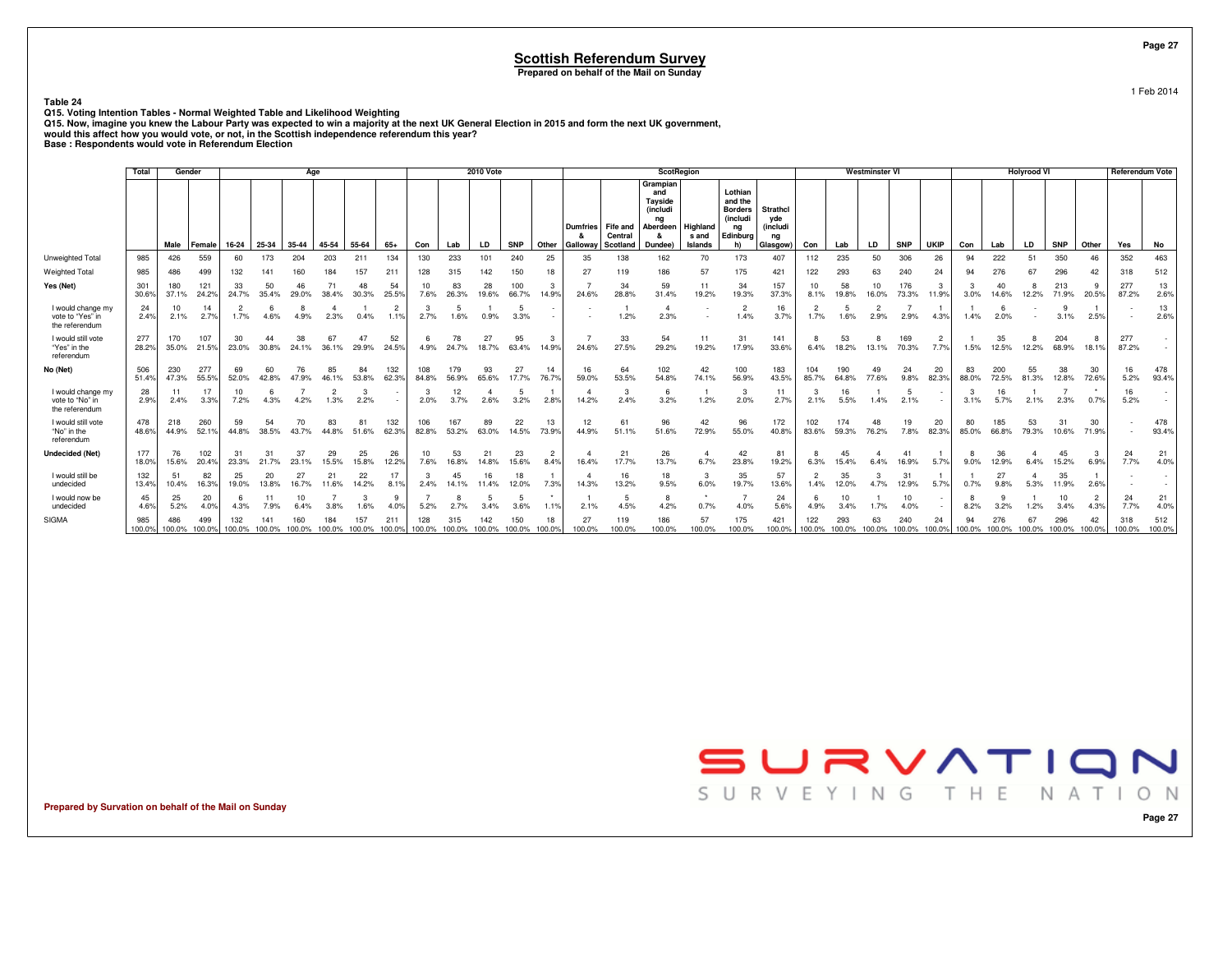**Page 28**

1 Feb 2014

**Table 25**

Q16. Voting Intention Tables - Normal Weighted Table<br>Q16. Now, imagine you knew the Conservative Party was expected to win a majority at the next UK General Election in 2015 and be in power in the UK for the next 15 years.

**Would this affect how you would vote, or not, in the Scottish independence referendum this year? Base : Respondents would vote in Referendum Election**

|                                                         | Total         | Gender        |                         |               |               | Age         |             |             |               |               |               | <b>2010 Vote</b> |               |                  |                             |                                        | <b>ScotRegion</b>                                                          |                                     |                                                                    |                                                       |              |               | <b>Westminster VI</b> |               |                        |                        |               | <b>Holyrood VI</b> |               |              | <b>Referendum Vote</b> |               |
|---------------------------------------------------------|---------------|---------------|-------------------------|---------------|---------------|-------------|-------------|-------------|---------------|---------------|---------------|------------------|---------------|------------------|-----------------------------|----------------------------------------|----------------------------------------------------------------------------|-------------------------------------|--------------------------------------------------------------------|-------------------------------------------------------|--------------|---------------|-----------------------|---------------|------------------------|------------------------|---------------|--------------------|---------------|--------------|------------------------|---------------|
|                                                         |               | Male          | Female                  | 16-24         | 25-34         | 35-44       | 45-54       | 55-64       | $65+$         | Con           | Lab           | LD.              | <b>SNP</b>    | Other            | <b>Dumfries</b><br>Galloway | <b>Fife and</b><br>Central<br>Scotland | Grampian<br>and<br>Tayside<br><i>(includi</i><br>ng<br>Aberdeen<br>Dundee) | <b>Highland</b><br>s and<br>Islands | Lothian<br>and the<br><b>Borders</b><br>(includi<br>ng<br>Edinburg | <b>Strathcl</b><br>yde<br>(includi<br>ng<br>(Glasgow) | Con          | Lab           | LD                    | <b>SNP</b>    | UKIP                   | Con                    | Lab           | LD                 | <b>SNP</b>    | Other        | Yes                    | No            |
| Unweighted Tota                                         | 985           | 426           | 559                     | 60            | 173           | 204         | 203         | 211         | 134           | 130           | 233           | 101              | 240           | 25               | 35                          | 138                                    | 162                                                                        | 70                                  | 173                                                                | 407                                                   | 112          | 235           | 50                    | 306           | 26                     | 94                     | 222           | 51                 | 350           | 46           | 352                    | 463           |
| <b>Weighted Total</b>                                   | 986           | 481           | 505                     | 144           | 146           |             |             | 152         | 201           | 122           | 306           | 137              | 145           | 18               | 27                          | 122                                    | 187                                                                        | 55                                  | 179                                                                | 416                                                   |              | 285           | 63                    | 237           | 23                     | 91                     | 270           | 66                 | 290           |              | 314                    | 503           |
| I would change my<br>vote to "Yes" in the<br>referendum | 84<br>8.5%    | 30<br>6.3%    | 53<br>10.6%             | 3.6%          | 16<br>11.0%   | 25<br>15.3% | 10.8%       | 6.1%        | 4.2%          | 1.2%          | 39<br>12.8%   | 13<br>9.5%       | 7.7%          | 4.6%             | ∠<br>6.3%                   | 11<br>8.8%                             | 12<br>6.5%                                                                 | 3<br>5.7%                           | 14<br>7.8%                                                         | 42<br>10.1%                                           |              | 36<br>12.5%   | 7.1%                  | 22<br>9.3%    | 3<br>14.8%             |                        | 28<br>10.5%   | 2.8%               | 28<br>9.7%    | 6.6%         |                        | 34<br>6.8%    |
| I would still vote<br>"Yes" in the<br>referendum        | 285<br>28.9%  | 175<br>36.4%  | 110<br>21.7%            | 36<br>25.0%   | 30.0%         | 25.1%       | 65<br>36.3% | 47<br>30.9% | 52<br>25.8%   | 4.2%          | 75<br>24.7%   | 27<br>19.7%      | 93<br>64.0%   | 13.9%            | 26.2%                       | 35<br>28.8%                            | 55<br>29.3%                                                                | 10<br>18.7%                         | 33<br>18.3%                                                        | 145<br>34.7%                                          | 5.6%         | 53<br>18.6%   | 13.8%                 | 169<br>71.4%  | $\overline{2}$<br>8.3% | 2.3%                   | 40<br>15.0%   | 11.1%              | 196<br>67.5%  | 22.5%        | 285<br>90.6%           |               |
| I would change my<br>vote to "No" in the<br>referendum  | 30<br>3.0%    | 18<br>3.7%    | 12<br>2.5%              | 5.4%          | 12<br>7.9%    | 2.4%        | 0.9%        | 2.7%        | 0.6%          | 1.9%          | 5.4%          | 0.8%             | 3.5%          | $\sim$<br>$\sim$ | 2.9%                        | 4<br>3.3%                              | 3.5%                                                                       |                                     | 3.2%                                                               | 13<br>3.1%                                            | 2.1%         | 17<br>6.0%    | 5.2%                  | 1.6%          |                        | 2.6%                   | 9<br>3.2%     | 3.8%               | 10<br>3.5%    |              | 16<br>5.0%             |               |
| I would still vote<br>"No" in the<br>referendum         | 419<br>42.5%  | 202<br>42.0%  | 217<br>43.0%            | 51<br>35.3%   | 43<br>29.8%   | 67<br>40.3% | 66<br>37.1% | 69<br>45.8% | 122<br>60.9%  | 106<br>86.5%  | 129<br>42.3%  | 73<br>53.3%      | 22<br>15.1%   | 11<br>58.7%      | 11<br>41.8%                 | 48<br>39.1%                            | 86<br>46.2%                                                                | 36<br>65.8%                         | 89<br>49.8%                                                        | 148<br>35.6%                                          | 102<br>88.3% | 136<br>47.8%  | 45<br>71.2%           | 14<br>6.1%    | 17<br>73.2%            | 84<br>92.7%            | 146<br>54.0%  | 49<br>73.8%        | 24<br>8.2%    | 24<br>59.6%  |                        | 419<br>83.4%  |
| I would still be<br>undecided                           | 106<br>10.7%  | 37<br>7.7%    | 69<br>13.7 <sup>°</sup> | -32<br>22.1%  |               | 18          | 6.3%        | 16<br>10.5% | 13<br>6.4%    | 2.4%          | 28<br>9.2%    | 6.8%             | 7.0%          | 2<br>10.6%       | 20.5%                       | 17<br>14.3%                            | 11<br>5.9%                                                                 | 1.5%                                | 28<br>15.7%                                                        | 43<br>10.3%                                           | 2.2%         | 21<br>7.3%    |                       | 20<br>8.6%    |                        | $\overline{2}$<br>1.8% | 22<br>8.1%    | 2.5%               | 21<br>7.3%    | 3.1%         |                        |               |
| I would now be<br>undecided                             | 63<br>6.4%    | 19<br>4.0%    | 44<br>8.6%              | 8.6%          | 14<br>10.0%   | 10<br>6.2%  | 8.6%        | 4.0%        | 2.1%          | 3.7%          | 5.6%          |                  | 2.6%          | 12.19            | 2.2%                        | 5.7%                                   | 16<br>8.5%                                                                 | 5<br>8.4%                           | 5.2%                                                               | 26<br>6.1%                                            | 1.9%         | 22<br>7.8%    | 2.7%                  |               |                        | 0.6%                   | 25<br>9.2%    |                    | 3.8%          | 8.1%         | 4.3%                   | 49<br>9.8%    |
| <b>SIGMA</b>                                            | 986<br>100.0% | 481<br>100.0% | 505<br>100.0%           | 144<br>100.0% | 146<br>100.0% | 100.0%      | 100.0%      | 100.0%      | 201<br>100.0% | 122<br>100.0% | 306<br>100.0% | 137<br>100.0%    | 145<br>100.0% | 18<br>00.0%      | 27<br>100.0%                | 122<br>100.0%                          | 187<br>100.0%                                                              | 55<br>100.0%                        | 179<br>100.0%                                                      | 416<br>100.0%                                         | 100.0%       | 285<br>100.0% | 63<br>100.0%          | 237<br>100.0% | 23<br>100.0%           | 100.0%                 | 270<br>100.0% | 100.0%             | 290<br>100.0% | 41<br>100.0% | 314<br>100.0%          | 503<br>100.0% |

**Prepared by Survation on behalf of the Mail on Sunday**

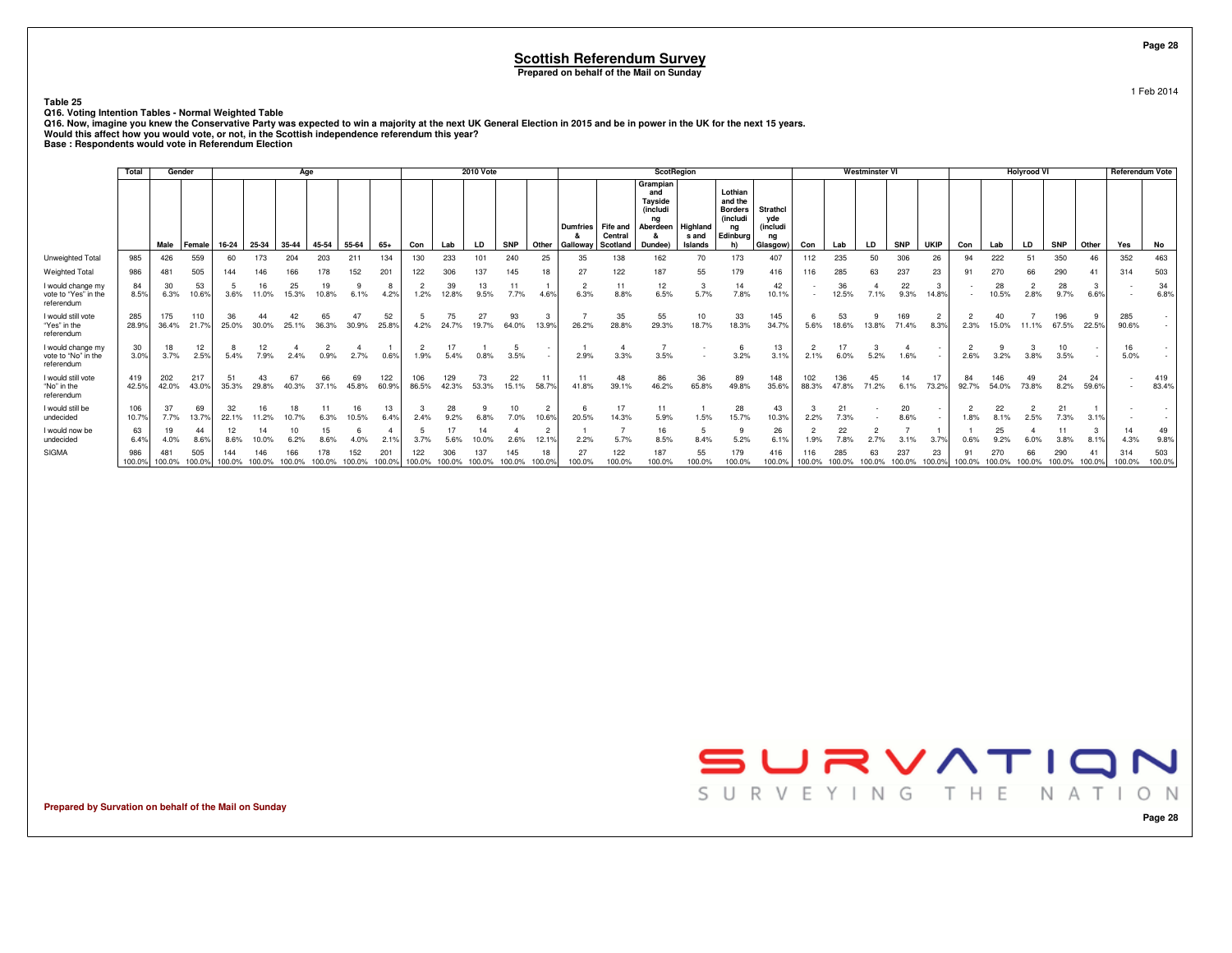**Table 26**

Q16. Voting Intention Tables - Normal Weighted Table and Likelihood Weighting<br>Q16. Now, imagine you knew the Conservative Party was expected to win a majority at the next UK General Election in 2015 and be in power in the

**Would this affect how you would vote, or not, in the Scottish independence referendum this year? Base : Respondents would vote in Referendum Election**

|                                                         | Total         | Gender       |               |               |               | Age           |               |               |                      |               |               | <b>2010 Vote</b> |               |                         |                      |                                 | <b>ScotRegion</b>                                                          |                              |                                                                          |                                              |               |               | <b>Westminster VI</b>  |               |                          |                        |               | <b>Holyrood VI</b> |               |                  | <b>Referendum Vote</b> |               |
|---------------------------------------------------------|---------------|--------------|---------------|---------------|---------------|---------------|---------------|---------------|----------------------|---------------|---------------|------------------|---------------|-------------------------|----------------------|---------------------------------|----------------------------------------------------------------------------|------------------------------|--------------------------------------------------------------------------|----------------------------------------------|---------------|---------------|------------------------|---------------|--------------------------|------------------------|---------------|--------------------|---------------|------------------|------------------------|---------------|
|                                                         |               | Male         | I Female      | 16-24         | 25-34         | 35-44         | 45-54         | 55-64         | 65+                  | Con           | Lab           | LD               | <b>SNP</b>    | Other                   | Dumfries<br>Gallowav | Fife and<br>Central<br>Scotland | Grampian<br>and<br><b>Tavside</b><br>(includi<br>na<br>Aberdeen<br>Dundee) | Highland<br>s and<br>Islands | Lothian<br>and the<br><b>Borders</b><br>(includi<br>ng<br>Edinburg<br>h) | Strathcl<br>vde<br>(includi<br>ng<br>Glasgow | Con           | Lab           | LD                     | <b>SNP</b>    | <b>UKIP</b>              | Con                    | Lab           | LD                 | <b>SNP</b>    | Other            | Yes                    | No            |
| Unweighted Total                                        | 985           | 426          | 559           | 60            | 173           | 204           | 203           | 211           | 134                  | 130           | 233           | 101              | 240           | 25                      | 35                   | 138                             | 162                                                                        | 70                           | 173                                                                      | 407                                          | 112           | 235           | 50                     | 306           | 26                       | 94                     | 222           | 51                 | 350           | 46               | 352                    | 463           |
| Weighted Total                                          | 985           | 486          | 499           | 132           | 141           | 160           | 184           | 157           | 211                  | 128           | 315           | 142              | 150           | 18                      |                      | 119                             | 186                                                                        | 57                           | 175                                                                      | 421                                          | 122           | 293           | 63                     | 240           | 24                       | 94                     | 276           | 67                 | 296           | 42               | 318                    | 512           |
| Yes (Net)                                               | 373<br>37.8%  | 207<br>42.7% | 165<br>33.1%  | 37<br>28.0%   | 61            | 66<br>41.6%   | 86<br>46.9%   | 58<br>37.1%   | 64<br>$30.1^{\circ}$ | 5.3%          | 37.4%         | 42<br>30.0%      | 110<br>73.4%  | 19.9%                   | 35.6%                | 44<br>36.6%                     | 69<br>36.8%                                                                | 14<br>24.2%                  | 47<br>26.6%                                                              | 191<br>45.3%                                 | 5.4%          | 90<br>30.8%   | 13<br>19.9%            | 199<br>83.0%  | 6<br>23.0%               | $\sqrt{2}$<br>1.9%     | 68<br>24.8%   | 13.6%              | 233<br>78.8%  | 12<br>28.6%      | 290<br>91.0%           | 34<br>6.6%    |
| I would change my<br>vote to "Yes" in<br>the referendum | 83<br>8.4%    | 31<br>6.3%   | 52<br>10.5%   | 3.2%          | 16<br>11.2%   | 24<br>15.3%   | 20<br>10.7%   | 10<br>6.3%    | 9<br>4.2%            | 2<br>1.3%     | 40<br>12.7%   | 14<br>9.8%       | 11<br>7.6%    | 5.0%                    | 6.9%                 | $\alpha$<br>7.6%                | 12<br>6.4%                                                                 | 5.6%                         | 14<br>8.2%                                                               | 43<br>10.1%                                  |               | 36<br>12.4%   | 6.7%                   | 23<br>9.5%    | $\overline{4}$<br>15.3%  |                        | 28<br>10.3%   | 2.7%               | 29<br>9.8%    | 3<br>6.2%        |                        | 34<br>6.6%    |
| I would still vote<br>"Yes" in the<br>referendum        | 290<br>29.4%  | 177<br>36.4% | 113<br>22.6%  | 33<br>24.7%   | 45<br>32.2%   | 42<br>26.3%   | 67<br>36.2%   | 48<br>30.9%   | 55<br>25.8%          | 5<br>4.0%     | 78<br>24.8%   | 29<br>20.2%      | 99<br>65.8%   | -3<br>14.9%             | 28.6%                | 34<br>28.9%                     | 57<br>30.4%                                                                | 11<br>18.6%                  | 32<br>18.5%                                                              | 148<br>35.2%                                 | 5.4%          | 54<br>18.3%   | 8<br>13.1%             | 176<br>73.5%  | $\overline{c}$<br>7.7%   | $\overline{2}$<br>1.9% | 40<br>14.5%   | 11.0%              | 204<br>69.0%  | 9<br>22.4%       | 290<br>91.0%           |               |
| No (Net)                                                | 459<br>46.6%  | 226<br>46.6% | 233<br>46.7%  | 56<br>42.3%   | 53<br>37.4%   | 71<br>44.5%   | 71<br>38.6%   | 77<br>49.2%   | 131<br>62.1%         | 113<br>88.7%  | 154<br>48.9%  | 77<br>54.4%      | 27<br>17.8%   | 11<br>60.9%             | 13<br>48.1%          | 53<br>44.5%                     | 94<br>50.3%                                                                | 38<br>66.7%                  | 95<br>54.1%                                                              | 167<br>39.7%                                 | 110<br>90.6%  | 161<br>55.0%  | 49<br>77.3%            | 16<br>6.8%    | 18<br>73.2%              | 90<br>95.8%            | 163<br>58.8%  | 52<br>77.4%        | 34<br>11.5%   | 25<br>60.8%      | 16<br>5.1%             | 430<br>83.9%  |
| I would change my<br>vote to "No" in<br>the referendum  | 29<br>3.0%    | 17<br>3.4%   | 13<br>2.6%    | 5.7%          | 11<br>7.8%    | 2.4%          | 0.9%          | 2.6%          | 0.6%                 | 3<br>2.0%     | 17<br>5.4%    | 0.6%             | 4<br>3.0%     |                         | 3.2%                 | 3<br>2.6%                       | 3.6%                                                                       |                              | -5<br>3.0%                                                               | 14<br>3.2%                                   | 3<br>2.1%     | 18<br>6.0%    | 4.8%                   | 3<br>1.2%     |                          | 3<br>2.7%              | 3.2%          | 3.2%               | 10<br>3.4%    | $\sim$<br>$\sim$ | 16<br>5.1%             |               |
| I would still vote<br>"No" in the<br>referendum         | 430<br>43.6%  | 210<br>43.1% | 220<br>44.    | 48<br>36.6%   | 42<br>29.6%   | 67<br>42.1%   | 70<br>37.7%   | 73<br>46.6%   | 130<br>61.5%         | 111<br>86.7%  | 137<br>43.5%  | 76<br>53.8%      | 22<br>14.9%   | 11<br>60.9%             | 12<br>44.9%          | 50<br>41.9%                     | 87<br>46.7%                                                                | 38<br>66.7%                  | 90<br>51.1%                                                              | 153<br>36.5%                                 | 108<br>88.5%  | 144<br>49.0%  | 46<br>72.5%            | 13<br>5.6%    | 18<br>73.2%              | 88<br>93.1%            | 154<br>55.6%  | 50<br>74.3%        | 24<br>8.2%    | 25<br>60.8%      |                        | 430<br>83.9%  |
| <b>Undecided (Net)</b>                                  | 153<br>15.5%  | 52<br>10.8%  | 101<br>20.2%  | 39<br>29.7%   | 27            | 22<br>13.9%   | 27<br>14.5%   | 21<br>13.6%   | 17<br>7.9%           | 8<br>6.1%     | 43<br>13.7%   | 22<br>15.6%      | 13<br>8.8%    | 19.2%                   | 16.4%                | 23<br>18.9%                     | 24<br>12.9%                                                                | 9.1%                         | 34<br>19.2%                                                              | 63<br>15.0%                                  | 5<br>4.0%     | 42<br>14.2%   | $\overline{2}$<br>2.9% | 24<br>10.2%   | 3.8%                     | $\overline{c}$<br>2.2% | 45<br>16.4%   | 8.9%               | 29<br>9.7%    | 10.6%            | 12<br>3.9%             | 49<br>9.5%    |
| I would still be<br>undecided                           | 92<br>9.3%    | 33<br>6.9%   | 59            | 27<br>20.4%   | 14<br>9.9%    | 13            |               | 15<br>9.5%    | 12<br>5.8%           | 3<br>2.4%     | 25<br>8.1%    | 5.9%             | 10<br>6.3%    | 7.3%                    | 14.3%                | 16<br>13.3%                     | 9<br>4.9%                                                                  | 1.2%                         | 25<br>14.4%                                                              | 37<br>8.8%                                   | 3<br>2.1%     | 19<br>6.6%    |                        | 18<br>7.5%    | $\overline{\phantom{a}}$ | ∠<br>1.6%              | 20<br>7.4%    | 2.7%               | 19<br>6.4%    | 2.6%             |                        |               |
| I would now be<br>undecided                             | 61<br>6.2%    | 19<br>3.9%   | 42<br>8.4%    | 12<br>9.3%    | 13<br>9.3%    | 10<br>6.0%    | 16<br>8.4%    | 4.1%          | 2.1%                 | 5<br>3.6%     | 18<br>5.6%    | 14<br>9.7%       | 2.4%          | $\overline{2}$<br>11.9% | 2.1%                 | $\overline{z}$<br>5.7%          | 15<br>8.0%                                                                 | 7.8%                         | 4.8%                                                                     | 26<br>6.2%                                   | 2<br>1.9%     | 22<br>7.6%    | 2.9%                   | 2.7%          | 3.8%                     | 0.6%                   | 25<br>9.0%    | 6.2%               | 10<br>3.3%    | 3<br>8.0%        | 12<br>3.9%             | 49<br>9.5%    |
| SIGMA                                                   | 985<br>100.0% | 100.0%       | 499<br>100.0% | 132<br>100.0% | 141<br>100.0% | 160<br>100.0% | 184<br>100.0% | 157<br>100.0% | 211<br>100.0%        | 128<br>100.0% | 315<br>100.0% | 100.0%           | 150<br>100.0% | 18<br>100.0%            | 27<br>100.0%         | 119<br>100.0%                   | 186<br>100.0%                                                              | 57<br>100.0%                 | 175<br>100.0%                                                            | 421<br>100.0%                                | 122<br>100.0% | 293<br>100.0% | 63<br>100.0%           | 240<br>100.0% | 24<br>100.0%             | 94<br>100.0%           | 276<br>100.0% | 67<br>100.0%       | 296<br>100.0% | 42<br>100.0%     | 318<br>100.0%          | 512<br>100.0% |

**Prepared by Survation on behalf of the Mail on Sunday**

1 Feb 2014

**Page 29**

**Page 29**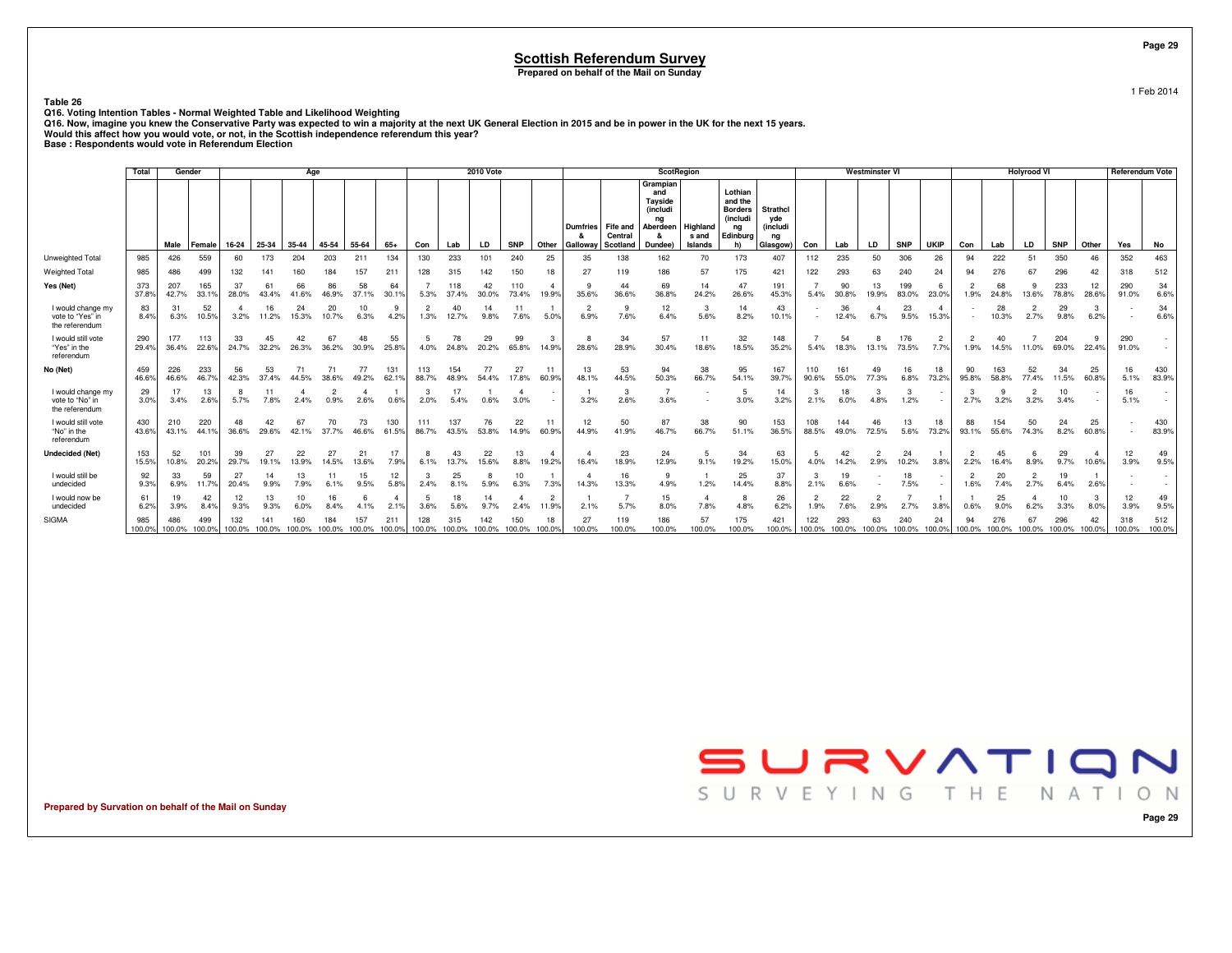**Table 27**

**Page 30**

1 Feb 2014

**Page 30**

Q17. Voting Intention Tables - Normal Weighted Table<br>Q17. Now, imagine you knew the Labour Party was expected to win a majority at the next UK General Election in 2015 and be in power in the UK for the next 15 years.

**Would this affect how you would vote, or not, in the Scottish independence referendum this year? Base : Respondents would vote in Referendum Election**

|                                                         | Total         | Gender        |               |               |             | Age         |             |             |                   |               |               | <b>2010 Vote</b> |               |                         |                             |                                 | <b>ScotRegion</b>                                                   |                              |                                                                    |                                               |             |               | <b>Westminster VI</b> |               |                        |                        |               | <b>Holyrood VI</b> |               |              | <b>Referendum Vote</b> |               |
|---------------------------------------------------------|---------------|---------------|---------------|---------------|-------------|-------------|-------------|-------------|-------------------|---------------|---------------|------------------|---------------|-------------------------|-----------------------------|---------------------------------|---------------------------------------------------------------------|------------------------------|--------------------------------------------------------------------|-----------------------------------------------|-------------|---------------|-----------------------|---------------|------------------------|------------------------|---------------|--------------------|---------------|--------------|------------------------|---------------|
|                                                         |               | Male          | Female        | 16-24         | 25-34       | 35-44       | 45-54       | 55-64       | 65+               | Con           | Lab           | LD.              | <b>SNP</b>    | Other                   | <b>Dumfries</b><br>Galloway | Fife and<br>Central<br>Scotland | Grampian<br>and<br>Tayside<br>(includi<br>na<br>Aberdeen<br>Dundee) | Highland<br>s and<br>Islands | Lothian<br>and the<br><b>Borders</b><br>(includi<br>na<br>Edinbura | Strathcl<br>yde<br>(includi<br>ng<br>Glasgow) | Con         | Lab           | LD                    | <b>SNP</b>    | <b>UKIP</b>            | Con                    | Lab           | LD                 | <b>SNP</b>    | Other        | Yes                    | No            |
| Unweighted Total                                        | 985           | 426           | 559           | 60            | 173         | 204         | 203         | 211         | 134               | 130           | 233           | 101              | 240           | 25                      | 35                          | 138                             | 162                                                                 | 70                           | 173                                                                | 407                                           |             | 235           | 50                    | 306           | 26                     | 94                     | 222           | 51                 | 350           | 46           | 352                    | 463           |
| Weighted Total                                          | 986           | 481           | 505           | 144           | 146         | 166         |             | 152         | 201               | 122           | 306           | 137              | 145           | 18                      | 27                          | 122                             | 187                                                                 | 55                           | 179                                                                | 416                                           |             | 285           | 63                    | 237           | 23                     | 91                     | 270           | 66                 | 290           | 41           | 314                    | 503           |
| I would change my<br>vote to "Yes" in the<br>referendum | 50<br>5.0%    | 24<br>4.9%    | 26            | 3.8%          | 5.2%        | 6.4%        | 3.4%        | 5.3%        | 12<br>5.8%        | 7.3%          | 13<br>4.3%    | 4.5%             | 6.5%          | 14.5%                   |                             | 8<br>6.8%                       | 5.7%                                                                | 2.4%                         | 3.9%                                                               | 22<br>5.4%                                    | 6.4%        | 4.0%          | 2<br>3.2%             | 6.1%          | 5<br>23.3%             | 6.9%                   | 12<br>4.4%    | .8%                | 18<br>6.1%    | 2<br>5.4%    |                        | 31<br>6.1%    |
| I would still vote<br>"Yes" in the<br>referendum        | 256<br>26.0%  | 156<br>32.4%  | 100<br>19.89  | 33<br>23.1%   | 39<br>26.8% | 38<br>23.0% | 60<br>33.7% | 45<br>29.5% | 41<br>20.5%       | 5.0%          | 64<br>21.0%   | 24<br>17.3%      | 86<br>59.4%   | 13.9%                   | $\mathbf b$<br>19.5%        | 33<br>26.8%                     | 49<br>26.2%                                                         | 11<br>19.4%                  | 29<br>16.3%                                                        | 129<br>31.1%                                  | 6.5%        | 43<br>15.0%   | 13.8%                 | 155<br>65.6%  | $\overline{2}$<br>8.3% | $\overline{2}$<br>2.3% | 29<br>10.9%   | 13.2%              | 184<br>63.5%  | 18.4%        | 256<br>81.6%           |               |
| I would change my<br>vote to "No" in the<br>referendum  | 38<br>3.9%    | 20<br>4.3%    | 18<br>3.6%    | 3.3%          | 10<br>7.1%  | 5.2%        | 2.8%        | 2.9%        | 5<br>2.6%         | 1.9%          | 19<br>6.2%    | 3<br>2.1%        | 4.6%          | 2.6%                    | 13.0%                       | 4<br>3.4%                       | 11<br>5.7%                                                          |                              | 4.4%                                                               | 12<br>2.9%                                    | 2.1%        | 20<br>6.9%    | 3<br>4.3%             | 11<br>4.6%    | $\sim$                 | $\overline{2}$<br>2.6% | 18<br>6.5%    | -3<br>4.1%         | 13<br>4.5%    | 1.4%         | 25<br>7.8%             |               |
| I would still vote<br>"No" in the<br>referendum         | 426<br>43.2%  | 196<br>40.8%  | 230<br>45.5%  | 50<br>35.0%   | 52<br>35.7% | 67<br>40.3% | 40.1%       | 69<br>45.3% | 117<br>58.19      | 93<br>75.9%   | 147<br>48.0%  | 76<br>55.3%      | 20<br>13.6%   | 51.7%                   | 41.8%                       | 50<br>41.5%                     | 81<br>43.5%                                                         | 37<br>66.6%                  | 88<br>49.2%                                                        | 158<br>37.9%                                  | 92<br>79.2% | 153<br>53.8%  | 46<br>72.6%           | 15<br>6.3%    | 13<br>57.9%            | 75<br>82.5%            | 164<br>60.6%  | 47<br>72.0%        | 24<br>8.3%    | 25<br>61.7%  |                        | 426<br>84.7%  |
| I would still be<br>undecided                           | 137<br>13.9%  | 51<br>10.5%   | 86<br>17.19   | 32<br>22.1%   | 22          | 32<br>19.1% |             | 20<br>13.1% | 14<br>$6.8^\circ$ | 2.4%          | 44<br>14.5%   | 14               | 15<br>0.3%    | $\overline{2}$<br>10.6% | 20.5%                       | 19<br>15.7%                     | 16<br>8.4%                                                          | 5.4%                         | 36<br>20.4%                                                        | 57<br>13.7%                                   | 1.5%        | 36<br>12.7%   | 3.4%                  | 26<br>10.8%   | $\sim$                 | 0.9%                   | 30<br>.2%     |                    | 28<br>9.8%    | 3.1%         |                        |               |
| I would now be<br>undecided                             | 79<br>8.0%    | -34<br>7.1%   | 45<br>8.9%    | 12.7%         | 15<br>10.3% | 5.9%        |             | 3.9%        | 12<br>6.2%        | 7.3%          | 18<br>6.0%    | 14               | 5.6%          | 6.7%                    | 5.2%                        | 5.8%                            | 20<br>10.5%                                                         | -3<br>6.3%                   | 10<br>5.8%                                                         | 37<br>8.9%                                    | 4.4%        | 22<br>7.6%    |                       | 16<br>6.6%    | 10.4%                  |                        | 17            | 3                  | 23<br>7.8%    | 10.19        | 33<br>10.6%            | 46<br>9.1%    |
| SIGMA                                                   | 986<br>100.0% | 481<br>100.0% | 505<br>100.0% | 144<br>100.0% | 100.0%      | 100.0%      | 100.0%      | 100.0%      | 201<br>100.0%     | 122<br>100.0% | 306<br>100.0% | 100.0%           | 145<br>100.0% | 18                      | 27<br>100.0%                | 122<br>100.0%                   | 187<br>100.0%                                                       | 55<br>100.0%                 | 179<br>100.0%                                                      | 416<br>100.0%                                 | 100.0%      | 285<br>100.0% | 100.0%                | 237<br>100.0% | 23<br>100.0%           | 91<br>100.0%           | 270<br>100.0% | 100.0%             | 290<br>100.0% | 41<br>100.0% | 314<br>100.0%          | 503<br>100.0% |

**Prepared by Survation on behalf of the Mail on Sunday**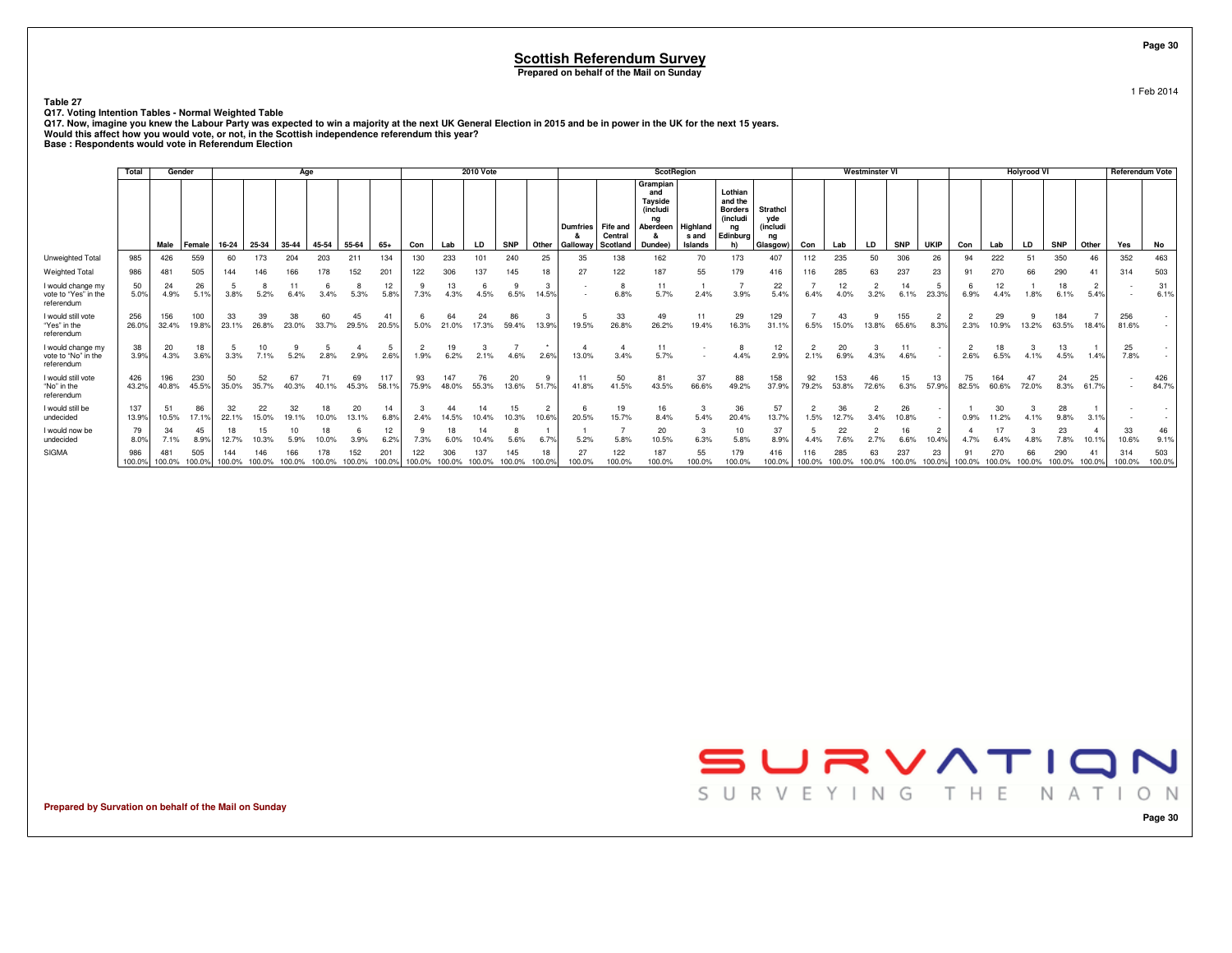**Table 28**

Q17. Voting Intention Tables - Normal Weighted Table and Likelihood Weighting<br>Q17. Now, imagine you knew the Labour Party was expected to win a majority at the next UK General Election in 2015 and be in power in the UK for

**Would this affect how you would vote, or not, in the Scottish independence referendum this year? Base : Respondents would vote in Referendum Election**

|                                                         | Total         | Gender       |                       |               |               | Age           |               |               |               |               |              | <b>2010 Vote</b> |               |                         |                             |                                 | <b>ScotRegion</b>                                                          |                              |                                                                    |                                                      |               |               | <b>Westminster VI</b>  |              |                        |                        |               | <b>Holyrood VI</b> |                         |                        | <b>Referendum Vote</b> |               |
|---------------------------------------------------------|---------------|--------------|-----------------------|---------------|---------------|---------------|---------------|---------------|---------------|---------------|--------------|------------------|---------------|-------------------------|-----------------------------|---------------------------------|----------------------------------------------------------------------------|------------------------------|--------------------------------------------------------------------|------------------------------------------------------|---------------|---------------|------------------------|--------------|------------------------|------------------------|---------------|--------------------|-------------------------|------------------------|------------------------|---------------|
|                                                         |               | Male         | Female                | 16-24         | 25-34         | 35-44         | 45-54         | 55-64         | 65+           | Con           | Lab          | LD               | <b>SNP</b>    | Other                   | <b>Dumfries</b><br>Galloway | Fife and<br>Central<br>Scotland | Grampian<br>and<br><b>Tavside</b><br>(includi<br>na<br>Aberdeen<br>Dundee) | Highland<br>s and<br>Islands | Lothian<br>and the<br><b>Borders</b><br>(includi<br>Edinburg<br>h) | <b>Strathcl</b><br>yde<br>(includi<br>ng<br>Glasgow) | Con           | Lab           | LD                     | <b>SNP</b>   | <b>UKIP</b>            | Con                    | Lab           | LD                 | <b>SNP</b>              | Other                  | Yes                    | No            |
| Unweighted Total                                        | 985           | 426          | 559                   | 60            | 173           | 204           | 203           | 211           | 134           | 130           | 233          | 101              | 240           | 25                      | 35                          | 138                             | 162                                                                        | 70                           | 173                                                                | 407                                                  | 112           | 235           | 50                     | 306          | 26                     | 94                     | 222           | 51                 | 350                     | 46                     | 352                    | 463           |
| <b>Weighted Total</b>                                   | 985           | 486          | 499                   | 132           |               | 160           | 184           | 157           | 211           | 128           | 315          | 142              | 150           | 18                      |                             | 119                             | 186                                                                        | 57                           | 175                                                                | 421                                                  | 122           | 293           | 63                     | 240          | 24                     | 94                     |               | 67                 | 296                     | 42                     | 318                    | 512           |
| Yes (Net)                                               | 310<br>31.5%  | 182<br>37.4% | 128<br>25.7%          | 35<br>26.9%   | 48<br>34.0%   | 48<br>30.0%   | 69<br>37.3%   | 55<br>34.8%   | 56<br>26.4%   | 15<br>11.8%   | 79<br>25.1%  | 32<br>22.5%      | 101<br>67.3%  | 5<br>28.4%              | 21.3%                       | 39<br>32.8%                     | 61<br>32.6%                                                                | 12<br>21.8%                  | 37<br>20.9%                                                        | 156<br>37.0%                                         | 15<br>12.3%   | 54<br>18.5%   | 10<br>16.0%            | 178<br>74.2% | 29.6%                  | 8<br>8.3%              | 40<br>14.4%   | 10<br>14.8%        | 211<br>71.4%            | 9<br>22.7%             | 262<br>82.3%           | 29<br>5.7%    |
| I would change my<br>vote to "Yes" in<br>the referendum | 48<br>4.9%    | 23<br>4.7%   | 25<br>5.1%            | 3.0%          | 5.2%          | 10<br>6.2%    | 3.5%          | 8<br>5.3%     | 12<br>5.9%    | 9<br>6.9%     | 13<br>4.0%   | 4.6%             | 10<br>6.3%    | $\overline{2}$<br>13.5% |                             | -7<br>6.2%                      | 10<br>5.5%                                                                 | 2.5%                         | 4.0%                                                               | 22<br>5.3%                                           | 6.0%          | 3.8%          | $\overline{2}$<br>2.9% | 15<br>6.2%   | 5<br>21.9%             | 6<br>6.4%              | 4.0%          | 1.9%               | 18<br>6.0%              | $\overline{2}$<br>4.6% |                        | 29<br>5.7%    |
| I would still vote<br>"Yes" in the<br>referendum        | 262<br>26.6%  | 159<br>32.7% | 103<br>$20.7^{\circ}$ | 31<br>23.9%   | 41<br>28.8%   | 38<br>23.8%   | 62<br>33.8%   | 46<br>29.5%   | 43<br>20.5%   | 4.9%          | 67<br>21.1%  | 25<br>17.9%      | 91<br>60.9%   | 3<br>14.9%              | 21.3%                       | 32<br>26.6%                     | 50<br>27.0%                                                                | 11<br>19.3%                  | 30<br>16.8%                                                        | 134<br>31.8%                                         | 8<br>6.4%     | 43<br>14.7%   | 13.1%                  | 163<br>68.0% | $\overline{c}$<br>7.7% | $\overline{c}$<br>1.9% | 29<br>10.4%   | 12.9%              | 193<br>65.3%            | 8<br>18.1%             | 262<br>82.3%           |               |
| No (Net)                                                | 476<br>48.3%  | 224<br>46.2% | 252<br>50.5%          | 53<br>40.2%   | 60<br>42.7%   | 77<br>48.3%   | 80<br>43.3%   | 77<br>49.0%   | 129<br>61.1%  | 100<br>78.4%  | 175<br>55.4% | 82<br>57.6%      | 26<br>17.5%   | 11<br>58.1%             | 16<br>59.0%                 | 55<br>46.5%                     | 93<br>50.2%                                                                | 39<br>67.5%                  | 96<br>54.7%                                                        | 177<br>42.1%                                         | 100<br>81.8%  | 182<br>62.3%  | 49<br>77.8%            | 24<br>9.9%   | 14<br>59.7%            | 81<br>86.1%            | 190<br>68.9%  | 51<br>76.2%        | -37<br>12.6%            | 27<br>64.2%            | 25<br>7.8%             | 439<br>85.6%  |
| I would change my<br>vote to "No" in<br>the referendum  | 38<br>3.8%    | 20<br>4.0%   | 18<br>3.6%            | 3.3%          | 10<br>6.8%    | 5.6%          | 2.5%          | 2.7%          | 6<br>2.6%     | 3<br>2.0%     | 19<br>6.2%   | 1.9%             | 4.0%          | 2.8%                    | 14.2%                       | $\mathbf{3}$<br>2.7%            | 11<br>5.9%                                                                 |                              | 4.0%                                                               | 13<br>3.0%                                           | -3<br>2.1%    | 20<br>7.0%    | 4.0%                   | 10<br>4.1%   |                        | -3<br>2.7%             | 18<br>6.6%    | 3.8%               | 12<br>4.1%              | 0.7%                   | 25<br>7.8%             |               |
| I would still vote<br>"No" in the<br>referendum         | 439<br>44.5%  | 205<br>42.1% | 234<br>46.9%          | 49<br>36.8%   | 51<br>35.9%   | 68<br>42.6%   | 75<br>40.8%   | 72<br>46.2%   | 124<br>58.5%  | 98<br>76.4%   | 155<br>49.3% | 79<br>55.7%      | 20<br>13.5%   | 10<br>55.3%             | 12<br>44.9%                 | 52<br>43.8%                     | 83<br>44.4%                                                                | 39<br>67.5%                  | 89<br>50.7%                                                        | 164<br>39.1%                                         | 97<br>79.7%   | 162<br>55.3%  | 47<br>73.8%            | 14<br>5.8%   | 14<br>59.7%            | 79<br>83.4%            | 172<br>62.3%  | 49<br>72.4%        | 25<br>8.5%              | 27<br>63.5%            |                        | 439<br>85.6%  |
| <b>Undecided (Net)</b>                                  | 199<br>20.29  | 80<br>16.4%  | 119<br>23.8%          | 43<br>33.0%   | 33            | 35            | 36<br>19.4%   | 25<br>16.3%   | 26<br>12.5%   | 12<br>9.8%    | 61<br>19.5%  | 28<br>19.9%      | 23<br>15.2%   | $\overline{2}$<br>13.4% | 19.7%                       | 25<br>20.7%                     | 32<br>17.2%                                                                | 10.7%                        | 43<br>24.4%                                                        | 88<br>20.9%                                          | 5.8%          | 56<br>19.2%   | 6.2%                   | 38<br>15.9%  | -3<br>10.8%            | 5.6%                   | 46<br>16.8%   | 9.0%               | $\overline{4}$<br>16.1% | 5<br>13.1%             | 31<br>9.9%             | 45<br>8.7%    |
| I would still be<br>undecided                           | 123<br>12.4%  | 9.7%         | 75<br>$15.1^{\circ}$  | 27            | 19<br>13.6%   | 26            | 18<br>9.8%    | 19<br>12.2%   | 13<br>6.2%    | 3<br>2.4%     | 42<br>13.4%  | 14<br>9.7%       | 14<br>9.6%    | 7.3%                    | 14.3%                       | 18<br>14.8%                     | 13<br>7.1%                                                                 | 5.1%                         | 34<br>19.2%                                                        | 51<br>12.2%                                          | 2<br>1.4%     | 35<br>12.0%   | 3.3%                   | 23<br>9.8%   |                        | 0.7%                   | 29            | 4.0%               | 26<br>8.9%              | 2.6%                   |                        |               |
| I would now be<br>undecided                             | 76<br>7.7%    | 33<br>6.7%   | 43                    | 17<br>12.6%   | 14            | 5.4%          | 18<br>9.5%    | 4.0%          | 13<br>6.3%    | 9<br>7.4%     | 19<br>6.0%   | 14<br>10.2%      | 5.6%          | 6.1%                    | 5.5%                        | 5.9%                            | 19<br>10.1%                                                                | 5.6%                         | 5.2%                                                               | 36<br>8.6%                                           | 5<br>4.4%     | 21<br>7.2%    | $\overline{2}$<br>2.9% | 15<br>6.1%   | 3<br>10.8%             | 5<br>4.9%              | 18<br>6.3%    | 5.0%               | $2^{\circ}$<br>7.1%     | 10.5%                  | 31<br>9.9%             | 45<br>8.7%    |
| <b>SIGMA</b>                                            | 985<br>100.0% |              | 499<br>100.0% 100.0%  | 132<br>100.0% | 141<br>100.0% | 160<br>100.0% | 184<br>100.0% | 157<br>100.0% | 211<br>100.0% | 128<br>100.0% | 100.0%       | 142<br>100.0%    | 150<br>100.0% | 18<br>100.0%            | 27<br>100.0%                | 119<br>100.0%                   | 186<br>100.0%                                                              | 57<br>100.0%                 | 175<br>100.0%                                                      | 421<br>100.0%                                        | 122<br>100.0% | 293<br>100.0% | 63<br>100.0% 100.0%    | 240          | 24<br>100.0%           | 94<br>100.0%           | 276<br>100.0% | 100.0%             | 296<br>100.0%           | 42<br>100.0%           | 318<br>100.0%          | 512<br>100.0% |

**Prepared by Survation on behalf of the Mail on Sunday**

**Page 31**

1 Feb 2014

**Page 31**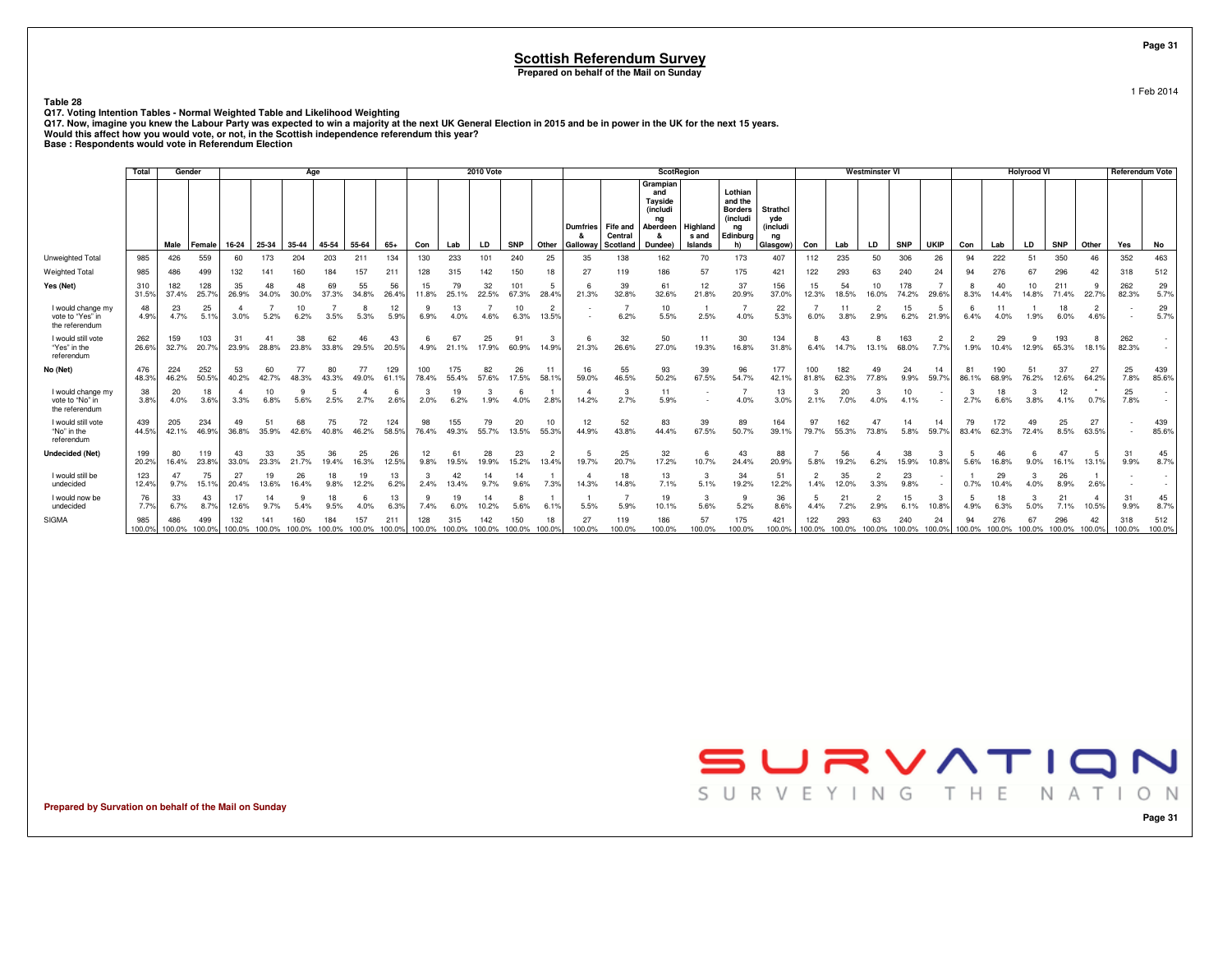#### **Table 29Q18. Do you think that Scottish independence would be more likely to... Base : All Respondents**

|                                                                  | Total        | Gender       |               |             |             | Age         |             |             |              |               |               | <b>2010 Vote</b> |               |              |                             |                                | <b>ScotRegion</b>                                             |                              |                                                              |                                                        |              |               | <b>Westminster VI</b> |               |              |             |              | <b>Holyrood VI</b> |               |             | <b>Referendum Vote</b> |               |
|------------------------------------------------------------------|--------------|--------------|---------------|-------------|-------------|-------------|-------------|-------------|--------------|---------------|---------------|------------------|---------------|--------------|-----------------------------|--------------------------------|---------------------------------------------------------------|------------------------------|--------------------------------------------------------------|--------------------------------------------------------|--------------|---------------|-----------------------|---------------|--------------|-------------|--------------|--------------------|---------------|-------------|------------------------|---------------|
|                                                                  |              | Male         | Female        | 16-24       | 25-34       | 35-44       | 45-54       | 55-64       | 65+          | Con           | Lab           | LD               | <b>SNP</b>    | Other        | <b>Dumfries</b><br>Galloway | Fife and<br>Centra<br>Scotland | Grampian<br>and<br>Tayside<br>(includi<br>Aberdeen<br>Dundee) | Highland<br>s and<br>Islands | Lothian<br>and the<br><b>Borders</b><br>(includi<br>Edinbura | <b>Strathcl</b><br>yde<br>(includi<br>ng<br>(Glasgow)' | Con          | Lab           | LD.                   | <b>SNP</b>    | <b>UKIP</b>  | Con         | Lab          |                    | <b>SNP</b>    | Other       | Yes                    | No            |
| Unweighted Total                                                 | 1010         | 436          | 574           |             | 183         |             | 207         | 213         | 137          | 130           | 234           | 102              | 240           | 25           |                             | 142                            | 163                                                           | 72                           |                                                              | 419                                                    |              | 237           |                       | 306           |              | 94          | 223          |                    | 350           | 46          | 352                    | 463           |
| Weighted Total                                                   | 1010         | 490          | 520           | 147         | 154         |             | 181         | 154         | 205          | 122           | 307           | 138              | 145           | 18           | 29                          | 125                            | 188                                                           | 58                           | 182                                                          | 428                                                    | 116          | 287           | 63                    | 237           | 24           | 91          | 271          | 66                 | 290           | 41          | 314                    | 503           |
| Harm relations<br>between Scotland and<br>the rest of the UK?    | 559<br>55.3% | 250<br>51.0% | 309<br>59.3%  | 82<br>55.6% | 90<br>58.9% | 91<br>53.6% | 83<br>46.0% | 80<br>51.9% | 132<br>64.69 | 110<br>90.2%  | 178<br>57.9%  | 83<br>60.0%      | 34<br>23.2%   | 12<br>66.0°  | 13<br>45.1%                 | 69<br>55.0%                    | 100<br>53.4%                                                  | 38<br>65.8%                  | 112<br>61.8%                                                 | 226<br>52.8%                                           | 106<br>91.3% | 183<br>63.9%  | 74.2%                 | 40<br>17.1%   | 21<br>86.7%  | 83<br>90.9% | 190<br>70.1% | 78.1%              | 60<br>20.8%   | 29<br>71.3% | 43<br>13.7%            | 439<br>87.3%  |
| Improve relations<br>between Scotland and<br>the rest of the UK? | 226<br>22.4% | 139<br>28.4% | 16.7%         | 36<br>24.3% | 35<br>22.6% | 34<br>20.1% | 52<br>28.8% | 30<br>19.7% | 39<br>19.0%  | 6.0%          | 59<br>19.1%   | 12.8%            | 74<br>51.0%   | 18.4%        | 19.1%                       | 35<br>27.6%                    | 50<br>26.7%                                                   | 16.3%                        | 32<br>17.5%                                                  | 94<br>22.0%                                            | 5.0%         | 45<br>15.5%   | 16.0%                 | 127<br>53.5%  | 11.6%        | 6.1%        | 37<br>13.5%  | 8.8%               | 150<br>51.7%  | 0.0%        | 191<br>60.9%           | 21<br>4.1%    |
| Don't know                                                       | 226<br>22.4% | 20.6%        | 125<br>24.0%  | 30<br>20.1% | 28<br>18.5% | 26,2%       | 25.3%       | 28.5%       | 34<br>16.4%  | 3.8%          | 23.1%         | 38<br>27.2%      | 38<br>25.8%   | 15.6%        | 35.7%                       | 22<br>17.5%                    | 37<br>19.9%                                                   | 10<br>17.8%                  | 38<br>20.7%                                                  | 108<br>25.2%                                           | 3.7%         | 59<br>20.5%   | 9.8%                  | 70<br>29.4%   | 17%          | 3.0%        |              | 13.1%              | 27.5%         | 18.6%       | 80<br>25.5%            | 8.6%          |
| SIGMA                                                            |              | 100.0%       | 520<br>100.09 | 100.0%      |             |             |             | 154         | 205          | 122<br>100.0% | 307<br>100.0% | 38               | 145<br>100.0% | 18<br>100.09 | 29<br>100.0%                | 125<br>00.0%                   | 188<br>100.0%                                                 | 58<br>100.0%                 | 182<br>100.0%                                                | 428<br>100.0%                                          | 100.0%       | 287<br>100.0% |                       | 237<br>100.0% | 24<br>100.0% |             | 100.0%       | 66<br>100.0%       | 290<br>100.0% | 41          | 314<br>100.0%          | 503<br>100.0% |

**Prepared by Survation on behalf of the Mail on Sunday**

1 Feb 2014

**Page 32**

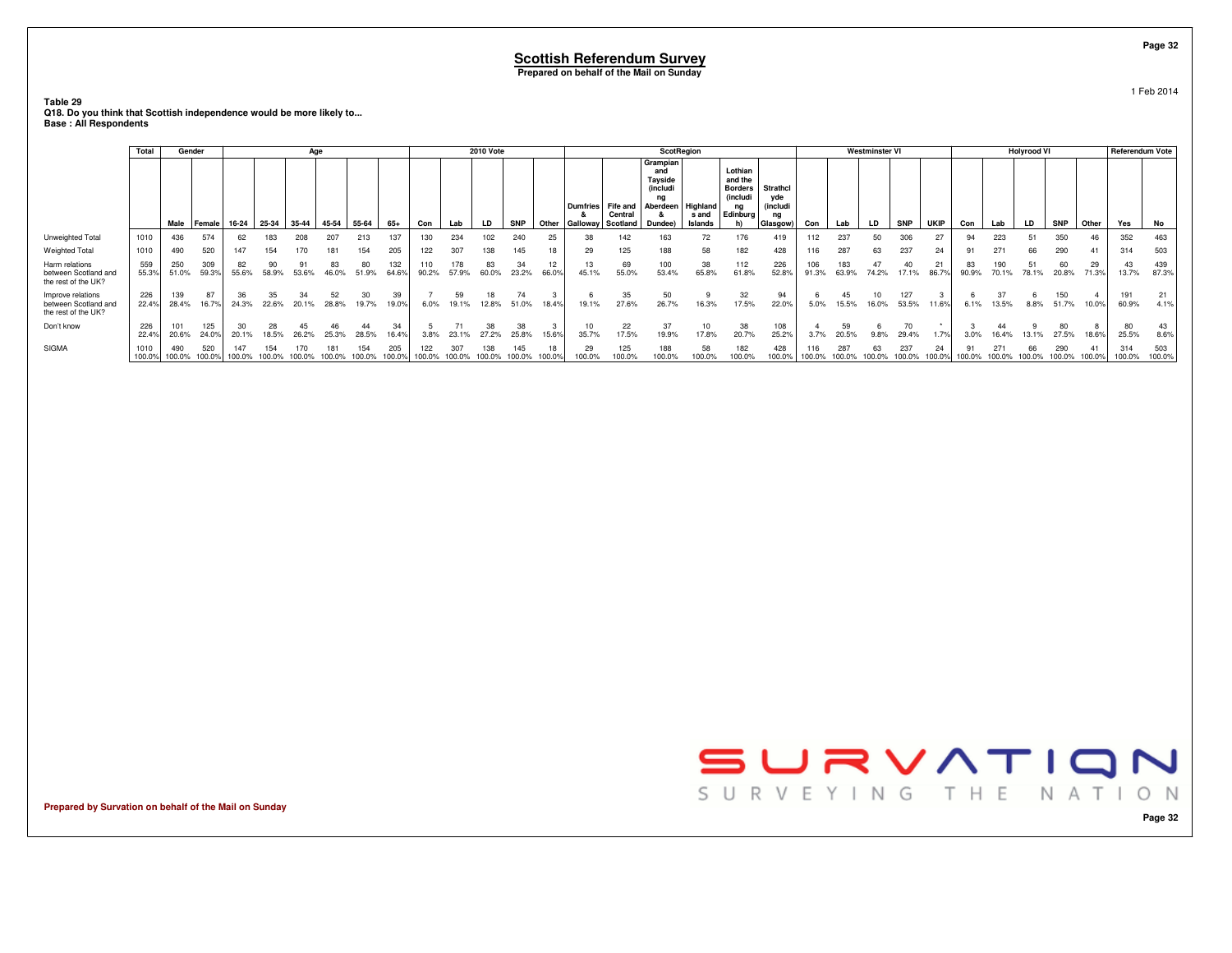#### **Table 30Q19. Assuming Scotland remains part of the UK, do you think the UK should... Base : All Respondents**

|                                | Total         | Gender       |               |             |             | Age         |             |               |              |             |              | <b>2010 Vote</b> |            |                      |                      |                                 | <b>ScotRegion</b>                                                               |                  |                                                                      |                                               |               |               | <b>Westminster VI</b> |               |              |        |               | <b>Holyrood VI</b> |               |             | <b>Referendum Vote</b> |               |
|--------------------------------|---------------|--------------|---------------|-------------|-------------|-------------|-------------|---------------|--------------|-------------|--------------|------------------|------------|----------------------|----------------------|---------------------------------|---------------------------------------------------------------------------------|------------------|----------------------------------------------------------------------|-----------------------------------------------|---------------|---------------|-----------------------|---------------|--------------|--------|---------------|--------------------|---------------|-------------|------------------------|---------------|
|                                |               |              | Male   Female | 16-24 25-34 |             | $35-44$     | 45-54       | 55-64         | 65+          | Con         | Lab          | LD.              | <b>SNP</b> | Other                | Dumfries<br>Galloway | Fife and<br>Central<br>Scotland | Grampian<br>and<br><b>Tayside</b><br>(includi<br>Aberdeen   Highland<br>Dundee) | s and<br>Islands | Lothian<br>and the<br><b>Borders</b><br>(includi<br>na<br>Edinbura I | Strathcl<br>vde<br>(includi<br>ng<br>Glasgow) | Con           | Lab           | LD                    | <b>SNP</b>    | <b>UKIP</b>  | Con    | Lab           | LD                 | <b>SNP</b>    | Other       | Yes                    | No            |
| Unweighted Total               | 1010          | 436          | 574           |             | 183         | 208         | 207         | 213           | 137          | 130         | 234          | 102              | 240        | 25                   | 38                   | 142                             | 163                                                                             | 72               | 76                                                                   | 419                                           |               | 237           | 50                    | 306           | 27           | 94     | 223           | 51                 | 350           | 46          | 352                    | 463           |
| <b>Weighted Total</b>          | 1010          | 490          | 520           | 147         | 154         |             |             | 154           | 205          | 122         | 307          | 138              | 145        | 18                   | 29                   | 125                             | 188                                                                             | 58               | 182                                                                  | 428                                           | 116           | 287           | 63                    | 237           | 24           |        | 271           | 66                 | 290           | 41          | 314                    | 503           |
| Stay in the European<br>Union? | 533<br>52.8°  | 260<br>53.1% | 273<br>52.5%  | 88<br>59.4% | 83<br>53.9% |             | 92<br>50.6% | 76            | 117<br>57.0% | 36.9%       | 158<br>51.3% | 83<br>60.0%      | 48.3%      | 31.6%                | 43.3%                | 75<br>60.3%                     | 82<br>43.4%                                                                     | 26<br>45.3%      | 103<br>56.6%                                                         | 234<br>54.7%                                  | 38.8%         | 167<br>58.1%  | 79.0%                 | 124<br>52.4%  | 6.0%         | 38     | 154<br>56.7%  |                    | 148<br>51.2%  | 40.8%       | 165<br>52.6%           | 267<br>53.2%  |
| Leave the European<br>Union?   | 314<br>31.19  | 178<br>36.2% | 137<br>26.3%  | 29.1%       | 39<br>25.3% | 52<br>30.8% | 63<br>35.0% | 52<br>34.0%   | 65<br>31.6%  | 58<br>47.1% | 94<br>30.6%  | 22.7%            | 37.1%      | 60.6%                | 40.7%                | 31<br>24.9%                     | 73<br>38.7%                                                                     | 23<br>39.6%      | 45<br>24.5%                                                          | 131<br>30.6%                                  | 44.2%         | 27.6%         | 13.5%                 | 85<br>36.0%   | 22<br>94.0%  | 40.2%  | 78<br>28.9%   |                    | 106<br>36.7%  | 23<br>57.3% | 115<br>36.7%           | 151<br>30.1%  |
| Don't know                     | 163<br>16.1%  | 52<br>10.6%  | 111<br>21.3%  | 11.5%       | 32<br>20.9% | 39<br>23.0% | 26<br>14.4% | 25<br>6.5%    | 23<br>1.4%   | 20<br>16.0% | 55<br>18.0%  | 17.3%            | 14.6%      | 7.8%                 | 16.0%                | 19<br>14.8%                     | 17.9%                                                                           | 15.2%            | 34<br>18.9%                                                          | 63<br>14.7%                                   | 20<br>17.1%   | 14.3%         | 7.5%                  | 27<br>11.5%   |              | 18.4%  | 39<br>14.4%   | 9.3%               | 35            | 1.8%        | 34<br>10.7%            | 84<br>16.8%   |
| <b>SIGMA</b>                   | 1010<br>100.0 | 100.0%       | 520<br>100.0% | 100.0%      | 100.0%      | 100.0%      | 100.0%      | 154<br>100.0% | 205<br>00.0% | 122         | 307          | 138<br>100.0%    | 145        | 18<br>$00.0^{\circ}$ | 29<br>100.09         | 125<br>100.0%                   | 188<br>100.0%                                                                   | 58<br>100.0%     | 182                                                                  | 428<br>100.0%                                 | 116<br>100.0% | 287<br>100.0% | 63<br>100.0%          | 237<br>100.0% | 24<br>100.0% | 100.0% | 271<br>100.0% | 66                 | 290<br>100.0% | 100.0%      | 314<br>100.0%          | 503<br>100.0% |

**Prepared by Survation on behalf of the Mail on Sunday**

SURVATION SURVEYING THE NATION

1 Feb 2014

**Page 33**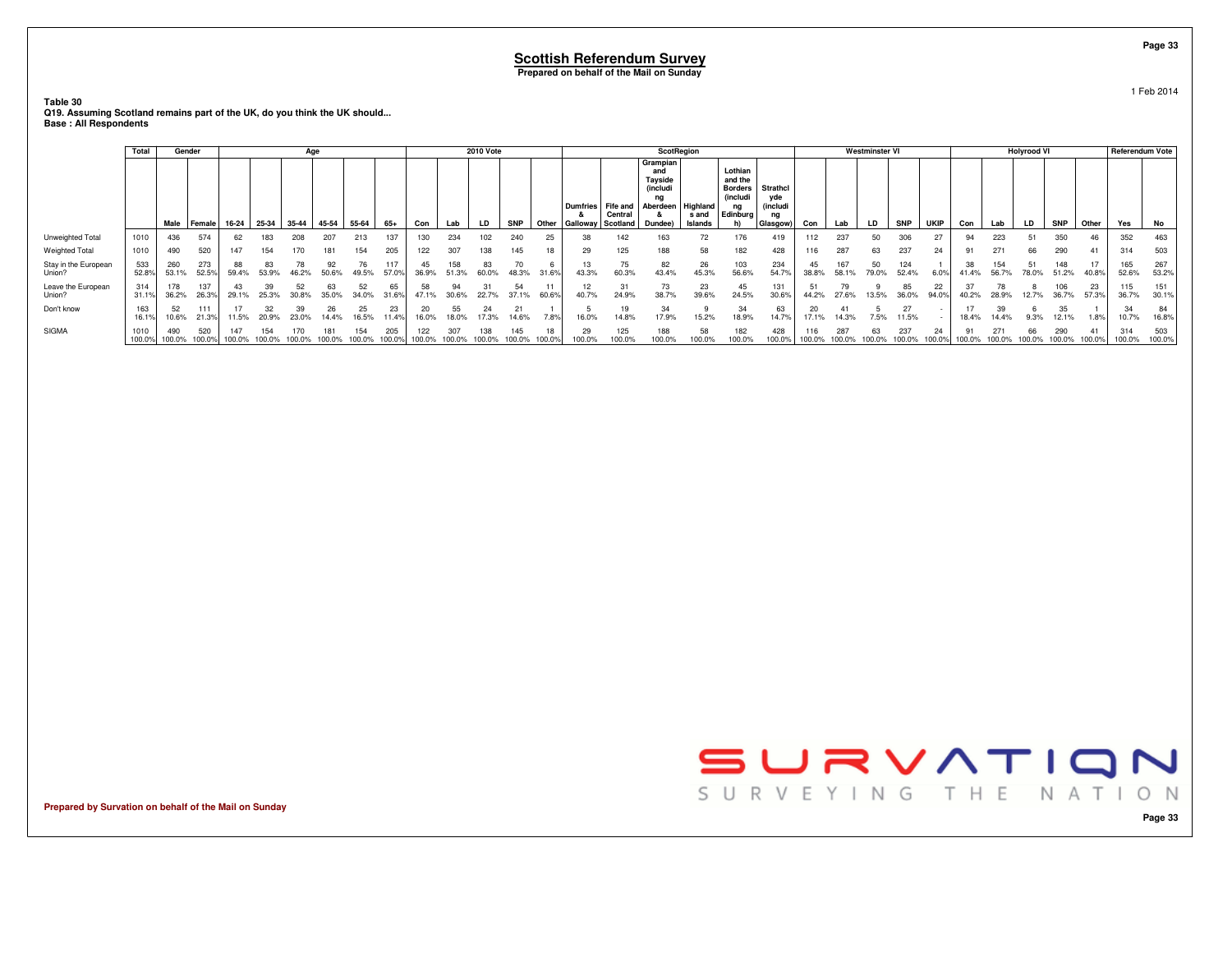#### **Table 31Q20. Assuming Scotland leaves the UK, do you think Scotland should... Base : All Respondents**

|                                | Total                 | Gender       |                      |             |               | Age         |        |             |               |               |            | <b>2010 Vote</b> |               |             |                                      |                     | ScotRegion                                                                      |                  |                                                                    |                                               |             |               | <b>Westminster VI</b> |               |             |             |              | <b>Holyrood VI</b> |               |             | Referendum Vote |               |
|--------------------------------|-----------------------|--------------|----------------------|-------------|---------------|-------------|--------|-------------|---------------|---------------|------------|------------------|---------------|-------------|--------------------------------------|---------------------|---------------------------------------------------------------------------------|------------------|--------------------------------------------------------------------|-----------------------------------------------|-------------|---------------|-----------------------|---------------|-------------|-------------|--------------|--------------------|---------------|-------------|-----------------|---------------|
|                                |                       |              | Male Female          |             | $16-24$ 25-34 | $35-44$     | 45-54  | 55-64       | 65+           | Con           | Lab        | LD               | <b>SNP</b>    | Other       | <b>Dumfries</b><br>Galloway Scotland | Fife and<br>Central | Grampian<br>and<br><b>Tayside</b><br>(includi<br>Aberdeen   Highland<br>Dundee) | s and<br>Islands | Lothian<br>and the<br><b>Borders</b><br>(includi<br>na<br>Edinburg | Strathcl<br>yde<br>(includi<br>ng<br>Glasgow) | Con         | Lab           | LD                    | <b>SNP</b>    | <b>UKIP</b> | Con         | Lab          | LD                 | <b>SNP</b>    | Other       | Yes             | No            |
| Unweighted Total               | 1010                  | 436          | 574                  |             | 183           | 208         | 207    | 213         | 137           | 130           | 234        | 102              | 240           | 25          | 38                                   | 142                 | 163                                                                             | 72               | 76                                                                 | 419                                           | 112         | 237           | 50                    | 306           | 27          | 94          | 223          | 51                 | 350           | 46          | 352             | 463           |
| <b>Weighted Total</b>          | 1010                  | 490          | 520                  | 147         |               |             |        | 154         | 205           | 122           | 307        | 138              | 145           | 18          | 29                                   | 125                 | 188                                                                             | 58               | 182                                                                | 428                                           | 116         | 287           | 63                    | 237           | 24          |             | 271          | 66                 | 290           |             | 314             | 503           |
| Stay in the European<br>Union? | 544<br>$53.9^{\circ}$ | 272<br>55.6% | 272<br>52.3%         | 65.3%       | 85<br>55.1%   | 83          |        | 75          | 109<br>53.2%  | 42<br>34.6%   | 57.9%      | 81<br>58.6%      | 50.6%         | 27.9%       | 15<br>52.1%                          | 76<br>61.0%         | 89<br>47.3%                                                                     | 30<br>52.2%      | 107<br>58.7%                                                       | 227<br>53.19                                  | 41.5%       | 177<br>61.6%  | 50<br>79.8%           | 128<br>54.0%  | 6.0%        | 38<br>41.7% | 165<br>60.7% | 74.3%              | 154<br>53.3%  | 39.0%       | 173<br>55.1%    | 269<br>53.6%  |
| Leave the European<br>Union?   | 288<br>28.5%          | 161<br>32.9% | 127<br>24.4%         | 20.8%       | 23.6%         | 50<br>29.4% | 29.9%  | 50<br>32.9% | 67<br>32.5%   | 56<br>45.6%   | 24.5%      | 32<br>22.8%      | 55<br>38.0%   | 10<br>53.8% | 32.4%                                | 29<br>22.8%         | 30.2%                                                                           | 20<br>34.0%      | 38<br>21.0%                                                        | 135<br>31.6%                                  | 36.0%       | 22.5%         | 10.3%                 | 83<br>35.2%   | 20<br>82.1% | 30<br>32.9% | 23.6%        | 17.4%              | 99<br>34.1%   | 23<br>55.8% | 108<br>34.3%    | 134<br>26.7%  |
| Don't know                     | 178<br>17.6%          | 11.5%        | 121<br>23.3%         | 20<br>13.8% | 33<br>21.3%   | 36          |        | 28<br>18.3% | 29<br>4.3%    | 19.8%         | 54<br>7.6% | 26<br>18.6%      | 11.4%         | 18.3%       | 15.5%                                | 20<br>16.2%         | 22.5%                                                                           | 13.8%            | 37<br>20.3%                                                        | 66<br>15.3%                                   | 26<br>22.6% | 15.9%         | 9.9%                  | 26<br>10.9%   | 11.8%       | 23<br>25.4% | 15.7%        | 8.3%               | 36<br>12.5%   | 5.2%        | 33<br>10.5%     | 99<br>19.7%   |
| SIGMA                          | 1010<br>100.0%        |              | 520<br>100.0% 100.0% | 147         | 100.0% 100.0% | 100.0%      | 100.0% | 100.0%      | 205<br>100.0% | 122<br>100.0% |            | 100.0%           | 145<br>100.0% | 18<br>00.0  | 29<br>100.0%                         | 125<br>100.0%       | 188<br>100.0%                                                                   | 58<br>100.0%     | 182                                                                | 428<br>100.0%                                 | 100.0%      | 287<br>100.0% | 63<br>100.0%          | 237<br>100.0% | 100.0%      | 100.0%      | 100.0%       | 66                 | 290<br>100.0% | 100.0%      | 314<br>100.0%   | 503<br>100.0% |

**Prepared by Survation on behalf of the Mail on Sunday**

1 Feb 2014

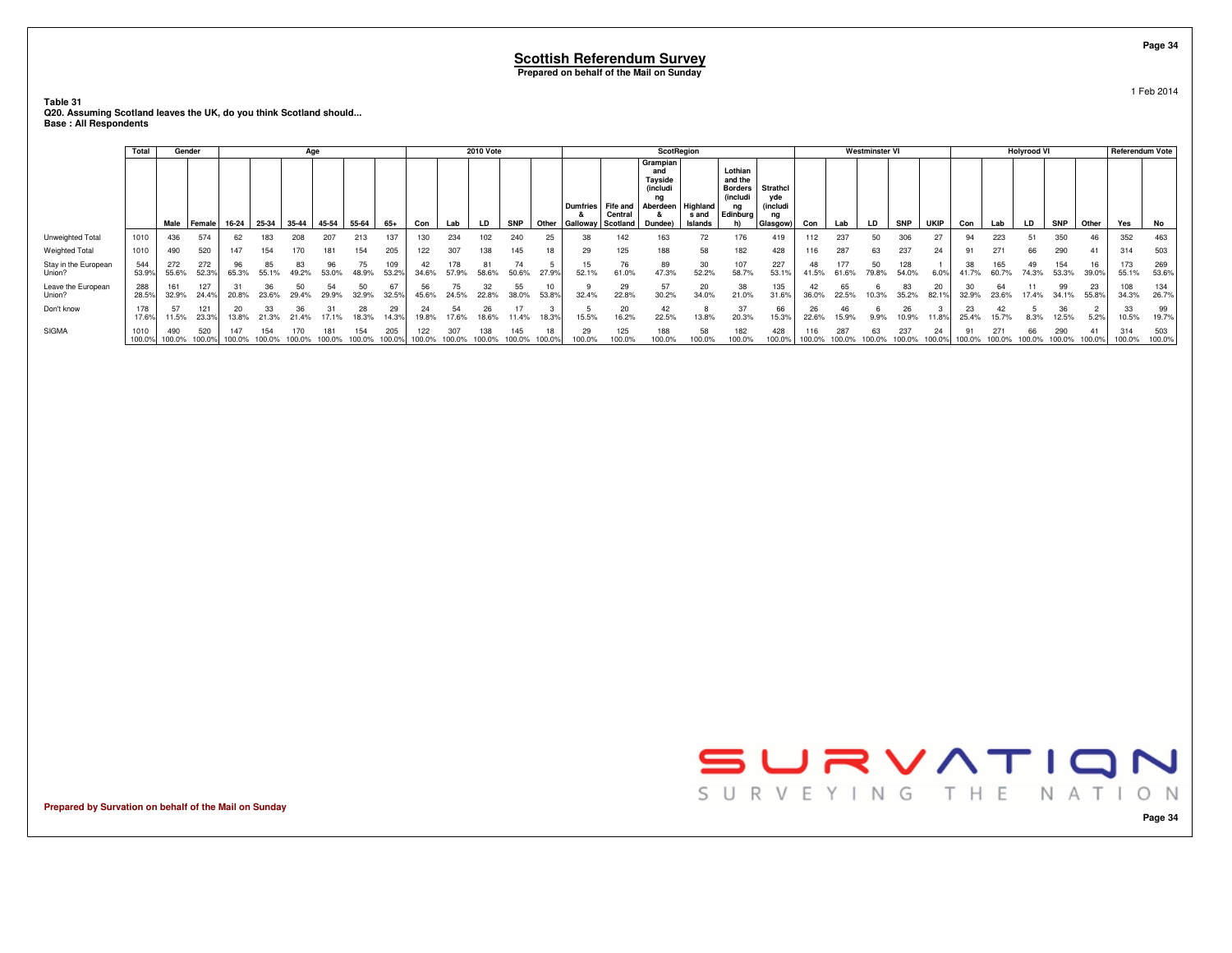**Table 32Q21. Who do you think has been most impressive in the independence debate so far? Base : All Respondents**

|                     | Total          | Gender        |              |               |        | Age   |             |               |                      |               |               | <b>2010 Vote</b> |             |       |                                      |                     | <b>ScotRegion</b>                                                        |                         |                                                                    |                                                |               |               | <b>Westminster VI</b> |              |             |             |              | <b>Holyrood VI</b> |               |             | Referendum Vote |               |
|---------------------|----------------|---------------|--------------|---------------|--------|-------|-------------|---------------|----------------------|---------------|---------------|------------------|-------------|-------|--------------------------------------|---------------------|--------------------------------------------------------------------------|-------------------------|--------------------------------------------------------------------|------------------------------------------------|---------------|---------------|-----------------------|--------------|-------------|-------------|--------------|--------------------|---------------|-------------|-----------------|---------------|
|                     |                | Male          | Female       | 16-24         | 25-34  | 35-44 | 45-54       | 55-64         | $65+$                | Con           | Lab           | LD               | <b>SNP</b>  | Other | <b>Dumfries</b><br>Galloway Scotland | Fife and<br>Central | Grampian<br>ano<br>Tayside<br>(includi<br>Aberdeen   Highland<br>Dundee) | s and<br><b>Islands</b> | Lothian<br>and the<br><b>Borders</b><br>(includi<br>na<br>Edinburg | Strathcl<br>yde<br>(includi<br>ng<br>(Glasgow) | Con           | Lab           | LD.                   | <b>SNP</b>   | <b>UKIP</b> | Con         | Lab          | LD                 | <b>SNP</b>    | Other       | Yes             | No            |
| Unweighted Total    | 1010           | 436           | 574          | 62            | 183    | 208   | 207         | 213           | 137                  | 130           | 234           | 102              | 240         | 25    | 38                                   | 142                 | 163                                                                      | 72                      | 176                                                                | 419                                            | 112           | 237           | 50                    | 306          | 27          | 94          | 223          | 51                 | 350           | 46          | 352             | 463           |
| Weighted Total      | 1010           | 490           | 520          | 147           | 154    |       | 181         | 154           | 205                  | 122           | 307           | 138              | 145         | 18    | 29                                   | 125                 | 188                                                                      | 58                      | 182                                                                | 428                                            |               | 287           | 63                    | 237          | 24          |             | 271          | 66                 | 290           | 41          | 314             | 503           |
| Alex Salmond        | 218<br>21.6%   | 130<br>26.6%  | 88<br>16.9%  | 23<br>15.4%   | 43     | 24.0% | 55<br>30.6% | 34<br>22.4%   | 22<br>$10.8^{\circ}$ | 13.7%         | 63<br>20.5%   | 19<br>13.6%      | 49<br>33.7% | 7.4%  | 16.5%                                | 31<br>24.7%         | 43<br>23.1%                                                              | 11<br>19.9%             | 29<br>16.0%                                                        | 99<br>$23.0^{\circ}$                           | 10.6%         | 53<br>18.4%   | 8.4%                  | 104<br>43.9% | 26.8%       |             | 37           | 7.3%               | 134<br>46.3%  |             | 143<br>45.6%    | 36<br>7.2%    |
| Nicola Sturgeon     | 176<br>17.49   | 99<br>20.3%   | 77<br>14.8%  |               |        |       |             | 3.8%          | 66<br>$32.0^{\circ}$ | 16.<br>13.0%  | 53            | 26<br>8.5%       | 56<br>38.5% | 2.7%  | 13.5%                                | 25<br>19.9%         | 35<br>18.6%                                                              | 10.2%                   | 10.1%                                                              | 88<br>20.6%                                    | 12.2%         |               |                       | 33.3%        | 9.2%        |             |              | 15.                | 95<br>32.8%   | 22.7%       | 92<br>29.2%     | 51<br>10.2%   |
| Alistair Darling    | 136<br>13.5%   | 69<br>14.0%   | 67<br>13.0%  | 8.5%          |        |       | 11.0%       | 21.6%         | 19.39                | 33.0%         | 15.8%         | 20<br>14.8%      | 2.7%        | 22.3% | 19.2%                                | 12<br>9.8%          | 24<br>12.7%                                                              | 13<br>22.7%             | 36<br>19.6%                                                        | 45<br>10.6%                                    | 45<br>38.6%   | 16.2%         | 7.4%                  | 0.6%         | 27.0%       | 38<br>41.3% | 58           | 22.1%              | 0.8%          | 15.5%       | 3.0%            | 116<br>23.0%  |
| Alistair Carmichael | 31<br>3.1%     | 21<br>4.3%    | 10<br>1.9%   |               |        |       | 3.4%        | 1.8%          | .3%                  | 6.0%          |               |                  | 1.4%        | 8.6%  | 2.0%                                 | 5.2%                | 4.2%                                                                     | 2.9%                    | 1.7%                                                               | 12<br>2.7%                                     | 4.9%          | 5.0%          | 3.5%                  |              |             |             | 19<br>.0%    | 3.4%               | 0.5%          | 1.5%        | 0.9%            | 27<br>5.3%    |
| Don't know          | 448<br>44.4%   | 171<br>34.8%  | 278<br>53.49 | 9.<br>61.7%   |        | 83    | 20/         | 62<br>40.3%   | 75<br>36.5%          | 34.3%         | 128<br>41.5%  | 70<br>50.4%      | 36<br>24.7% | 39.0% | 14<br>48.8%                          | 51<br>40.5%         | 78<br>41.4%                                                              | 25<br>44.2%             | 96<br>52.6%                                                        | 184<br>43.1°                                   | 39<br>33.7%   | 130<br>45.5%  |                       | 21.6%        | 36.9%       | 32<br>35.6% | 123<br>45.6% | 34<br>52.1%        | 57            | 21<br>50.6% | 67<br>21.4%     | 272<br>54.2%  |
| SIGMA               | 1010<br>100.0% | 490<br>100.0% | 520          | 147<br>100.0% | 100.0% | 00.0% | 100.0%      | 154<br>100.0% | 205<br>100.0%        | 122<br>100.0% | 307<br>100.0% | 138              | 145         | 18    | 29<br>100.0%                         | 125<br>100.0%       | 188<br>100.0%                                                            | 58<br>100.0%            | 182<br>100.0%                                                      | 428<br>100.0%                                  | 116<br>100.0% | 287<br>100.0% |                       | 237          | 24          | 100.0%      | 100.0%       | 66<br>100.0%       | 290<br>100.0% | 100.0%      | 314<br>100.0%   | 503<br>100.0% |

**Prepared by Survation on behalf of the Mail on Sunday**

**Page 35**

SURVATION SURVEYING THE NATION

**Page 35**

1 Feb 2014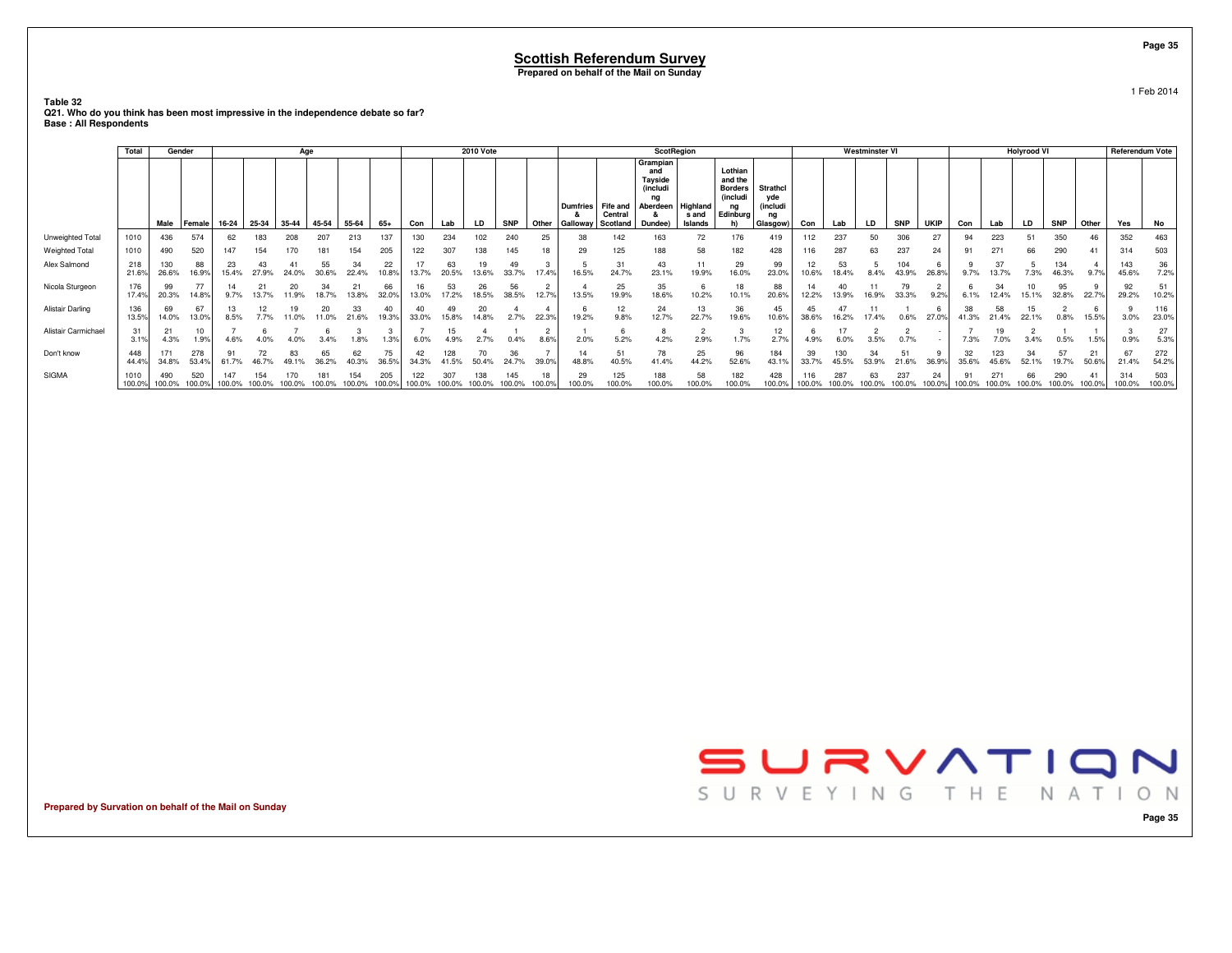1 Feb 2014

**Table 33**Q22. This week the Governor of the Bank of England, Mark Carney, said that an independent Scotland would have to give up some "national sovereignty"<br>if it wanted to keep using the pound as its currency. Does this intervent **Base : All Respondents**

|                                                             | Total          | Gender        |               |               |               | Age           |              |             |               |               |                           | <b>2010 Vote</b> |              |              |                             |                                       | <b>ScotRegion</b>                                             |                              |                                                                    |                                               |               |               | <b>Westminster VI</b> |               |              |              |               | <b>Holyrood VI</b> |               |              | <b>Referendum Vote</b> |               |
|-------------------------------------------------------------|----------------|---------------|---------------|---------------|---------------|---------------|--------------|-------------|---------------|---------------|---------------------------|------------------|--------------|--------------|-----------------------------|---------------------------------------|---------------------------------------------------------------|------------------------------|--------------------------------------------------------------------|-----------------------------------------------|---------------|---------------|-----------------------|---------------|--------------|--------------|---------------|--------------------|---------------|--------------|------------------------|---------------|
|                                                             |                |               | Male Female   | 16-24         | 25-34         | 35-44         | 45-54        | 55-64       | 65+           | Con           | Lab                       | LD               | <b>SNP</b>   | Other        | <b>Dumfries</b><br>Galloway | <b>Fife and</b><br>Centra<br>Scotland | Grampian<br>and<br>Tayside<br>(includi<br>Aberdeen<br>Dundee) | Highland<br>s and<br>Islands | Lothian<br>and the<br><b>Borders</b><br>(includi<br>na<br>Edinburg | Strathcl<br>vde<br>(includi<br>ng<br>Glasgow' | Con           | Lab           | LD                    | <b>SNP</b>    | <b>UKIP</b>  | Con          | Lab           | LD.                | <b>SNP</b>    | Other        | Yes                    | No            |
| Unweighted Total                                            | 1010           | 436           | 574           | 62            | 183           | 208           | 207          | 213         | 137           | 130           | 234                       | 102              | 240          | 25           | 38                          | 142                                   | 163                                                           | 72                           | 176                                                                | 419                                           | 112           | 237           | 50                    | 306           | 27           | 94           | 223           | 51                 | 350           | 46           | 352                    | 463           |
| <b>Weighted Total</b>                                       | 1010           | 490           | 520           | 147           | 154           |               | 181          | 154         | 205           | 122           | 30 <sub>7</sub>           | 138              | 145          | 18           | 29                          | 125                                   | 188                                                           | 58                           | 182                                                                | 428                                           | 116           | 287           |                       | 237           | 24           | 91           | 271           | 66                 | 290           | 41           | 314                    | 503           |
| Much more likely to<br>support Scottish<br>independence     | 118<br>11.7%   | 86<br>17.5%   | 32<br>6.2%    | 16<br>0.9%    | 19<br>12.1%   | 7.1%          | 25<br>14.0%  | 21<br>13.7% | 25<br>12.19   | 3<br>2.3%     | 38<br>12.5%               | 7.8%             | 35<br>24.3%  | 2<br>11.6%   | 9.4%                        | 20<br>16.2%                           | 14<br>7.6%                                                    | 7.6%                         | 5.2%                                                               | 67<br>15.5%                                   | 5.2%          | 31<br>10.8%   | $\sim$<br>3.2%        | 68<br>28.6%   |              | 1.9%         | 21<br>7.6%    | $\sqrt{2}$<br>2.3% | 84<br>29.2%   | 2.9%         | 106<br>33.6%           | 1.3%          |
| Somewhat more likely<br>to support Scottish<br>independence | 39<br>3.9%     | 24<br>4.9%    | 15<br>2.9%    | 9<br>6.3%     | 13<br>8.7%    | 5.2%          | 1.5%         | 2.4%        | 0.5%          | 0.6%          | 13<br>4.3%                | 2.1%             | 10<br>6.6%   |              | 6.4%                        | 12<br>9.8%                            | 4.0%                                                          |                              | $\overline{2}$<br>1.1%                                             | 15<br>3.6%                                    |               | 12<br>4.0%    | 4<br>6.1%             | 12<br>4.9%    |              |              | 13<br>4.9%    | 1.1%               | 14<br>4.9%    |              | 14<br>4.6%             | 1.7%          |
| Does not affect my<br>view of Scottish<br>independence      | 553<br>54.7%   | 260<br>53.0%  | 293<br>56.4%  | 85<br>57.5%   | 70<br>45.7%   | 91<br>53.8%   | 103<br>57.2% | 81<br>52.7% | 122<br>59.6%  | 82<br>67.2%   | 164<br>53.5%              | 78<br>56.6%      | 80<br>55.2%  | 12<br>64.6%  | 19<br>63.3%                 | 59<br>47.1%                           | 103<br>54.8%                                                  | 33<br>57.9%                  | 109<br>59.9%                                                       | 230<br>53.7%                                  | 75<br>64.3%   | 140<br>48.7%  | 40<br>62.7%           | 127<br>53.8%  | 13<br>52.8%  | 63<br>69.6%  | 130<br>48.0%  | 46<br>69.4%        | 153<br>52.7%  | 24<br>60.0%  | 170<br>54.3%           | 298<br>59.4%  |
| Somewhat less likely<br>to support Scottish<br>independence | 64<br>6.4%     | 25<br>5.2%    | 39<br>7.4%    | 1.4%          | 16<br>10.7%   | 15<br>8.9%    | 14<br>8.0%   | 5.8%        | 3.5%          | 4.8%          | 16<br>5.2%                | 8.0%             | 4.7%         | 4.6%         | 2.5%                        | 5.1%                                  | 14<br>7.7%                                                    | 6.2%                         | 11<br>6.1%                                                         | 28<br>6.5%                                    | 3.1%          | 6.0%          | 3<br>4.6%             | 13<br>5.3%    | 17.6%        | 3<br>3.0%    | 17<br>6.2%    | 5.8%               | 13<br>4.4%    | 15.3%        | 0.5%                   | 38<br>7.6%    |
| Much less likely to<br>support Scottish<br>independence     | 149<br>14.7%   | 76<br>15.6%   | 72<br>13.9%   | 13<br>8.7%    | 18<br>11.5%   | 22<br>13.1%   | 24<br>13.0%  | 31<br>20.2% | 42<br>20.3%   | 29<br>23.8%   | 57<br>18.7%               | 24<br>17.6%      | 2.8%         | 2<br>11.4%   | 11.1%                       | 16<br>12.7%                           | 35<br>18.5%                                                   | 13<br>23.0%                  | 33<br>18.3%                                                        | 48<br>11.3%                                   | 30<br>26.0%   | 61<br>21.3%   | 13<br>20.0%           | 1.2%          | 29.5%        | 23<br>24.9%  | 67<br>24.6%   | 12<br>18.1%        | 8<br>2.9%     | 20.0%        | 2.5%                   | 129<br>25.7%  |
| Don't know                                                  | 88<br>8.7%     | 19<br>3.8%    | 69<br>13.3%   | 22<br>15.2%   | 17<br>1.3%    | 20<br>11.9%   | 12<br>6.4%   | 5.2%        | 8<br>3.9%     | ∠<br>1.3%     | 18<br>5.8%                | 7.9%             | 6.3%         | 7.8%         | 7.3%                        | 11<br>9.1%                            | 14<br>7.5%                                                    | 3<br>5.3%                    | 17<br>9.4%                                                         | 40<br>9.3%                                    | 2<br>.4%      | 26<br>9.1%    | 2                     | 15<br>6.2%    |              | 0.6%         | 24<br>8.8%    | 3.2%               | 5.9%          | 1.8%         | 14<br>4.6%             | 21<br>4.3%    |
| <b>SIGMA</b>                                                | 1010<br>100.0% | 490<br>100.0% | 520<br>100.0% | 147<br>100.0% | 154<br>100.0% | 100.0% 100.0% |              | 100.0%      | 205<br>100.0% | 122<br>100.0% | 30 <sub>7</sub><br>100.0% | 138<br>100.0%    | 45<br>100.0% | 18<br>100.0% | 29<br>100.0%                | 125<br>100.0%                         | 188<br>100.0%                                                 | 58<br>100.0%                 | 182<br>100.0%                                                      | 428<br>100.0%                                 | 116<br>100.0% | 287<br>100.0% | 63<br>100.0%          | 237<br>100.0% | 24<br>100.0% | 91<br>100.0% | 271<br>100.0% | 66<br>100.0%       | 290<br>100.0% | 41<br>100.0% | 314<br>100.0%          | 503<br>100.0% |

**Prepared by Survation on behalf of the Mail on Sunday**

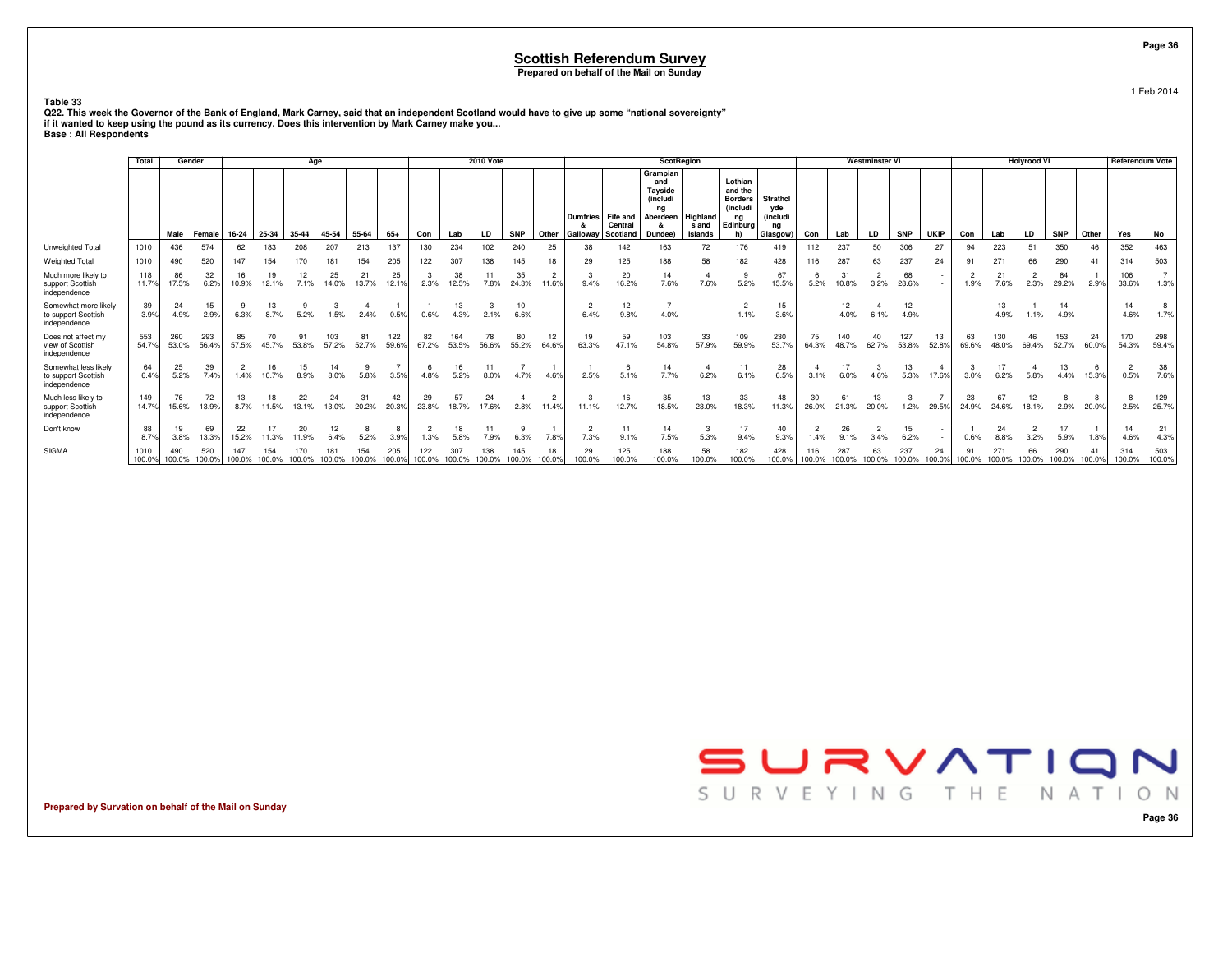| Page | Table | Title                                                                                                                                                                                                                                                                                                                                                | <b>Base Description</b>                                                        | Base |
|------|-------|------------------------------------------------------------------------------------------------------------------------------------------------------------------------------------------------------------------------------------------------------------------------------------------------------------------------------------------------------|--------------------------------------------------------------------------------|------|
|      |       | Q1. Where do you currently live?                                                                                                                                                                                                                                                                                                                     | Base : All Respondents                                                         | 1010 |
|      |       | Q2. You said you lived in Scotland. Could you say which region of Scotland you live in?                                                                                                                                                                                                                                                              | Base : All Respondents                                                         | 1010 |
|      |       | Q3. What is your Gender?                                                                                                                                                                                                                                                                                                                             | Base : All Respondents                                                         | 1010 |
|      |       | Q4. What age bracket do you fall into?                                                                                                                                                                                                                                                                                                               | Base : All Respondents                                                         | 1010 |
|      |       | Q5. What best describes your household income, including all benefits, but before tax is deducted?                                                                                                                                                                                                                                                   | Base : All Respondents                                                         | 1010 |
|      |       | Q6. Which of these qualifications do you have?                                                                                                                                                                                                                                                                                                       | Base : All Respondents                                                         | 1010 |
|      |       | Q7. In the last UK Westminster Election in 2010, 61% of people voted, while 39% of people did not vote. Thinking back to the General Election in May 2010,<br>can you remember whether or not you voted in that specific election?                                                                                                                   | Base : All Respondents                                                         | 1010 |
|      |       | Q7B. Thinking back to the General Election in May 2010, can you recall which party you voted for in that election?                                                                                                                                                                                                                                   | Base : Respondents who voted in the 2010 Westminster Election                  |      |
|      |       | Q8. If there was a UK Westminster Election taking place tomorrow, how likely do you think you would be to yote on a scale of 0 to 10?                                                                                                                                                                                                                | Base : All Answering                                                           | 1006 |
|      |       | Q9. Voting Intention Tables - Normal Weighted Table<br>Q9. If there was a Westminster Election taking place tomorrow, and there was a candidate from all political parties standing in your constituency, which party do you think you would vote for? /<br>Another Party (Net)                                                                      | Base : Respondents would vote in Westminster Election                          | 953  |
|      |       | Q9. Voting Intention Tables - Normal Weighted Table and Likelihood Weighting<br>O9. If there was a Westminster Election taking place tomorrow, and there was a candidate from all political parties standing in your constituency, which party do you think you would yote for? /<br>Another Party (Net)                                             | Base : Respondents would vote in Westminster Election                          | 953  |
|      |       | Q9. Voting Intention Tables - Normal Weighted Table and Likelihood Weighting<br>Q9. If there was a Westminster Election taking place tomorrow, and there was a candidate from all political parties standing in your constituency, which party do you think you would vote for? /<br>Another Party (Net)                                             | Base : Respondents would vote in Westminster Election and Excluding DK/Refused |      |
|      |       | Q9. Voting Intention Tables - Special Table (After Replacing the Undecided/Refused Responses with 2010 Voters responses)<br>Q9. If there was a Westminster Election taking place tomorrow, and there was a candidate from all political parties standing in your constituency, which party do you think you would vote for? /<br>Another Party (Net) | Base : Respondents would vote in Westminster Election and Excluding DK/Refused |      |
|      |       | Q10. If there was a Holyrood Election for the Scottish Parliament taking place tomorrow, how likely do you think you would be to vote on a scale of 0 to 10?                                                                                                                                                                                         | Base : All Answering                                                           | 1006 |

Page I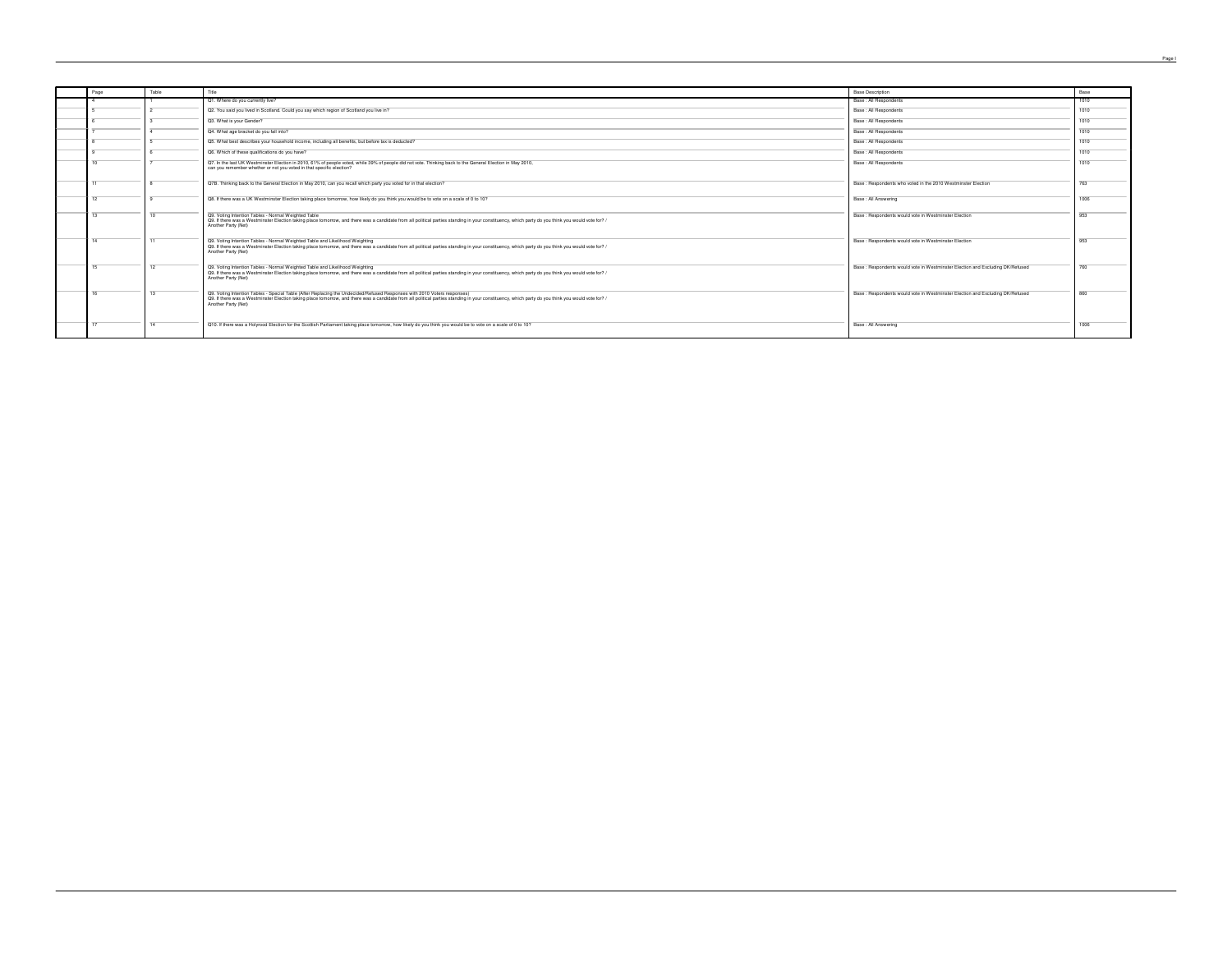| Page | Table | Title                                                                                                                                                                                                                                                                                                                                                           | <b>Base Description</b>                                                     | Base |
|------|-------|-----------------------------------------------------------------------------------------------------------------------------------------------------------------------------------------------------------------------------------------------------------------------------------------------------------------------------------------------------------------|-----------------------------------------------------------------------------|------|
| 18   |       | O11. Voting Intention Tables - Normal Weighted Table<br>Q11. If there was a Holyrood Election for the Scottish Parliament taking place tomorrow, and there was a candidate from all political parties standing in your constituency,<br>which party do you think you would yote for? /<br>Another Party (Net)                                                   | Base : Respondents would vote in Holyrood Election                          | 962  |
|      |       | Q11. Voting Intention Tables - Normal Weighted Table and Likelihood Weighting<br>Q11. If there was a Holyrood Election for the Scottish Parliament taking place tomorrow, and there was a candidate from all political parties standing in your constituency.<br>which party do you think you would yote for? /<br>Another Party (Net)                          | Base : Respondents would vote in Holyrood Election                          |      |
|      |       | Q11. Voting Intention Tables - Normal Weighted Table and Likelihood Weighting<br>Q11. If there was a Holyrood Election for the Scottish Parliament taking place tomorrow, and there was a candidate from all political parties standing in your constituency.<br>which party do you think you would vote for? /<br>Another Party (Net)                          | Base : Respondents would vote in Holyrood Election and Excluding DK/Refused |      |
|      |       | Q12. As you may know, a referendum on independence will be held in Scotland on 18th September this year. On a scale of 0 to 10, how likely will you be to yote in this referendum?                                                                                                                                                                              | Base : All Respondents                                                      | 1010 |
|      |       | Q13. Voting Intention Tables - Normal Weighted Table<br>Q13. In the referendum, voters will be asked, "Should Scotland be an independent country". If this referendum were held today, do you think you would vote "Yes" or "No"?                                                                                                                               | Base : Respondents would vote in Referendum Election                        | 985  |
|      |       | Q13. Voting Intention Tables - Normal Weighted Table and Likelihood Weighting<br>Q13. In the referendum, voters will be asked, "Should Scotland be an independent country". If this referendum were held today, do you think you would vote "Yes" or "No"?                                                                                                      | Base : Respondents would vote in Referendum Election                        | 985  |
|      |       | Q14. Voting Intention Tables - Normal Weighted Table<br>Q14. Now, imagine you knew the Conservative Party was expected to win a majority at the next UK General Election in 2015 and form the next UK government,<br>would this affect how you would vote, or not, in the Scottish independence referendum this year?                                           | Base : Respondents would vote in Referendum Election                        | 985  |
|      |       | Q14. Voting Intention Tables - Normal Weighted Table and Likelihood Weighting<br>Q14. Now, imagine you knew the Conservative Party was expected to win a majority at the next UK General Election in 2015 and form the next UK government, would this affect how you would yote, or not, in the Scottish indepe<br>Yes (Net) /<br>No (Net) /<br>Undecided (Net) | Base : Respondents would vote in Referendum Election                        |      |
|      |       | Q15. Voting Intention Tables - Normal Weighted Table<br>Q15. Now, imagine you knew the Labour Party was expected to win a majority at the next UK General Election in 2015 and form the next UK government<br>would this affect how you would vote, or not, in the Scottish independence referendum this year?                                                  | Base : Respondents would vote in Referendum Election                        |      |